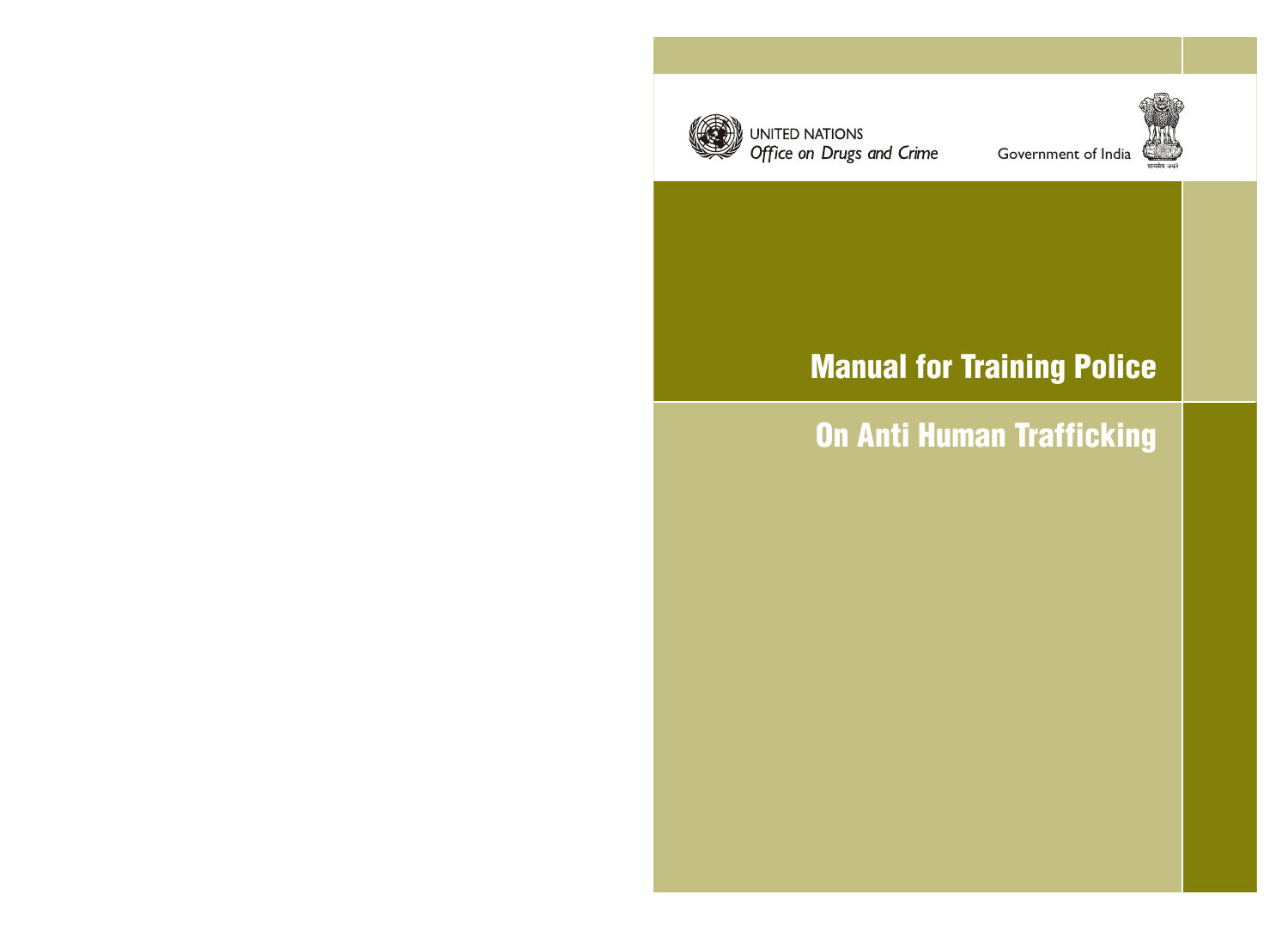# **ACKNOWLEDGMENTS**

Mr. Gary Lewis, Representative, UNODC, Regional Office for South Asia

#### **The Working Group of Project IND/ S16:**

Dr. P. M. Nair, Project Coordinator Dr. Geeta Sekhon, Project Officer Ms. Swasti Rana, Consultant Mr. Varghese John, Admin/ Finance Assistant

# **UNODC is grateful to the team of Centre for Social Research, New Delhi for developing this document:**

Dr. Ranjana Kumari, Director, Centre for Social Research Ms. Anju Dubey Pandey, Head, Gender Training Institute Ms. K.B. Pooja Parwati, Consultant Mr. Manish Singh Dr. Namita Anand Srivastava

# **UNODC acknowledges the support of:**

Dr. Kiran Bedi Mr. K. Skandan, Joint Secretary (CS), MHA Ms. Manjula Krishnan, Economic Advisor, MWCD Mr. Ashok Kumar Gupta, IPS, Patna Dr. Gopi Natha Reddy, IPS, Hyderabad Mr. S. S. P. Yadav, IPS, Pune Mr. R. K. Johri, IPS, Kolkata Mr. Vishram Borkar, Goa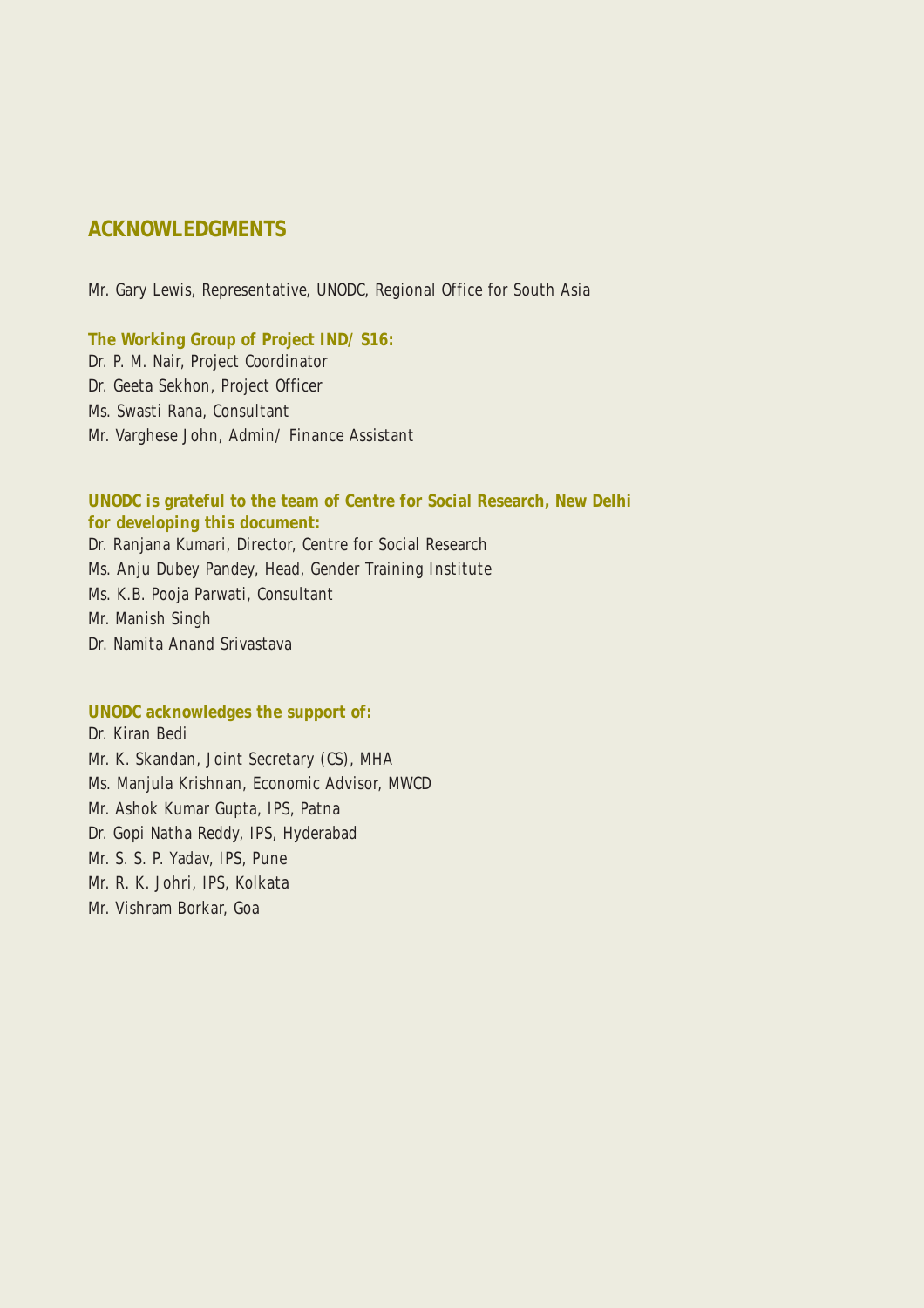

UNITED NATIONS<br>Office on Drugs and Crime





# Manual for Training Police

# on Anti Human Trafficking



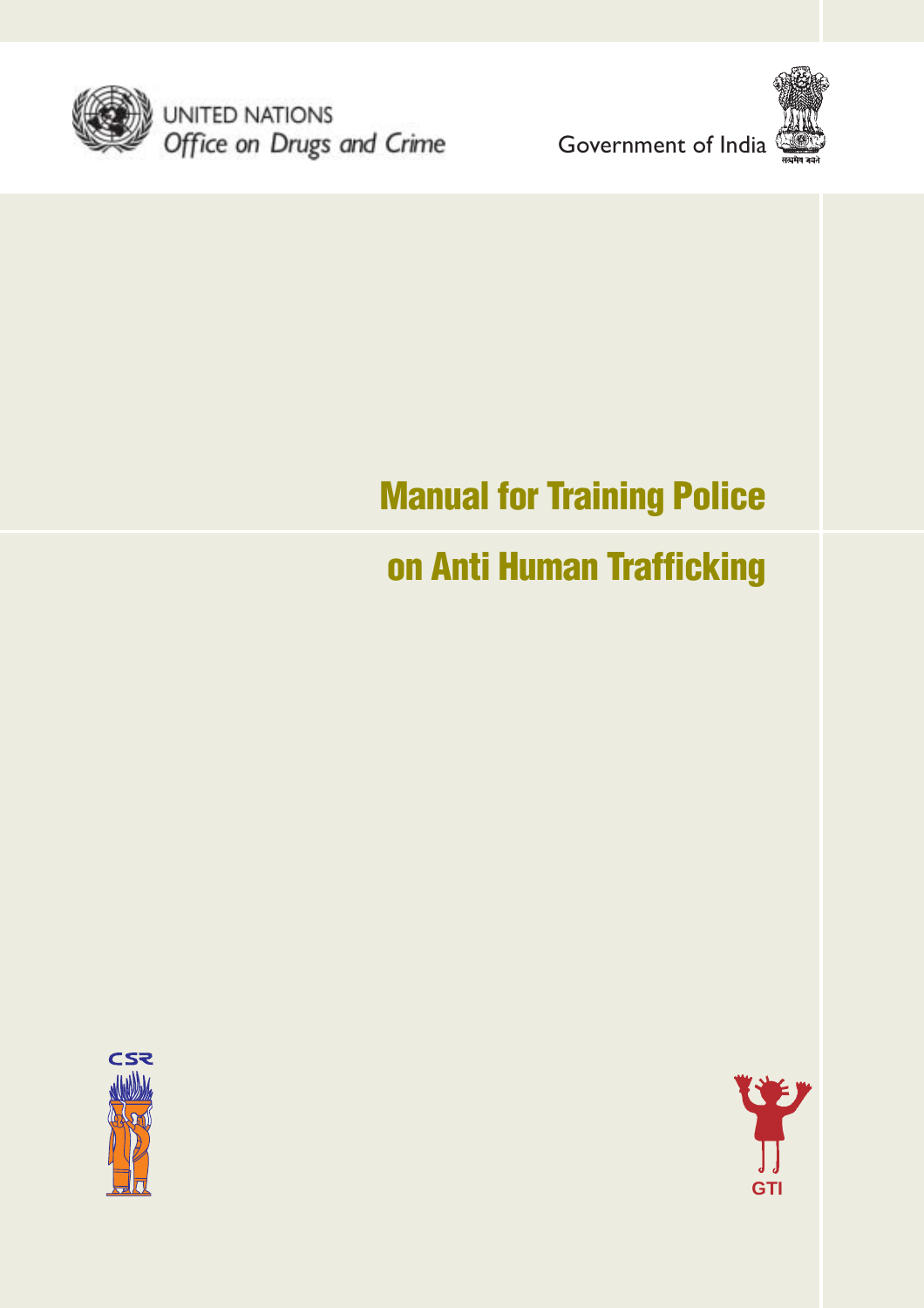© UNODC, 2008

Year of Publication: 2008

A publication of United Nations Office on Drugs and Crime Regional Office for South Asia

EP 16/17, Chandragupta Marg Chanakyapuri New Delhi - 110 021 www.unodc.org/india

Disclaimer

This document has been developed by Centre for Social Research for Project IND/S16 of United Nations Office on Drugs and Crime, Regional Office for South Asia. The opinions expressed in this document do not necessarily represent the official policy of the United Nations Office on Drugs and Crime or the Government of India. The designations used do not imply the expression of any opinion whatsoever on the part of the United Nations concerning the legal status of any country, territory or area or of its authorities, frontiers or boundaries.

Poster developed by: Prajwala, Hyderabad Language Editor: Ms. Annike Andre-Barrett Illustrations by: Sujeet Kumar and Sunil Kumar

Designed and printed by: ISHTIHAAR Tel: 91-11-23733100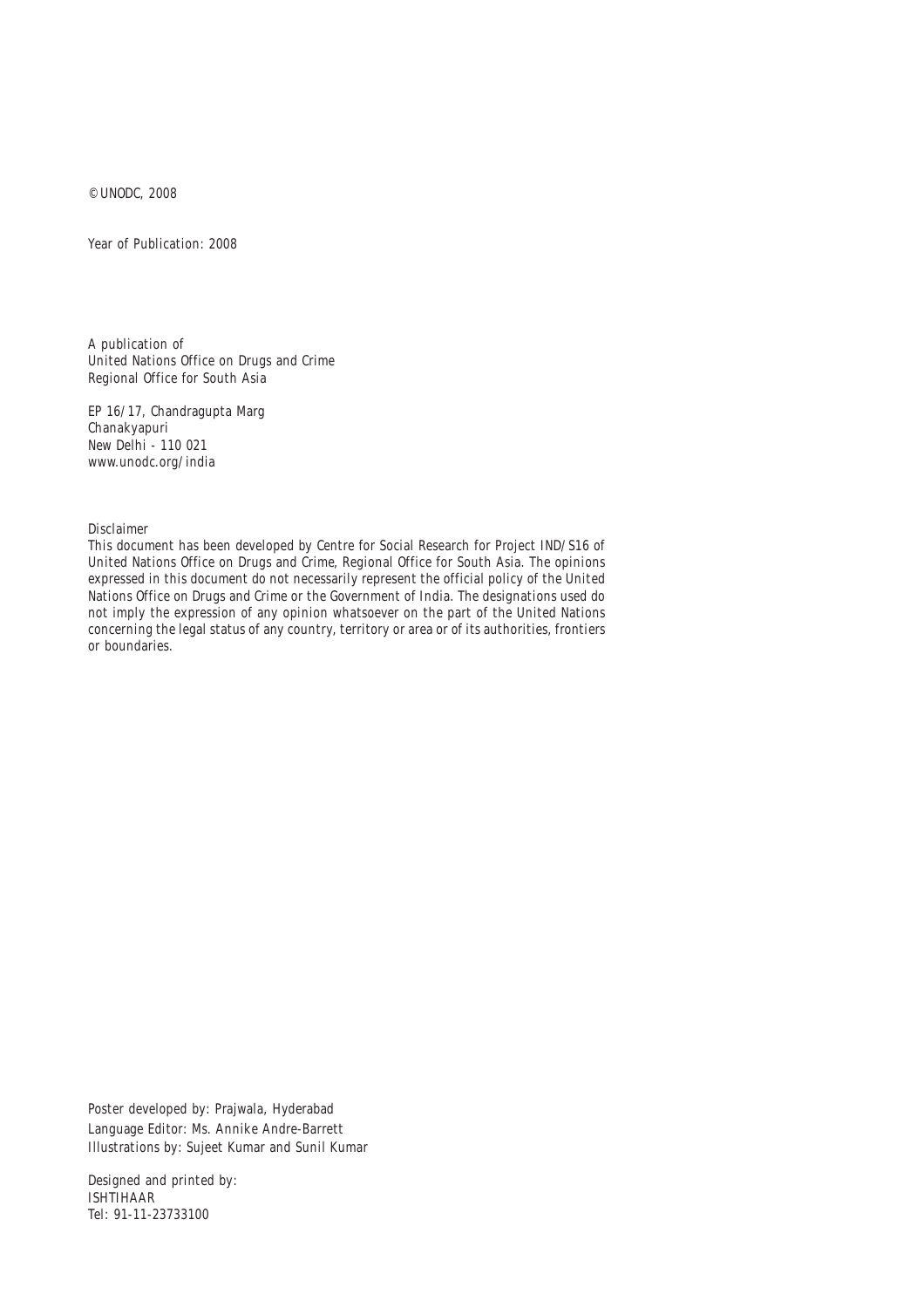# CONTENTS

| 3. Human Trafficking: A Gendered Perspective  25            |  |
|-------------------------------------------------------------|--|
|                                                             |  |
|                                                             |  |
|                                                             |  |
|                                                             |  |
|                                                             |  |
|                                                             |  |
|                                                             |  |
|                                                             |  |
|                                                             |  |
|                                                             |  |
|                                                             |  |
| 1. Training and Trainer/Facilitator as Agents of Change  69 |  |
|                                                             |  |
|                                                             |  |
|                                                             |  |
|                                                             |  |
|                                                             |  |
|                                                             |  |
|                                                             |  |
|                                                             |  |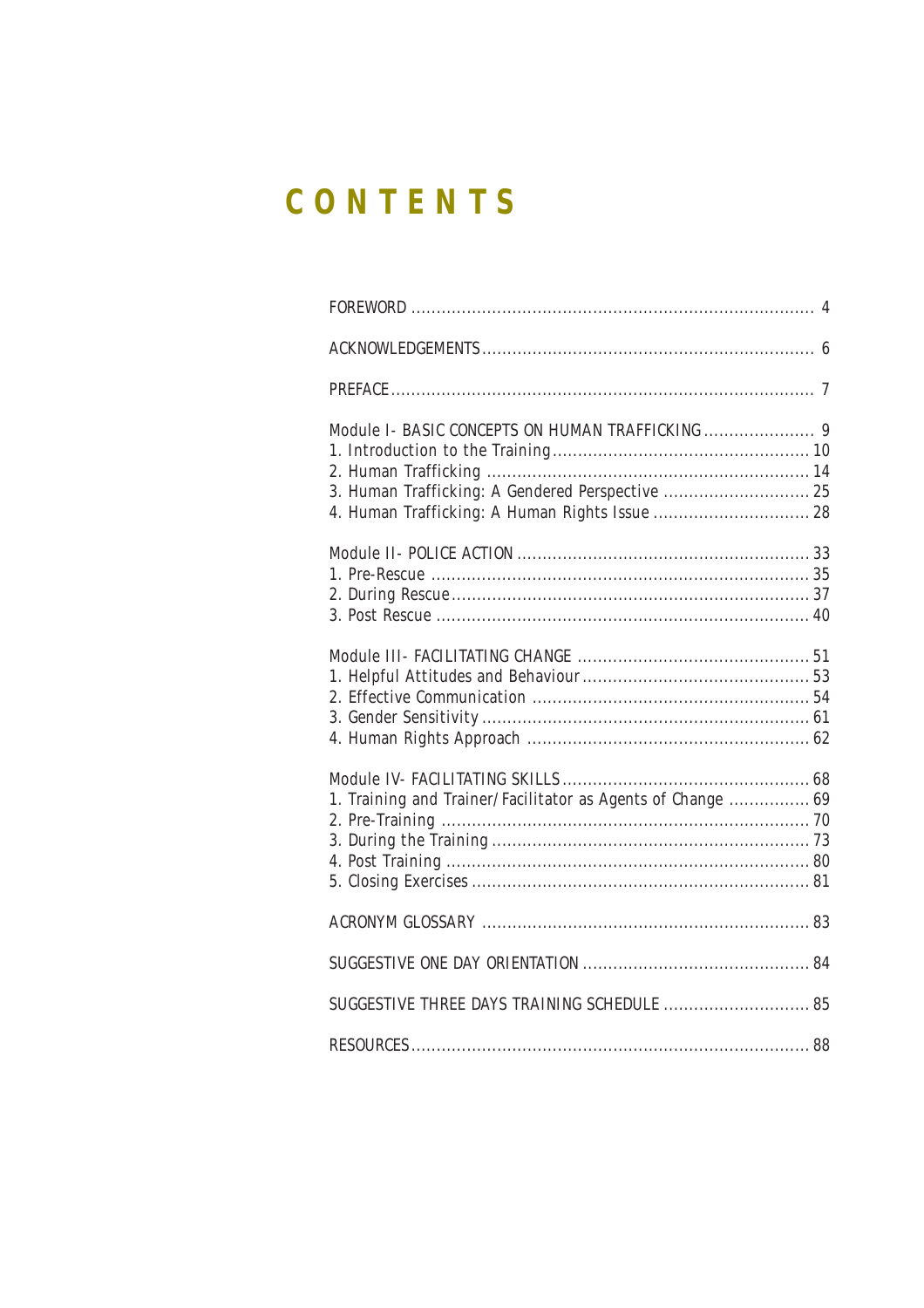

शिवराज पाटील SHIVRAJ V. PATIL गृह मंत्री, भारत HOME MINISTER, INDIA

7 Feb 2008

# **FOREWORD**

Human trafficking is one of the growing concerns of the Government

Human trafficking is increasingly becoming a worldwide phenomenon with its presence at trans state, trans border and trans national level. In the current situation, the law enforcement agencies, with special focus on police personnel are experiencing difficulties in implementing the provisions of the law in spite of their determination towards combating this menace. Time has now come to concentrate all our efforts towards strengthening and sensitizing this machinery for effectively dealing with human trafficking, specially of women and children.

I am happy to know about the efforts put in by the Gender Training Institute at Centre for Social Research towards the gruesome cause. I congratulate Dr. Ranjana Kumari and her team at the Gender Training Institute, for taking up this challenging task, with special focus on trafficking in women and children and the interconnections between trafficking, migrations, gender violence, HIV/AIDs.

I sincerely hope that this manual combined with efforts of all the stakeholders would strive to empower police and prosecutors so that perpetrators of trafficking down for society's good.

Patill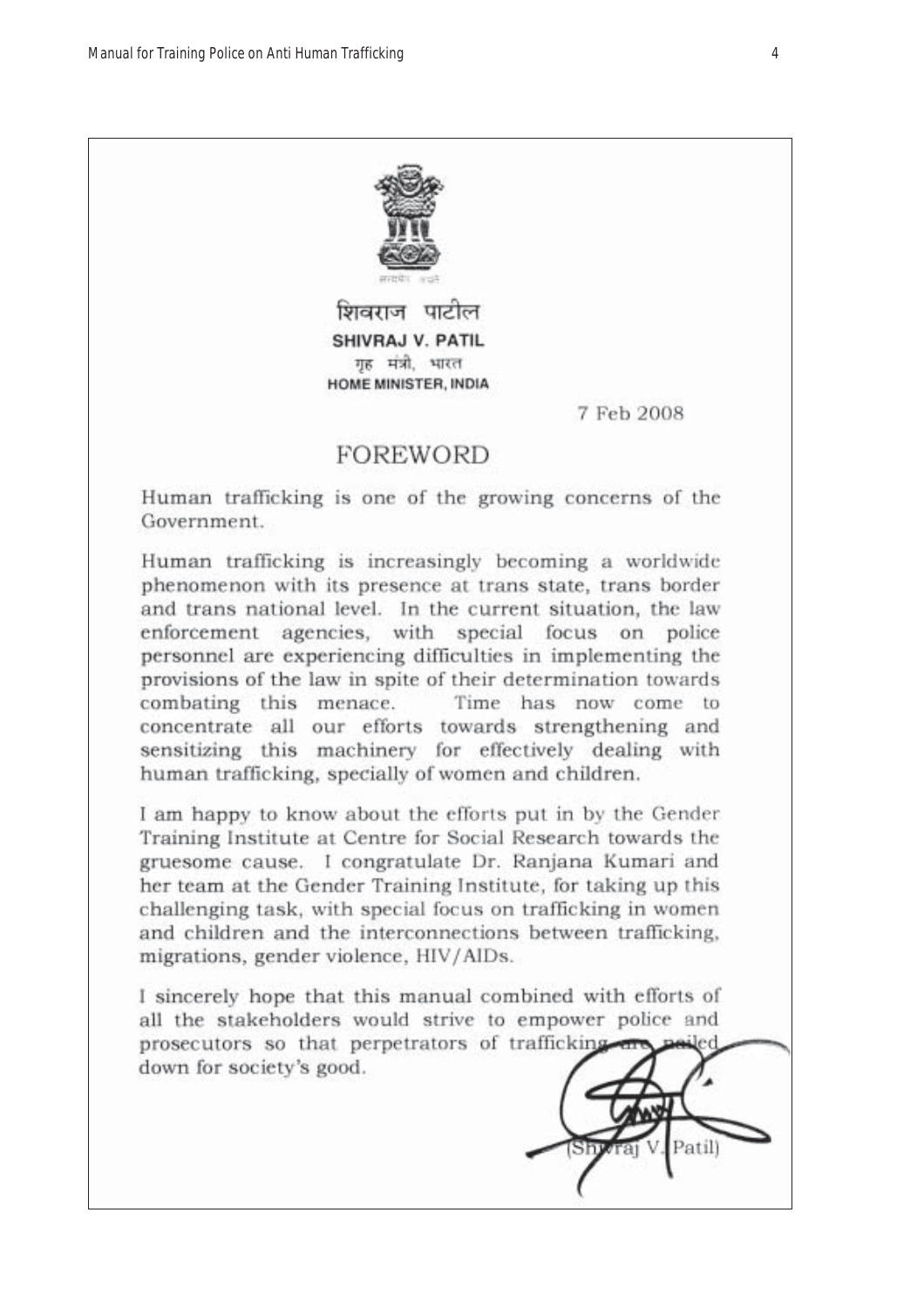**Dr. Kiran Bedi** Resi. 2, Talkatora Lane Indian Police Service New Delhi -110 001

# FOREWORD

I have always been concerned with the training of police officials, both as participants in capacity building programs and also as trainers themselves. I would like to congratulate the Gender Training Institute at the Centre for Social Research towards bringing out this manual for training the Police personnel on combating Human Trafficking. It is a road map with very clear laid down milestones with the how and 'why' of training. It has a distinct focus on dealing with the subject in a human rights framework, with an engendered perspective and a victim centric approach. It will not only give the user required information and build their knowledge, but would also empower them to combat this heinous crime.

My association with Dr. Ranjana Kumari and the Gender Training Institute at the Centre for Social Research goes back many- many years. She, her institute, and her team played a major role in facilitating gender sensitization workshops to Delhi Police men & women. The good news is that the programme sustained.

I do believe that the practical education detailed in the road map will also get sustained and achieve the desired goals for the service at large.

their Archi

**Dr Kiran Bedi**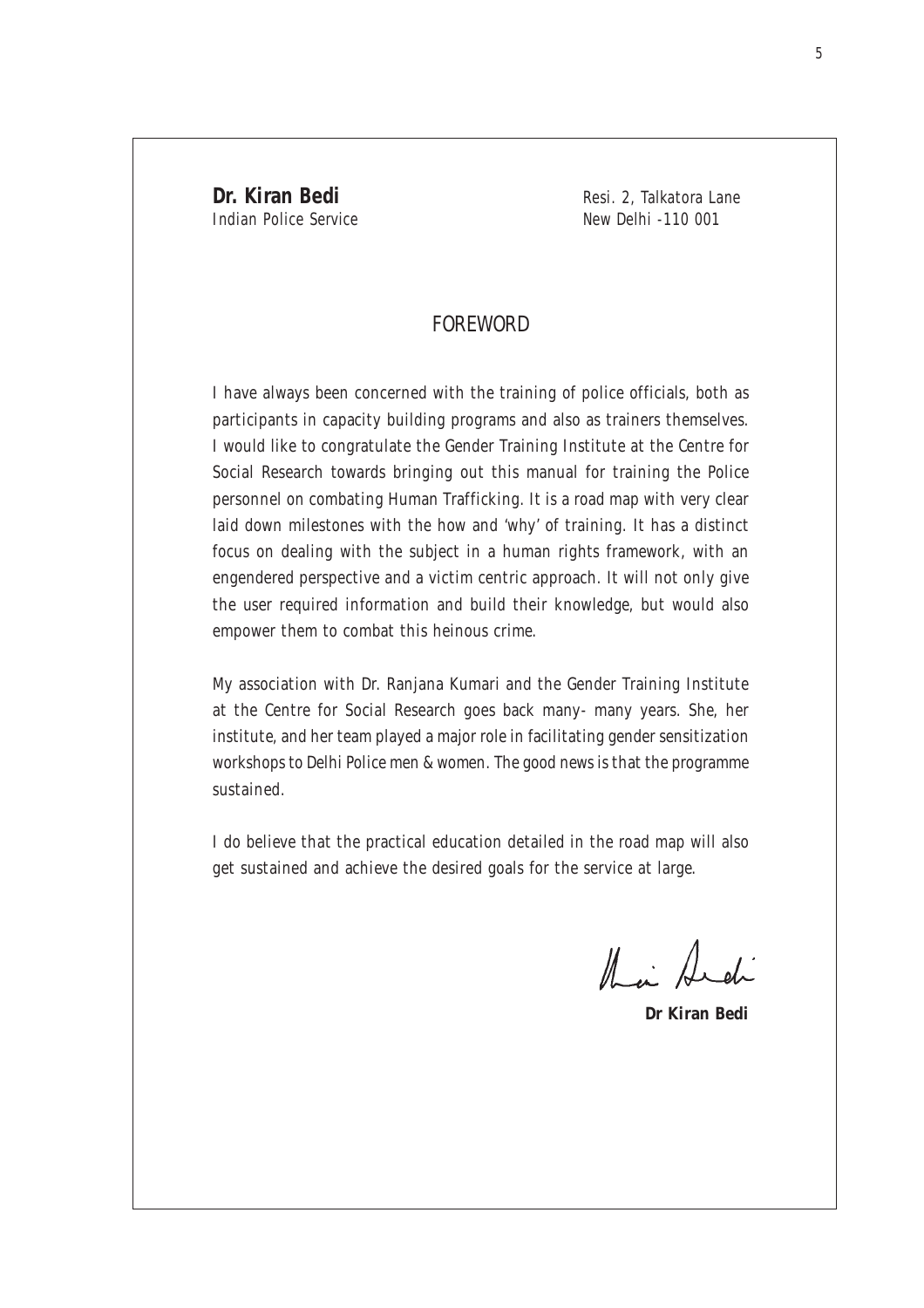# **ACKNOWLEDGEMENTS**

Centre for Social Research (CSR) and its gender training wing, the Gender Training Institute (GTI) recognize the support provided by UNODC (United Nations Office On Drugs and Crime) in successfully bringing out this manual for training police on the issue of anti-human trafficking. Our sincere thanks to Mr. Gary Lewis (UNODC ROSA). CSR is extremely grateful to Dr. P. M. Nair for his immense support and experienced guidance in formulating this manual. We extend our gratitude to Dr. Kiran Bedi for her insightful inputs that helped during the formulation of this document. Our special thanks to Ms. Geeta Sekhon, Project Officer, UNODC for her immense patience and perseverance.

Valuable inputs were provided during the formulation of this manual by the esteemed Police Academies in Andhra Pradesh and West Bengal. We extend our sincere thanks to Mr. C. N. Gopi Natha Reddy IPS, Mr. M. V. Ramchandra Raju IPS, Mr. S. Umapathi IPS, Mr. Mahesh M. Bhagwat IPS, Mr. Sanjoy Mukherjee IPS and Ms. Neeloo Sherpa Chakraborty. Also I would like to acknowledge the efforts and support extended by other police officials at these Academies.

CSR is thankful to its advisory committee (constituted for this Project) for its valuable suggestions. Our gratitude to Mr. Sankar Sen, Mr. Nasir Kamal IPS, Ms. Anju Gupta IPS, Ms. Shalini Singh IPS and Mr. Amit Roy. Our thanks also to Ms. Vithika for extending her support while she was at the UNODC.

We are grateful to the following organizations for collaborating with us and seeing us through this project: STOP, New Delhi, PRAJWALA, Andhra Pradesh; HELP, Andhra Pradesh, SANLAAP, West Bengal and Project AASARA, an initiative of Andhra Pradesh police.

Any endeavor at CSR-GTI has always been a collective effort with the team contributing to it in its own specialized way. I especially thank Ms. Anju Dubey Pandey, Head, Gender Training Institute and Project In-charge for her intellectual guidance in framing this manual. The contributions of Ms. K. B. Pooja Parwati, Mr. Manish Singh, Dr. Namita Anand, Ms. Annike Andre-Berrett and entire CSR family have brought this project to a successful conclusion.

Last, but not the least the support team of Mr. Balakrishnan, Mr. Anil Kumar Jha, Mr. Sandeep Gupta, Mr. Sanjay Bara, Mr. Pradeep and Mr. Mohd. Jameel Khan deserves a special 'thank you' for their constant assistance.

Also our special thanks to Ishtihaar for the symbolic illustrations, design and printing of this document.

Luphe Kernen

Dr. Ranjana Kumari **Director**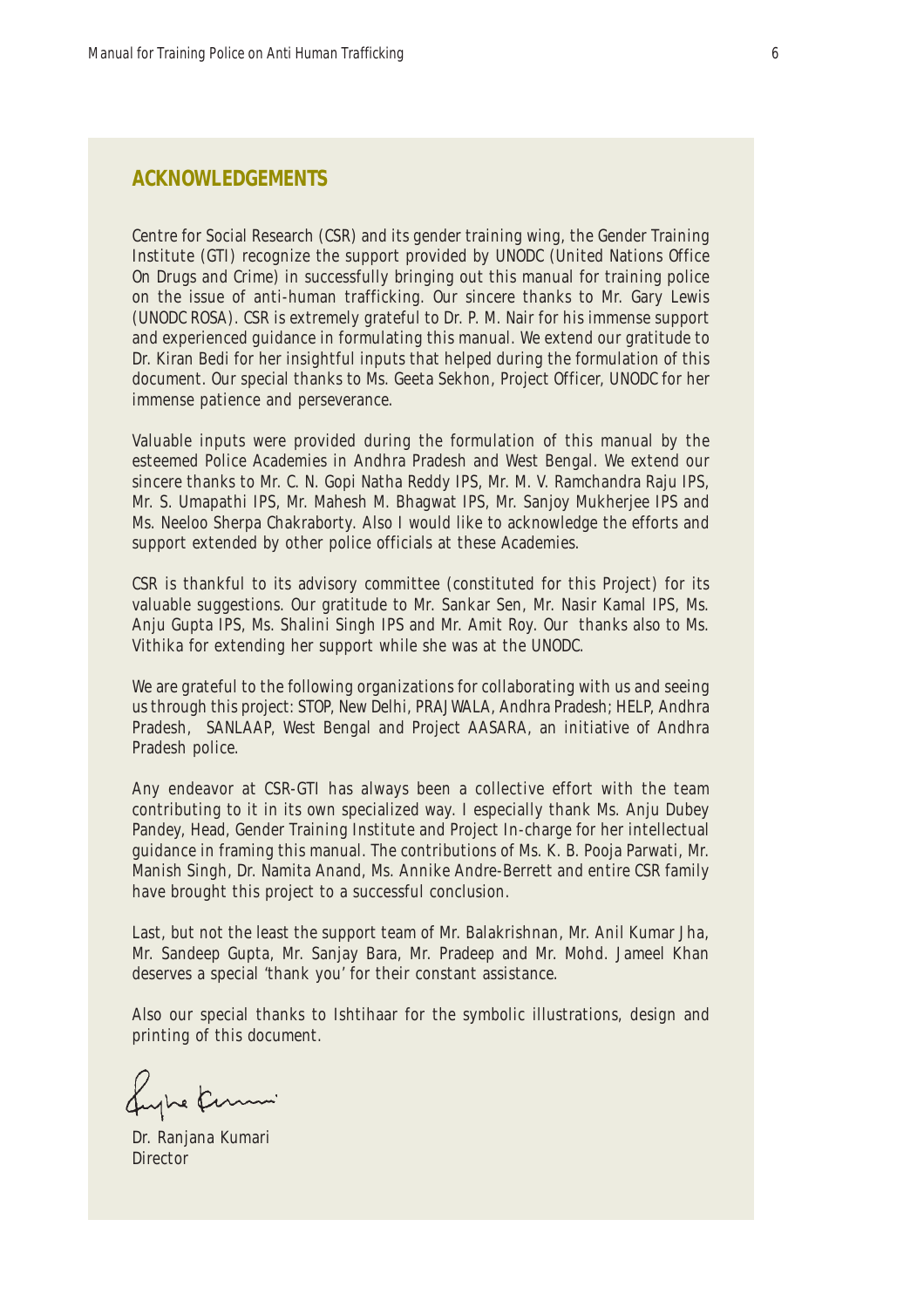# **PREFACE**

This Manual for training police on Anti Human Trafficking (AHT) is a part of the series of tools brought out by UNODC ROSA, in its anti human trafficking project (IND/S16), which is being run in partnership with the Government of India (Ministry of Home Affairs) and state government agencies as well as civil society partners and is fully funded by the US government. This Manual focusing on the needs of the police trainers has been supported by the UNODC, and prepared by the Gender Training Institute (GTI) of the Centre for Social Research (CSR), New Delhi.

Recognizing the tremendous challenges in policing especially on human trafficking, this Manual owes its existence to the understanding of the ground realities and an effort to address them in the best possible way. Finding its primary relevance in facilitating a change in perspective and attitude towards issues of human trafficking, this Manual endeavors to provide useful tips to the police trainer who can in turn enable the police personnel to better appreciate the nuances of the unique interface found in police-victim/survivor interactions. As such, this Manual is not intended to inform about standard procedures. Facilitators/participants seeking such guidance are advised to refer to the other tools brought out by UNODC. Especially the SOP on Investigation and the Legal Framework on Anti Human Trafficking underscores the importance of approaching human trafficking from a multi-disciplinary human rights perspective, with emphasis on issues of child rights as well as victim and gender sensitivity.

A word about terminology: while the commonly used word for a rescued person is 'victim', this AHT Manual encourages the use of word 'survivor' when referring to them, as it recognizes the hardship and trauma these persons have survived, instead of viewing them with pity and even inducing revictimization. Similarly, the word 'trainer' is replaced by the word 'facilitator' because the capacity building on AHT is a sharing and learning process that is inclusive of the participant; along those lines, 'trainee' too has therefore been replaced by 'participant'. The use of the word 'training' has been retained due to its prevalence and familiarity among the prospective users of this guidebook. However, it is advised to use the word 'capacity building' or 'learning program/workshop'.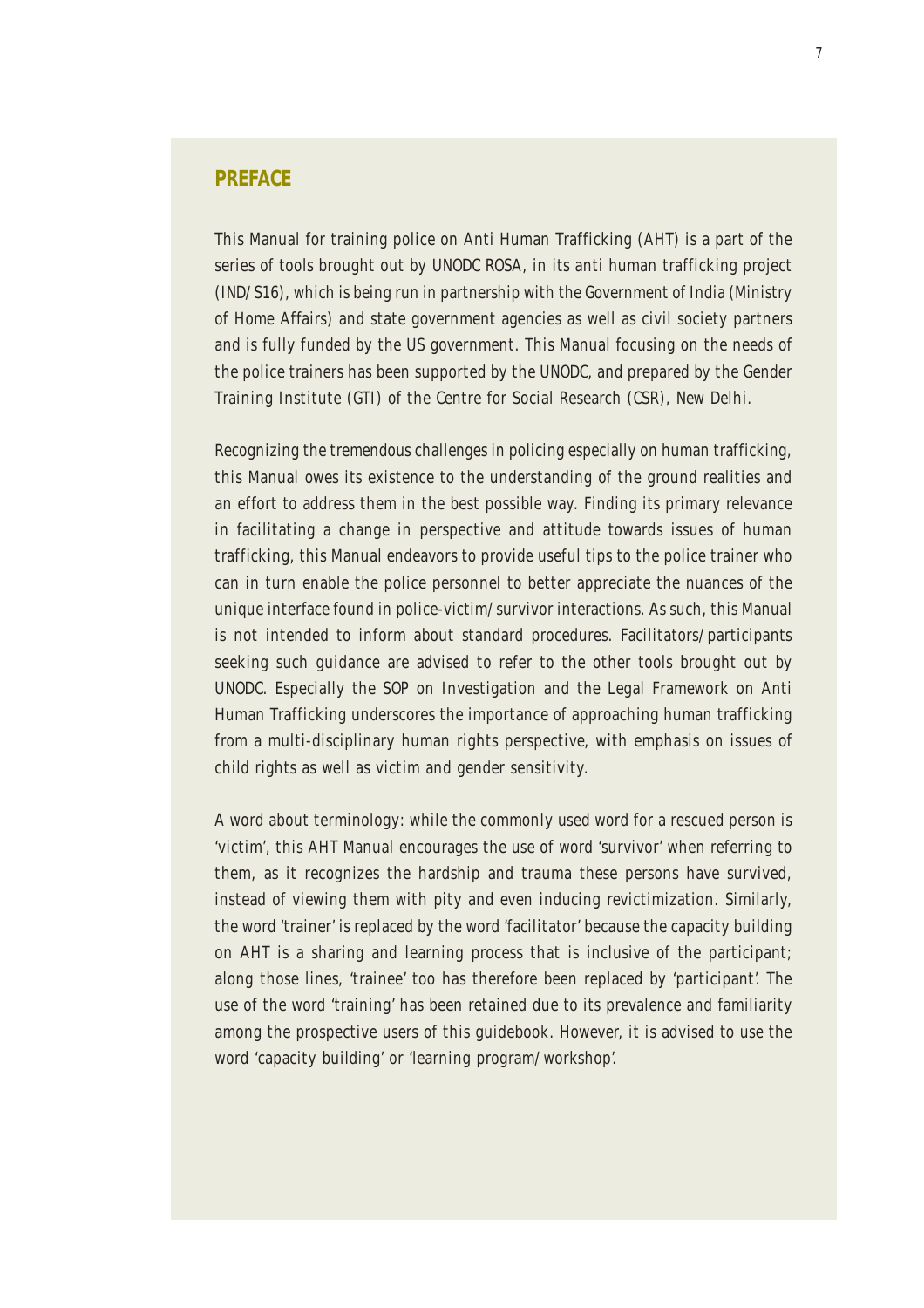#### **The Scope of the Manual**

As has rightly been observed by Marcel Proust, French novelist, 'The real voyage of discovery consists not in seeking new lands, but in seeing with new eyes', this Manual is a means to facilitate understanding on existing and emerging issues related to Anti-Human Trafficking and the application of legal and other procedures. The 'new eyes' refer to a transformed attitude and perspective. This is made possible only if the facilitator is capable of guiding the trainee/participant along a roadmap of self-learning, instead of imposing a direction. This Manual provides this capability.

Training on AHT, no doubt is a synthesis of the 'knowledge' related to the legal and procedural aspects dealing with AHT; with the 'skills', of the officers who investigate cases of AHT, and 'attitude', of viewing the trafficked person as a victim/survivor of exploitation that gets translated in the manner of dealing with the victim/survivor. This Manual attempts to bring about this three-pronged change through its contents and via its application.

The manual highlights that police, as the upholder of human rights, have to claim their rightful opportunity vis-à-vis securing the trust and confidence of the victim/survivor. This casts a duty on police to prevent and combat human trafficking (HT). This Manual empowers the police agencies in this direction.

#### **Module Design**

The Manual is organized into four modules that can either be used together or can be taken out and used separately. While the first three equip the facilitator with training on specific subjects, section four is dedicated to the facilitator. The sections are organized as follows: Module One presents an overview of what is trafficking and related concepts through easyto-understand exercises and training tips; Module Two relates to police action in cases of trafficking and outlines specific dos and don'ts useful to the trainer in imparting the requisite information; Module Three is focused on aspects that can be changed in police conduct, such as behavior, attitude, and style of communication through the training workshop and finally Module Four guides the facilitator on tips related specifically to training and facilitation. It also has a set of one day and three days suggestive training schedules that can be used, if need be with modifications.

#### **Training Methodology**

Any training is attempted with an objective to bring about some change. Change involves both learning and unlearning. While it is, at times, easier to 'accept' new information and practices, it has been found that the effort to 'reject' already existent values and expressions is that much more difficult and met with enormous resistance. The Manual positions itself in this niche and attempts to help 'shed' and 'reject' prevalent practices and 'gain' new insights. It is only expected that such an effort would not be smooth and keeping this in mind, the training methodology adopted is participant-oriented and a mix of both individual and group exercises. The training imparted is more in the nature of guidelines that are established through working on the exercises.

Moreover, the manual acts as a 'guide' and does not dictate or judge the participant on any count. It is also intended that the exercises and cases adopted to illustrate the issues be seen as merely indicative and open for modification keeping in mind the specific needs of the audience/trainee. The training techniques suggested include a mix of case study analysis, group work, audio-visual aids such as film and theatre presentations and questionnaire– based individual review as well as interactive sessions.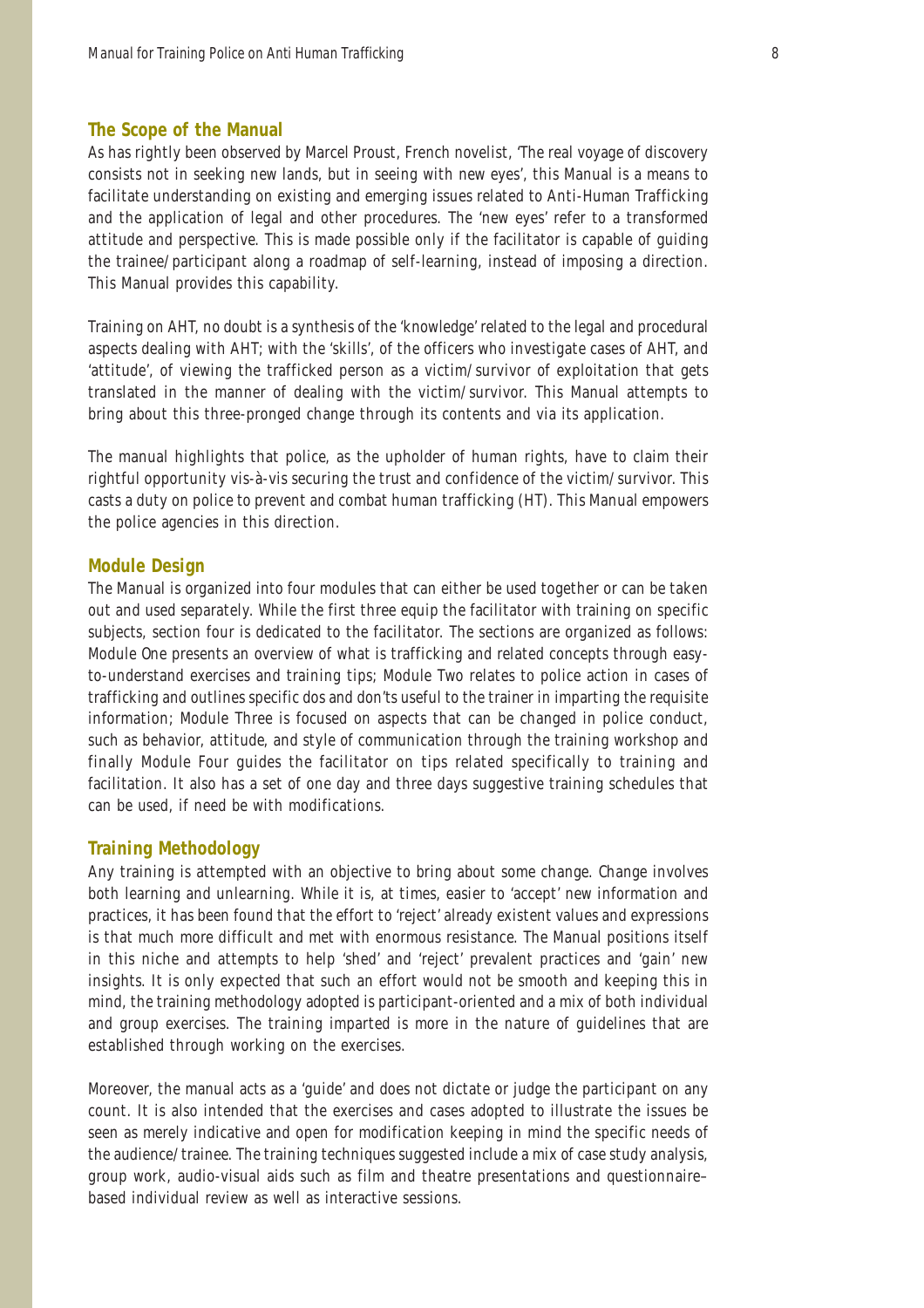### **MODULE ONE**

# **Basic Concepts on HT (Human Trafficking)**

#### **OBJECTIVE**

- The objective of this module is to help the facilitator build clarity among their participants on some basic concepts related to human trafficking and to clarify some common misconceptions on human trafficking and related issues.
- It will also help to initiate training on the issue of human trafficking.

#### **CONTENT**

- Introduction to the training
- Human trafficking; its definition and related issues
- Human trafficking: a gendered perspective
- Human trafficking: a human rights issue

#### **STRUCTURE**

- Although information in this section is sequential and interlinked, you can, if you want, take out selective portions and use them independently.
- Each section has a brief write-up in the form of simple question/answer on conceptual issues, followed by some suggestive exercises and activities that you can use in your training session.
- These exercises and activities can be modified and adapted as per the needs of your participants.
- The suggested time in activities is only indicative and may vary depending on the group size/time constraints.
- At most places in this Training Manual on Anti-Human Trafficking, the reference is to 'she'/'her' and 'woman'. While this is done to highlight the preponderance of women in general as victims/survivors, the terms used also connote within them 'he'/'him' and 'man'.
- The cases, illustrations used in this Manual are merely indicative and similar cases, examples may be incorporated by the facilitator based on one's assessment of what would be best suited.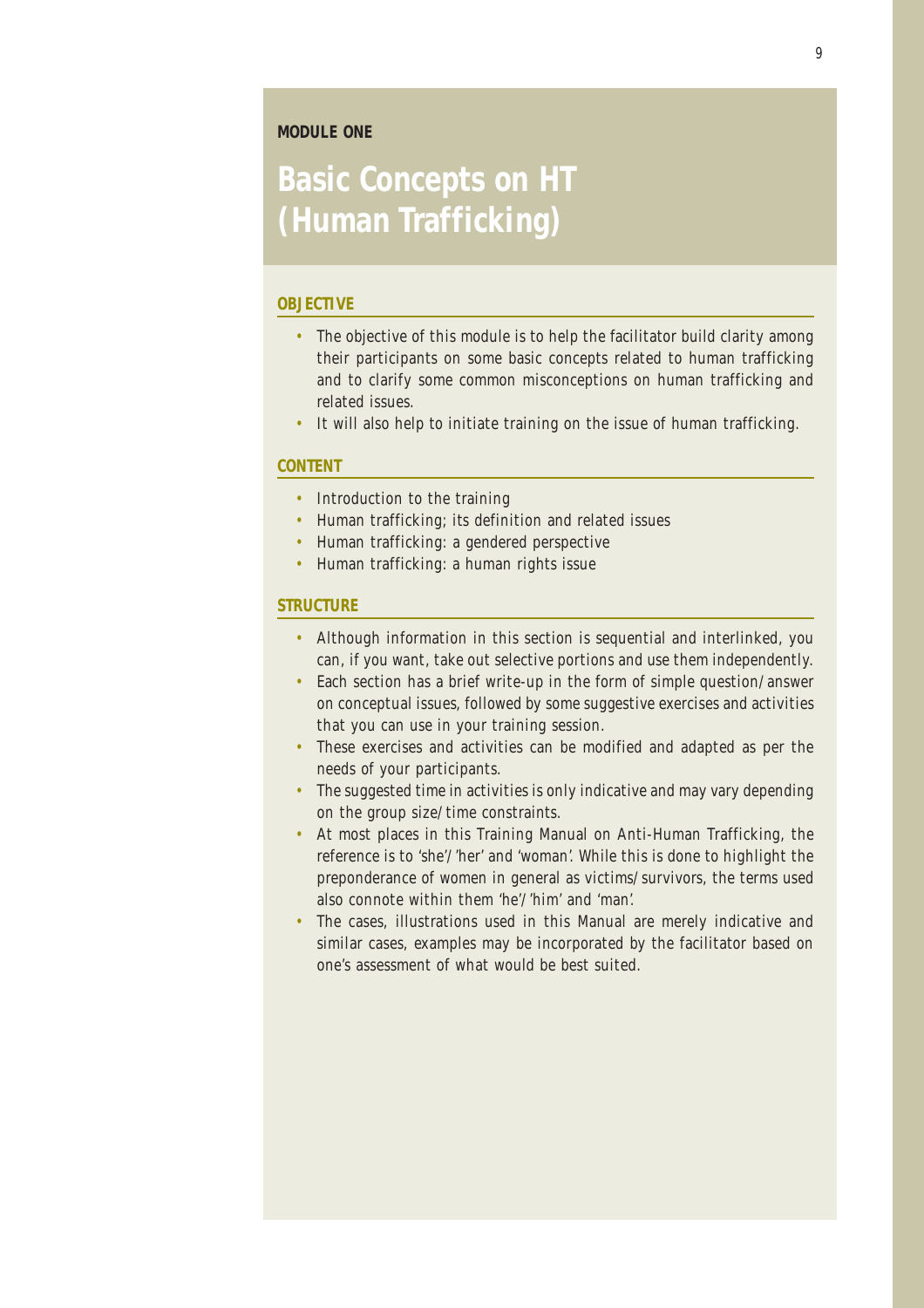## **1. INTRODUCTION TO THE TRAINING**

#### **Objectives**

- With the help of icebreaker exercises, to foster leadership and teamwork by building a sense of mutual trust, cooperation and responsibility.
- To share the overall curriculum and duration of the AHT training program with the participants.
- To understand expectations and anxieties of the participants on AHT.
- To draw ground rules for the training program.
- To encourage course material appreciation.

**ICEBREAKER EXERCISE**

| <b>Trust Me</b>    |                                                                                                                                                                                                                |
|--------------------|----------------------------------------------------------------------------------------------------------------------------------------------------------------------------------------------------------------|
|                    | <b>Estimated time</b> : 10 mins $\binom{?}{?}$                                                                                                                                                                 |
|                    | <b>Material required</b> : Blindfolds. Recommended setting outdoors with no dangerous obstacles                                                                                                                |
| <b>Methodology</b> | around<br>$\therefore$ This is a team-building exercise in which participants are given<br>instructions to guide a blindfolded partner with the objective of avoiding<br>obstacles and maintaining their trust |

# **Activity**

- 1) Find a good location, such as an open spot outside. Pair off the participants, and designate one partner in each couple as the navigator (guide) and the other to be the blindfolded. The guide then slowly spins the blindfolded partner around so they lose their sense of direction.
- 2) The guide then proceeds to give the partner verbal clues to guide them, without ever touching their partner (e.g. "About five steps ahead, there is a branch. Step over it slowly.") The guide alone is responsible for his/her partner's safety and should therefore act as his/her partners' 'eyes', navigating to avoid all obstacles.
- 3) It is imperative that the guide takes his/her role seriously, as solely s/he is responsible for his or her partner's safety and must therefore navigate his/her partner to avoid all obstacles. Repeat the same game switching partner roles.
- 4) At the end of the icebreaker, you can ask the participants to reflect upon their experiences and share with one another how it felt to guide, or be guided (see sample questions).

**Expected outcome**: Participants learn how to cooperate as a team, and build relationships built on mutual trust and care for one another's well-being. This game can be linked to the relationship developed in police-survivor interactions, whereby the police personnel are supposed to represent support and protection, and, ideally, the survivor is able to place their trust in the police. Another parallel that can be drawn between this icebreaker and AHT is that, upon being blindfolded, the participants lose their sense of security, orientation, and even confidence. These feelings of insecurities are common to the trafficked person, albeit on much deeper level, since they faced multiple traumas, both physically and psychologically. Furthermore, the blindfolded person will naturally experience some hesitation in 'blindly following' their guide's directions – on a small scale, this reluctance is indicative of the strong sense of mistrust and doubt that has become engrained in the survivor after a long string of deceptions, betrayals and lies. For a better understanding of the psycho-social state of survivors of HT, refer to Module Three as well as UNODC's Manual on Psychosocial Intervention.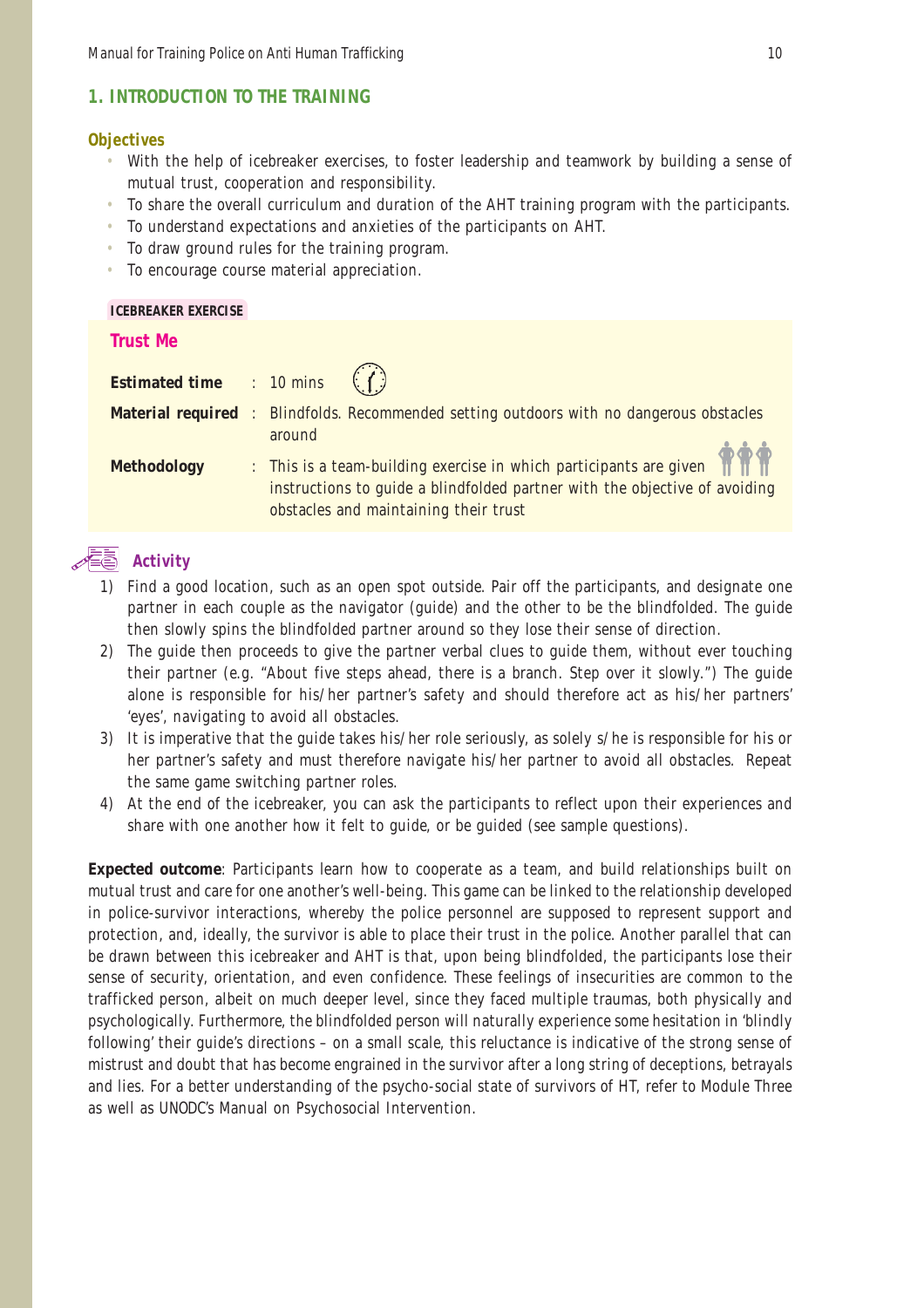#### *Note to the facilitator*

#### **Sample Questions:**

- How did it feel to be in charge of someone's safety and well-being?
- As the guide, did you experience some frustration when your partner misinterpreted your cues? Did you have trouble restraining yourself from physically guiding your partner?
- As the person being guided, did you have any difficulty in trusting your partner while blindfolded? Why or why not? Did you ever doubt their capability of navigating you safely? Did you ever feel afraid or in danger? Discuss with each other how this exercise made you feel.

#### **ICEBREAKER EXERCISE**

| <b>Taking Sides</b>                |                                                                                                                                                                                                                                                                                                                                                                                                                                                                                                                                                                                                                                                                                                                                                                                                                                                                                                                                                                                                 |
|------------------------------------|-------------------------------------------------------------------------------------------------------------------------------------------------------------------------------------------------------------------------------------------------------------------------------------------------------------------------------------------------------------------------------------------------------------------------------------------------------------------------------------------------------------------------------------------------------------------------------------------------------------------------------------------------------------------------------------------------------------------------------------------------------------------------------------------------------------------------------------------------------------------------------------------------------------------------------------------------------------------------------------------------|
| <b>Estimated time : 10-15 mins</b> |                                                                                                                                                                                                                                                                                                                                                                                                                                                                                                                                                                                                                                                                                                                                                                                                                                                                                                                                                                                                 |
|                                    | <b>Material required</b> : Pre-prepared contrasting options (e.g. salty/sweet, book/movie), and<br>enough space for people to move from one side to another (designate parts<br>of the room as $N/S$ , $E/W$ )                                                                                                                                                                                                                                                                                                                                                                                                                                                                                                                                                                                                                                                                                                                                                                                  |
| <b>Methodology</b>                 | : Having participants move towards different parts of the room<br>based on the various categories of interest/preferences                                                                                                                                                                                                                                                                                                                                                                                                                                                                                                                                                                                                                                                                                                                                                                                                                                                                       |
|                                    | <b>Expected outcome:</b> Participants become more familiarized with each other through sharing<br>their interests and preferences, based on the categories used in the<br>icebreaker. Due to set up of the game (4 sides), the multiple choices and<br>the increasing speed with which it takes place, the commotion and<br>confusion caused by this icebreaker is a good way to shake off any tension<br>that may be present. This icebreaker has direct relevance to AHT in that it<br>reveals the dilemma caused by divisive and binary opposites - the<br>differing/opposed format of the choices in this game is characteristic of<br>most gender roles and stereotypes. The obligation to 'take a side',<br>constrains the participants' movement within certain confines - just as the<br>socially imposed dichotomies of 'male' and 'female' (gender roles and<br>attributes) on men and women is a restrictive practice that limits the<br>development and freedom of all people alike |



- 1) The first part of the game is the "Sorts" game. You will announce two different options and the group has to move either East or West of the room according to their choice (e.g. "Do you prefer staying in or going out on a Sunday?").
- 2) Then you can throw out two or more choices that have them move South and North. This way, the participants are constantly having to move, and can't get "lost" or "stuck" in the crowd.
- 3) Choices that work well to stir up the group include such general preferences as: casual/dress-up; book/movie; sweet/salty; being on stage performing/watching from audience etc... or more specific options such as between the movies *Mughal-e-Azam*/*Sholay*, the celebrities Amitabh Bachchan/ Shahrukh Khan, the sports cricket vs. hockey or the sweets Gulab Jamun/Ras Gulla. You will notice that with certain choices the participants will pick sides without hesitation; however, with others, the alternatives will attract them equally and they will have trouble choosing one over the other.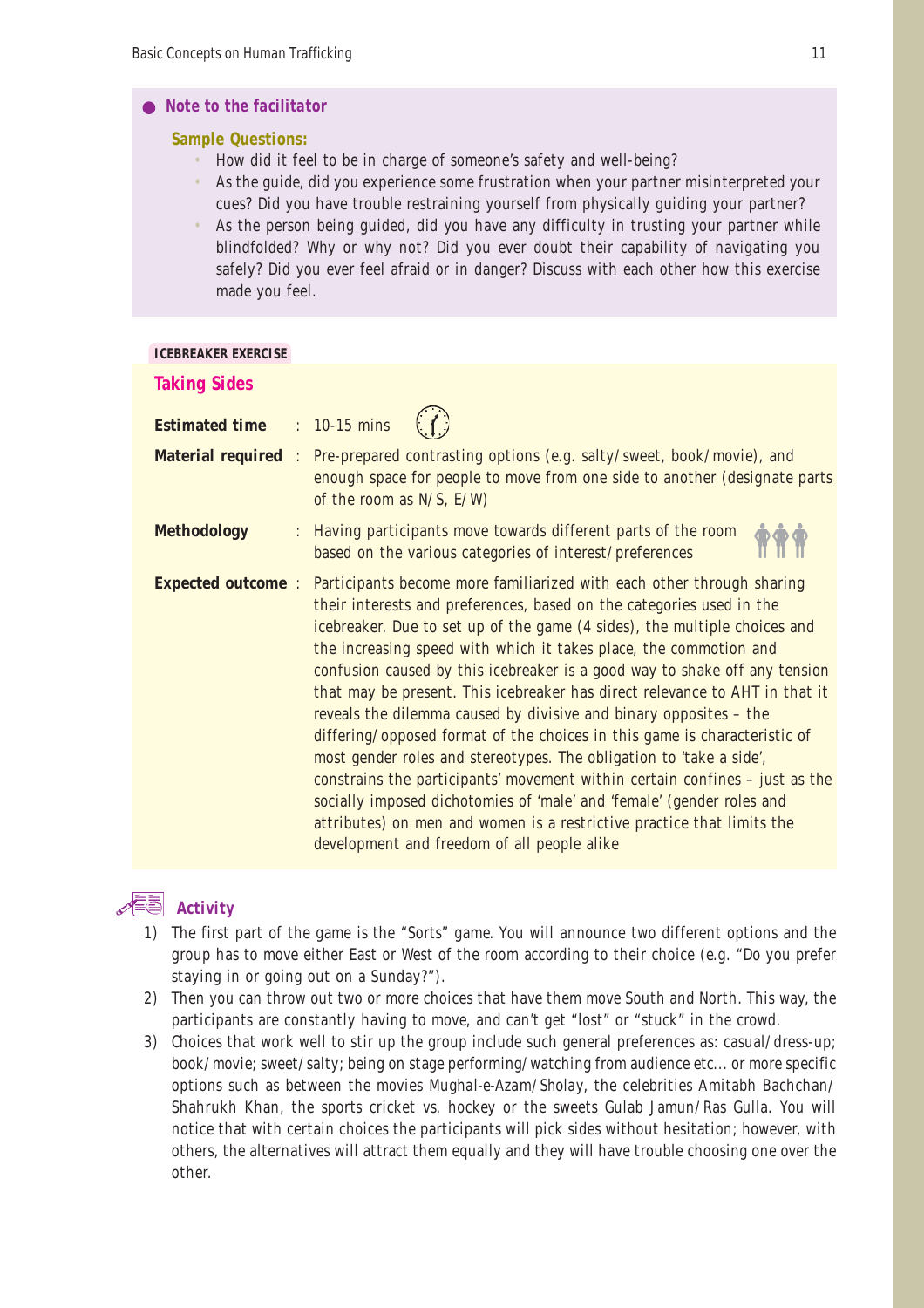#### *Note to the facilitator*

At the very beginning of the training program, welcome the participants and thank them for their interest in attending this training on AHT. Briefly introduce yourself. Try to find out if some one has previously attended a training program on AHT. If there are some experienced participants, let them know that while some of the course content may already be familiar to them, patience and cooperation with fellow participants is greatly appreciated. As the facilitator, by mentioning your own example, you can say something such as, "I am imparting this training for the last so many years, yet each time I find training a new learning opportunity and experience."

#### **Expectations and Anxieties/ Curiosities on AHT**

Participants may have come with various expectations and anxieties in the AHT training program. Those who have attended previously may share and show greater expectations and there may be some apprehensions too, depending on their previous experience. Be patient with them and during the course of the training you may want to encourage them to share their experience.

#### **EXERCISE**

### **Expectations & Anxieties and Objectives of the Training**

| <b>Estimated time</b> : 30 mins $\binom{n}{k}$ |                                                                                                                           |  |
|------------------------------------------------|---------------------------------------------------------------------------------------------------------------------------|--|
|                                                | <b>Material required : Flip Chart, Markers, Presentation tool (OHP or LCD Projector)</b>                                  |  |
| <b>Methodology</b>                             | <b>TTT</b><br>: Presentation and interaction with the participants                                                        |  |
|                                                | <b>Expected outcome</b> : Participants understand the AHT training curriculum and actively<br>participate in the training |  |

# **Activity**

- Ask the participants to share their expectations, one by one, from the AHT training program.
- Write down all the expectations on a chart paper.
- Put a mark on the expectations that are repeated, if any, so that the facilitator and the participant can see how many and what expectations they have in common.
- Similarly write down all the anxieties of the participants on the same chart paper or on a separate paper if required.
- Some of the participants may feel hesitant/shy while sharing their expectations. Give them time and assure them that their views can be added later as well.

#### **Sharing the objectives of the AHT training program**

- After the expectation and anxiety exercise, present the objectives of the AHT training program by using a pre-prepared presentation.
- Each objective should be clearly communicated to the participants.
- If any of the participants need clarification on any objective, make it clear to them.
- Establish a co-relation and link between the objectives and expectations and anxieties of the participants. By showing the group that their input is appreciated it will give them a greater sense of involvement and create more interest in the issues at hand.
- If as a facilitator you feel that some of the issues/expectations are beyond the scope of the training program, you should inform them at the very outset that you will not be able to cover/ address them.
- During this exercise if you feel that it is feasible that some of the expectations can be addressed with some modifications in the training program, let the participants know.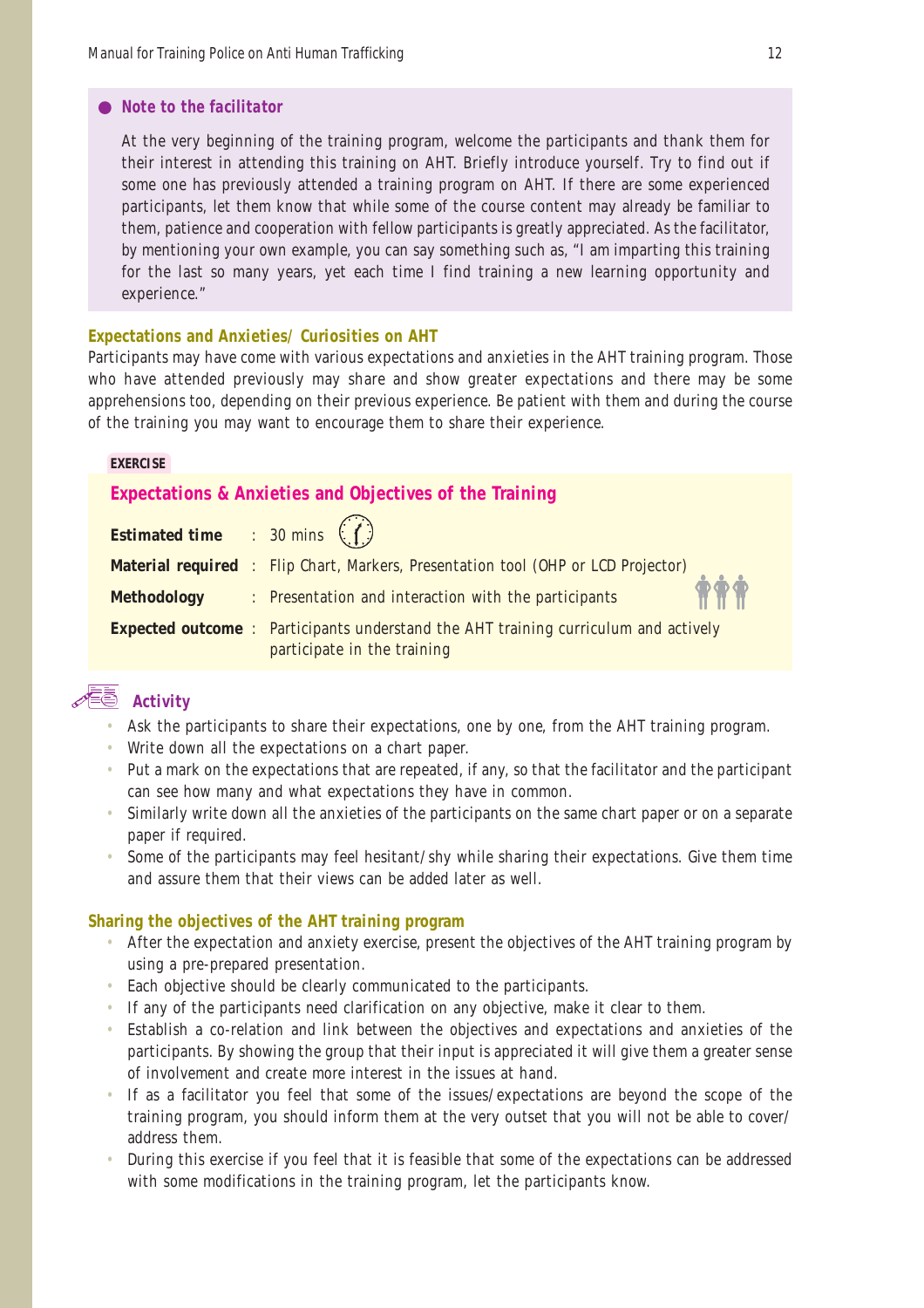• If one or two participants are interested in knowing more about some specific issues on AHT that are under the purview of the training program but can't be addressed due to time constraints, you can suggest to them to ask these questions at tea or lunch time, so that the pace of the training doesn't get hampered.

#### **Ground rules for the training:**

#### **You can either:**

- Spell out the ground rules, which have been written previously on a large sheet of paper/an overhead transparency/power point presentation, and ask whether the participants agree with them or want to add anything new.
- Or you can ask them to suggest and jot them down, prompting some from your own side.

#### **The ground rules may include:**

- Punctuality in attending the training program.
- Sticking to the time allotted for tea/lunch/dinner and other refreshments.
- Switching off their mobile phones.
- Waiting for one's turn to speak/not interrupting others mid-speech.
- Respect for others' sentiments/opinions etc.
- Providing opportunity for others to speak and also listening to their opinions.
- Others.

#### *Note to the facilitator*

You can fix all three chart papers (expectations and objectives of the training program, anxieties/ curiosities, and ground rules) on the wall of the training hall and refer to it during the training program. Upon completing a session, indicate which objective and expectation of the training program the just completed session was able to fulfill. This will give the participants a sense of satisfaction and clarity in recognizing these achievements.

#### **Course Material Appreciation (CMA)**

As previously mentioned under objectives, one of the desired outcomes of the facilitation process is that the participants benefit from the reading resource materials. To ensure that the participants partake fully in its benefits, promote active and responsive learning. This can be done by assigning individuals or pairs to present covered topics, to quiz fellow participants, or to have volunteers provide summaries/ debriefings following the readings. Also, as the facilitator, it can be advantageous to a smooth and clear training to prompt questions from the group, especially after having addressed complicated and/or new subject matter. The facilitator may wish to forego CMA in the initial session before substantive topics are introduced. Even throughout the course of the training, when applicable to the topics/subjects at hand, the facilitator should make efforts to drive through the relevant course materials thereby making the participants involved in the undertaking and appreciation of the said resources. In order to ensure better appreciation by the participants, other techniques can also be undertaken as below:

- Making participants present on any issue based on course material and partaking a discussion thereon.
- Giving sample tests to the participants based on the course material.
- Asking participants to bring out a commentary on the plus and minus points of the course material.
- If the material is not in the local language, making a participant or resource person address the topic in the local language.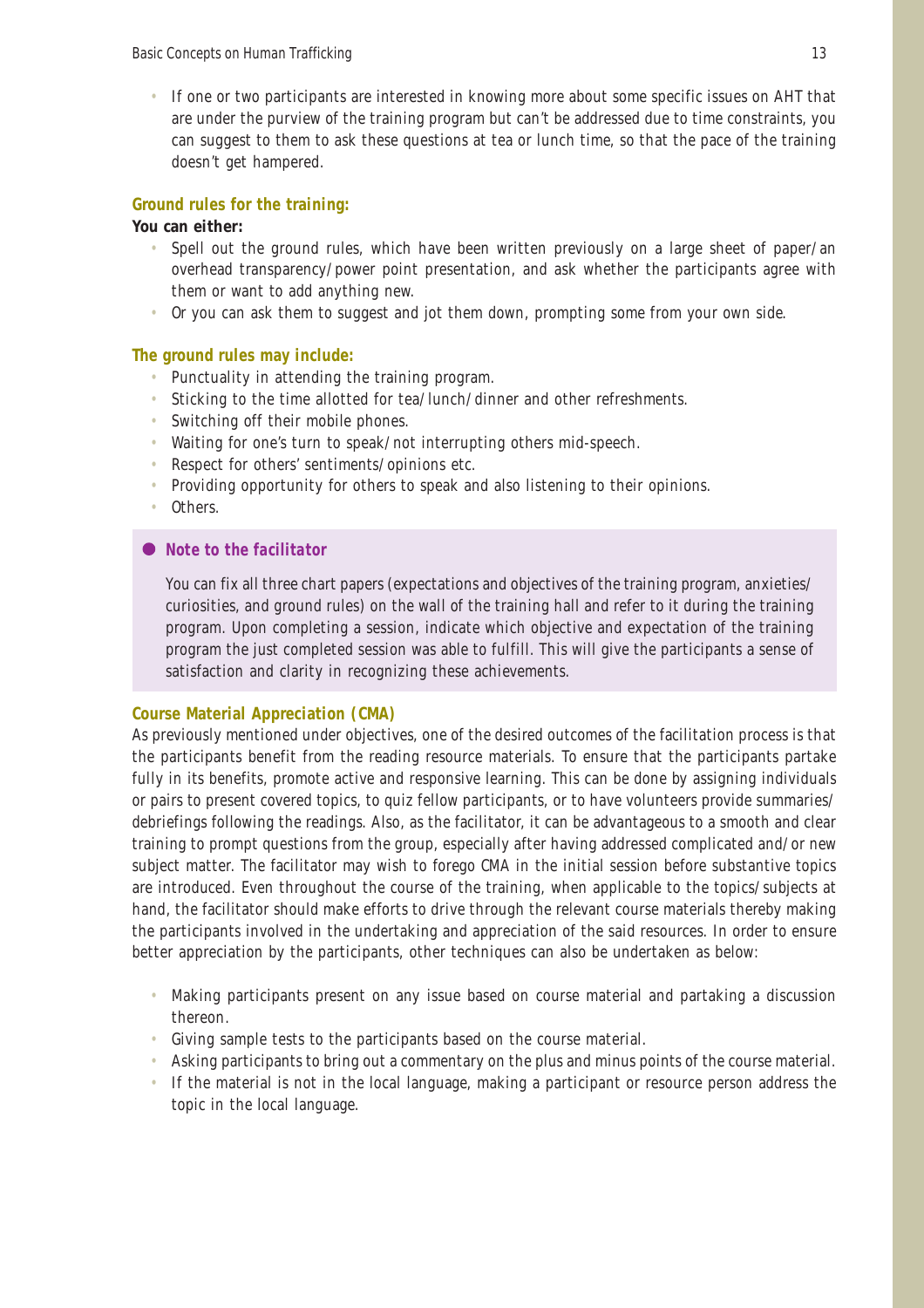# **2. HUMAN TRAFFICKING**

#### **Objectives**

- To build clarity on the definition and elements of trafficking.
- To understand and identify the processes involved in trafficking.
- To understand, and to be able to discern between the different actors involved in the activity of trafficking – Who is a victim/survivor and who is an offender/trafficker?
- To help participants understand and distinguish between
	- HT vs. prostitution HT vs. migration HT vs. smuggling
- To identify other forms of trafficking apart from that for commercial sexual exploitation (CSE).
- To understand issues of vulnerability and the magnitude of the problem of human trafficking.
- To understand the varied dimensions of trafficking and to understand its ramifications as an 'organized crime'.
- To understand it from a gender perspective.
- To view it from a human rights standpoint.

You may want to begin your session with an ice breaking exercise to facilitate an assessment by the participants themselves of 'where do we begin from.'

| <b>ICEBREAKER EXERCISE</b>                        |                                                                                             |  |
|---------------------------------------------------|---------------------------------------------------------------------------------------------|--|
| <b>Estimated time</b> : 15-20 mins $\binom{7}{1}$ |                                                                                             |  |
|                                                   | <b>Material required</b> : Flip chart, marker pen                                           |  |
|                                                   | <b>THE</b><br>Methodology : Participatory discussion                                        |  |
|                                                   | <b>Expected outcome</b> : Participants are feeling comfortable and at ease and are ready to |  |
|                                                   | commence the facilitation session                                                           |  |

# **Activity**

- 1. Facilitator displays a chart with numbers 1 to 10 and gives the participants the following instructions:
	- Consider how much you know about the problem of trafficking in persons and the laws that address trafficking.
	- Rate your knowledge level about trafficking in persons on a scale from 1 to 10 where 1 means there is scant or rudimentary knowledge and 10 means you know everything there is to know about trafficking in persons.

2. Ask the participants to judge where they are on the scale and place a check under the appropriate number on the flipchart.

3. Lead a discussion using the following questions to guide the group:

- What does the scale indicate about this group's awareness of the issue of trafficking in persons?
- How much exposure have you had to information about trafficking in persons in the last year (through mass media or otherwise)? Have you been engaged in discussions about the issue before today's session?
- What impact has this information or discussions had on you?

# *Note to the facilitator*

Please ensure that this is done as a participatory introspection and not as a judgmental evaluation because that might result in participants closing up rather that opening up on the issue. You will therefore need to be very careful with your choice of words.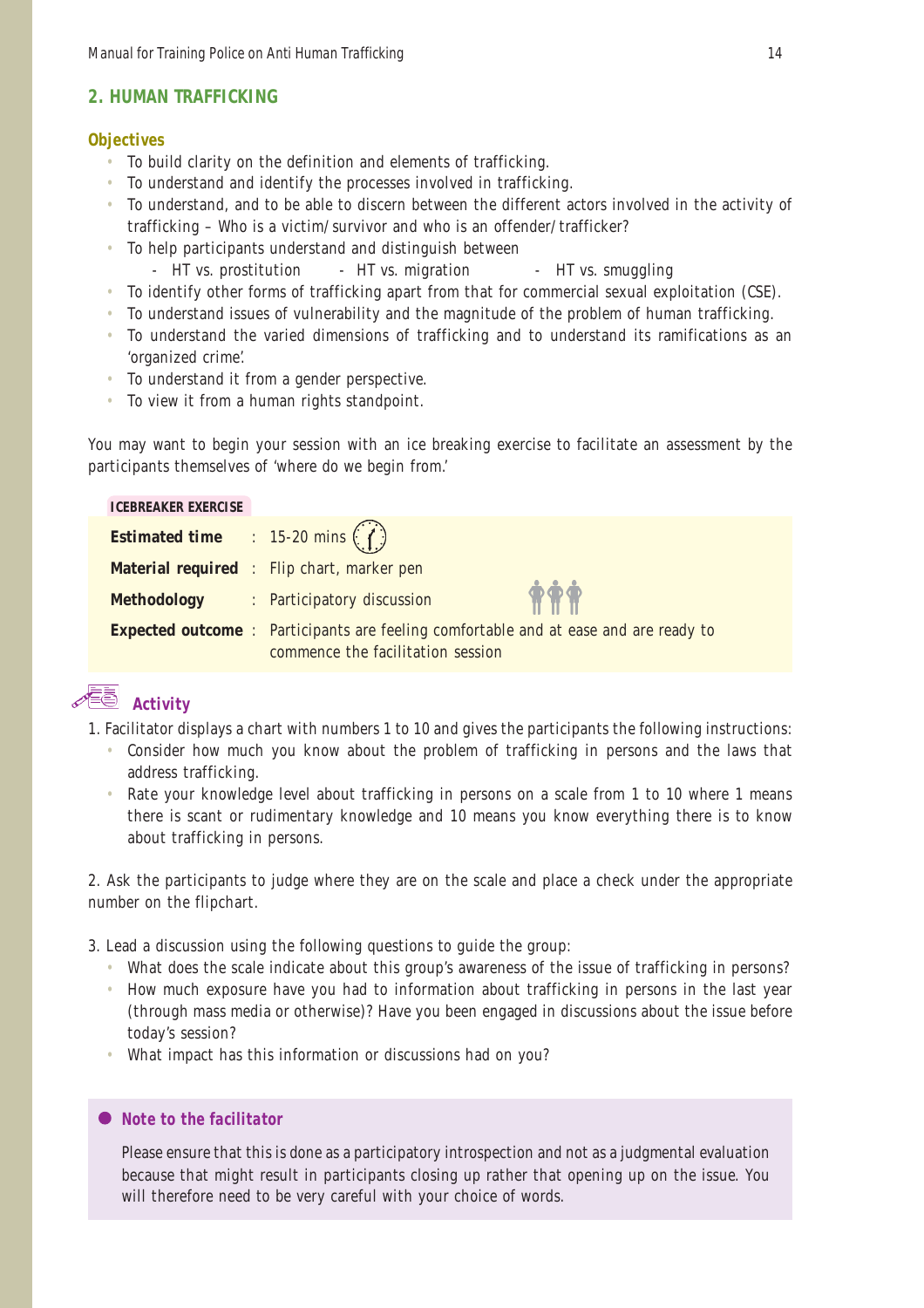Many misconceptions and myths regarding human trafficking exist that need to be clarified. Very often "trafficking" is used as a synonym for "Prostitution" or it is often believed that trafficking takes place only for Prostitution. Building clarity on conceptual issues should therefore be addressed early on in the training/ learning interaction.

#### **a) What is trafficking?**

In its dictionary meaning, the concept of trafficking denotes a trade in something that should not be traded in. Thus, we have terms like drug trafficking, arms trafficking and human trafficking. The concept of trafficking in people refers to the criminal practice of exploitation of human beings whereby humans are treated as commodities for profit, subjected to various forms of exploitation.

In India, sections of Immoral Traffic Prevention Act (ITPA 1956) explain the various activities involved in trafficking. Under Section 5, trafficking includes procuring, taking and even inducing a person for the sake of prostitution. Even attempt to procure and attempt to take or cause a person to carry on prostitution is an offence.

The definition of trafficking has also been provided through the Goa Children's Act 2003<sup>1</sup>. Although it focuses on child trafficking and is applicable to the state of Goa only, the definition is comprehensive. Under Section 2(z), 'child trafficking' means "the procurement, recruitment, transportation, transfer, harbouring or receipt of persons, legally or illegally, within or across borders, by means of threat or use of force or other forms of coercion, of abduction, of fraud, of deception, of the abuse of power or a position of vulnerability or of giving or receiving payments or benefits to achieve the consent of a person having control over another person, for monetary gain or otherwise."

The UN Protocol, 2000<sup>2</sup> to Prevent, Suppress and Punish Trafficking in Persons, especially Women and Children (Trafficking Protocol) which supplements the Convention against Transnational Organized Crime states that "Trafficking in persons" shall mean:

> "the recruitment, transportation, transfer, harbouring or receipt of persons, by means of the threat or use of force or other forms of coercion, of abduction, of fraud, of deception, of the abuse of power or of a position of vulnerability or of the giving or receiving of payments or benefits to achieve the consent of a person having control over another person, for the purpose of exploitation. Exploitation shall include, at a minimum, the exploitation of the prostitution of others or other forms of sexual exploitation, forced labour or services, slavery or practices similar to slavery, servitude or the removal of organs."

You may want to do the following exercise to build clarity on the main elements mentioned in the UN protocol.

| <b>EXERCISE</b>                                |                                                                                                                         |  |
|------------------------------------------------|-------------------------------------------------------------------------------------------------------------------------|--|
| UN Protocol on Trafficking <sup>3</sup>        |                                                                                                                         |  |
| <b>Estimated time</b> : 20 mins $\binom{?}{!}$ |                                                                                                                         |  |
|                                                | <b>Material required</b> : Flip chart, marker pen                                                                       |  |
|                                                | Methodology : Presentation and participatory discussion                                                                 |  |
|                                                | <b>Expected outcome</b> : The important elements of the UN Protocol on Trafficking are clarified to<br>the participants |  |

# **Activity**

1) Explain the definition of trafficking in persons highlighting the following ideas: (Note: Though UN Protocol is being discussed, do orient them to ITPA, IPC and other legislations which the participant is used to and is called upon to implement.)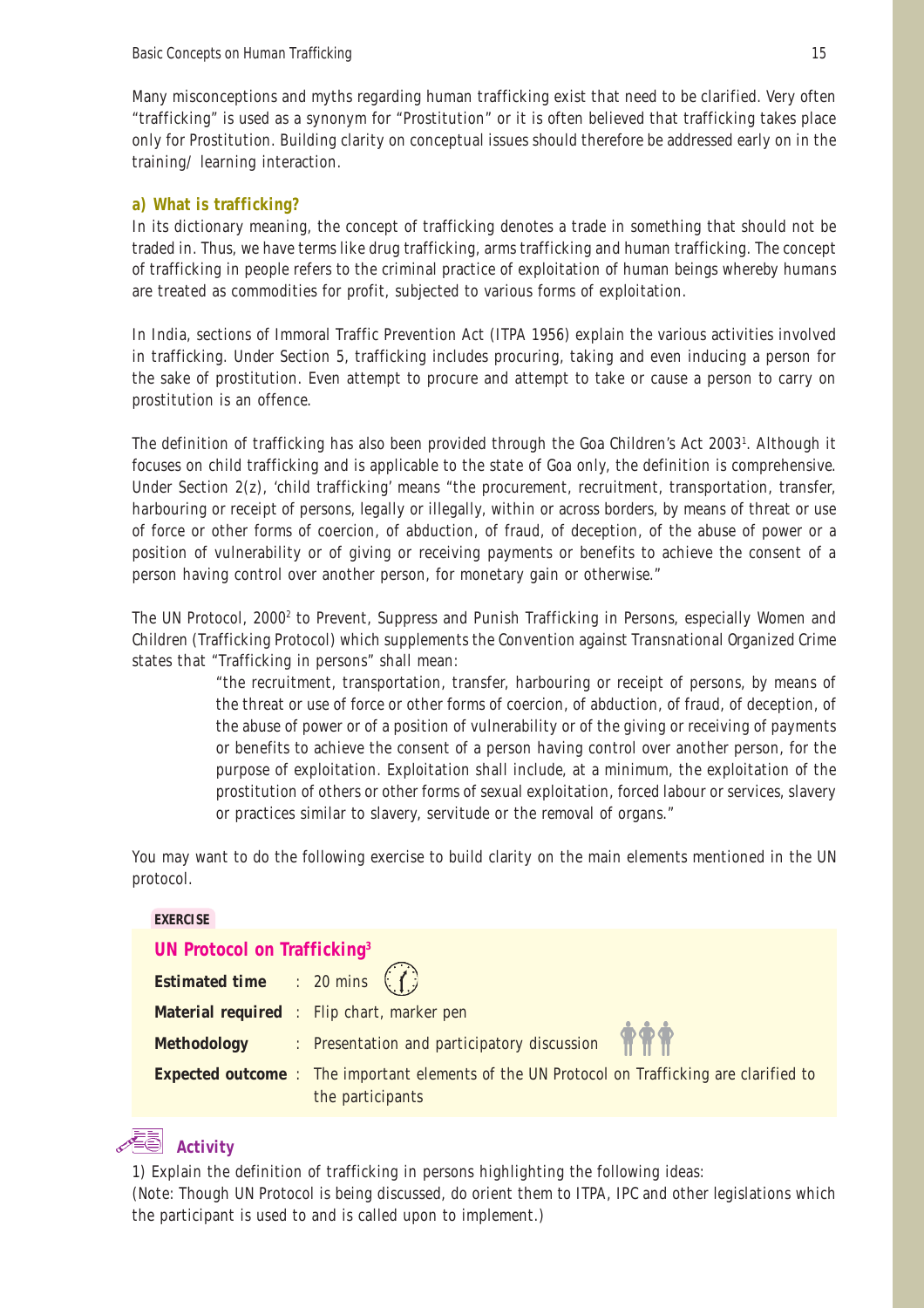The definition contains three main elements that constitute trafficking:

*Acts:* recruitment, transportation, transfer, harbouring or receipt of a person.

*Means:* threat/use of force, other forms of coercion, abduction, fraud, deception or abuse of power or of a position of vulnerability.

*Purpose:* prostitution, forced labour or services, slavery, slavery-like practices; servitude, organ trade etc.

2) At this point, you may wish to ask participants for examples or information about specific cases from their practice, or which they have encountered through the media that illustrate the elements of trafficking found in the UN definition. (i.e. **Acts** = e.g. employment advertisements, housing women in a brothel. **Means** = e.g. using physical assault to control victims, threatened retaliation against family members, false employment contracts. **Purpose** = e.g. forced prostitution, domestic service, forced agricultural work).

3) The second part of the definition of trafficking focuses on the issue of consent. The UN Trafficking Protocol clarifies that the consent of a victim of trafficking in persons to the exploitation (the 'purpose') as described in the definition is irrelevant when any of the forms of coercion (the 'means') have been used against the victim. This statement is consistent with principles of both international and national laws that a person cannot legally consent when force, coercion, deception or abuse of power has been used.

4) Give an example from a typical trafficking case, to illustrate why the concept of consent is relevant: a woman's consent, if obtained by coercion, deception, lure or force, in such situation, even if she had consented, it is trafficking and such consent has no meaning.

5) The definition of trafficking from the UN Protocol deliberately does not define the terms "exploitation of the prostitution of others" or "other forms of sexual exploitation." This was done in order to reach a consensus among signatory governments and allow State Parties to address this issue through their domestic legislation. In some domestic legal systems prostitution is criminalized, while in others consensual adult sex work is de-criminalized and regulated.

However, it must be kept in mind that trafficking is different from migration and smuggling. There are important fundamental differences between migration, smuggling and trafficking:

- **Migration** is a situation in which a person moves from one country to another or within one country. Migration can take place by legal or illegal means and it can be either voluntary (with the consent of the person migrating) or forced (without their consent). Usually, however, migration is voluntary.
- **Smuggling** is the transport of a person (with their consent) to another country through illegal means. Smuggling has to include crossing of an international border.
- **Trafficking** involves the following:
	- Movement of a person;
	- With deception or coercion;
	- Into a situation of forced labour, prostitution, servitude or slavery-like practices.

Trafficking can occur with or without crossing any international border. The exploitation of the migrant is one of the key factors determining 'trafficking', however, it is not relevant for the act of 'smuggling'; although, a case of smuggling can easily become a case of trafficking. A voluntary migrant, by placing himself/herself into the hands of smugglers, has put himself/herself into a situation of dependency on the smuggler and is therefore made vulnerable to subsequent trafficking.

Similarly, movement need not be physical; e.g., if a child is moved out of the community of the mother and pushed into the community of the brothel keeper, though it may take place in a room in a brothel, it amounts to human trafficking.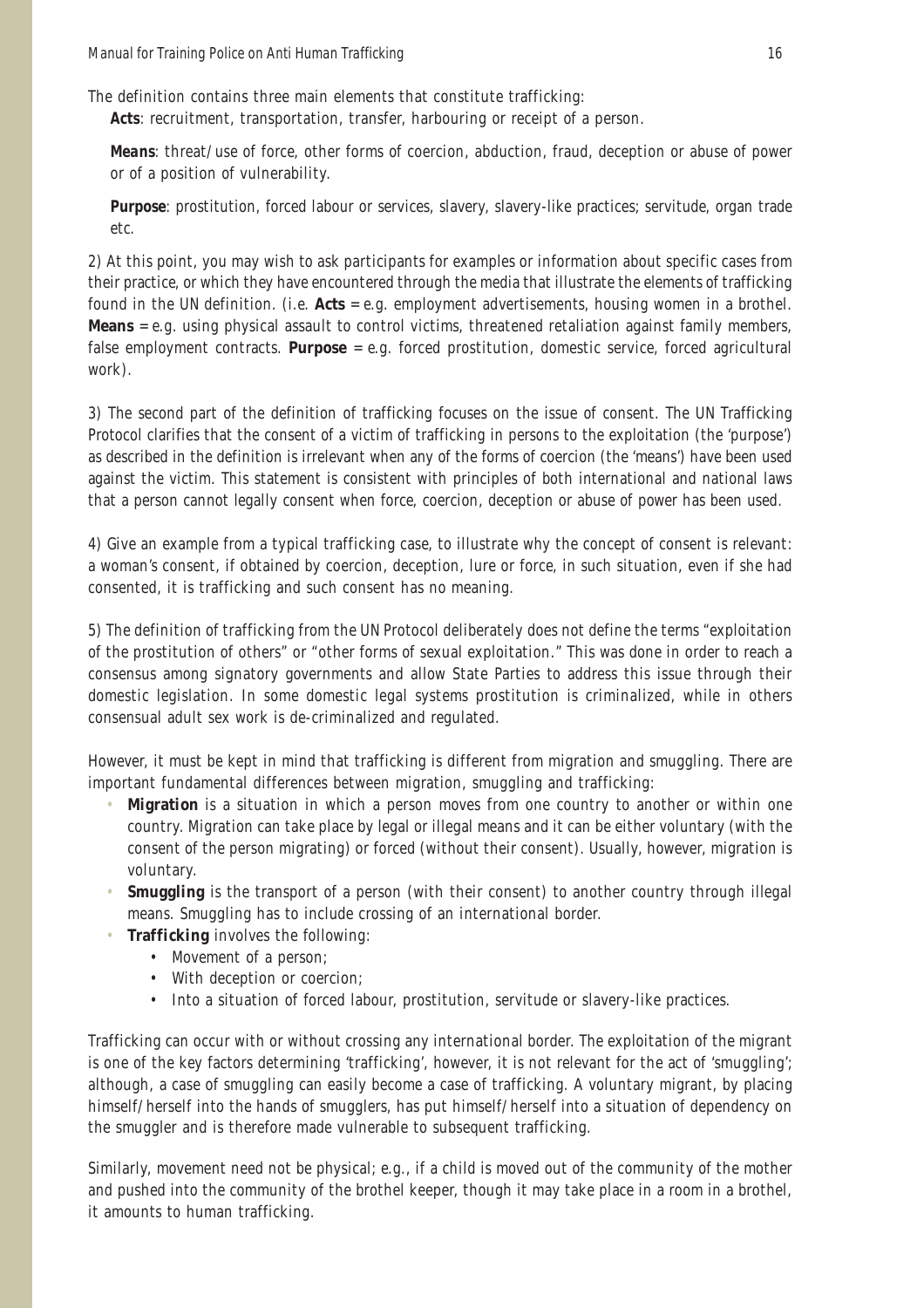## *Note to the facilitator*

You may want to use the following flip chart to depict the activity of trafficking. You can also prepare handouts highlighting the relevant constitutional provisions to share with the participants:



### **b) What are the varied elements of trafficking?**

Trafficking can be seen to have the following features:

- **Displacement of a person from one community to another**: While it is not necessary that the person is actually moved from one place to another to have been trafficked (displacement is also possible within the same building), usually victims are moved from one house to another, one village to another, one district to another, and so on.
- **Exploitation of the trafficked victim**: Displacement of the victim is followed by various forms of exploitation being meted out to the victim – using force, deceit and threats, as the case may be.
- **Commercialization of the exploitation and commodification of the victim**: Due to the portrayal of women as sex objects, and as property by patriarchal society, women have acquired a 'facevalue' within the 'market' whereby their bodies have become commodities in a commerce based on the exploitation of sex (hence, CSE- Commercial Sexual Exploitation).

You can use the following exercise and below provided case study to build clarity on this issue.

#### **EXERCISE**

### **Elements of Trafficking4**

| <b>Estimated time</b> : 30 mins $\binom{?}{?}$ |                                                                                                                                                                                                                                              |
|------------------------------------------------|----------------------------------------------------------------------------------------------------------------------------------------------------------------------------------------------------------------------------------------------|
|                                                | <b>Material required</b> : Printed case study (refer to Activity 1 below), flip chart, marker pens                                                                                                                                           |
|                                                | Methodology : Individual or group work $\bigcirc$                                                                                                                                                                                            |
|                                                | <b>Expected outcome</b> : By the end of the exercise participants understand various elements of<br>trafficking. They will have acquired a working knowledge of trafficking in<br>persons as it is defined in the UN Protocol on Trafficking |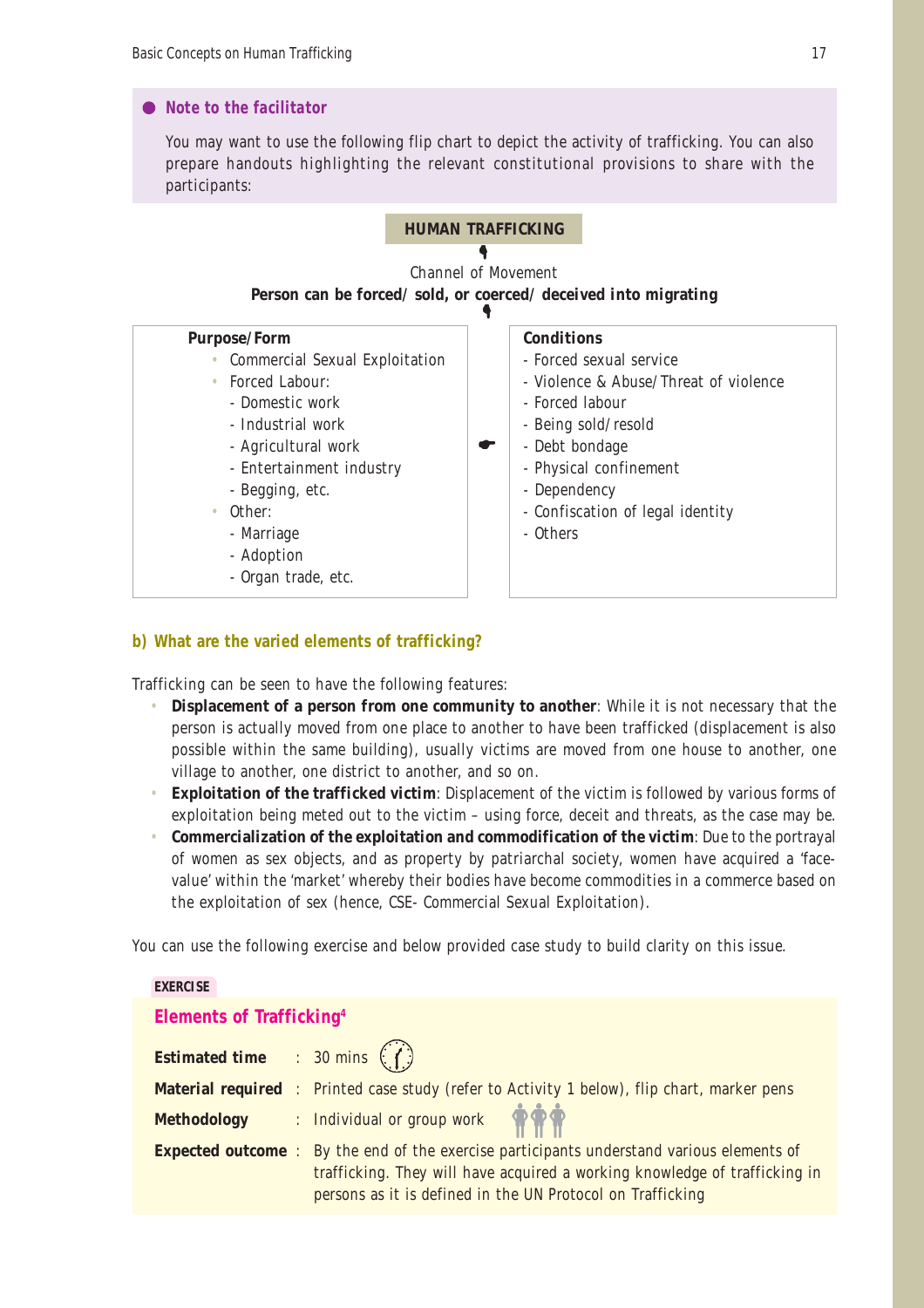

1. Hand out the case study.

## **CASE STUDY HAND OUT5**

#### June 6, 2007

NEW DELHI, India (AP) — Meena discovered she had been sold by her boss while riding in an auto-rickshaw headed to New Delhi's red-light district. The 12-year-old was working as a domestic servant in Calcutta when the homeowner told her about a good-paying job at his sister's house in India's capital. But instead, she was sold to a brothel owner and forced into prostitution for little more than a place to sleep and the occasional meal. Her ordeal lasted four years and Meena, now 21, says it left her "a very angry person." "The anger comes suddenly," says Meena, who asked that her full name not be used because of the stigma associated with her past. Meena's childhood before being sold into prostitution was filled with long days of domestic work in the rural eastern state of Jharkhand. She received little or no pay, she said, but "I was so poor, I could not leave." At the urging of her mother, she moved to Calcutta for what she was told would be a paid maid's position. When her boss then sent her to New Delhi, Meena never found out the price she was bought for on the human trafficking market. She was rescued from the brothel by STOP, an anti-trafficking group founded in 1998. She lives in the group's shelter on the western edge of New Delhi, a large two-storey white house with long hallways situated amid the farm fields that spread out from the city's edge. There are vegetable gardens, and the women who live there embroider and cook for each other.

- 2. Ask the participants to go through it and point out all the elements of trafficking that they are able to identify.
- 3. List them against each of the following points:

#### **Acts or attempted acts of:**

#### • **Recruitment**

Many trafficking cases involve a process of recruitment through agencies that organize and "facilitate" the process of travel from one place to another. Some agencies are legitimate, while others use deceit to recruit persons for the purposes of trafficking. (In this case study, e.g. Meena's boss or the homeowner)

#### • **Transportation across borders**

Although it is not necessary that movement should take place for it to be called trafficking, sometimes trafficking may involve some form of physical movement or transportation. The movement can occur between different states, but can also occur without the crossing of state borders. In either case, the victims are moved to an unfamiliar place, far from home and under the control of the traffickers. (Meena is brought from Calcutta to Delhi)

#### • **Through legal or illegal channels of migration**

Trafficking can occur whether people are moved by legal or illegal means. Trafficking often happens to migrants who have come to a new place/state legally, but had been deceived and had not agreed to the conditions of work.

### • **Purchase, sale, transfer, receipt or harbouring of a person**

Traffickers use one or more of these actions when they move the trafficked person from the place of origin to the place of destination. (Meena is sold by her boss)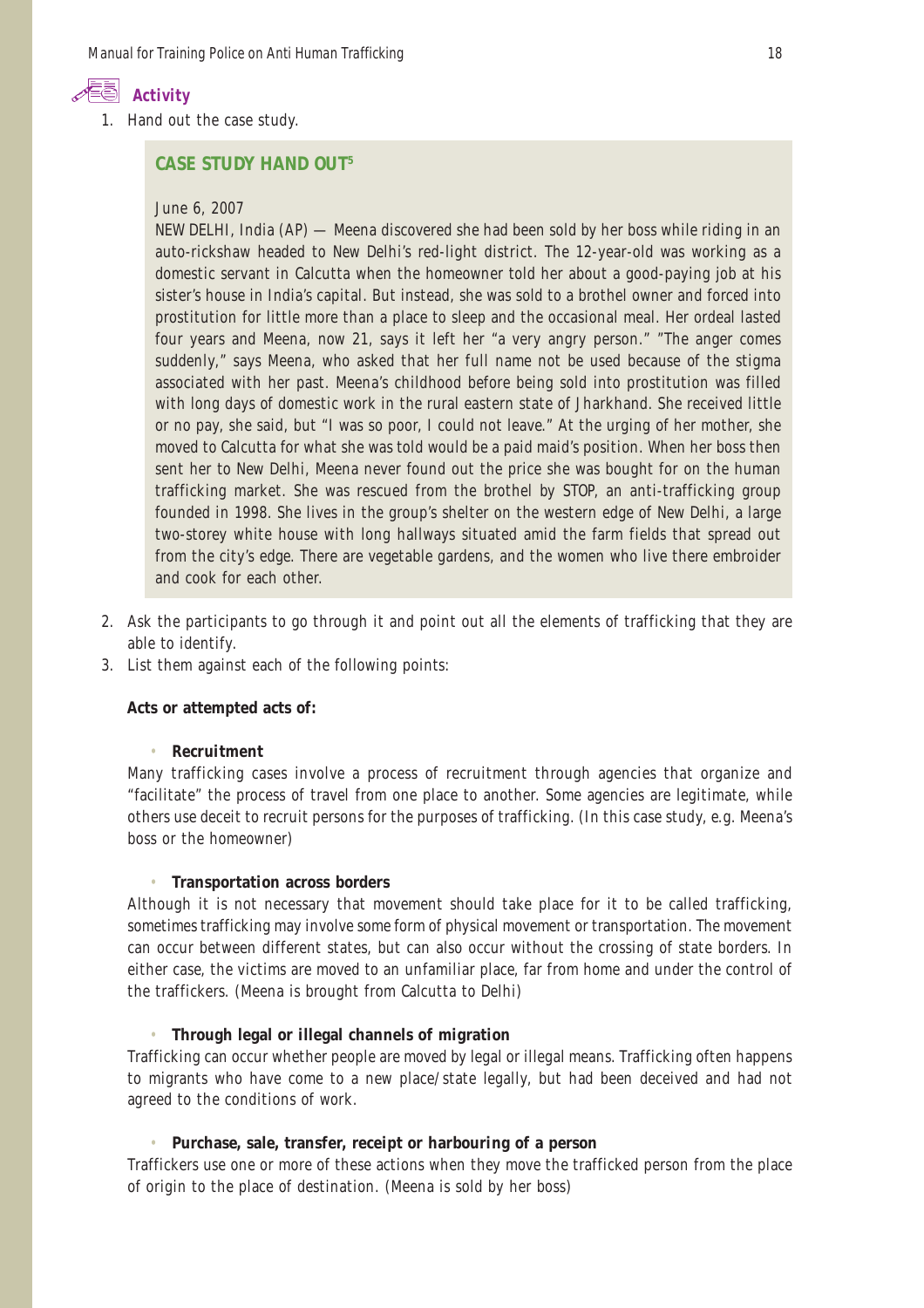#### • **Deception**

Trafficked persons are usually tricked into their vulnerable situation. People may be offered further education, marriage or a well-paid job and end up in forced labour or a forced marriage. Similarly, if a woman is trafficked into prostitution, she may not be aware of the fact that she is going to work in the sex industry, and that her liberty and earnings will be denied. In most cases traffickers deceive trafficked persons about the conditions under which they will be forced to live and/or work. (Her boss sent her to his sister's place for a well-paying job)

• **Coercion (including the use of threat of force or the abuse of authority)**

Some traffickers may use force to abduct a victim and others use violence or blackmail to keep a trafficked person under their control. Trafficked persons become dependent upon the traffickers for food, clothing and housing and must submit to the demands of their captors. Traffickers usually restrict the victim's freedom of movement or prohibit victims from leaving the premises without an escort. Coercion may also be psychological. Abuse of authority involves dependency situations in which a person who has power over another person (such as a relative or employer) denies the rights of the dependent person. ('Little more than a place to sleep and the occasional meal')

#### • **…Or debt bondage**

Many trafficked persons are forced into a debt-bondage situation, in which once at the destination they are told they will have to work to pay back a large and increasing sum for travel expenses, housing, clothing, medical and food expenses. Traffickers have full control over their victim's movement and their income. The victim is never able to pay back the exorbitant debt, but the trafficker leads him/ her to believe the debt will be paid back "soon". Trafficked persons, who are anxious to start earning money, take in the false promises, continue to submit to their conditions in the hope that the debt will soon be paid off and they will start earning their own money. However, the traffickers continually find new (fictitious) expenses to charge and the payoff date continues to be postponed.

#### • **Servitude (domestic, sexual or reproductive) in forced or bonded labour, or in slavery like conditions**

Many women are trafficked into situations not strictly involving forced labour or slavery (by legal definition). In some cases women are trafficked into forced or servile marriages where no money changes hands. Other women are held as household servants and others may simply be held captive.

The core element of trafficking is the coercive and abusive conditions into which the trafficker intends to place his/her victim. Forced labour, servitude and slavery are all crimes prohibited as human rights violations in law. They cover all situations into which people are trafficked. The kind of business or service into which a person is trafficked does not dictate whether or not trafficking occurred. People are trafficked for many types of situations, such as domestic, manual or industrial work in formal or informal sectors or marriage or other kinds of relationships. It is coercive conditions/relations in these situations that constitute 'trafficking'. (In this case study Meena is forced into CSE)

# • **Community other than the one in which such person lived at the time of the original deception, coercion or debt bondage (concept included in the Trafficking Protocol)**

In the context of trafficking, trafficked persons are moved into wholly new communities. They are isolated from their families and sometimes their language, and thus, rendered even more dependent upon the traffickers for food, shelter, information and "protection" from authorities.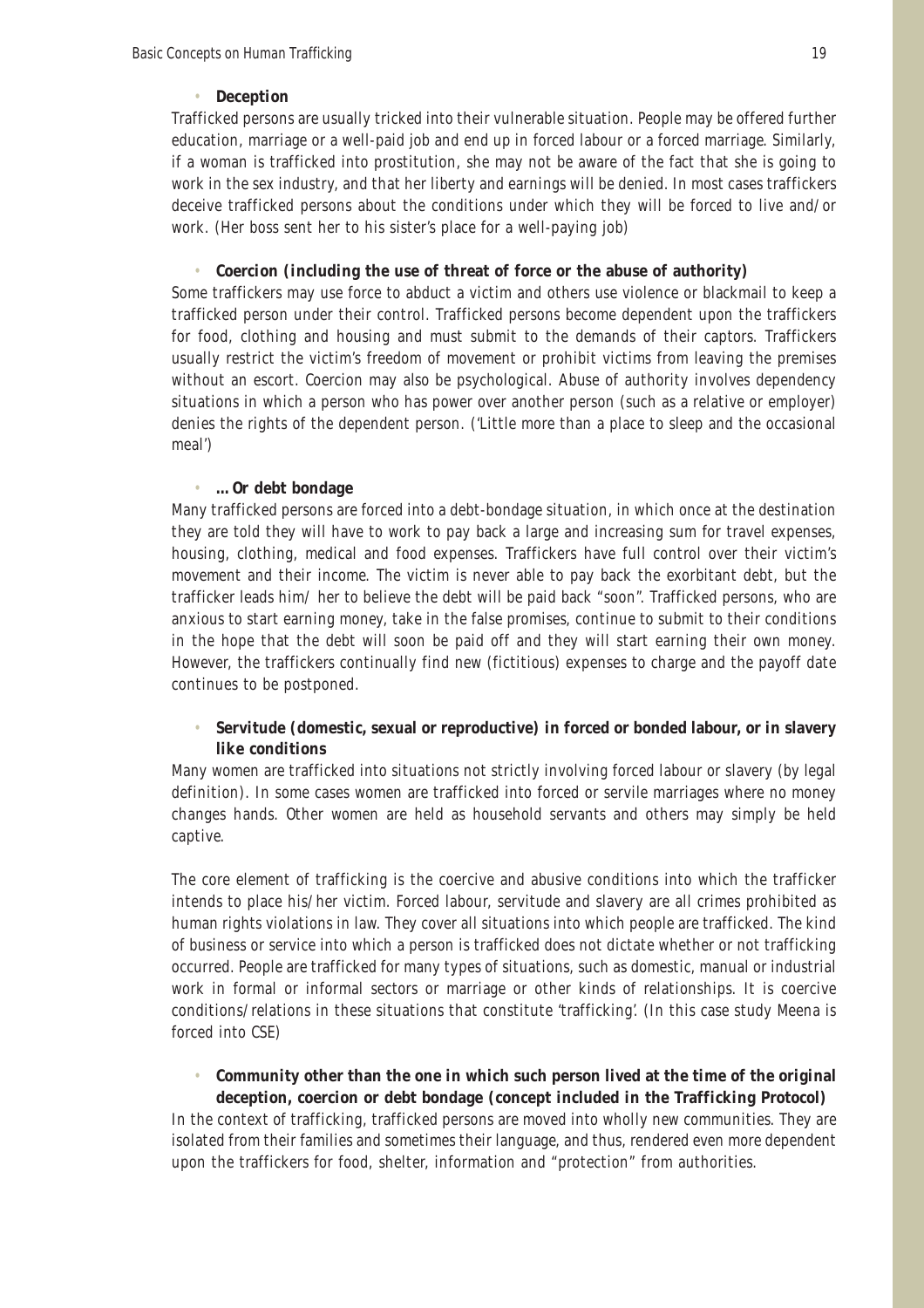#### *Note to the facilitator*

Please ensure that the participants are able to discern most or all of the above elements in the case study given. You may additionally want to have one or more of the participants share their own experience related to some of the aforementioned elements.

#### **c) What is the 'route' of trafficking?**

Trafficking involves three focal points in spatial context:

- Source
- Transit
- **Destination**

Areas are identified on the trafficking map as being a source, transit or destination or a combination of any or all of these; however it is possible that all these may coexist. A girl child of a woman forced into CSE, living and also forced into CSE in the same brothel, for example, simultaneously depicts all three points on the trafficking map.

#### *Note to the facilitator*

This too can be explained through the aforementioned case of Meena or similar case studies. You can also share an example to highlight this sequencing in cases of labour exploitation. The following two stories were developed to depict the various elements of trafficking and may be used here or in the preceding section.

#### **The story of Satyam**

Satyam, 8 years old, in Karimnagar was promised good clothes, food and education. His poor parents accepted. He was taken to Rajasthan by a construction company to do labour work carrying brick loads on his head. He does not know his salary, his work timings, where his workplace is located, cannot speak the local language nor can understand. The food that is given to him is neither adequate nor the type his mother used to serve back home. He finds that slowly his memories of his family, home, siblings and village are fading away. Life offers no hope, nothing to look forward to.

#### **The story of Salim**

Salim, 6 years old, is a camel jockey since past two years. With the discovery of oil and associated surge of wealth in the Gulf States, camel racing has been transformed from a traditional sports pastime to a multi million dollar activity. Salim is part of a huge group of



hundreds of boys, some as young as three or four years old. Salim does not know where he comes from originally although now he understands that children are sourced from Bangladesh, Pakistan and other poor countries. He lives in a very oppressive environment enduring harsh living conditions. Working for long hours, receiving very little food and deprived of sleep so that they do not put on weight and increase the camel's load. They are harassed and beaten by the handlers and even face

the threat of sexual abuse. Many have been seriously injured and some have been trampled to death by the camels. Those who survive the harsh conditions are disposed of once they reach their teenage years. Thus, having gained no productive skills or education, scarred with physical and psychological trauma that can last a lifetime, Salim faces dim prospects.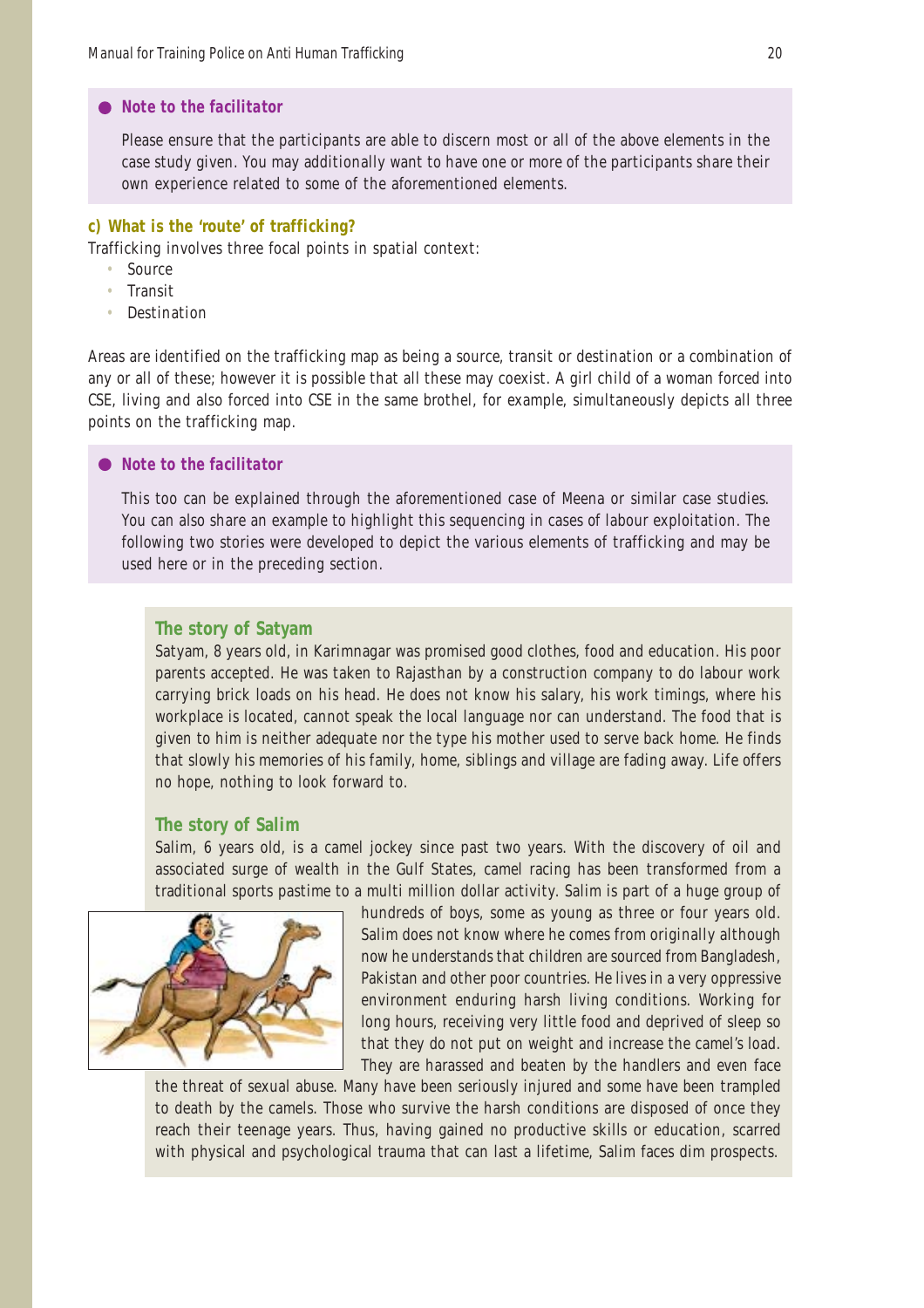# **d) What is the difference between trafficking and prostitution?**

Often, trafficking is confused with prostitution. These are not synonymous. Trafficking is the process / means while prostitution can be the result/end (of being trafficked).

*Meena* (refer to pp. 18) was forced into prostitution but she is a trafficked victim. How is that?

Meena was displaced and forcibly recruited into commercial sexual exploitation (CSE). While prostitution is a punishable offence when there is commercial sexual exploitation of a person and any other person who makes profit from the same [Section 2(f) of ITPA 1956], trafficking is the whole (or any point of the) process of recruiting, contracting, procuring or hiring a person for commercial sexual exploitation (CSE) or for any other purpose.

Trafficking is therefore the overall 'process' while prostitution/ commercial sexual exploitation/ forced labour is the 'result'.

Thus, Meena has been both trafficked and forced into prostitution as she has been:

- Sexually exploited.
- She has been abused by a person(s) for commercial purposes. Her consent is irrelevant.
- She is the victim and not a criminal.

It is possible that stereotyped notions of who constitutes a victim/ survivor and who a trafficker; who are more prone to being trafficked etc exist among the participants. It is therefore, significant that the participants are not merely able to discuss the varied actors/ persons in a situation and process of human trafficking, but are also able to clearly identify them.

As a facilitator you can build clarity on these too early on in the training.

| <b>EXERCISE</b>                                |                                                                                                         |  |
|------------------------------------------------|---------------------------------------------------------------------------------------------------------|--|
| Some Basic Definitions <sup>6</sup>            |                                                                                                         |  |
| <b>Estimated time</b> : 15 mins $\binom{7}{1}$ |                                                                                                         |  |
|                                                | <b>Material required</b> : Pre-prepared flash cards                                                     |  |
|                                                | Methodology : Group work $\mathring{\mathbf{\Phi}} \mathring{\mathbf{\Phi}}$                            |  |
|                                                | <b>Expected outcome</b> : Participants are able to identify who is a trafficker (offender) and who is a |  |
|                                                | victim of trafficking (survivor)                                                                        |  |

# **Activity**

- 1) Prepare flash cards prior to the session.
- 2) Write the words depicting a trafficker e.g. transporter, buyer, pimp, financer, parents etc. Choose some very obvious ones like 'pimp' but also include words like 'parent' to highlight the definition and its scope.
- 3) Similarly make flash cards to indicate a trafficked person.
- 4) You can make the exercise more interesting by replacing words with pictures or photos.
- 5) Start by prompting the participants to identify a trafficker and a trafficked person.
- 6) Show the flash cards and follow with a discussion.
- *Note to the facilitator*

Ensure that the following elements are discussed and made clear to the participants: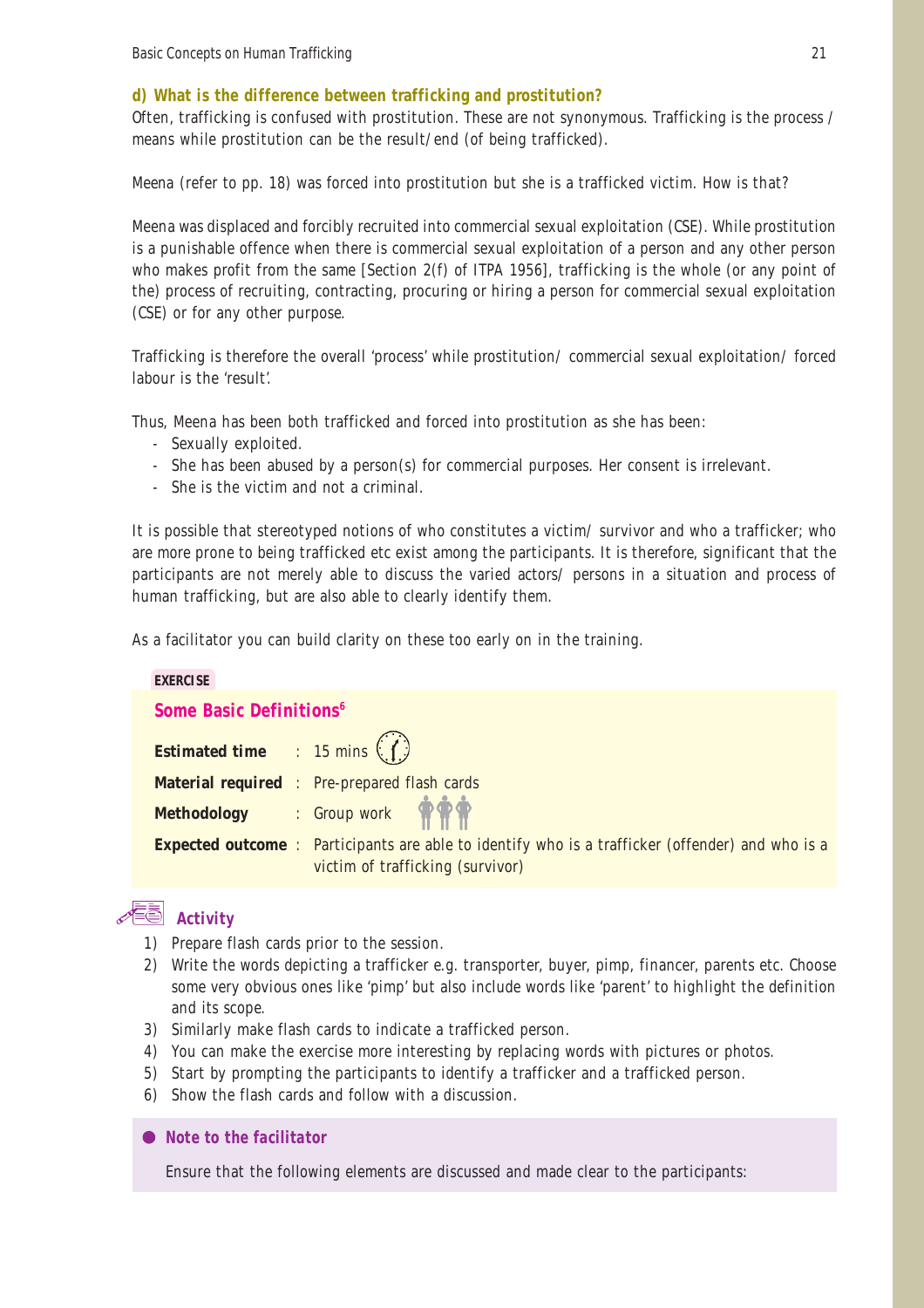#### **e) Who is a trafficker/offender?**

A trafficker/offender in trafficking crimes includes all persons, agencies or institutions:

- Involved in any act in the process of trafficking
- Who gains/makes profit/exploits
	- As the trafficked person passes through a chain,
	- From the final point of source area through the transit area to the point of final destination, and
	- From any act involved in the process of exploitation of the trafficked person(s)

Ultimately, a person is guilty of a trafficking offence if he/she is knowingly involved in any act of commission and/or willful omission in the process of human trafficking (this can include parents/ guardians who knowingly sell/cause to sell/traffic their children). Due to the clandestine nature of HT, the Investigating Officer (IO) must look into the process of trafficking and be aware of the multiple and various offenders that can be involved in HT.

Traffickers can be, but are not limited to, the following persons:

- Recruiter/Agent of Recruiter
- Seller of trafficked person
- Buyer of trafficked person
- Transporter
- Conspirator
- 'Customer'/clientele, who create/perpetuate demand
- Pimp
- Brothel madam
- Brothel managers
- Financier
- Parent(s)/guardian(s) who knowingly sell/cause to sell/traffic their children/ward

# **f) Who is a 'victim' of trafficking for CSE?**

It is crucial to note that all trafficked persons are victims, irrespective of their proclaimed/apparent voluntariness. A victim of trafficking for CSE is:

- Any person above the age of 18 who through force or threat of force, coercion, abuse of power, etc were/are required to perform sexual acts without their consent, by any person(s), for profit or gain of a third person.
- Children and minors who are found in places of CSE i.e. "children" who have not completed the age of 16 years and 'minors" who have completed the age of sixteen years but have not completed the age of eighteen years, who are found in places of CSE.<sup>7</sup>

# **g) Are people trafficked only for CSE?**

Commercial sexual exploitation is only one of the results of trafficking. Trafficking in human beings also results in non-sex based exploitation such as forced labour and other forms of exploitation.

Some manifested forms of exploitation (non-CSE) that may result from trafficking in persons include:

- workers in the unorganized sector
- slave trade/bondage
- child labour
- drug peddling
- organ trading
- forced marriages, mail order brides



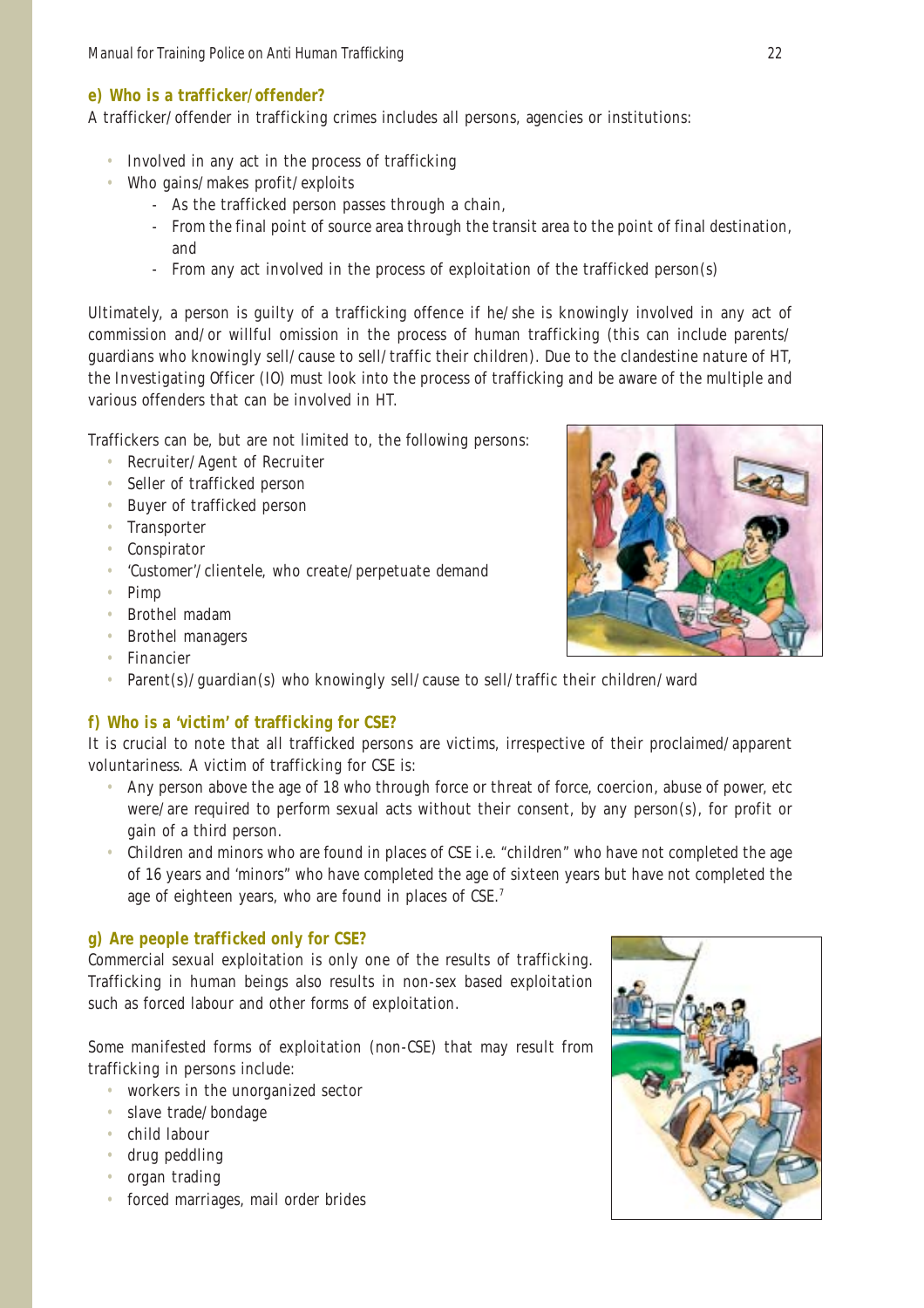- beggary
- adoption rackets
- entertainment and sports (camel racing, exotic dancing, circus, etc.)
- others

The problem of labour exploitation is widely prevalent in India. According to the Supreme Court of India, all those people who are paid less than the stipulated minimum wages are being exploited. Besides, there are 120 million children between six and fourteen years who are not going to schools. A study from India holds the number to be approximately 470 million people – nearly half the country's population – who are in a state of bondage in India.8

Non-CS exploitation comes in many forms: forced labour can be of the domestic, industrial or agricultural kind, and it can also take place in the way of begging, organ trade and false marriage. There are various factors which place persons at greater risk of being trafficked; however, among those at risk, women and children are the most vulnerable. With the below-listed in mind, of groups vulnerable to trafficking/ conditions of vulnerability, it is plain to see why combinations such as poverty and physical disability make for an ideal combination for children to be trafficked<sup>9</sup>.

# **h) Who are more vulnerable to being trafficked and why?**

The following are some groups of people that are more vulnerable to being trafficked for commercial sexual exploitation, forced labour and other forms of trafficking:

- Girl children from vulnerable families/places
- Women and girls who are illiterate and who are not aware of their rights
- Women and girls from disadvantaged and marginalized groups (scheduled castes and tribes, particularly girl children from communities such as Bedia, Kanjar, Gujjar, Devadasi, Nats, etc.)
- Women and girls from areas affected by natural disasters, political conflict, and other similar disabilities.
- Young girls trafficked for child marriage
- Young girls and young boys targeted for pedophilia
- Men and young boys are also trafficked for bonded/forced/exploitative labour

# **i) What makes people vulnerable to being trafficked?**

Following are some of the reasons which are, illustrative and not exhaustive.

- 1. Lack of livelihood opportunities
- 2. Relative disparities of income, employment and livelihoods among societies.
- 3. Illiteracy
- 4. Lack of economic development
- 5. Increasing commodification of women.
- 6. Increase in demand for women and children for the purposes of sexual and labour exploitation.
- 7. Increase in demand for illegal labour.
- 8. Growth in crime syndicates.
- 9. Political unrest (as in the case of North East, Naxalite areas)
- 10. Poor law enforcement

# **j) Where can CSE take place?**

The scene of crime<sup>10</sup> (SOC) includes the source, the transit and destination points. In fact, in the case of CSE, the SOC is not limited to the place of exploitation – or, for example, the brothel alone.

Therefore, for example, CSE can take place:

- On the streets
- In massage parlours
- At bars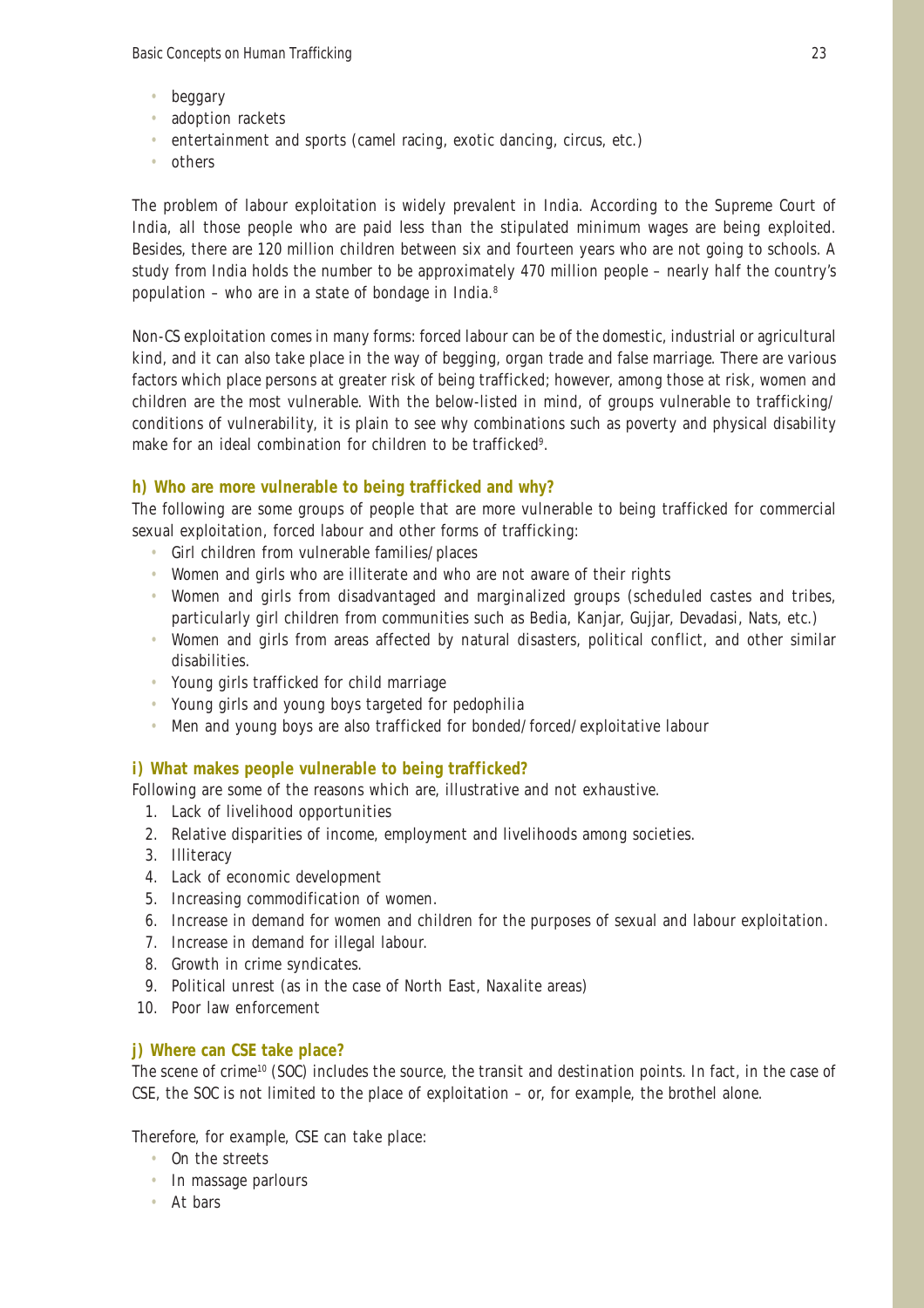- In the brothels
- In vehicles used for transfer
- In the form of escort service
- At places where the survivor of trafficking has been sent for the purpose of recording pornography, transport of the same, and where the pornographic material is stored, purchased, used etc.
- At other places

#### **k) Is trafficking a continuing crime?**

Trafficking is an organized and continuing crime. Multiple crimes can be culled out under trafficking such as abduction, kidnapping, illegal detainment, illegal confinement, criminal intimidation, hurt, grievous hurt, sexual assault, outraging modesty, rape, unnatural offences, selling and buying of human beings, servitude, criminal conspiracy, abetment, etc. Therefore, multiple abuse and abusers located at different points of time and place together constitute the organized crime of trafficking.<sup>11</sup>

You can use the following exercise to build clarity on this issue.

| <b>EXERCISE</b>                                                                                     |  |  |
|-----------------------------------------------------------------------------------------------------|--|--|
| <b>Magnitude of the Problem</b>                                                                     |  |  |
| <b>Estimated time</b> : 15 mins $\binom{7}{1}$                                                      |  |  |
| <b>Material required</b> : Data on a chart/transparency/power point presentation                    |  |  |
| Methodology : Participatory discussion $\mathbf{\hat{\phi}} \mathbf{\hat{\phi}}$                    |  |  |
| <b>Expected outcome</b> : The participants are aware of the magnitude of the problem of trafficking |  |  |

# **Activity**

- 1) Share the data with the participants through above mentioned medium of presentations.
- 2) Ask the participants to share what can be deduced from these figures.
- 3) In the discussion highlight the following points:
	- It is impossible to have universally agreed estimates that accurately reflect the numbers of trafficked persons, as well as numbers of traffickers, due to the clandestine nature of the activity.
	- As is the case with other forms of violence against women, victims are often reluctant to report or make the fact of the violence known publicly.

Here are a few commonly quoted statistics, which highlight the magnitude of the problem. You can supplement these by adding others:

# **Magnitude of Trafficking**

- Globally, trafficking for the purpose of CSE is reported more frequently than any other forms, including that of forced labour.<sup>12</sup>
- South Asian countries are origin, transit and destination for women, children and men being trafficked. India is ranked by UNODC as both a high source country and high destination country.13
- South Asia is estimated to be home to the second largest numbers of internationally trafficked persons, held to be around 150,000 annually.14
- Migration within and between countries in South Asia, is high. It is estimated that annually, more than 200 million<sup>15</sup> people are on the move within and between countries in the South Asian region.
- The human rights violation is three fold in the case of victims/survivors of human trafficking sexual exploitation is a violation of their rights to freedom, dignity and autonomy.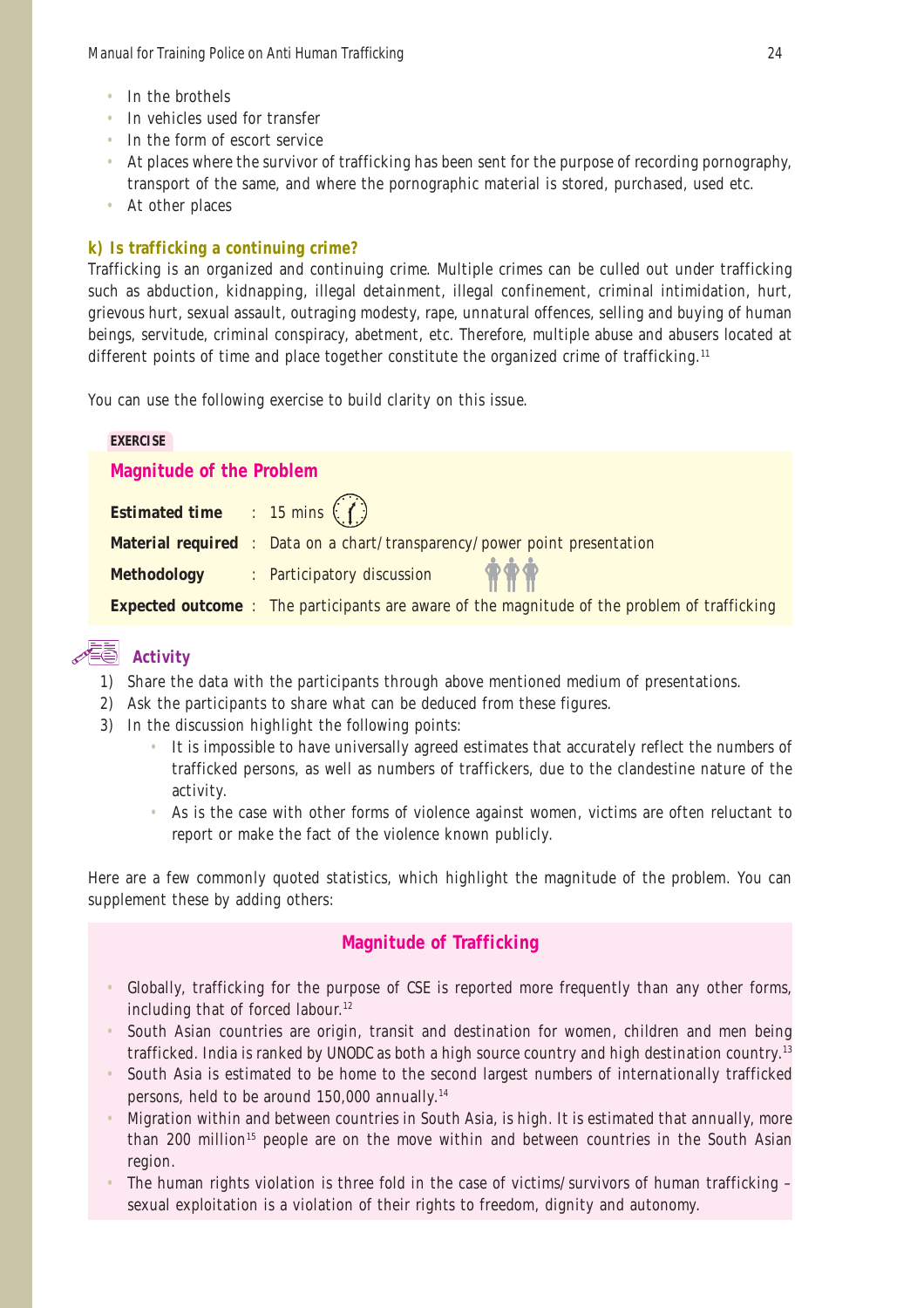- Note: Remember that from a human rights paradigm, one crime is as bad as thousand crimes. One need not consider a crime grave only if thousands of people are violated. One should see from the perspective of the victim for whom everything is lost. The responder may think that s/he is just one person in the world but for the victim/ survivor, the responder is the entire world.
	- *Note to the facilitator*

Prior to the exercise, prepare a flipchart/ transparency or power point presentation with statistical data on trafficking including sample global, regional and national facts. It is important for the facilitator to include statistical data from the country of training, where available.

### **3. HUMAN TRAFFICKING: A GENDERED PERSPECTIVE**

It is important to highlight that because a preponderance of women are trafficked for CSE it may help not to consider the notion of 'trafficking in women' within the context of trafficking in persons in general, even though this broadens the concept and allows us to address a wider range of related issues. Since this gender-neutral generalization prevents us from discovering specific features of trafficking in women, adopting a gendered perspective on the issue of trafficking reveals the specific ways in which women's experiences of trafficking are different from those of men.

You can use the following exercises to build clarity on gender concerns within the issue of human trafficking:

#### **EXERCISE**

### **Building a Gendered Perspective on Trafficking**

|                    | <b>Estimated time</b> : 45 mins to 1 hr $(1)$                                                                       |
|--------------------|---------------------------------------------------------------------------------------------------------------------|
|                    | <b>Material required</b> : Presentation on a chart/transparency/power point presentation                            |
| <b>Methodology</b> | <b>THE</b><br>: Presentation and participatory discussion                                                           |
|                    | <b>Expected outcome :</b> The participants will have basic understanding on gender concerns in<br>human trafficking |

# **Activity**

- 1) Prepare a flipchart with the explanation of the gender perspective on trafficking prior to the exercise.
- 2) While presenting the information from the flipchart, ask questions to engage participants in a discussion and get feedback.
	- Distinguish between the terms "sex" (biological distinctions) and "gender"(social construct) – the different roles, attributes and conduct that society deems socially appropriate for men and women;
	- Refer to the relative status and position of men and women, and women's greater disadvantage in most societies, as not just biologically but socially determined;
	- Recognize that women's less valued roles marginalize them from ownership and control over material (land, income) and non-material (political participation, time) resources;
	- Consider the interaction between gender and the other social categories such as class, race and ethnicity; and
	- Hold that as gender inequities are socially conditioned, they can be changed at an individual and societal level in the direction of justice, equity, and partnership between men and women.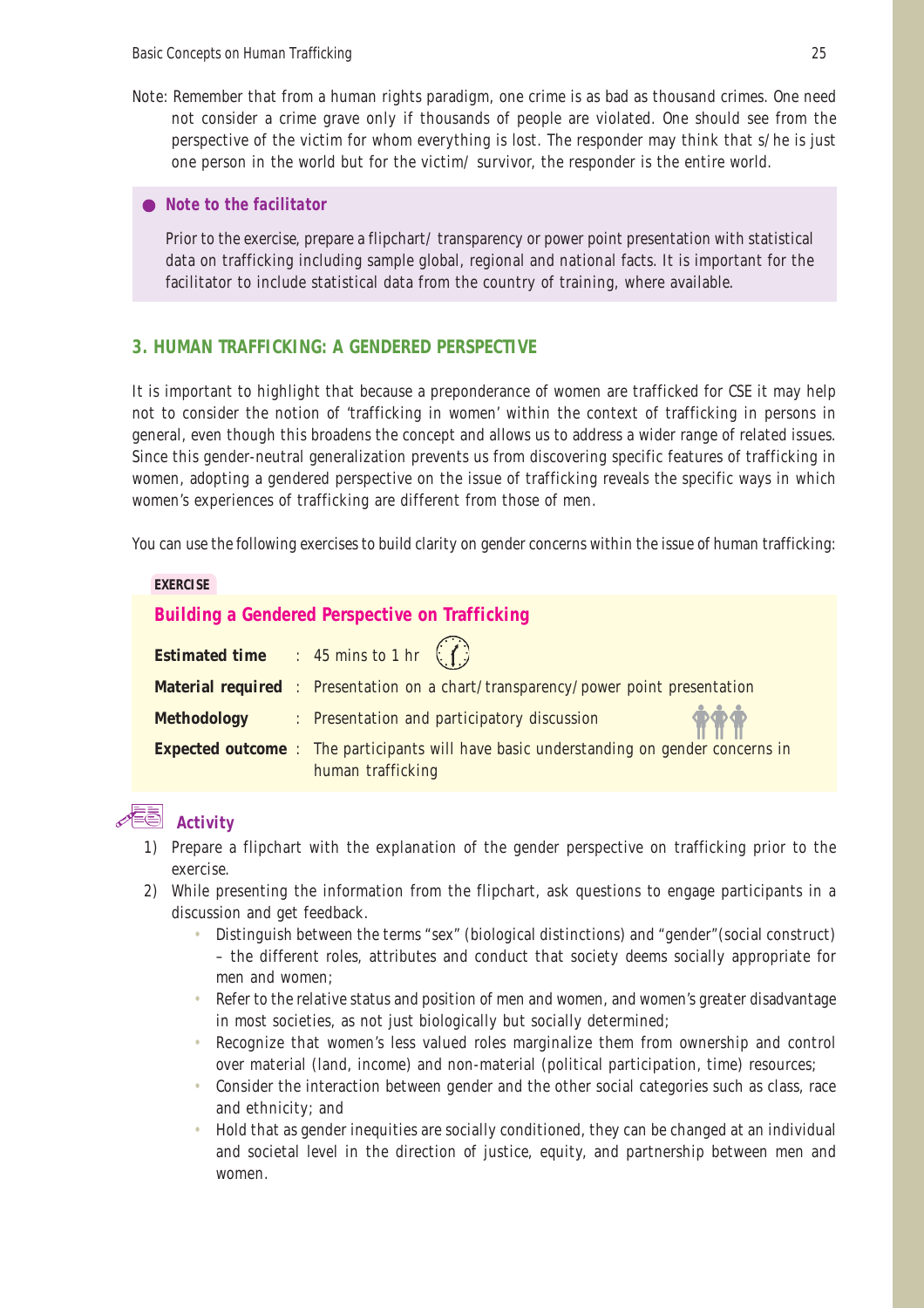Subsequently, through examples, stress upon the following:

Gendered stereotypes that present men as powerful and in control and women as passive and mostly relegated to private or domestic roles feed into the perception that 'men migrate', but 'women are trafficked'. **However, what is often not recognized is that men too are trafficked, and that women are not only trafficked, but also migrate.**

Stress upon and share the following components of a gendered perspective in contrast to only a womencentric or only a men-centric one.

A gender perspective on trafficking achieves change by<sup>16</sup>:

- Acknowledging that both men and women are trafficked;
- Addressing the shared and differed experiences undergone by women and men in trafficking with regards to their vulnerabilities, violations and consequences; and
- Addressing the divergent impact policies have on men and women in relation to the law, law enforcement, and human traffikicking.

You can use the following exercise on some common prevalent myths/misconceptions to build gender sensitivity among your participants.

#### **EXERCISE**

### **Myths about Victims of Trafficking**

| <b>Estimated time</b> : 20 mins $\binom{n}{k}$ |                                                                                           |
|------------------------------------------------|-------------------------------------------------------------------------------------------|
|                                                | <b>Material required :</b> Printed forms on 'Myths and Facts'                             |
|                                                | Methodology : Individual or group work <b>ALCOVER</b>                                     |
|                                                | <b>Expected outcome</b> : Participants analyze and question some prevalent misconceptions |

# **Activity**

- 1. Prepare myth and facts form prior to the workshop.
- 2. You may want to just print the myths on one side and leave the other side blank for participants to give their response/opinion.
- 3. Distribute the forms and ask them to state whether they agree with the given statement and also give reasons for their answers.
- 4. Through a participatory discussion address each of the myths.

#### *Note to the facilitator*

Please keep in mind that perceptions and stereotypes take very long to break. Therefore you may want to raise a lot of issues, and not necessarily provide one single 'correct answer' to them.

# **SOME MYTHS AND FACTS ABOUT VICTIMS OF TRAFFICKING**

#### **MYTH FACT**

Victims of trafficking are not just women. While it is true that men are also victims of

They are both men and women. There is trafficking, they are not at an equal risk. a need to maintain neutrality and not Historically, patriarchal values, deep-seated become emotional about just women. prejudices, socio-cultural customs and religious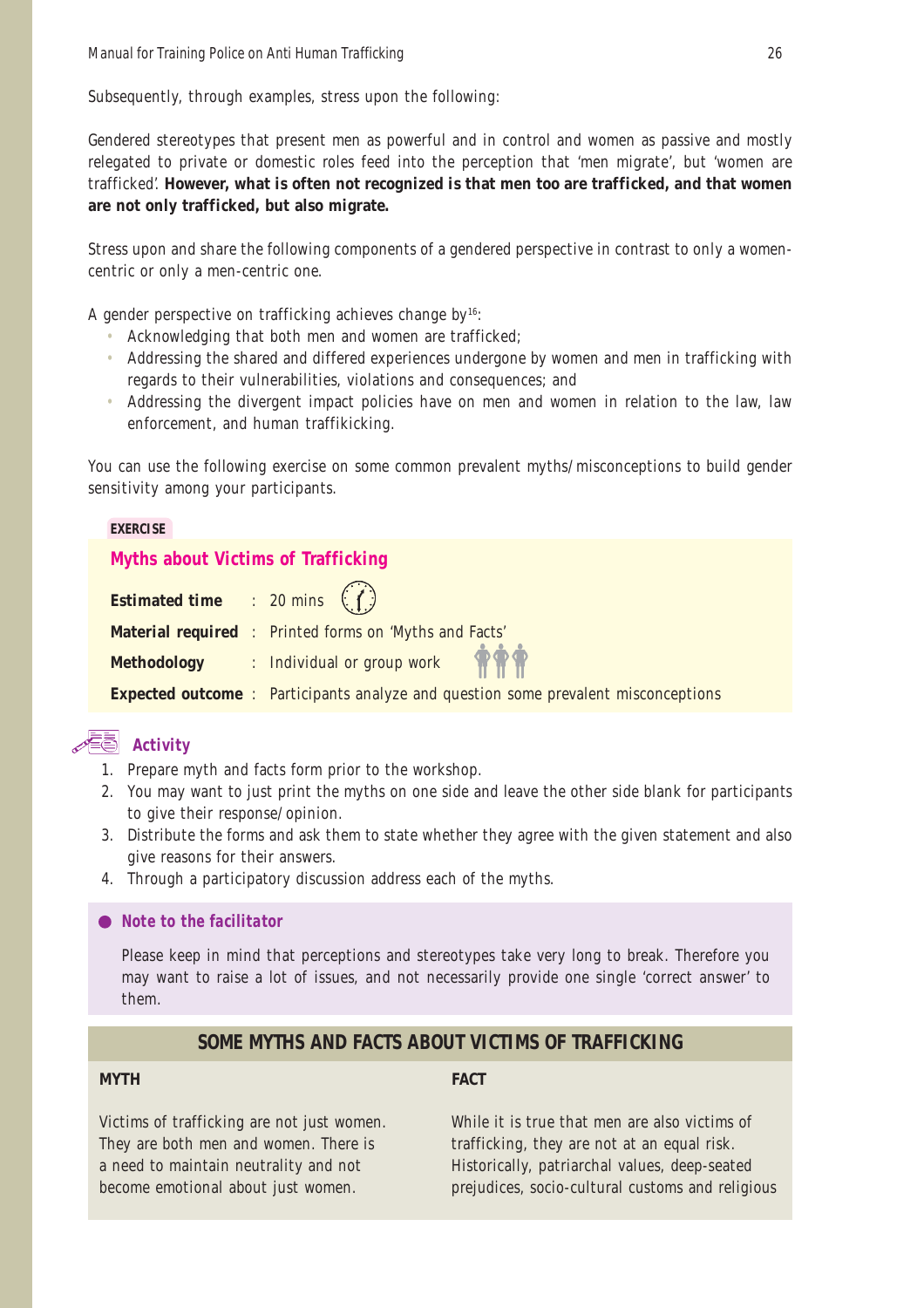Women choose prostitution as an easy way Trafficked women are not only sexually

sanctions have played a major role in divesting women of their rightful share in the society. Trafficking and other forms of violence that women face are an expression of this discrimination.

Most women who enter prostitution do so Most women are forced or induced or lured voluntarily. into prostitution using threat, coercion and other pressures/tactics.

of earning money. exploited but also economically deprived. The various exploiters commercially exploit them.

# **MYTHS AND FACTS ABOUT BUYERS/ CUSTOMERS**<sup>17</sup>

| <b>MYTH</b>                                                                             | <b>FACT</b>                                                                                                                                                                                                                                                                                        |
|-----------------------------------------------------------------------------------------|----------------------------------------------------------------------------------------------------------------------------------------------------------------------------------------------------------------------------------------------------------------------------------------------------|
| A majority of the buyers are unmarried                                                  | Many of the buyers are married and they also<br>mete out violence against their spouses. 82% of<br>the buyers interviewed in three red light areas<br>reported that they were violent with their<br>wives at least once and did not think that this<br>was wrong. <sup>18</sup>                    |
| If married, they are separated from their wives                                         | Many of these men stay with their wives,<br>negating the myth of 'going to prostitutes out<br>of need'. In fact, the NHRC study shows that<br>45.5% of men who visit brothels are married<br>men. <sup>19</sup>                                                                                    |
| Most of the times wives are not 'open' to new<br>things and thus men need some 'outlet' | This is rooted in the patriarchal notions of<br>women being servile and submitting to all<br>demands of men. Women have been<br>conditioned to be sexually submissive and<br>taught never to express their needs; something<br>that can lead them to being branded 'fast' and<br>'too expressive'. |
| Men look for 'mature love' in brothels                                                  | Ample evidence shows that the majority of men<br>who go to brothels request a certain 'type' of<br>girl/woman - there is a popular preference<br>among clients for virgins or young girls (or<br>those who 'look young') <sup>20</sup>                                                             |
| Most buyers are illiterate and uneducated.                                              | The NHRC study shows that only 20% of the<br>clientele who visit brothel are illiterate, while<br>almost a quarter were in the graduate level or<br>above.                                                                                                                                         |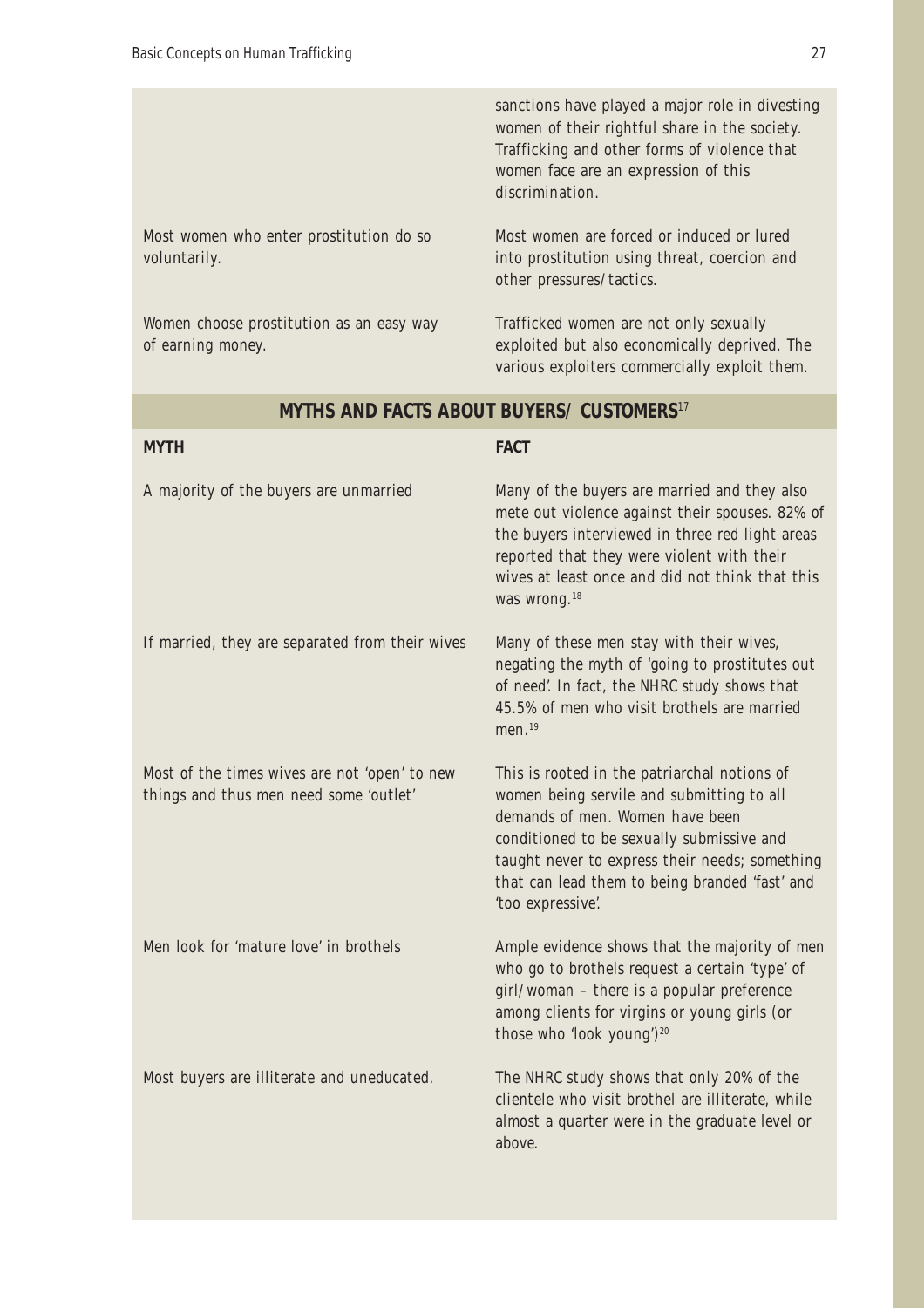# **4. HUMAN TRAFFICKING: A HUMAN RIGHTS ISSUE**

Fundamentally, trafficking in persons violates the universal human right to life, liberty, and freedom from slavery in all its forms. Trafficking of children violates the inherent right of a child to grow up in a protective environment and the right to be free from all forms of abuse and exploitation.

The Indian Constitution lays down clear guidelines with regard to basic human rights such as equality for all people. Trafficked victims are also human beings who have the basic inalienable right to live with dignity and equality. Some of the provisions under the Indian Constitution are listed as under. It becomes clear that the trafficked victims do not enjoy any of the following:

Article 14 provides for equality

Article 15 prohibits discrimination on the grounds of religion, race, caste, sex, or place of birth

Article 15 (3) provides for special protection in favor of women and children

Article 16 (1) covers equality of opportunity in matters of public employment

Article 21 provides right to life

Article 21(a) provides right to education

Article 23 prohibits trafficking in human beings and forced labour

Article 24 prohibits employment of children in hazardous employment

Article 39 (f) provides that children be given opportunities to develop in a healthy manner and in conditions of freedom and dignity, and that childhood be protected against exploitation

Article 42 protects against inhuman working conditions

Article 46 directs the state to promote the educational and economic interests of women and weaker sections of society and protect them from social injustice and all forms of exploitation.

To elucidate, the following is a list of some of **the human rights violations** that take place on a trafficked person<sup>21</sup>:

- Deprivation of the right to life
- Deprivation of the right to security
- Deprivation of dignity
- Deprivation of the right to access to justice and to having grievances redressed
- Denial of access to health services
- Denial of right to self determination
- Denial of right to return to own community
- Person is punished for two crimes (e.g. a person trafficked across a border is sometimes convicted for non-possession of passport/ visa, etc. and is simultaneously punished for 'soliciting')
- Denial of right to representation
- Denial of right to be heard before decision making.

You can use the following exercises to establish clarity on human rights violations in human trafficking:

#### **EXERCISE**

# **Human Rights Violations in Human Trafficking**

| <b>Estimated time</b> : 20 mins $(7)$         |                                                                                                                                                                                                   |
|-----------------------------------------------|---------------------------------------------------------------------------------------------------------------------------------------------------------------------------------------------------|
| <b>Material required : Printed case study</b> |                                                                                                                                                                                                   |
|                                               | Methodology : Individual or group exercise                                                                                                                                                        |
|                                               | <b>Expected outcome :</b> Participants understand trafficking crimes as violations of human rights<br>and would also be able to discern human rights violations in a given case<br>of trafficking |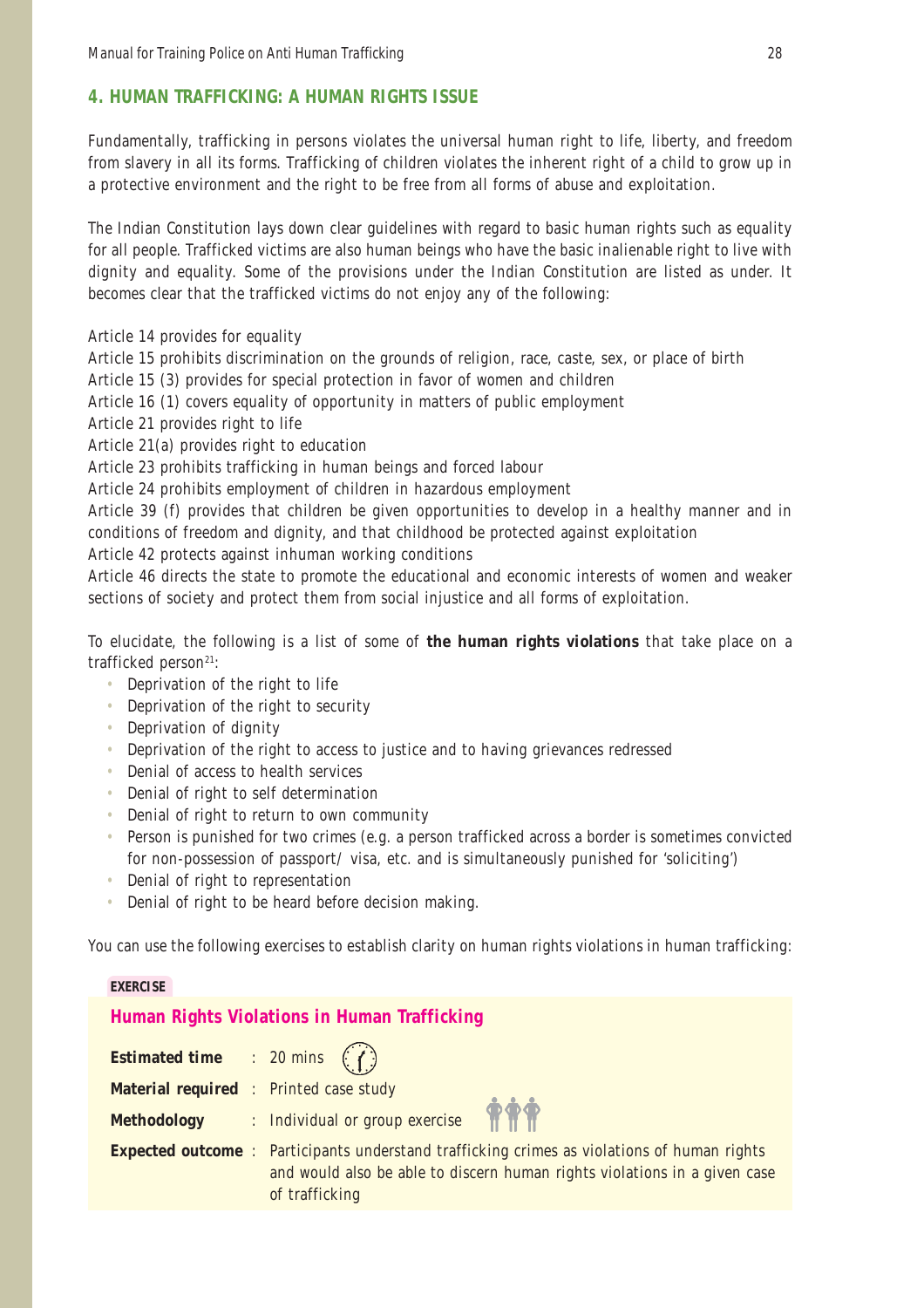

- 1) Distribute the following case study individually or in groups
- 2) Ask the participants to read it carefully and enlist all possible human rights violations that they can make out based on their understanding
- 3) Share the same with the group and highlight the key issues involved.

#### **CASE STUDY**<sup>22</sup>

PP used to lead a simple yet happy life with her mother and father-in-law, husband and son in the interiors of Nepal until her husband, the breadwinner of the family, died suddenly and she was left with no choice but to leave in search of work that would provide for her and the family. She moved to Kathmandu where she worked in a wine shop and fell in love with one of its regular customers, RR, who promised her a better job in Mumbai if she married him. PP realized soon after the marriage that she had been betrayed/cheated as she was sold to a brothel where she was consecutively raped by several men. She worked in the brothel for 25 years and her earnings decreased as she grew older yet she



was never able to save more than Rs. 10,000 because over the years she had to draw on her earnings. She wonders about her son in Nepal, how he must be married and with children by now, but would not go back to visit even if she could afford it as she is afraid of the suspicion her re-appearance after all these years would raise and the embarrassment she may cause his family if they were to discover her story. She never met RR again but later learnt that he made profits off of regularly trafficking young girls, filling them with false hopes and luring them with empty promises as he had with her. PP was cheated and this deceit cost her more than money could ever buy back.

#### *Note to the facilitator*

It must be ensured that the group enlists as many possible violations before getting into a discussion on the critical issues concerned. You may either list out the same on the board for display or participants may write it down on pieces of paper.

The discussion that would follow this exercise must be carefully veered to bring out the vulnerability faced by victims of trafficking. You can choose to do the following version of this exercise on human rights violation in human trafficking.

# **Activity**

- 1) Divide participants into 3 smaller groups and distribute 3 flipchart sheets, each listing a different set of human rights violations that occur in the process of trafficking, and a marker.
- 2) Then give the participants the following assignment:
	- Each group has just received a flipchart sheet with various human rights principles that are violated at different stages of the trafficking process.
	- Discuss and decide in your group, which actions occurring throughout the trafficking process violate the human rights of the trafficked victims that are listed on the flipchart sheets.
	- Record your conclusions on a flipchart sheet across from the respective human rights principle.

After 20 minutes, facilitator reconvenes the entire group and has each small group report their results using the following process: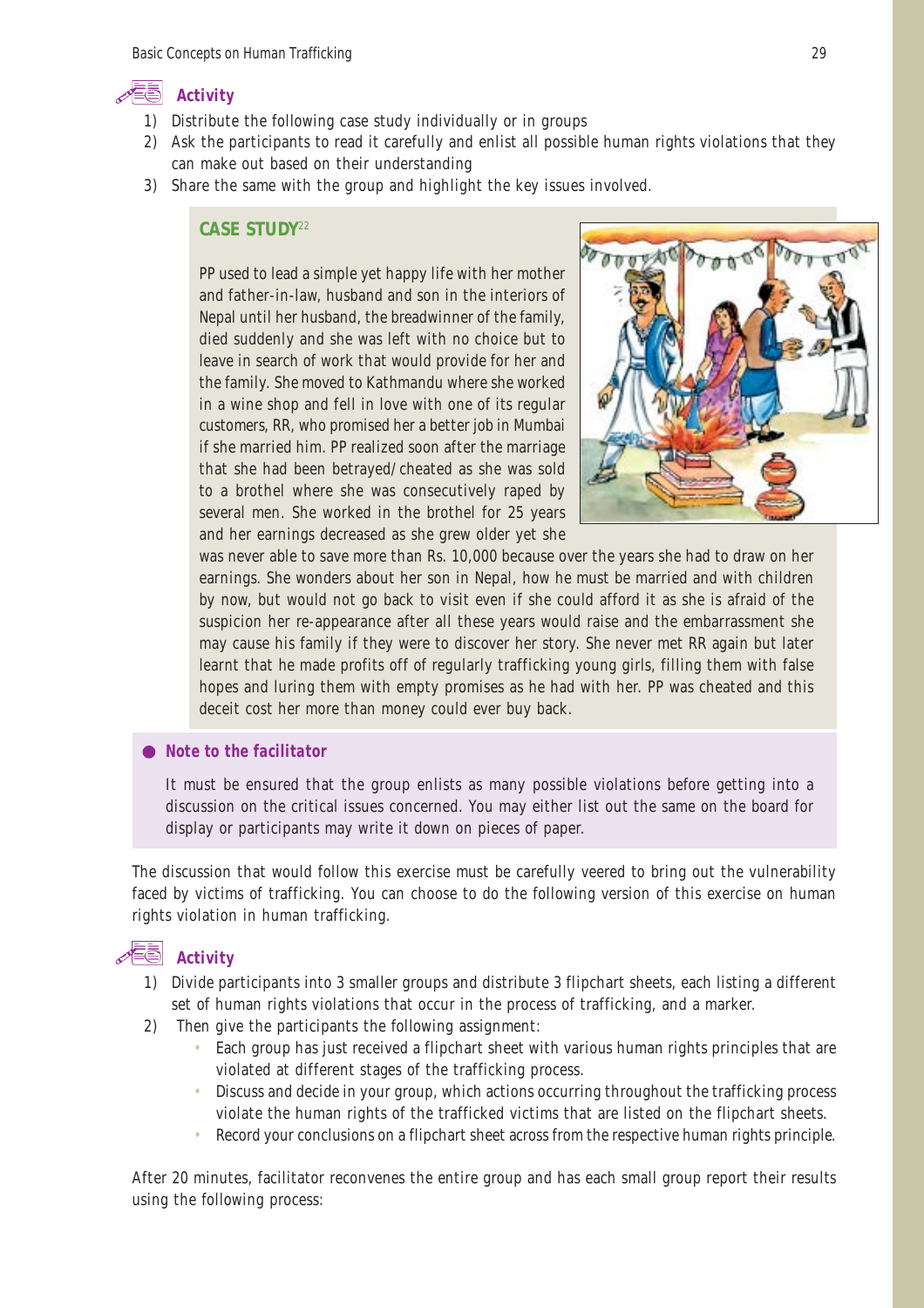- a. Ask a representative from Group 1 to report the results of their discussion on the human rights principles that are violated in the process of recruitment and transportation and explain how they reached their conclusions. Other participants from the group should feel free to add points of clarification whenever necessary.
- b. Allow participants from the observing groups to ask the presenting group questions about their conclusion.
- c. Repeat steps a and b, alternating groups until each category has been discussed; end with adding any items missed by all the groups.
- d. Ensure that following points are highlighted and covered in the discussions:
	- The UN consensus definition of 'trafficking in persons' was drafted in 2000 as a result of concern over the growing problem of trafficking worldwide. The problem of trafficking itself is not new, however, but has taken on new dimensions as a result of global political, economic and social changes. For example, factors such as political and economic instability, internal conflict and globalization, have created conditions conducive to trafficking.
	- Trafficking in women has emerged as a serious problem. Women from countries in transition are particularly at risk for trafficking, and traffickers have taken advantage of their vulnerable status.
	- Early approaches to combating trafficking focused on crime prevention and law enforcement efforts. International organizations, such as the United Nations, however, have made clear that an integrated approach is required to address trafficking. An integrated approach focuses on protecting the human rights of trafficked persons as well as prosecuting perpetrators.

Close the exercise asking if there are any questions.

#### *Note to the facilitator*

- 1) Prior to the exercise, prepare three flipchart sheets listing human rights violations occurring at different stages of the trafficking process. Some human rights violations are listed on the following page.
- 2) It is advisable to prepare a flip chart sheet with a trafficking case study prior to the exercise to prompt a discussion about acts that violate human rights in the process of trafficking. This flip chart can be posted on the wall throughout the exercise. Facilitator should remind the participants that they should not be limited by the case study in identifying possible human rights violation.

# **CASE STUDY**<sup>24</sup>

AV, a 17-year-old, was trafficked by a middleman (JP) directly from the premises of a temple where he regularly went to worship. AV was from Ludhiana, but the traffickers had prepared false papers that presented him as 'RA', son of 'BA', of Jalandhar. One of his kidneys was to be given to a man BP, in Chandigarh. In the affidavit, RA's age was shown as 22 years and it was claimed that he had lived with the patient BP for the past 10 years as domestic help. The affidavit also mentioned that his parents were deceased, and that he had no living relatives. It claimed that he was offering his kidneys on humanitarian grounds out of love and devotion to his



master and did not expect any form of monetary compensation.Police investigations later revealed AV's parents to be alive as well as his two brothers. An FIR was registered at the Amritsar police station under Sections 120B, 295A, 363, 367, 368, 420, 468, 469, 471, 506 of the IPC and Section 18, 19 and 20 of the Transplantation of the Human Organs Act, 1994.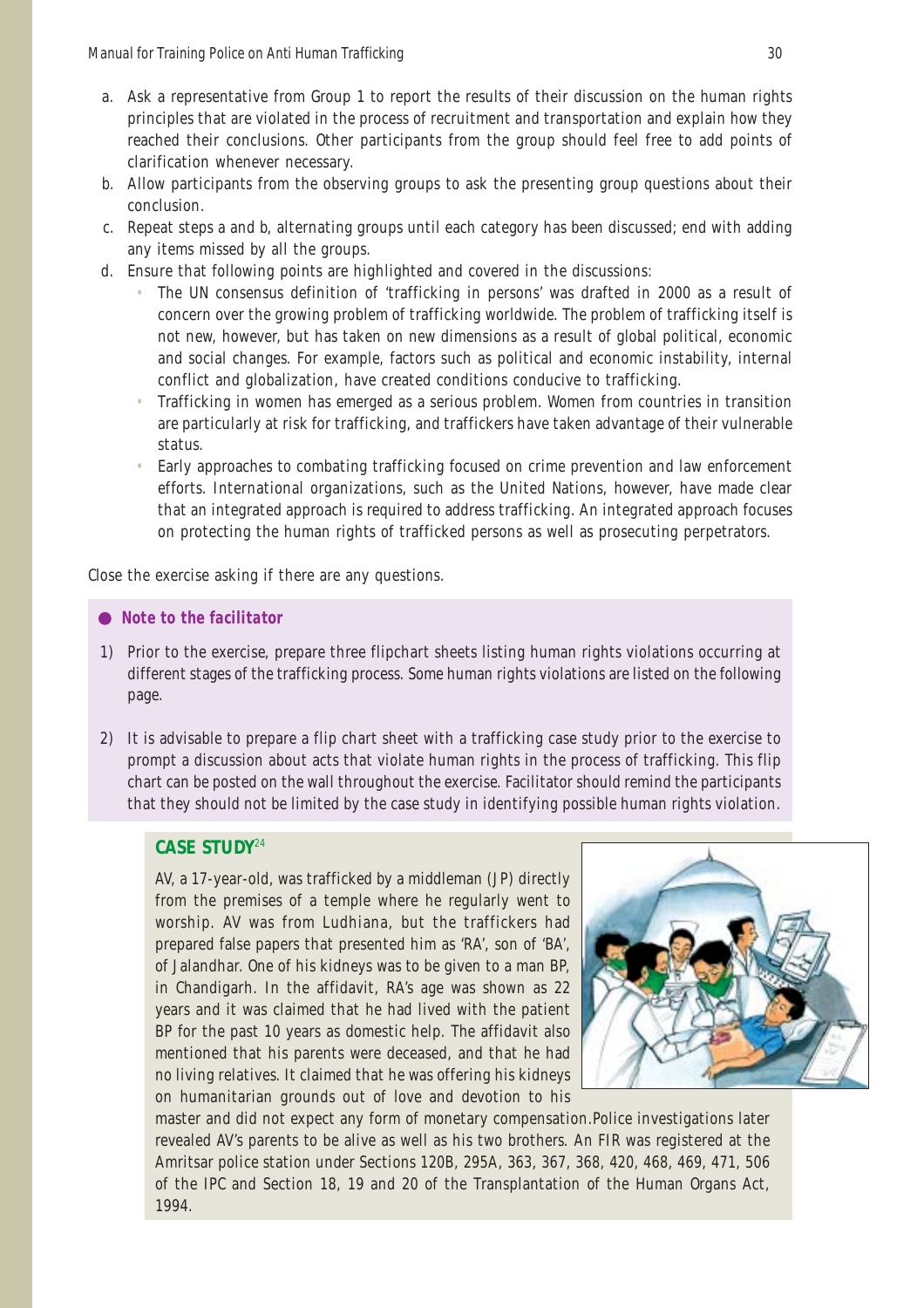# **Trafficking and Human Rights Violations23**

| <b>Flipchart 1</b>                                                                                                     | <b>Flipchart 2</b>                                                                                                                                                                                                                                                                                                                                               | <b>Flipchart 3</b>                                                                                                                                                                                                                                                                                                                                                                                                                                                                                                                          |
|------------------------------------------------------------------------------------------------------------------------|------------------------------------------------------------------------------------------------------------------------------------------------------------------------------------------------------------------------------------------------------------------------------------------------------------------------------------------------------------------|---------------------------------------------------------------------------------------------------------------------------------------------------------------------------------------------------------------------------------------------------------------------------------------------------------------------------------------------------------------------------------------------------------------------------------------------------------------------------------------------------------------------------------------------|
| <b>Violations in the</b><br><b>Process of Recruitment</b><br>and Transportation                                        | <b>Violations in the Destinations:</b><br><b>Labour Rights</b><br>and Health Rights                                                                                                                                                                                                                                                                              | <b>Violations in the Destinations:</b><br><b>Slave-like Conditions</b>                                                                                                                                                                                                                                                                                                                                                                                                                                                                      |
| • Freedom of movement<br>• Right to life, liberty<br>and security<br>• Right to freedom<br>• Right of<br>communication | • Labour rights:<br>- right to wages and<br>remuneration<br>- right to compensation<br>- right to health services<br>- right to safe & appropriate<br>working conditions<br>- right to leisure and rest<br>- right to form & join unions<br>• Health rights:<br>- right to health<br>- reproductive rights<br>- right to privacy<br>- right to a life of dignity | • Right to life and security;<br>Right to privacy<br>• Freedom from torture, cruel,<br>inhuman treatment or punishment<br>• Right to equality; freedom<br>from discrimination<br>• Right to freedom of<br>movement and residence<br>• Right to an adequate<br>standard of living<br>• Right to self-determination<br>• Right to legal identity<br>• Right to information<br>• Freedom of thought,<br>conscience and religion<br>• Right to culture<br>• Right to nationality<br>• Right to education and development<br>• Right to marriage |

You can end with the following revision exercise:

#### **EXERCISE**

# **Clarifying What is Trafficking**

| <b>Estimated time</b> : 15 mins $\binom{?}{?}$ |                                                                                                       |  |
|------------------------------------------------|-------------------------------------------------------------------------------------------------------|--|
| <b>Material required : Statements form</b>     |                                                                                                       |  |
|                                                | Methodology : Individual or group exercise                                                            |  |
|                                                | <b>Expected outcome</b> : Fortify the knowledge of the participants on the issue of human trafficking |  |

# **Activity**

- 1. Distribute the following sheet to the participants.
- 2. Ask them to respond according to their learning and understanding.
- 3. Close with summing up the important points.

| Read the following statements and respond whether they are true $(T)$ or false $(F)$ : |  |  | Ans. |
|----------------------------------------------------------------------------------------|--|--|------|
|----------------------------------------------------------------------------------------|--|--|------|

| Human trafficking is a modern form of slavery                                                                          |   |
|------------------------------------------------------------------------------------------------------------------------|---|
| Trafficking in women and children finds its roots in the patriarchal values and<br>inherent cultural biases in society | т |
| Most of the victims of human trafficking are men                                                                       | F |
| Most of the income generated by a woman being exploited in a brothel goes to her                                       | F |
| The demand for younger girls has been fuelled by the myth that virgins can cure<br>diseases such as AIDS               |   |
| Labour trafficking has various forms and mostly the victims are children                                               | т |
| Commercial sexual exploitation of victims at times begins from their homes                                             |   |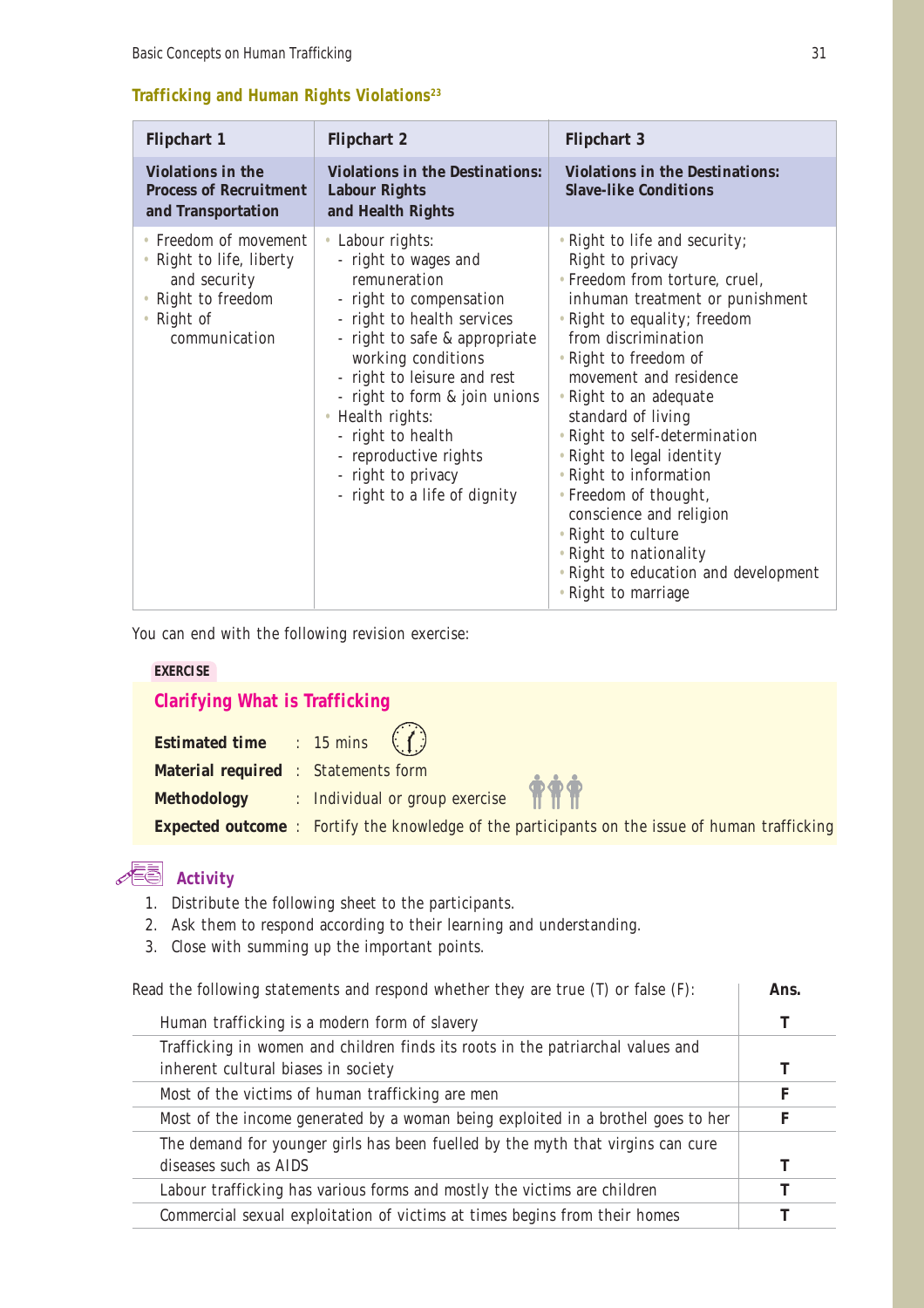| Human trafficking is a social and not a criminal activity            |  |
|----------------------------------------------------------------------|--|
| Commercial sexual exploitation can take place only in a brothel      |  |
| Men from decent families do not violate trafficked women in brothels |  |

The above questions are merely indicative and many more can be added or the statements can be suitably modified depending on the nature of participation.

#### *Note to the facilitator*

Please ensure that this exercise is not perceived as evaluatory or judgmental. Stress that it is just a revision. Suggested readings can be shared at this stage.

#### **Key points for revision**

- Trafficking is not synonymous to prostitution. Trafficking is the **process** while commercial sexual exploitation is a **result**.
- Prostitution (commercial sexual exploitation) is only one of the resultant features; the other being forced **labour and other forms of exploitation**.
- A trafficked person is a **victim** and not a perpetrator or an offender.
- A trafficker is a **criminal** who has infringed several laws and is capable of harming the victim.
- Displacement of a trafficked victim is possible even without any movement in geographic space.
- Trafficking is an organized and continuing crime involving multiple actors.
- It needs to be looked into from a gender perspective.
- It is a violation of human rights.

#### **Some Key words**

Trafficking, prostitution, victim, survivor, labour, continuing crime, organized crime, debt bondage, migration, smuggling, servitude, public place, source, transit, destination, trafficker, offender, gender sensitivity, human rights.

#### **Footnotes**

- 1 Goa Children's Act, 2003, Sec 2(z).
- 2 United Nations Protocol to Prevent, Suppress, and Punish Trafficking in Persons, especially Women and Children, supplementing the UN Convention Against Transnational Organized Crime, 2000.
- 3 Refer to SOP on Investigation of Crimes of Trafficking for Commercial Sexual Exploitation, UNODC, 2007.
- 4 "Trafficking Training Manuals." Stop Violence Against Women (STOPVAW). http://www.stopvaw.org/ Trafficking\_Training\_Modules.html..
- 5 "India Struggles to Stop Trafficking of Women." Anti-Human Trafficking: Project Aasara. http://www.aasara.blogspot.com/.
- 6 For details refer to *SOP on Investigation of Crimes of Trafficking for Commercial Sexual Exploitation*, UNODC, 2007
- 7 Ibid.
- 8 NHRC Study. 2005. *Trafficking in Women and Children in India*. New Delhi: Orient Longman Private Limited, pp. 15. 9 Ibid.
- 10 P.M. Nair, 2007. *Trafficking Women and Children for Sexual Exploitation, Handbook for Law Enforcement Agencies in India*, 2nd Ed. UNODC. pp. 30.
- 11 Ibid.
- 12 *Trafficking in Persons: Global Patterns*. UNODC. 2006. http://www.unodc.org/pdf/trafficking\_report\_2006ver2.pdf
- 13 Ibid.
- 14 The highest numbers are estimated to come from South East Asia, estimated to be 225,000. State of the World Population Report, UNFPA, 2006, p. 45.
- 15 'Mobility and Migration' You and AIDS website (Accessed at: http://www.youandaids.org/Themes/Migration.asp; date accessed: 10 April 2007).
- 16 *Trafficking in Persons: A Gender & Rights Perspective*. 2002 UNIFEM. http://www.unifem-eseasia.org/resources/others/ traffkit.pdf.
- 17 Sourced from Apne Aap, 2007. Resource Material on Anti-Human Trafficking for Bihar Police.
- 18 Survey conducted by Saints of Relief and Apne Aap, 2004.
- 19 NHRC, 2005. *Trafficking in Women and Children in India*. Orient Longman Private Limited, New Delhi. pp. 97. 20 Ibid.
- 21 P.M. Nair. 2007. *Trafficking Women and Children for Sexual Exploitation, Handbook for Law Enforcement Agencies in India*. UNODC.
- 22 NHRC. 2005 *Trafficking in Women and Children in India*. New Delhi: Orient Longman Private Limited, pp. 647.
- 23 Adapted from *Human Rights in Practice: A Guide to Assist Trafficked Women and Children*, 1999. Global Alliance Against Traffic in Women. GAATW, Bangkok.
- 24 NHRC, 2005. *Trafficking in Women and Children in India*, Orient Longman Private Limited, New Delhi, pp. 587.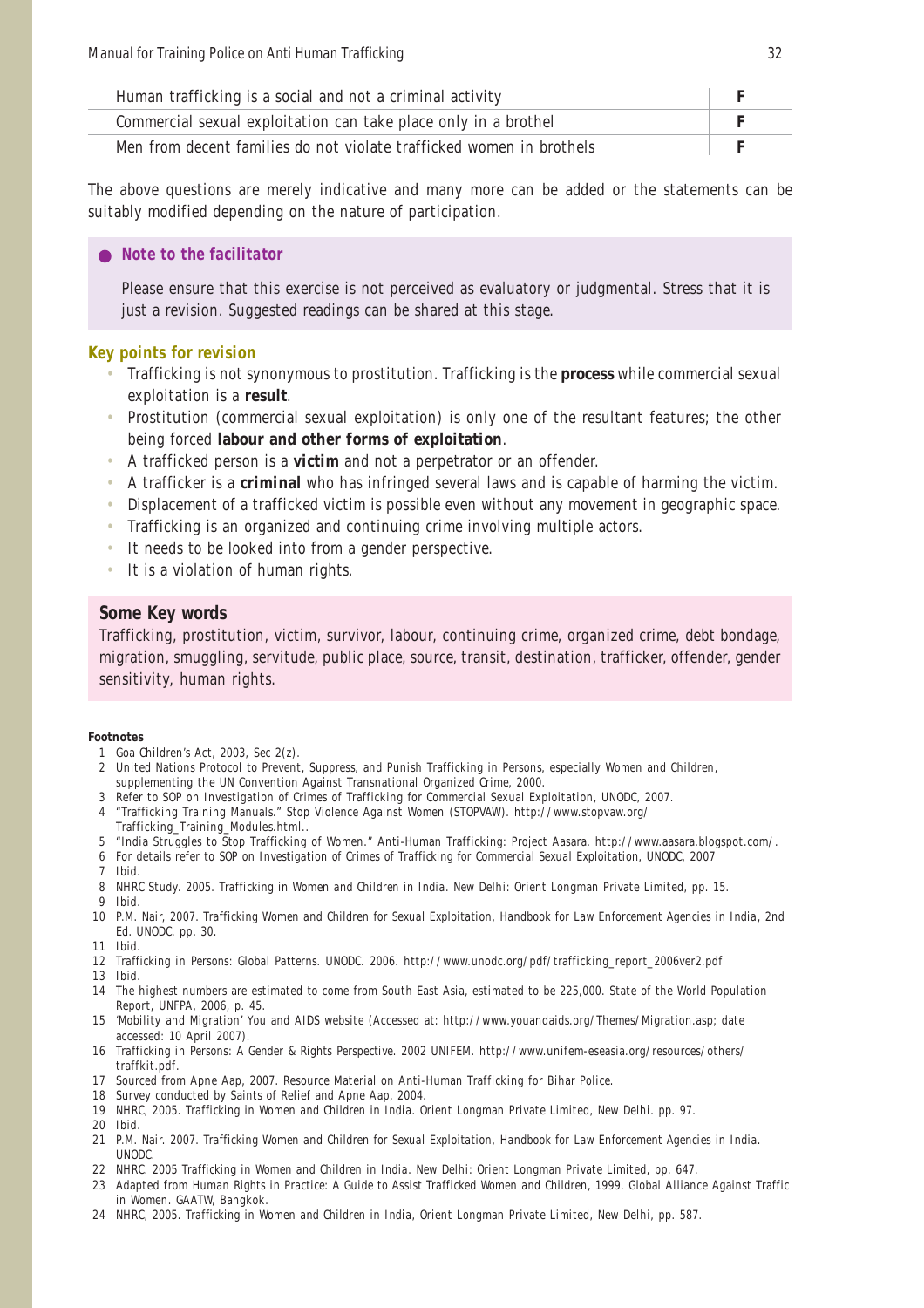# **Police Action**

#### **OBJECTIVE**

- The objective of this Module is to clarify the legal procedures and their application in the different stages of police action with regards to the investigation of cases of human trafficking.
- The development of this Module assumes that the Investigating Officials (IO) have adequate knowledge and expereince in investigating crimes and also the application of the provisions of the substantive and procedural laws in investigation. Module Two will enable them to understand and apply this learning in the investigation of cases of human trafficking.
- As such, this module is not to be regarded as a reiteration of the Standard Operating Procedure (SOP); instead this module is actually for you, the facilitator, to shed light on the importance of adherence to the SOP with regards to Anti-Human Trafficking (AHT). Within this context, this section will build clarity on the significance of the SOP in AHT by stressing certain elements/steps in particular.
- Having addressed conceptual issues (human trafficking, gender sensitivity, human rights etc.) elsewhere in the manual, this section provides a valuable supplement/complement to the procedural matters. The SOP should be followed with gender/human rights perspective. As such, this module is a requisite to meeting the objective of strengthening police response/intervention in cases of human trafficking.

#### **CONTENT**

Note: The contents of this section for purposes of clarity have been divided into Pre-rescue, During rescue and Post-rescue phase. The sequencing and details therein of police action in case of human trafficking are merely indicative and not exhaustive.

- Pre-rescue (e.g. intellegence collection)
- During rescue (e.g. search and rescue operations)
- Post-rescue (e.g. interaction with survivor, interrogation of the accused, etc.)

#### **STRUCTURE**

- Although information in this section is sequential and interrelated, you can, if you want, take out select portions and use them independently.
- Each section has a brief write-up followed by some suggestive exercises and activities that you can use during facilitation.
- These exercises and activities can be modified as per the needs of your participants.
- The suggested time in activities is only indicative and may vary depending on the group size.
- The cases, illustrations used in the manual are merely indicative and similar cases and examples may be incorporated by the facilitator based on your assessment of what would be most appropriate.
- The application of the Module is better done in conjunction with the SOP on Investigation by UNODC (there are two SOPs – one for investigation of human trafficking crimes of sexual exploitation and the other for the investigation of human trafficking crimes of exploitative labour).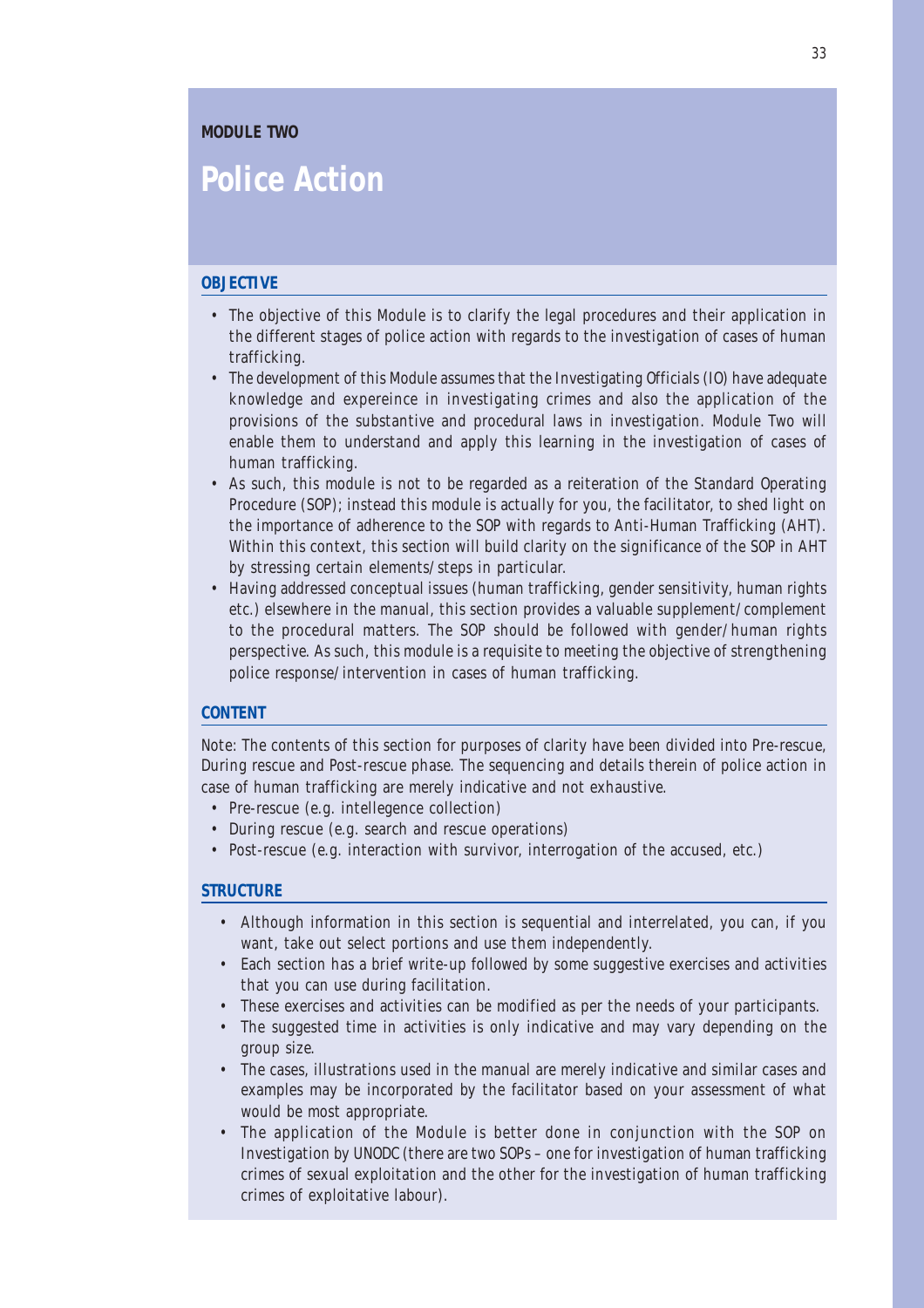## **Recapitulation of Module One**

During facilitation of this module, you as the facilitator, will need to stress the importance of all the previously mentioned concepts (who is a trafficker, survivor, what is trafficking etc...) and in this background emphasize the need to follow a SOP within the context of AHT, keeping in mind the relevant legal provisions. Therefore, these terms, concepts and legal provisions are not readdressed in this module; however, they are very significant and need to be acknowledged.

To refresh their learning, participants can identify the meaning and significance of the following:

- i. Who is a trafficked survivor/victim?
- ii. Who is a trafficker/offender?
- iii. What is/constitutes the Scene of Crime (SOC)?
- iv. What are the different forms of trafficking?
	- Trafficking for Labour
	- CSE
	- Others
- v. Trafficking and Children
	- CSE of child/minor
	- Labour exploitation of child/minor

To simplify building clarity on the importance of following the SOP in police action in cases of HT, you may want to break the entire process into pre-rescue, during rescue and post rescue. Subsequently lay stress on the significant elements of each stage. This should be done in human rights, child rights and a gender sensitive paradigm.

You can either begin with the following exercise to set the stage for the discussion and interaction on the significance of procedural clarity or you can even use it at the end as a revision exercise. We have put it at the beginning for the reason that it may be interesting to begin with an exercise and then go on to the details of procedural issues. However make sure that the participants don't see this as evaluatory or judgmental.

#### **EXERCISE**

# **Police Action**

| <b>Estimated time</b> : 15 mins $\left(\begin{pmatrix} 1 \end{pmatrix}\right)$ |                                                                                                            |
|--------------------------------------------------------------------------------|------------------------------------------------------------------------------------------------------------|
|                                                                                | <b>Material required</b> : Flip chart, marker pen                                                          |
|                                                                                | Methodology : Participatory question period                                                                |
|                                                                                | <b>Expected outcome</b> : Participants will have clarity on the important elements of rescue<br>operations |



- 1) Share the following questions that depict possible scenes<sup>25</sup> involving police/survivor interactions. Some illustrate incorrect approach to rescue while others display the appropriate response.
- 2) Divide participants into small groups and distribute the questions evenly amongst them. Ask them to discuss and debate whether or not in the following instances, the police conduct follows the procedural and legal elements, and if not, what should be changed accordingly.
	- (a) The police officer waited to file an FIR before conducting the actual rescue.
	- (b) He arrested all the females there including the Victims of Commercial Sexual Exploitation (VOCSE) and the brothel madam, pimps etc. and put them all together in a jeep and whisked them away to the police station.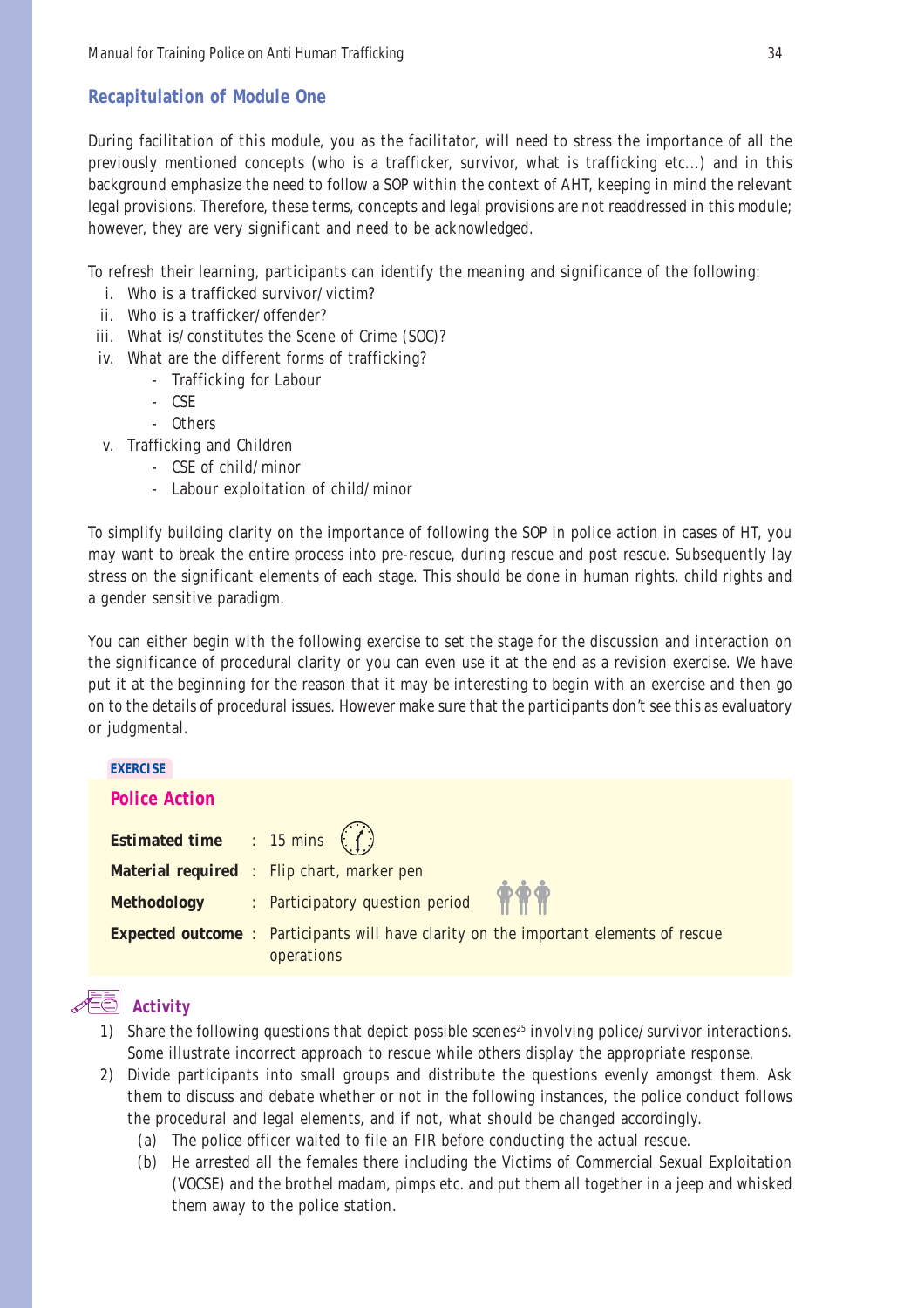- (c) While it was possible, the police officer chose not to obtain a search warrant from the Judicial Magistrate (JM).
- (c) Due to time constraints, the police officer could not allow the women (survivors) to carry their belongings with them.
- (d) The rescued female victim was interviewed in the presence of a female NGO representative.
- (e) The police officer collected the pornographic materials available at the Scene of Crime (SOC) but some of the registers and account books lying there were not collected as they were not considered important.
- (f) One of the young women, appearing to be about 16 years of age said that she had her child there, but the police officer did not want to take the child to the police station, and, therefore, left the child there.
- (g) The brothel madam had a few young women in a cubicle, but the police officer did not see them in the hurry.
- (h) The police officer arrested all the clients and the brothel madam, but did not take any actions against the Victims of Commercial Sexual Exploitation (VOCSE) as s/he judged them to be victims/survivors and not criminals.

Go on to discuss the following.

#### **1. PRE-RESCUE**

#### **1) Information collection and sharing**<sup>26</sup>

| <b>EXERCISE</b>                       |                               |                                                                                                           |  |  |  |  |
|---------------------------------------|-------------------------------|-----------------------------------------------------------------------------------------------------------|--|--|--|--|
|                                       | <b>Information Collection</b> |                                                                                                           |  |  |  |  |
| <b>Estimated time</b> : 10 mins $(7)$ |                               |                                                                                                           |  |  |  |  |
| <b>Material required : None</b>       |                               |                                                                                                           |  |  |  |  |
|                                       |                               | Methodology : Group work.                                                                                 |  |  |  |  |
|                                       |                               | <b>Expected outcome:</b> Participants are clear about various sources of collecting information on<br>HT. |  |  |  |  |
|                                       |                               |                                                                                                           |  |  |  |  |

### **Activity**

- 1) Divide participants in small groups.
- 2) Ask them to list down all possible sources of information that come to their mind.
- 3) You can then suggest that they segregate the sources on the source, transit and destination continuum.
- 4) Also segregate into individual and institutional sources.
- 5) Ask groups to make presentations.

#### *Note to the facilitator*

Intelligence or information collection is the most significant starting point in a HT case. Discuss and highlight the following along with the steps that are to be taken to ensure the best results:

- You can get pre-rescue information through individual or institutional sources and analysis of police records.
- The police can also be given leads ('tip-offs') through anonymous calls and letters.
- Individual sources include the networks of informants (formal/paid, as well as informal/ unpaid), while the institutional sources include NGOs, social workers, local clubs etc.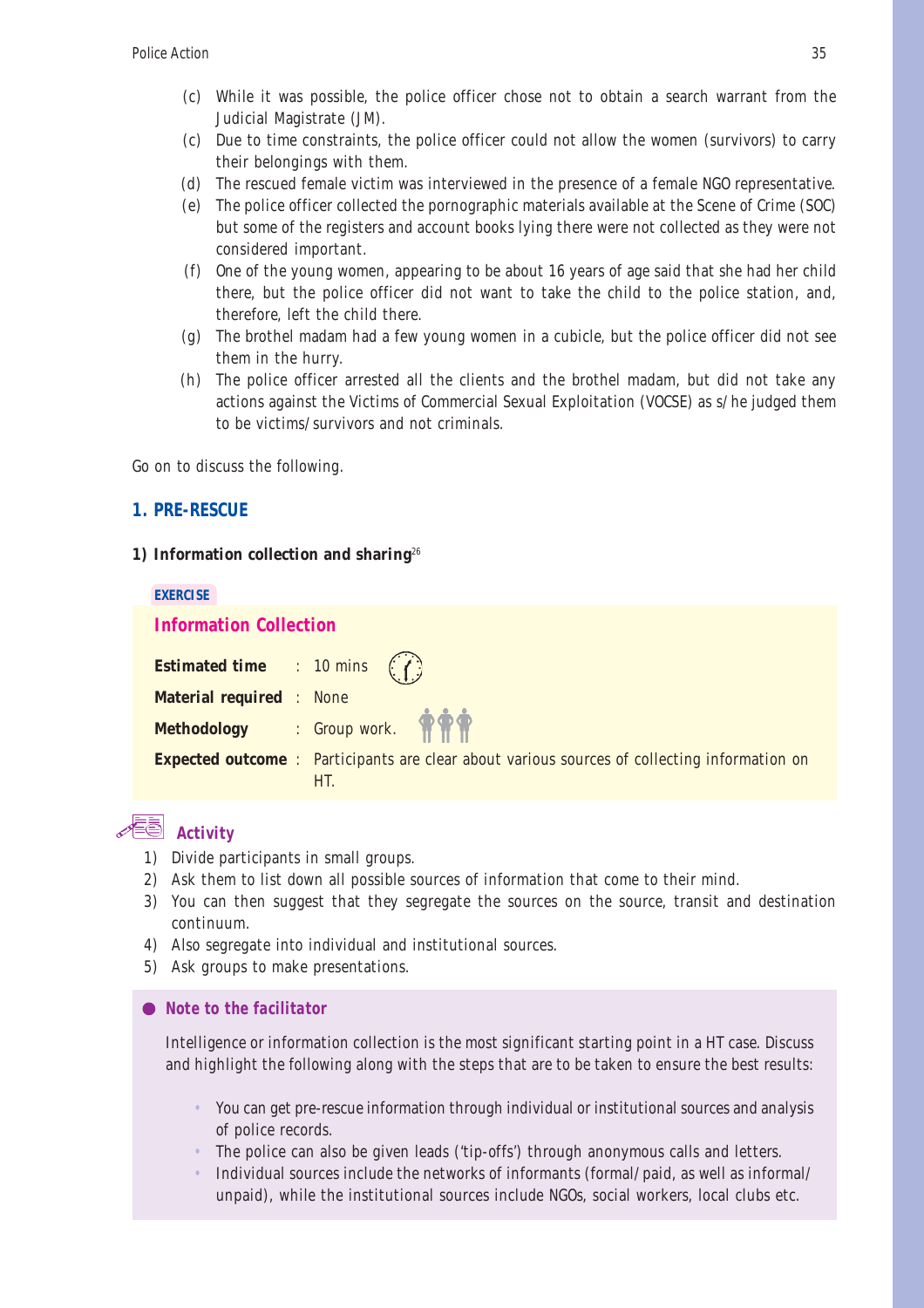- Due to the clandestine nature of HT, organized crimes such as human trafficking involve multiple abusers/ offenders and therefore intelligence collections on one can lead to another.
- Cross checking/ verification of information should be done before operation.
- While using survivors as sources, informed consent must be taken.
- Share that decoy operations can also be organized. However care should be taken that it can lead to a rescue operation and therefore the preparations should be done accordingly.
- Ensure that confidentiality of the source is maintained at all costs.

At this stage share with your participants the importance of planning before the rescue. You may want to do the following group activity to build clarity on the rescue process. Ensure that the interaction is empowering for your participants which infuses them with confidence. Take care that the planning for rescue is not seen as too daunting a task to be accomplished:

#### **EXERCISE**

#### **Planning for Rescue**

| <b>Estimated time</b> : 30 mins $(7)$ |                                                                                                    |
|---------------------------------------|----------------------------------------------------------------------------------------------------|
|                                       | <b>Material required : Flip charts and marker pens</b>                                             |
|                                       | Methodology : Group work \$                                                                        |
|                                       | <b>Expected outcome</b> : Participants understand the importance of planning a rescue and identify |
|                                       | different constitutive elements                                                                    |

### **Activity**

- 1) Divide your participants into smaller groups.
- 2) Hand out a brief note listing out different areas that need to be looked into e.g.
	- a) source of information
	- b) legal and administrative sanctions required and from whom
	- c) Logistics of the operation in terms of who, what, when, where, how many etc.
	- d) Possible challenges and threats
	- e) An alternate contingency plan (e.g. if the rescue takes place late at night and there is no shelter home available, where should the survivors be taken?)
	- f) Maintaining confidentiality
- 3) Ask each group to brainstorm on all possible issues related to the above and list them down.
- 4) Ask each group to make presentation through their repertoire.
- 5) Sum up highlighting the important issues. $27$
- 6) Also stress that rescue should NEVER wait nor be delayed on any account, even for filing of FIR. As FIR is not a pre-requisite for rescue, whenever police receives information regarding victims/ activities relating to CSE and/ or trafficking, rescue should be carried out IMMEDIATELY. Two sections of ITPA, s. 15 and s. 16 authorize rescue of victims/ search of premises where CSE is perpetrated.

*Note to the facilitator*

It often happens that when individuals are used to working or not working in a certain manner, any change from that may seem like a daunting, unrealistic task. As a facilitator, be prepared that the participants may want to discuss problems they face during their day to day work responsibilities. Laying stress on meticulous planning for the rescue may be countered with practical challenges and problems that the participants enumerate. Be clear and emphatic in communicating the benefits of a planned rescue vis-à-vis an unplanned one. Planning for a rescue should be empowering for the participants.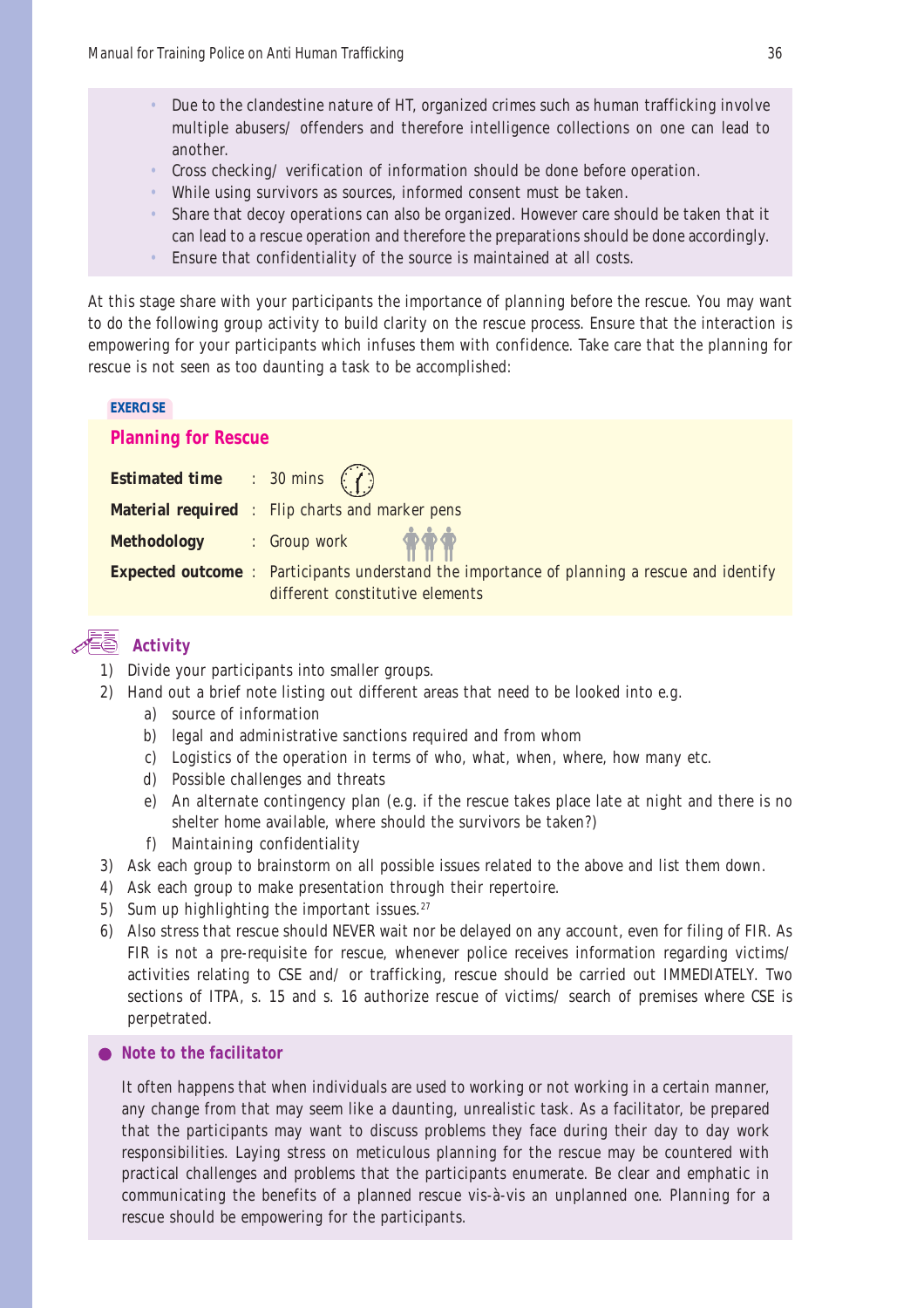After discussing the details of planning for a rescue, work with your participants on the complexities and challenges faced during the actual rescue process. It is vital to begin by clarifying doubts about which police officer is authorized to investigate a case under the ITPA, who can arrest offenders and who can undertake rescue.<sup>28</sup>

### **2. DURING RESCUE**

#### **EXERCISE**

**Police Action (Rescue Operations)**

| <b>Estimated time</b> : 40 mins $\binom{?}{?}$ |                                                                                                         |  |  |  |
|------------------------------------------------|---------------------------------------------------------------------------------------------------------|--|--|--|
|                                                | <b>Material required</b> : Printed case study, flip chart, marker pens                                  |  |  |  |
|                                                | Methodology : Group work $\bigoplus^{\bullet}_{i=1}$                                                    |  |  |  |
|                                                | <b>Expected outcome</b> : Participants will be able to identify some of the dos and don'ts with regards |  |  |  |
|                                                | to procedural action in AHT                                                                             |  |  |  |

### **Activity**

- 1) Divide participants into five smaller groups.
- 2) Each group can take up one specific case study and examine the same closely.
- 3) Present the questions following the case studies<sup>29</sup> and facilitate a discussion on the same.

1) **JYOTI**, who was rescued from G B Road in 2001, stated, "during the raid, policemen came in large numbers. There were a few policewomen also. They ran helter-skelter within the brothel and were only too eager to finish their task and appeared to be in a hurry to rescue all trafficked women and children. Apparently, they were concerned about resistance from the brothel madams, who not only put up a strong resistance, but also concealed the children in the dark rooms, alleys, and passages, specifically created as 'storage spaces' for girls like us. In their hurry, policemen pulled out the girls from the cubicles. While pulling out the girls, they often caught hold of their hair. In the process, the girls suffered serious pain and agony. They even pulled out tufts of hair from the scalp, causing excruciating pain. Policemen and women should be made sensitive."

2) **DEEPA** said, the policemen were in such a hurry that they kicked open the toilet door even while she was inside and pulled her out, despite her not being properly dressed. "Seeing me naked, one policeman took pleasure in touching my private parts with a baton that he was carrying. Another policeman was quick to pass lewd comments," she said.



3) **PREETHA** said, "The policemen were prevented by the brothel keeper from taking away the young girls. The brothel madams are aware that girls below 18 years cannot be detained in brothels and that any violation is a serious crime. Their priority is to hide minor girls in any available place. In one instance, I saw a fist fight between the brothel madam and the manager on one side and the police officials on the other. In the process, it was the girl who suffered serious injuries."

4) **VIMLA** said, "I was shocked to be pulled out along with the customer from my cubicle on the second floor of the Kota. They dragged me to the ground floor, where many policemen were crowding. I appealed to the policemen to allow me to go back and collect my belongings, earnings and my trunk containing all

my clothes. The policemen refused me permission to go up. They said they would ask the brothel keeper to bring my trunk to the police station."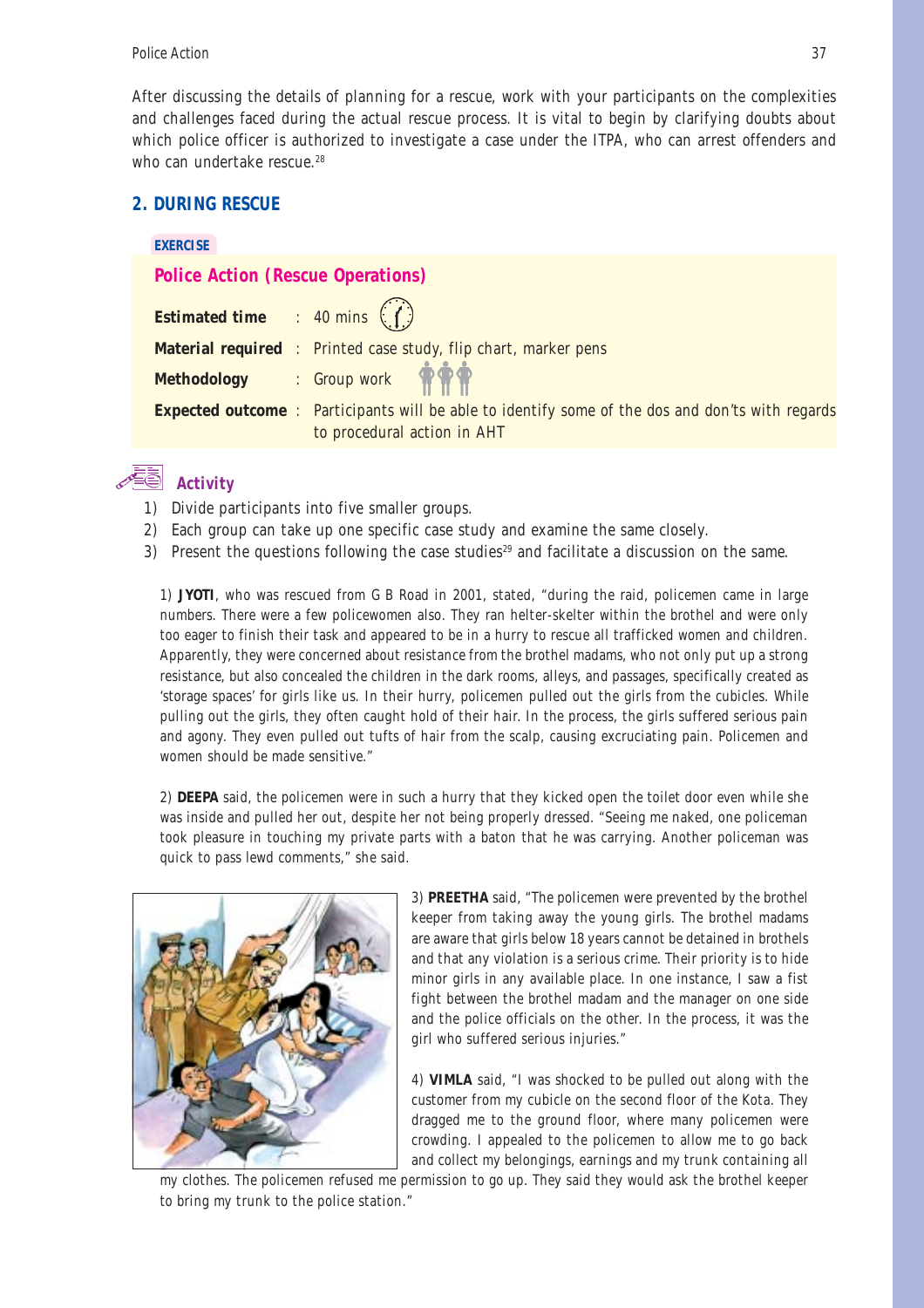5) **SARIKA** had a different story to tell. She had not suffered any ill-treatment from the police except that they did not rescue her infant child. She said: "I repeatedly asked them to bring my child so that I could take her along with me to the rescue home. The policemen said they would get all the children. To my surprise, my daughter was not rescued nor brought to the home. When the orders for my release from the home came to me, I refused to move out till she was brought back to me. I did not want to go back to the brothel to collect her out of fear that the brothel madam would not let me go. I insisted that the superintendent of the rescue home should get my baby."

The Superintendent commented on the difficulty of the rescue in that there was a lot of problems in getting through to multiple agencies in order to coordinate the rescue. Finally the child was saved and only then Sarika agreed to leave the rescue home. In rescue operations, police should make sure that mothers are not separated from their children.

#### *Note to the facilitator*

Questions that can be displayed for the group work:

- (i) For your case, enlist the mistakes that were committed by the police
- (ii) Prepare a detailed step-by-step action plan that should have been carried out by the police for your case.
- (iii) Examine the role played by the NGOs.
- (iv) Based on your case study review, what is your perception of the level of threat and coercion faced by the survivor? Specify.

#### **Important to note**

The illustrations used in the above exercise might seem to be too critical of the police. This is done on purpose. There is documented evidence and several cases where collusion of the police with the offenders and/or mismanagement of the case by the police have led to miscarriage of justice. These examples will enable you, the trainer to highlight and convey the negative aspects of police action to the trainees in a non-threatening/non-judgmental manner. By practicing the identification of inappropriate and insensitive police conduct, these exercises will contribute to the likeliness of police personnel avoiding such behaviour in the future. However, it is also in the interest of maintaining a balance to speak about positive instances of police action or encourage the participants to narrate specific positive examples of police action. Audio-visual training aids can also be used to present the grim situation faced by the survivors and the need for effective police action.

#### **Highlight the following in the discussion:**

- A Special Police Officer (SPO) can search without warrant and carry out a rescue (ITPA s-15).
- The Magistrate can authorize any police officer above the rank of Sub-Inspector to rescue anybody (ITPA s-16).
- The Magistrate can take cognizance of report by anybody including an NGO (ITPA s-16).
- The Magistrate can be anybody from the categories of Judicial Magistrate/Metropolitan Magistrate/ Subdivisional Magistrate/District Magistrate (ITPA s-16).
- If an SPO (Special Police Officer) has not been notified, the nearest available police officer can take the initiative and get the orders from the Magistrate to facilitate a rescue.
- A rescue must not be delayed.
- The search/rescue party must have two women police officers (ITPA s-15).
- In the event of shortage of women police officers, retired women police officers can be notified by the DM (ITPA s-13).
- NGOs can also be incorporated during the search and rescue proceedings.
- Two additional persons must be taken along as witnesses.
- The rescued person must be interviewed only in the presence of a woman police officer or a woman from an NGO (ITPA s-15).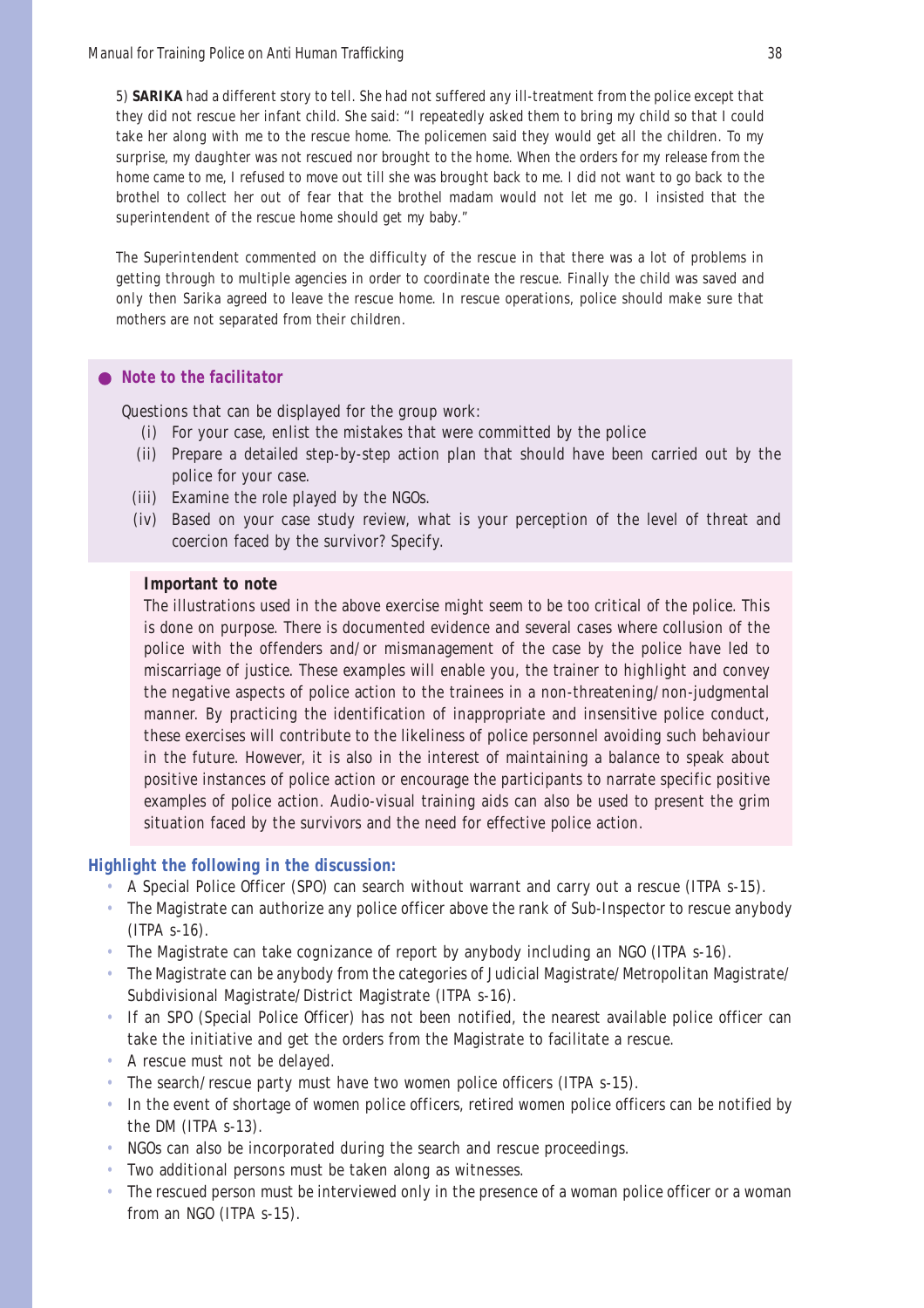- Rescued persons must be produced before the Magistrate at the earliest time possible.
- The survivors must be segregated from the accused and the suspects. Rights of the rescued persons must be ensured at all times. Rights of the rescued persons include the following:
	- Ensure that the rescued person carries all her belongings including children if any take extra care that the children are not left behind
	- Publicity must be avoided
	- Two officials should be available exclusively for ascertaining the age of the survivor (to decide the applicability of JJ Act)
	- Counselors may be provided for trauma counseling
	- Legal counseling must also be made available to the survivor
	- Immediate medical relief must be provided (medical examination as ordered by the Magistrate conducted to assess age, injuries, sexual assault and presence of sexually transmitted diseases)
- Special care needs to be taken in the case of children. They must be segregated from the adult survivors and handled by the Child Welfare Committee set up under the JJ Act.
- The police officers need to know beforehand as to where the rescue home is available. The home needs to be notified regarding the number of persons to be lodged and other details.
- It must be ensured that evidence is not destroyed or withdrawn by anyone. All police officers must be held accountable to ensure compliance.

#### **EXERCISE**

#### **Rescue (2)**

| <b>Estimated time</b> : 15 mins $\binom{n}{k}$ |                                                                                                                |
|------------------------------------------------|----------------------------------------------------------------------------------------------------------------|
|                                                | <b>Material required</b> : A short video depicting a rescue at the Scene of Crime (SOC) <sup>30</sup>          |
| <b>Methodology</b>                             | : Audio-visual presentation and interactive discussion                                                         |
|                                                | <b>Expected outcome:</b> Participants understand the importance of sensitive and effective rescue<br>procedure |

### **Activity**

- 1. Show video clip
- 2. Ask participants to respond to the scene, specifically identifying procedural elements as well as sensitivities that were/were not followed.

#### **EXERCISE**

**Rescue (3)**

| $\sim$                                                                                                        |  |                                                                              |
|---------------------------------------------------------------------------------------------------------------|--|------------------------------------------------------------------------------|
| <b>Estimated time</b> : 10 mins $(1)$                                                                         |  |                                                                              |
|                                                                                                               |  | <b>Material required</b> : Pre-prepared illustrations                        |
| <b>Methodology</b>                                                                                            |  | : Presentation of visual and discussion on the same                          |
| <b>Expected outcome</b> : Participants can compare and contrast the two given rescue scenes and<br>operations |  | discuss the distinctions with regards to the steps taken by police in rescue |

### **Activity**

1. Have the participants pair off and distribute the illustrations to each pair (2 contrasting rescue scenarios per pair)/ or you may display the illustrations to the group as a whole and facilitate a group discussion.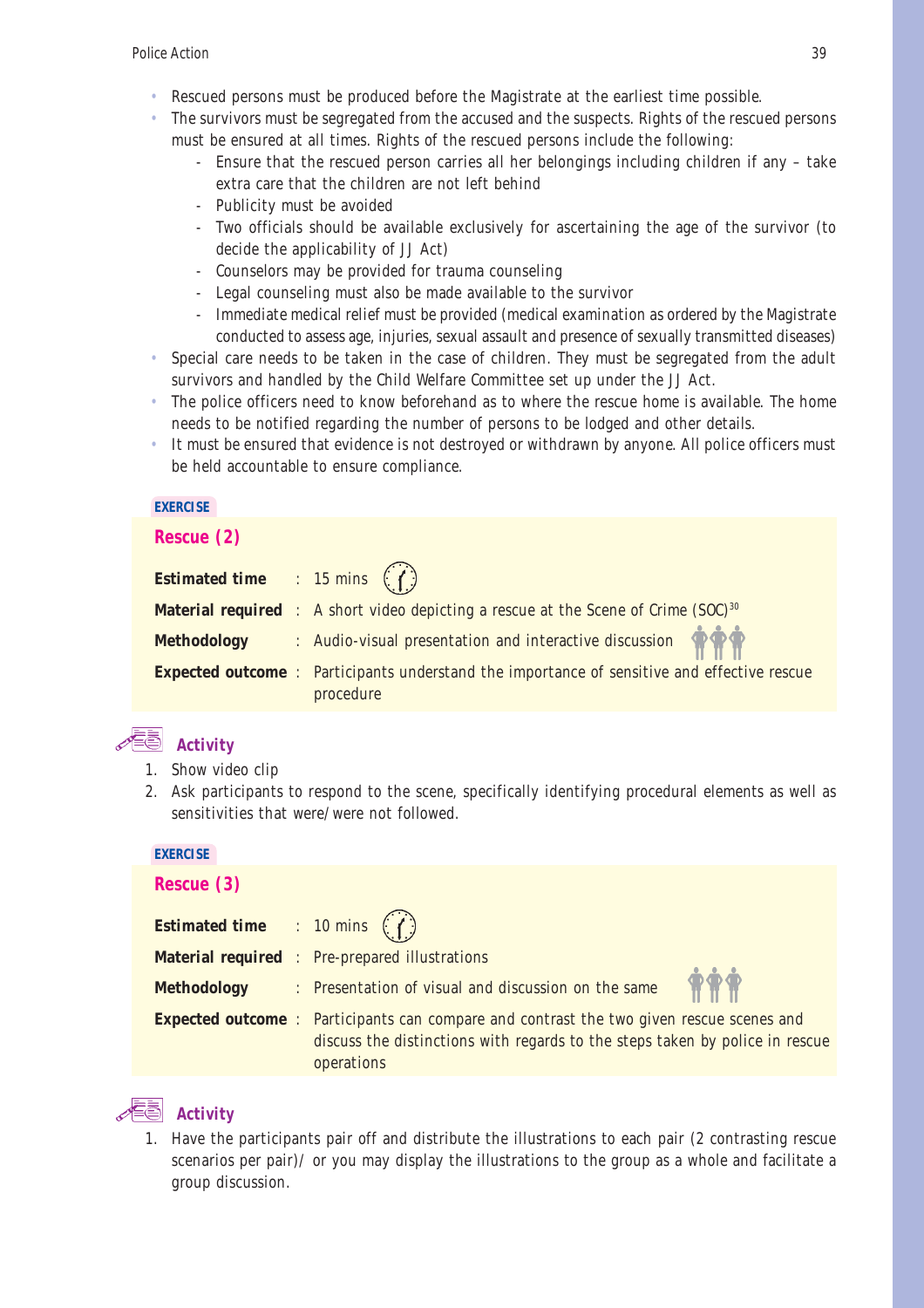- 2. Ask the participants to distinguish between the two scenes depicted in the respective illustrations – identifying the correct procedure and appropriate sensitivity in one, and pointing out the procedural discrepancies or insensitivities in the other.
- 3. Discuss the role of police officers of each rank, starting with constable to DCP/SP and make participants clear about their roles as well as any additional role they can play, if the need arises.

#### **3. POST-RESCUE**

The police personnel's role is extremely important in the post-rescue, since this stage represents the first point of contact between the survivor and the society in the form of police personnel. As such, within post-rescue, the first response of the police personnel to the survivor of HT has far-reaching consequences.<sup>31</sup>

#### **EXERCISE**

#### **Post-Rescue (Pre-FIR) – Interaction with Survivor**

| <b>Estimated time</b> : 20 mins $\binom{7}{1}$ |                                                                                                                               |  |
|------------------------------------------------|-------------------------------------------------------------------------------------------------------------------------------|--|
|                                                | <b>Material required</b> : Pre-prepared images of two persons engaged in dialogue                                             |  |
| <b>Methodology</b>                             | : Presentation of visual, improvisation of dialogue, presentation of<br>dialogues                                             |  |
|                                                | <b>Expected outcome</b> : Participants recognize the elements of sensitive behaviour involved<br>between police and survivors |  |





- 1. Display the images of interaction between two people.
- 2. Divide the participants into smaller groups in which each group devises a possible script that can take place between the police and the survivor of HT.
- 3. Have two volunteers from each group enact their dialogue.
- 4. You can give a prize to the best presentation if you wish.

#### *FIR: The Delivery Vehicle for Justice*

FIR is the first document in the process of justice delivery. The steps that follow are mostly dependent on the FIR. It is thus important to ensure that the victim of trafficking is not viewed as an offender or accused.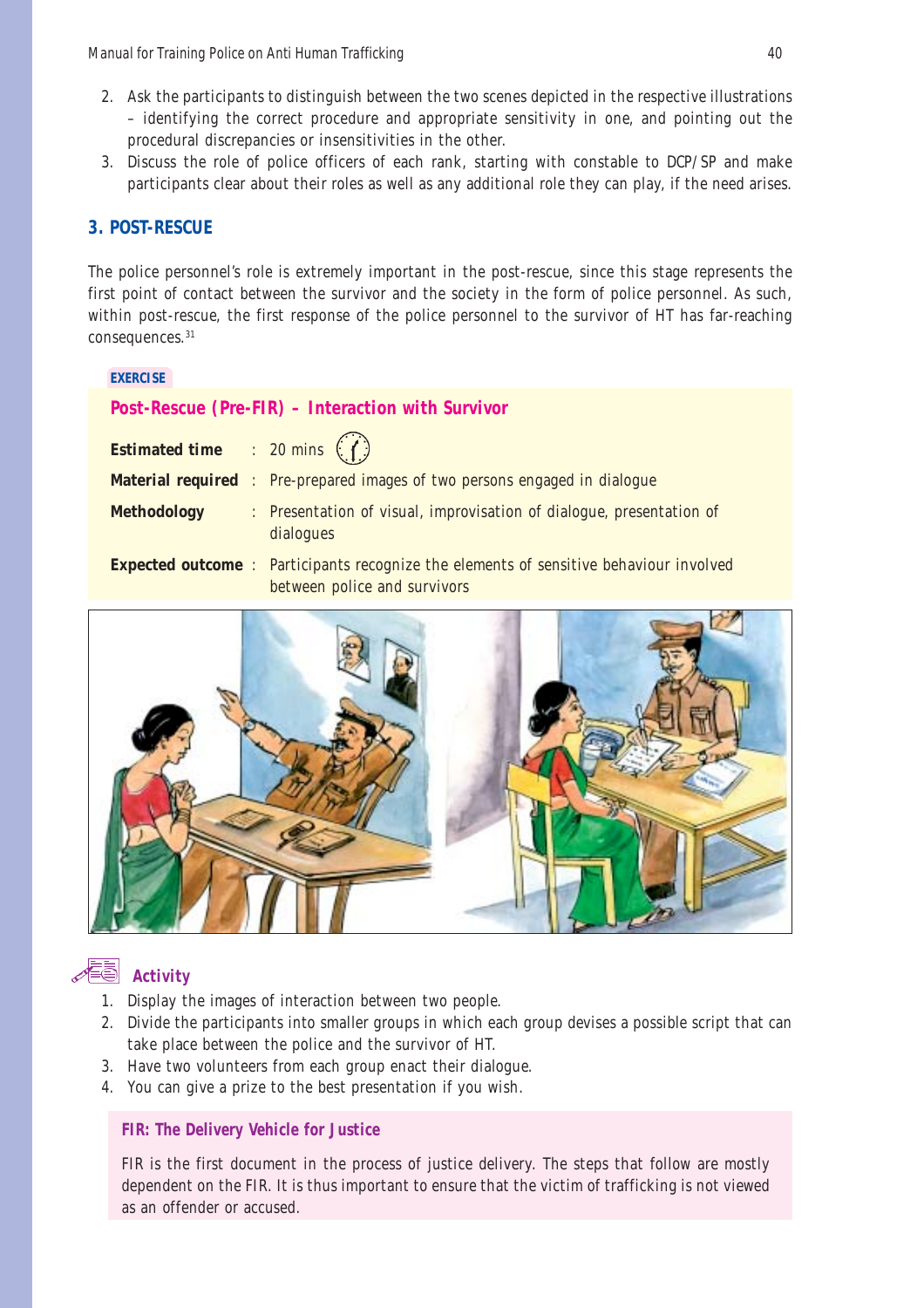#### **Registering an FIR –**

- There must be no delay in registering an FIR.
- The FIR has to be based on the statement made by the complainant and can in no way be altered by the police.
- If the complainant is the survivor her/himself, it would be traumatic for her/him to narrate or recall events constituting specific offences. The police officer can help her recall such events. Record of statement made by the survivor (s. 164 Cr.PC) can provide additional information.
- In the event of no one coming forward to register a complaint, even the police officer can be a complainant.
- The FIR can be lodged at the source, transit or the destination of a case of trafficking, thus making the jurisdiction of the police station a non-issue. The copy of the FIR must be given free of cost to the complainant. Women survivors must be interviewed at a place of their choice and not viceversa.
- Based on the information provided by the complainant/survivor, investigation should keep a record of all the exploiters. What follows is the identification and arrest of offenders once their roles and links in the network of trafficking is established.
- The offence of trafficking should be substantiated according to the provisions of law under which it is registered.32

**Quiz - FIR**<sup>33</sup>: The following quiz is suggested to refresh the participants' knowledge on the drafting and registration of the FIR. The questions are illustrative and not exhaustive of the elements involved and can be modified. **[Ans]**

| 1. The possible locations of the registration of an FIR could be:                     | Ans |
|---------------------------------------------------------------------------------------|-----|
| the place of transit<br>a)                                                            |     |
| b) the source                                                                         |     |
| c) the destination                                                                    |     |
| d) all of the above                                                                   | (d) |
| 2. A complainant could be:                                                            |     |
| an NGO member<br>a)                                                                   |     |
| any person who has knowledge of the crime<br>b)                                       |     |
| <b>CWC</b><br>$\mathbf{c}$                                                            |     |
| a mother/father of the survivor of HT<br>$\mathbf{d}$                                 |     |
| e) the victim her/himself                                                             |     |
| f) all of the above                                                                   | (f) |
| 3. The FIR can contain a brief description of the:                                    |     |
| a) SOC                                                                                |     |
| material objects<br>b)                                                                |     |
| c) applicable sections of the law                                                     |     |
| name of the Investigating Officer (IO)<br>d)                                          |     |
| all of the above<br>e)                                                                | (e) |
| 4. The FIR can only be lodged before the rescue stage. T/F                            | (F) |
| 5. A police officer cannot be a complainant in registering an FIR of an HT crime. T/F | (F) |
| 6. Sometimes primary caregivers can also be the accused. T/F                          | (T) |
| 7. In the majority of HT cases, Section 8 of ITPA has been misused against            |     |
| the victim. T/F                                                                       | (T) |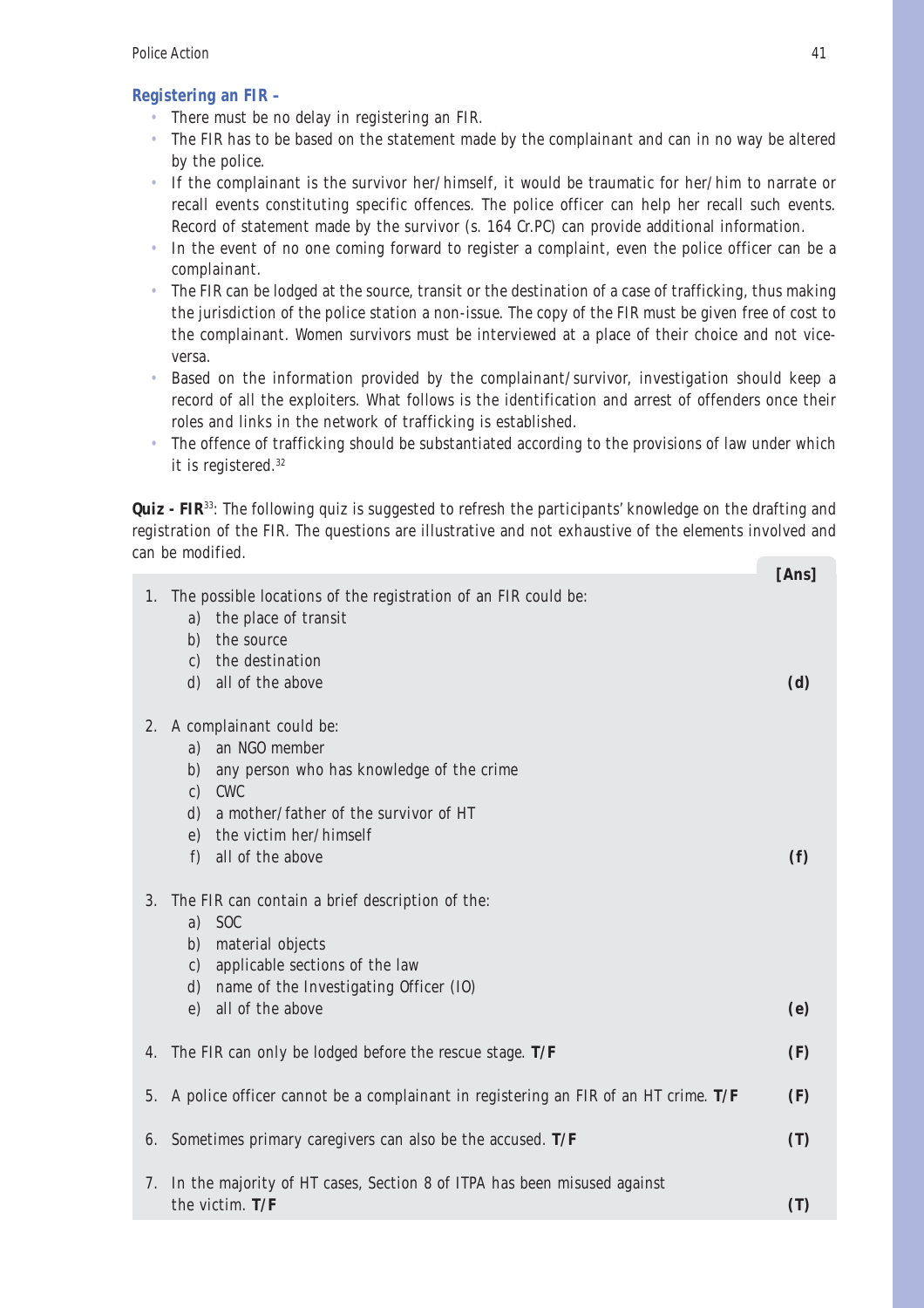| 8. Physical injuries and trauma noticed on the victims need not be recorded in<br>the FIR. $T/F$                                       | (F) |
|----------------------------------------------------------------------------------------------------------------------------------------|-----|
| 9. During the registration of the FIR, the IO should insist on the survivor giving as<br>many details of trauma faced as possible. T/F | (F) |

#### **Investigation34**

- The purpose of the investigative process is that the traffickers and other exploiters are identified by the survivor, evidences collected against them are properly documented and further steps taken as per the law.
- Police officers need to interview the rescued persons regarding their personal details as well as information about the offenders.
- Interviews are to be carried out by a female police officer or in the presence of a female NGO worker.
- The Record of statement (see exercise on Interaction with Survivor) made by the survivor is extremely essential for effective prosecution. The survivors must be presented before the Magistrate at the earliest.
- Rescued children should be produced before the Child Welfare Committee (CWC).

**Quiz – Investigation**: The following activity is suggested to reinforce participants' knowledge of the processes involved in investigation.

|                                                                                        | Ans |
|----------------------------------------------------------------------------------------|-----|
| Collection of Material Objects (MO)                                                    |     |
| 1. The IO should collect some, and not other, materials from the SOC according to      |     |
| how important they are considered. T/F                                                 | (F) |
| 2. The IO may go back post-rescue to collect MOs at leisure. T/F                       | (F) |
| 3. Regardless of their sex, an IO can search a female offender. T/F                    | (F) |
| 4. It is important for IOs to search the vehicles of transportation at the SOC. $T/F$  |     |
| 5. A stop along the journey of the trafficker and the survivor is not necessary to be  |     |
| investigated. $T/F$                                                                    | (F) |
| 6. IOs are not authorized to search virtual databases (such as emails, sms, electronic |     |
| gadgets etc.) at the SOC. $T/F$                                                        |     |
|                                                                                        |     |

#### **Interrogation**

The interrogation of the accused in human trafficking crimes help the investigator not only to focus on the prosecution of the offender but also to locate other traffickers/ offenders. Due to the organized and clandestine nature of HT, the interrogation of the trafficker involves exploring all dimensions of demandsupply patterns, contacts, sources and witnesses in the source-transit-destination continuum. Furthermore, it is important for the IO to pay attention to both intra, and inter-district, state and international linkages.

- All communication channels, criminal antecedents and modus operandi of the traffickers need to be examined.
- If the arrested person turns out to be a victim/survivor, the IO must accord this person the status of a victim and not an accused.
- Using scientific techniques of interrogation, for example polygraphs, flowcharts etc., will enhance the IO's ability during interrogation.
- The arrest of the accused person should be done without delay.
- No woman should be arrested after sunset and before sunrise, except in certain circumstances.
- Among the accused, the exploiters can include traffickers, transporters, conspirators, abettors, financiers, abusers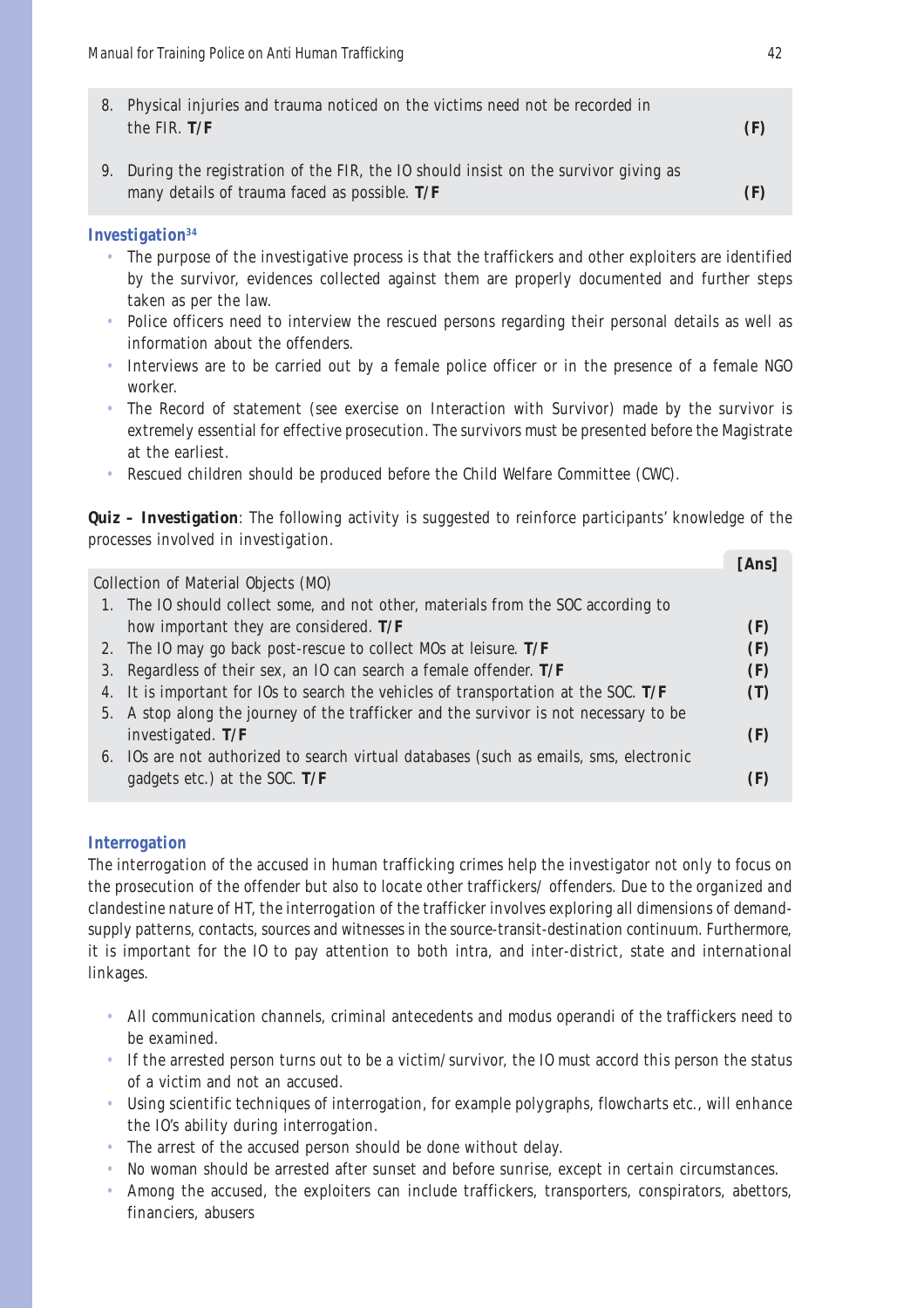**Quiz – Interrogation of Accused**: The following activity is suggested to reinforce participants' knowledge on interrogation of the accused in cases of HT.

| Agencies which can be associated for interrogation are:<br>Financial institutions such as income tax departments.<br>a.<br>Immigration department<br>b. | [Ans |
|---------------------------------------------------------------------------------------------------------------------------------------------------------|------|
| Different police agencies<br>C.<br>All of the above<br>$d_{\cdot}$                                                                                      | (d)  |
| 2. Interviewing the accused before interrogation is not permitted. $T/F$                                                                                | (F)  |
| Team interviews are effective in the interrogation of the accused. $T/F$                                                                                |      |
| 4. Translators can be used as interrogators. T/F                                                                                                        |      |

#### **Interaction with the Survivors:35**

It is equally important to understand the harm done to the survivors. Once the investigation process has begun, attending to the medical and psychological needs of the survivors is crucial. These medical and psychological needs could arise due to:

- Rape and sexual assault
- As a consequence of abortion due to denial of safe sex methods
- As a consequence of denial of medical care and attention
- STDs, HIV/AIDS
- Psychological harm to self
- Physical and mental harm to children of the survivor

#### **Recording of Statement u/s. 164 Cr.PC.**

# **EXERCISE Interaction with Survivor Estimated time** : 30 mins  $(7)$ **Material required** : Pre-prepared role play **Methodology** : Improvisation and presentation of dialogues

**Note:** Avoid presenting victims as 'show pieces' as it violates their rights. Best would be a recorded interview or a participant narrating the victims' statement, or a role play on the topic.

#### **Dialogue I: Good Practices:**

name?)

- Q: *Hamare sath baat karne ke liye shukriya.Mujhe patta hai iske liye bahut himmat chaiye.Tumhara/ aapka naam kya hai?* (Thank you for talking with us today, I realize it takes some courage. Please can you tell us your
- A: *Mera naam Basanti hai.* (My name is Basanti)
- Q: *Tum kahan ki rahney wali ho?* (Where do you come from?)
- A: *Mai 24-Pargana Bengal se hun.* (I am from 24-Pargana Bengal)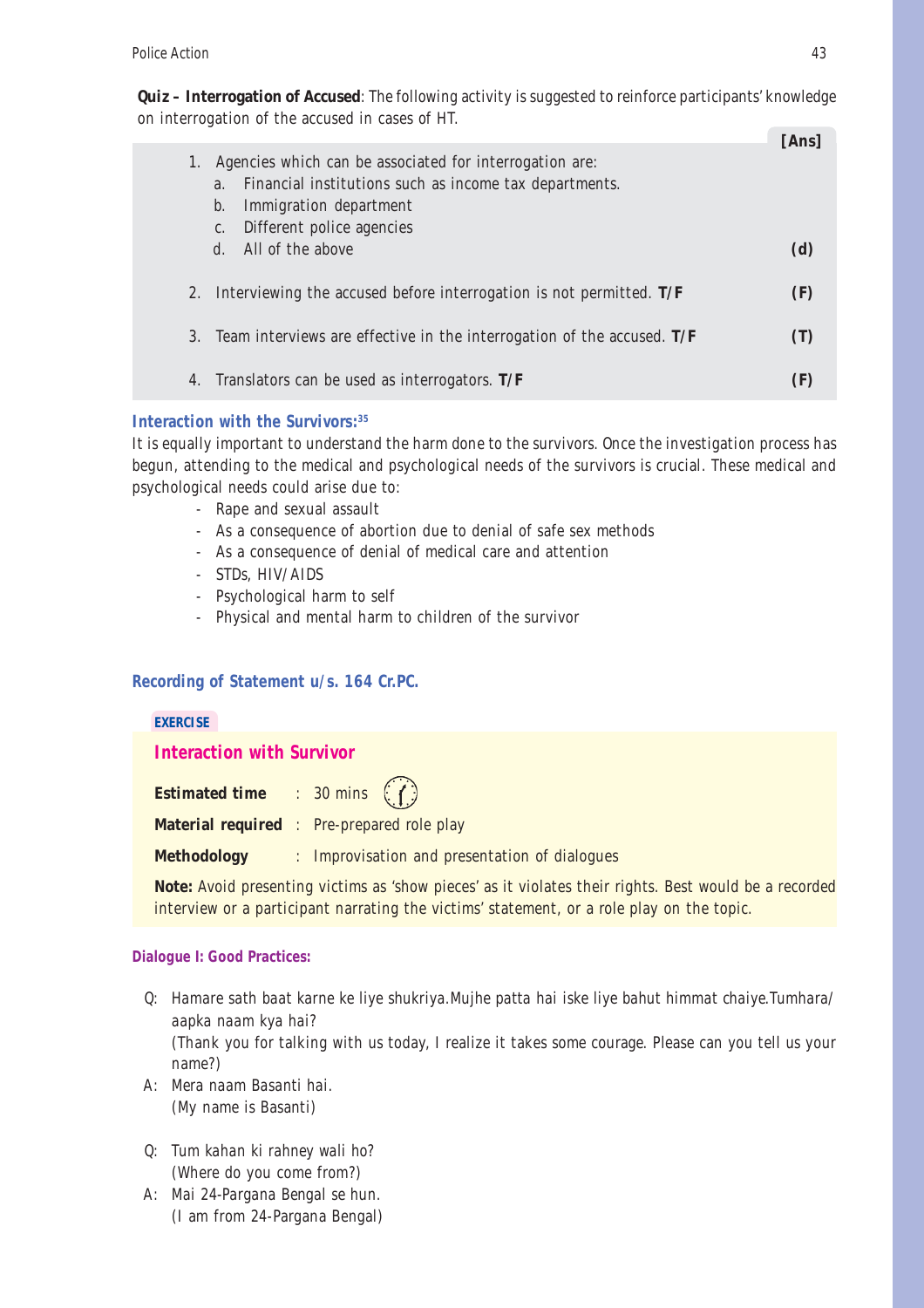Q: *Ab mein tum se kuch sawal poochoonga/poochoongi. Ho sakta hai tumhe isse kasht ho aur mujhe pata hai inka jawab dena tumhare liye mushkil hoga. Aaram se jawab dena aur agar tumhe thoda bhi kasht pahunche tou mujhe zaroor batana.* (Now, I am going to ask you some questions that may cause you some anxiety and I understand it

may be difficult to answer them. Please take your time and do let me know if you are feeling distressed.)

- A: Silence... Nods her head...
- Q: *Tum sabse pehli baar Mumbai kab aayeen?* (When did you first came to Mumbai?)
- A: *Bahut saal pahle.* (Many years ago.)

Q: *Tumhe kaisa laga tha pehli baar aane ke samay?* (How did you feel when you first began your journey?)

- A: *Mein bahut thaki hui thi aur dar bhi lag raha tha.* (I was tired, and frightened...)
- Q: (A verbal reassuring "hmmm"...) *Tumhe kyon aisa laga tha?* (What made you feel that way?)
- A: *Hum uske pehle wali raat soye nahin the aur pata bhi nahin tha ki kya kaam karne jaa rahe hein?* (We had not slept the night before and I did not know what kind of a job we were getting.)

Response: (*sahanubhooti mein sar ko hilayein)* (Nod slowly, in empathy.)

*Kafee mushkil hoga tumhare liye. Usne kaha tha tumhe naukari dilwayegi? Tumne kaha tum Bengal mein rehti ho. Phir Mumbai tak kaise aa gayeen?* (That must have been difficult for you. She said she would get you a job? (taking into account the means of recruitment, but not pursuing that line of questioning) You said you live in Bengal. How did you travel to Mumbai?)

#### **Dialogue II: Poor Practices**

- Q: *Kya naam hai tera?* (What is your name?)
- A: *Mera naam Basanti hai.* (My name is Basanti)
- Q: *Kahan se laayi gai hai tu?* (Where do you come from?)
- A: *Mai 24 Pargana Bengal se hun.* (I am from 24-Pargana Bengal)
- Q: *Kab se hai tu is dhandey mein? (ghoor kar dekhata/dekhti hai... jawab ka intazaar kar raha/rahi hai)*

How long have you been in this trade? (Stares at her waiting for answer.)

A: *Mein…mein.. (hakla kar, munh pher leti hai)* (I…I….stutters…looks down…turns away.)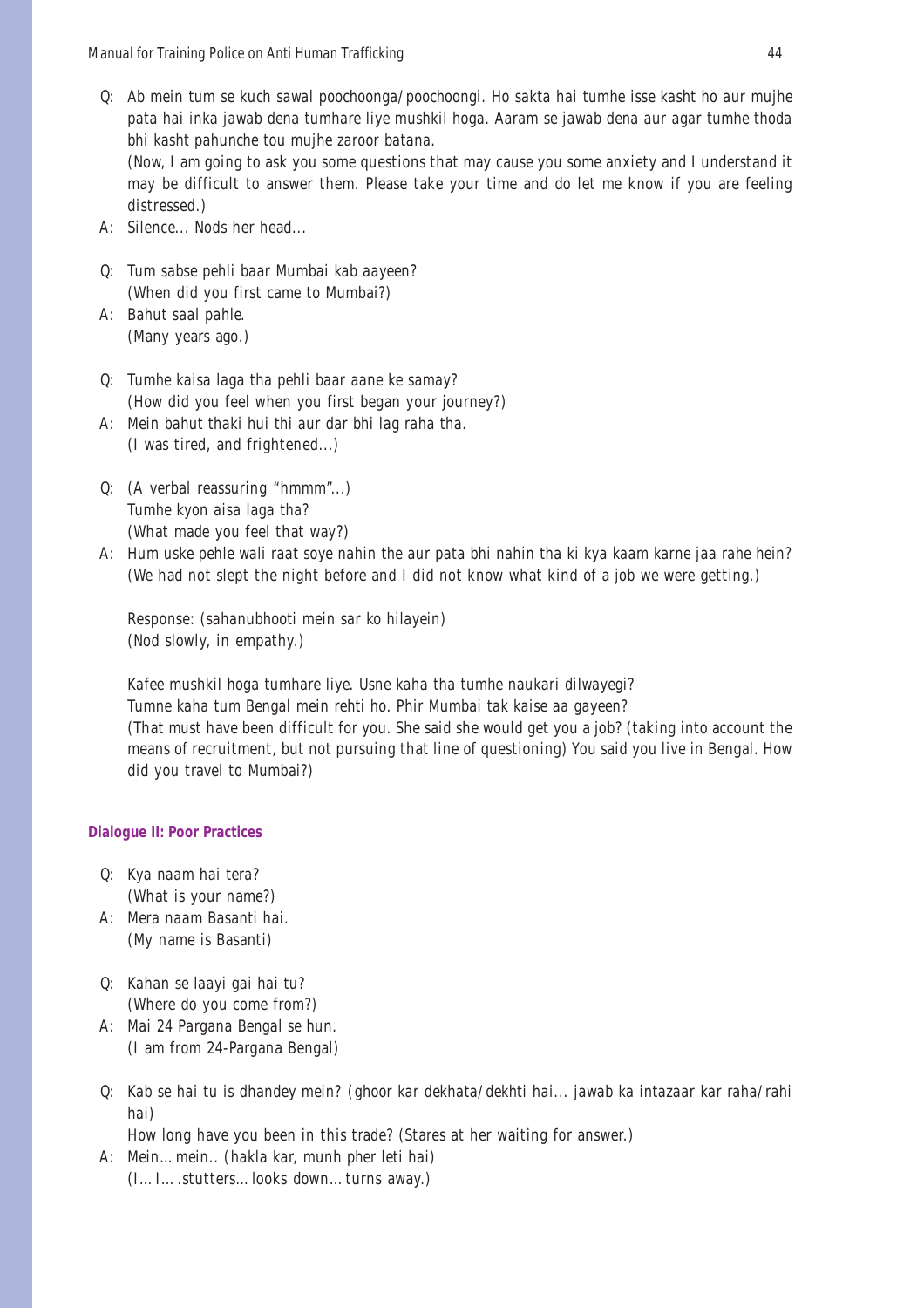Q: *Mere sawalon ka jawab nahin de kar tum khud ke liye kuchch aasan nahin kar rahi ho (Awaaz unchi karta/karti hai). Agar tum hamari sahayata nahin karogi tou hum tumhari sahayata kaise kareinge?* (You are not making this any easier for yourself by not answering my questions. (Raises voice). How can we help you if you don't help us?)

Response: (*Apne haath malne lagti hai…pareshaan lag rahi hai.*) (Begins to wring her hands…looks uncomfortable…)

Q: *Achcha yeh bata kitne aadmi aate the tere paas ek din mein aur kitni baar?* (Okay, tell me then, how many customers used to come to you a day, and how often?)

Response: (*Pareshaan ho kar rone lagti hai.*) Becomes anxious, begins to cry.

#### **Mix-match Exercise on Interview of Survivor**

Have the participants match up the questions from Box 1 to the content from Box 2.

|         | Box 1                                               |          |    | Box 2                                                              |
|---------|-----------------------------------------------------|----------|----|--------------------------------------------------------------------|
| $1_{-}$ | Who will record in case of a<br>rescued girl/woman? | [ans. c] | a) | Continued trained counselors are needed                            |
| $2_{-}$ | When to record?                                     | [ans. g] | b) | Because of trauma, the victim may give<br>contradictory statements |
| 3.      | Where to record?                                    | [ans. e] | C) | Woman Police officer (WPO) or female NGO<br>member                 |
| 4.      | Counseling                                          | [ans. a] |    | d) $u/s$ 172 Cr. Pc.; $u/s$ . 161 Cr. Pc.;<br>$u/s$ . 14 of IEA    |
| 5.      | Additional statements required [ans. b]             |          | e) | Anywhere the victim is comfortable $(u/s)$ .<br>160 (1) of Cr.Pc.  |
| 6.      | Mapping harm done to victim                         | [ans. d] | f) | $u/s. 173(6)$ Cr. Pc.                                              |
| 7.      | Excluding parts of public disclosure<br>statement   | [ans. f] | g) | Statements should be recorded when survivor<br>is ready and able   |

#### **Recording Statement of Survivor:**

Due to the fact that survivors of HT are often restored/repatriated to their place of origin as well as the fact that they may fear reliving trauma via recording of evidence, they may not necessarily come forward as and when required for the recording of evidence. For this reason the statement u/s. 164 Cr. PC is recorded by a Judicial Magistrate. Discuss the following issues in this context:

- When to record?
- Who all can record?
- Who all can accompany while recording?
- Can NGOs facilitate what is evidentiary value?
- If victim is not traceable later, can this statement be adequate for conviction of accused etc.?

#### **Eviction of Offenders and Closure of Brothels/ Place of Exploitation**

Eviction of offenders and closure of brothels/ place of exploitation can become an effective mechanism in dealing with cases of human trafficking and in prevention of exploitation. To build clarity on the procedure of eviction and closure of brothels, the following quiz can be used. However, this quiz is only suggestive. For further understanding, the participants should refer to UNODC's *SOP on Investigation of Crimes of Trafficking for Commercial Sexual Exploitation*.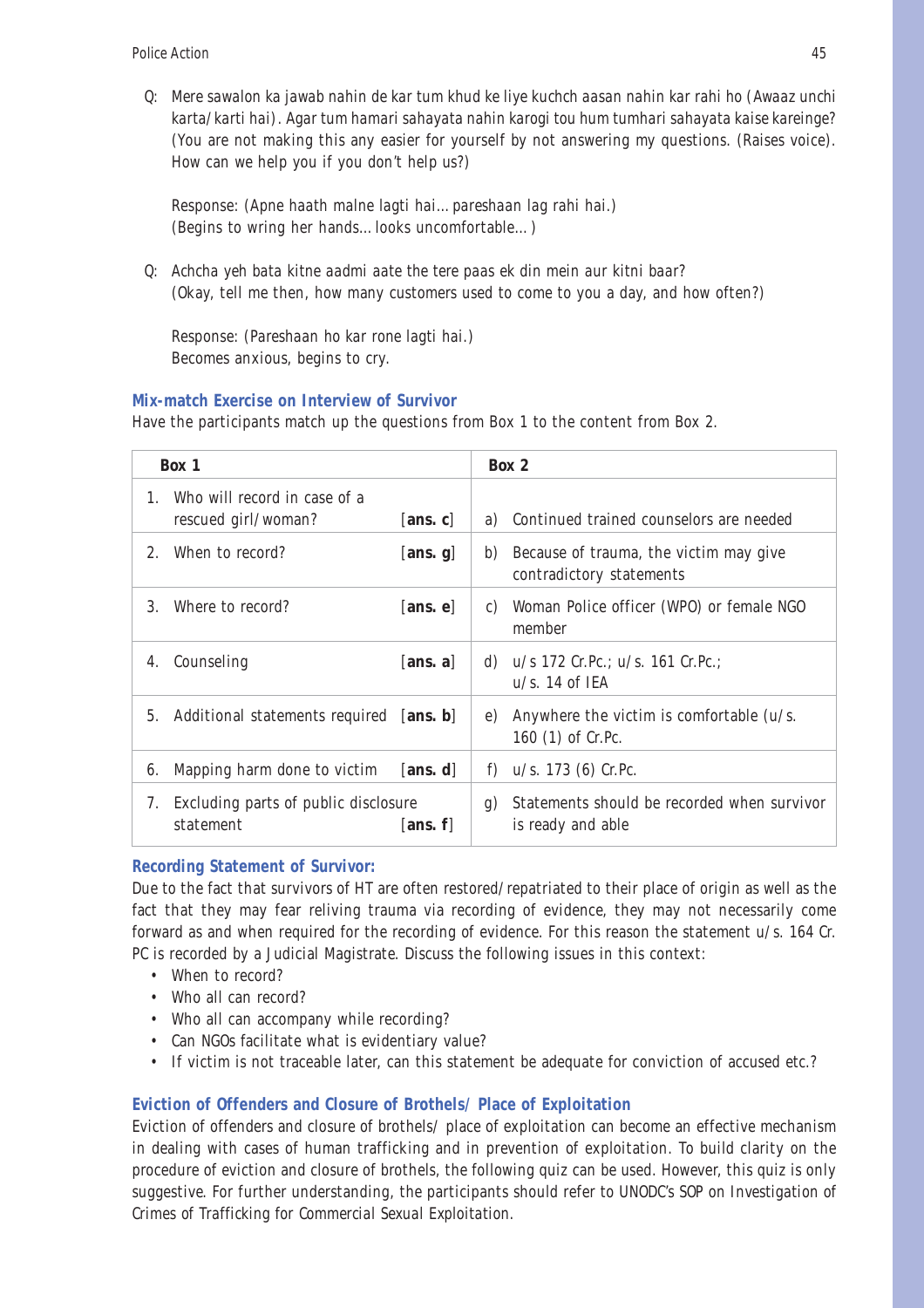The fact that eviction can be started before conviction and no appeal can be made by any civil or criminal court against the eviction order u/s 18 (1) ITPA makes it a proactive measure to combat commercial sexual exploitation.

You can use the following Quiz or prepare your own. For a sample Quiz please refer to the *Compendium of Instructions* by CID Andhra Pradesh, 2007, Hyderabad. **[Ans]**

| 1. Who can move the magistrate for eviction of the offenders vide Sec 18(1) ITPA-  |                    |                                                                                                                                                                                                        |     |  |  |
|------------------------------------------------------------------------------------|--------------------|--------------------------------------------------------------------------------------------------------------------------------------------------------------------------------------------------------|-----|--|--|
| a) Anybody                                                                         | b)                 | Could be a Police official of any rank                                                                                                                                                                 |     |  |  |
| Any NGO<br>$\mathbf{c}$                                                            | $\mathbf{d}$       | All of the above                                                                                                                                                                                       | [d] |  |  |
|                                                                                    |                    |                                                                                                                                                                                                        |     |  |  |
|                                                                                    |                    | 2. Which magistrate has powers to evict even before FIR is registered by the Police under the provisions                                                                                               |     |  |  |
| of the ITPA-                                                                       |                    |                                                                                                                                                                                                        |     |  |  |
| DM<br>a)<br>Notified DCP                                                           | b)<br>$\mathbf{d}$ | <b>SDM</b><br>All of the above                                                                                                                                                                         |     |  |  |
| $\mathbf{c}$                                                                       |                    |                                                                                                                                                                                                        | [d] |  |  |
|                                                                                    |                    | 3. Orders passed by the Magistrate / court u/s. 18 (1) ITPA, for eviction of places of CSE can be stayed                                                                                               |     |  |  |
| or set aside by -                                                                  |                    |                                                                                                                                                                                                        |     |  |  |
| a) By appeal in Civil Court                                                        |                    | b) By appeal in Criminal Court                                                                                                                                                                         |     |  |  |
| c) By appeal in High Court                                                         | $\mathbf{d}$       | None of the above                                                                                                                                                                                      | [d] |  |  |
|                                                                                    |                    |                                                                                                                                                                                                        |     |  |  |
|                                                                                    |                    | 4. U/s. 133 (1) (b) Cr. PC the District Magistrate / SDM / or any other Executive Magistrate has the<br>power to pass a conditional order on any person who conducts any occupation which is injurious |     |  |  |
|                                                                                    |                    | to the health or physical comfort of the community. To desist from carrying on such trade is a-                                                                                                        |     |  |  |
| a) Primitive Action                                                                |                    | b) Preventive Action                                                                                                                                                                                   |     |  |  |
| c) Profitable Action                                                               | $\mathbf{d}$       | All of the above                                                                                                                                                                                       | [b] |  |  |
|                                                                                    |                    |                                                                                                                                                                                                        |     |  |  |
|                                                                                    |                    | 5. Eviction of Places of CSE is possible even before conviction in the case and even without an FIR -                                                                                                  |     |  |  |
| $u/s.$ 18 (1) ITPA<br>a)                                                           | b)                 | $u/s. 18(2)$ ITPA                                                                                                                                                                                      |     |  |  |
| $u/s.$ 18 (3) ITPA<br>$\mathbf{c}$ )                                               | $\mathbf{d}$       | u/s. 18(4) ITPA                                                                                                                                                                                        | [a] |  |  |
|                                                                                    |                    |                                                                                                                                                                                                        |     |  |  |
| 6. S. 3 is applicable to which of the following offences -<br>a) Keeping a brothel |                    | b) Allowing premises to be used as a brothel                                                                                                                                                           |     |  |  |
| c) Both a and b                                                                    |                    | None of the above                                                                                                                                                                                      |     |  |  |
|                                                                                    | $\mathbf{d}$       |                                                                                                                                                                                                        | [d] |  |  |
| 7. Which of the following is punishable under u/s. 7 ITPA?                         |                    |                                                                                                                                                                                                        |     |  |  |
| Prostitution<br>a)                                                                 | b)                 | Prostitution in the Vicinity of Public Places                                                                                                                                                          |     |  |  |
| Both a and b<br>$\mathbf{c}$                                                       | $\mathbf{d}$       | None of the above                                                                                                                                                                                      | [d] |  |  |
|                                                                                    |                    |                                                                                                                                                                                                        |     |  |  |
| a) With Prior Notice                                                               | b)                 | 8. U/s. 18 (2) ITPA, a court may pass orders of closure of brothel and/or eviction of offenders<br><b>Without Prior Notice</b>                                                                         |     |  |  |
| Both a and b<br>$\mathbf{c}$                                                       | $\mathbf{d}$       | None of the above                                                                                                                                                                                      | [b] |  |  |
|                                                                                    |                    |                                                                                                                                                                                                        |     |  |  |

#### **Role of Police and NGOs in Post Rescue Phase:**

This phase is regarded more as a combination of involvement of NGOs and the police in ensuring that the survivors are not re-trafficked and traumatized further. Once the trial is over, the survivor is seen as vulnerable to the social 'pressures' as well as the traffickers who will try their best to 'pull' them back into the trafficking net. Refer to the UNODC's Manual on Psychosocial Intervention for greater understanding on the role played by the police and the NGOs in the post-rescue.

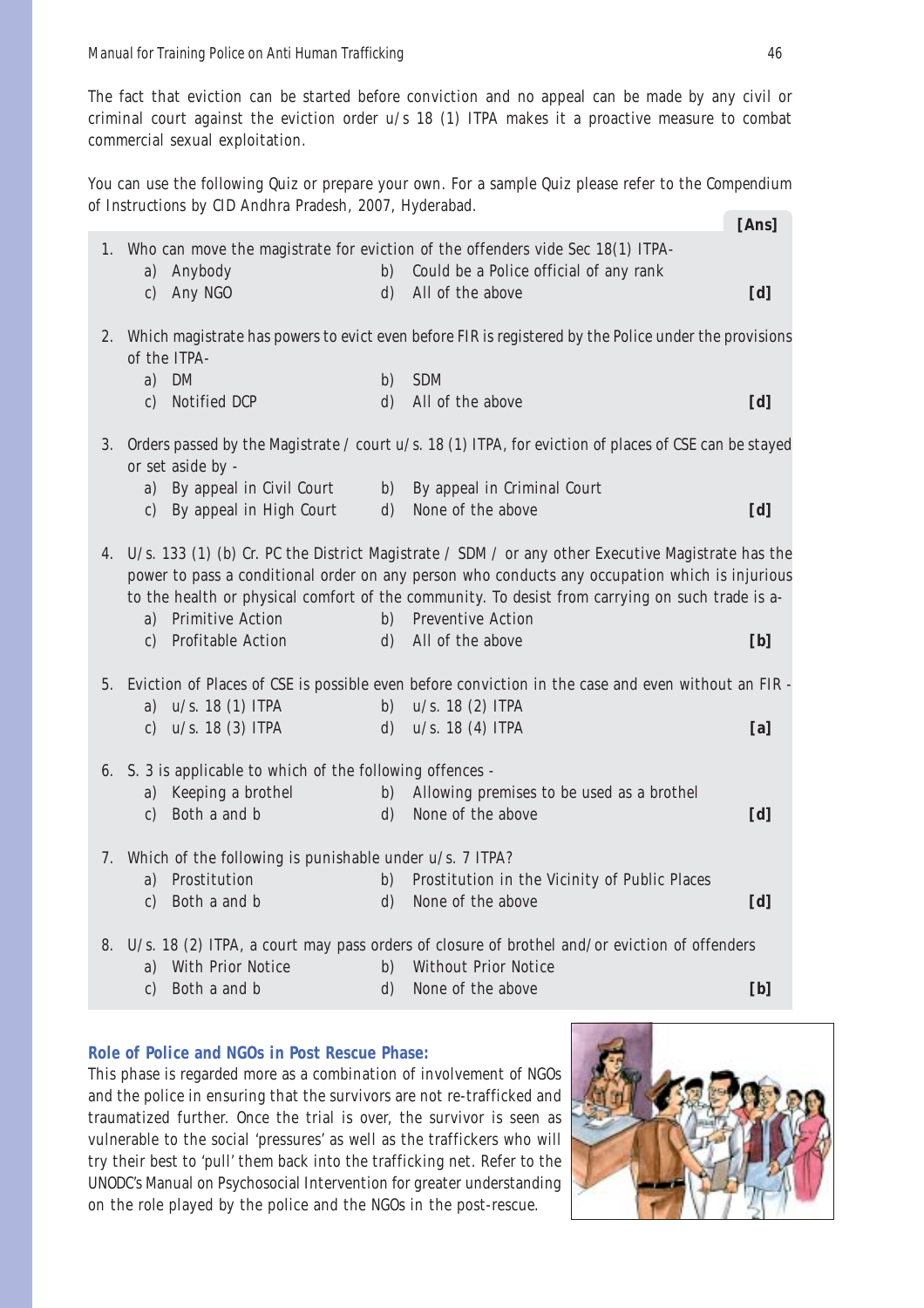#### *During Trial:*

- Witnesses must be informed well in advance to facilitate their timely appearance in court. Delay in trials is mostly due to non-appearance of witnesses.
- Witness care also entails taking care of transport and other contingencies.
- Publicity must be avoided.
- In the event of police officers who are also witnesses getting transferred, it is necessary to keep their addresses and contact numbers up-to-date.
- All facts are brought to the notice of the court to avoid any miscarriage of justice.

#### **Survivor and witness care and protection during trial**

- Survivors are wary of the court proceedings and are likely to feel uneasy, threatened and disoriented.
- It is the duty of the police officer to reassure the survivors that their rights will not be violated and their cooperation will ensure speedy delivery of justice.
- The identity of survivors must be kept anonymous.
- It is also to be ensured that the defence does not violate the rights of the survivor.

#### **EXERCISE**

#### **Importance of Procedural and Legal Clarity**

| <b>Objective</b>                               | : - Assess the discrepancies that might arise while investigating a case of<br>human trafficking        |  |  |  |
|------------------------------------------------|---------------------------------------------------------------------------------------------------------|--|--|--|
|                                                | - Clarify the procedural and operational aspects related to police action                               |  |  |  |
| <b>Estimated time</b> : 60 mins $\binom{7}{1}$ |                                                                                                         |  |  |  |
|                                                | <b>Material required</b> : Printed case study, flip chart, marker pens                                  |  |  |  |
|                                                | Methodology : Group work $\bigoplus_{i=1}^{n} \bigoplus_{j=1}^{n}$                                      |  |  |  |
|                                                | <b>Expected outcome</b> : By the end of the exercise, participants will be able to clearly identify the |  |  |  |
|                                                | 'undesirable' and the 'desirable' aspects of police personnel in cases of                               |  |  |  |
|                                                | human trafficking                                                                                       |  |  |  |

### **Activity**

Participants will read the following case study.

The facilitator will divide the participants into two groups.

The groups will then attempt to respond to the displayed questions in relation to the case study.

#### **CASE STUDY**

A survivor of trafficking for labour and sexual abuse, and also a survivor of the sheer callousness and lack of legal knowledge of the police, an 11-year-old girl (name withheld), hailing from a place near Ranchi, would not like to come to Delhi ever again. Her dreams of seeing Delhi, buying new clothes and going back with lots of gifts for her brother are completely shattered. Much to her dislike, she will have to visit Delhi several times to explain the gory details of her rape, and convince the court that she is a victim of trafficking, and not an offender, and that she has been really and truly exploited.

The bubbly child came to Delhi with her mother, who was on the lookout for a job. The next day, her mother met with a man called Rakesh who asked her to leave the child with him and meet someone else regarding the job. Rakesh confined the child in a house for five days without food and put her to work as a maid. He would come to the house in the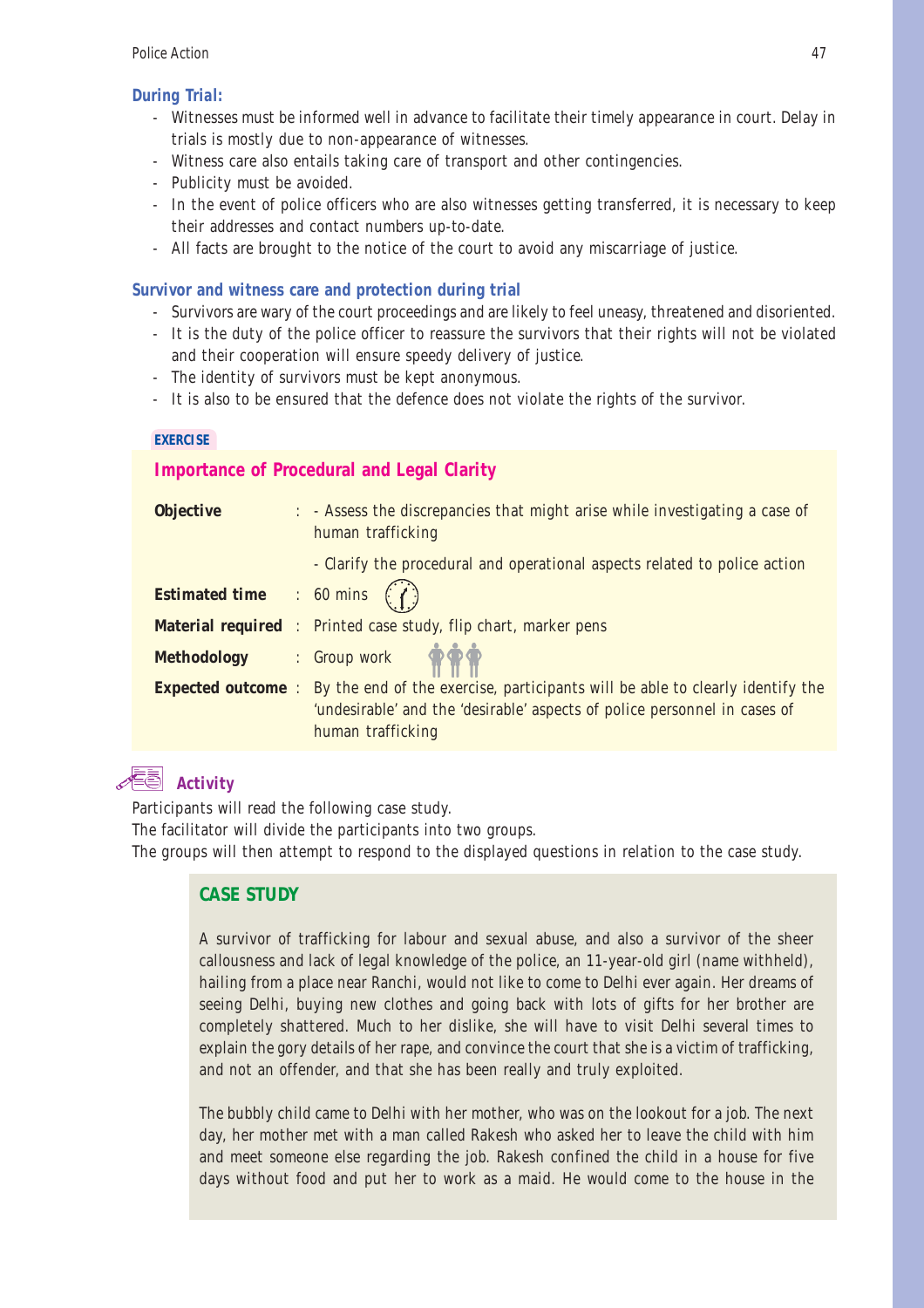evenings and sexually abuse the child. After a fortnight, she was placed in employment in another house, where she had to stay and work full time, thus saving her from the abuse.

Her mother in the meanwhile had come across a placement agency that got her a job in Noida as a domestic help. Her efforts to locate her daughter were successful after two months when Campaign Against Child Trafficking (CACT) united both of them.

Unfortunately, their troubles did not end as the police refused to even register a case against the traffickers. The Campaign Against Child Trafficking (CACT) officials spent an entire day convincing the police without any success. Only when a senior police officer intervened, did they finally record a complaint. "The Patel Nagar police station has a good image and we do not want to spoil our name by registering cases of such nature (meaning crimes of sexual assault and trafficking)," said a police officer at the station.

To top it all, the police did not show any initiative in completing the paperwork, inquiry, investigation, and court proceedings. The sheer inefficiency only added to the police's lack of knowledge about the legal provisions under which the case needed to be registered. Their complete insensitivity towards the child and the lack of respect for her basic human rights clearly point to the inadequacy of the law enforcers in protecting survivors of child trafficking. (NHRC, 2005)

#### *Note to the facilitator*

Any two questions can be given to each group to work on:

- (i) What are the legal provisions that can be applied to this case?
- (ii) What are the procedural systems that the police personnel did not follow with regard to the case?
- (iii) What are the steps relating to pre-trial that must be followed in such a case?
- (iv) Develop a checklist that would include all steps of police action issuing from the moment of obtaining information of a child being trafficked.
- (v) How can we ensure that our colleagues are made sensitive to the issues and the instances mentioned in the case study do not reoccur?

You may use the information provided in the following boxes in a manner as best suited to your training session. Suggested use includes as a handout or display during the training session as well as facilitating discussion.

#### **SOME POINTS TO BE KEPT IN MIND**

#### **Police Response to Trafficking in Women and Children Do's and Don't**

- Keep the survivors segregated from the accused and suspects, so that the accused/suspects do not intimidate or violate the survivors' rights.
- Rights of rescued persons are to be ensured during rescue and post rescue situations. This includes the following:
- Facilitate the rescued person to carry along with her all her possessions like clothes, money, jewellery, etc.
- If the rescued person has children, they should be allowed to accompany her. Extra care should be taken to see that the children are not left behind in the brothel.
- One should be careful in the use of language/gestures/demeanours. They should not be abusive or intimidating and should in no way violate her rights.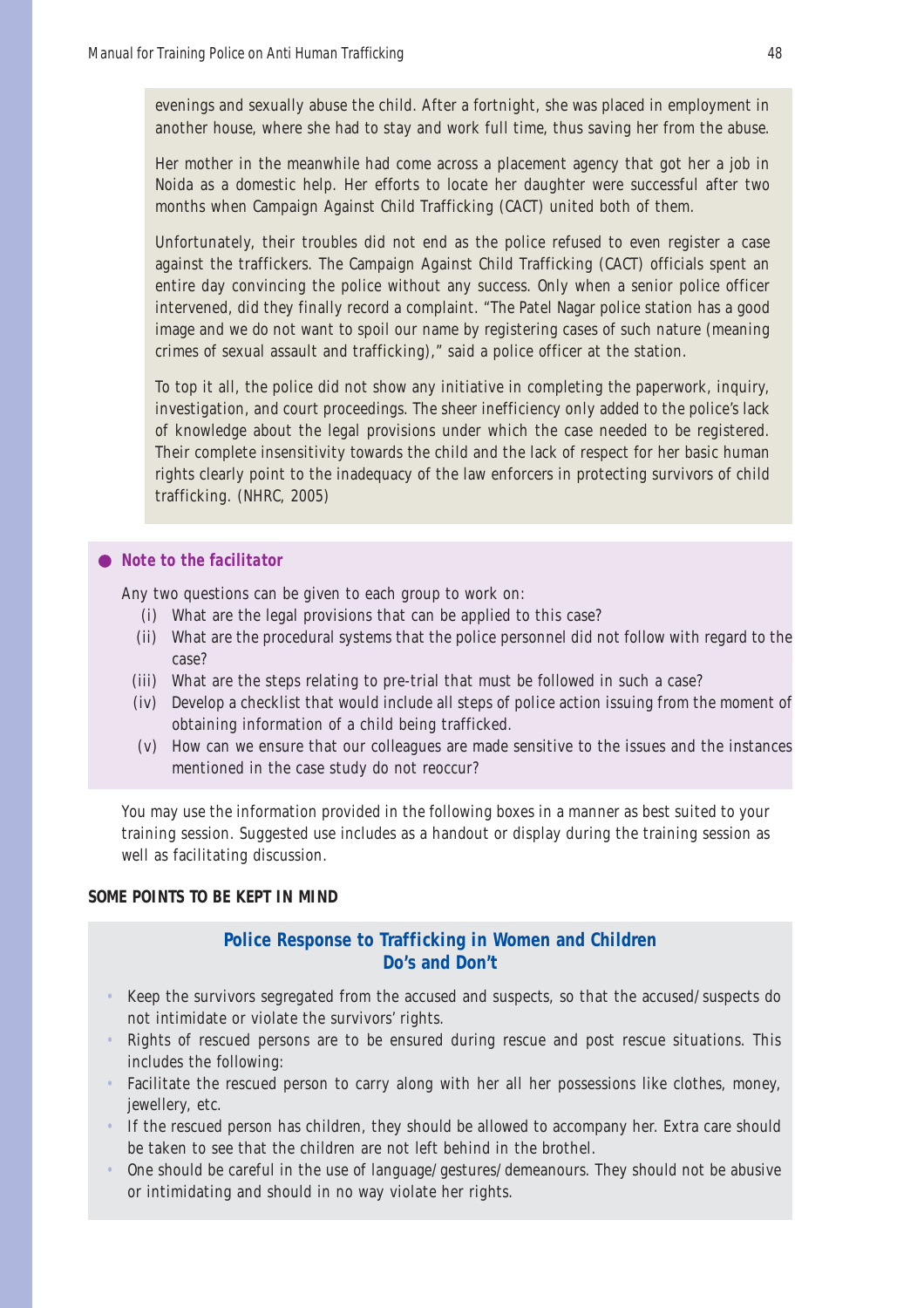- Avoid publicity of the survivors so that anonymity is maintained.
- Carry out a brief interview of the survivors at the place of rescue to know their age (so that the applicability of Juvenile Justice (JJ) Act could be decided) and to locate their assets and possessions (which could be carried along with them before leaving the place). One or two officials should be earmarked exclusively for this purpose.
- Ensure proper handing over of survivor's possessions to her at the appropriate place and time (i.e., the survivor's clothes, etc should be delivered to her immediately after recovery).
- Provide counselors for trauma counseling. Keep a list of NGOs and trained counselors who are willing to work in this field.
- Legal counseling be provided to the survivor. Keep a list of lawyers willing to work for the survivors.
- Immediate medical relief be provided. Medical relief should include mental health as well. As per s.15(5A) ITPA, the Magistrate has to order medical examination for Age determination.
- Children who are victims of commercial sexual exploitation are to be dealt under Juvenile Justice (JJ) Act. Therefore, while rescue is going on, please do segregate the children from the adult survivors and proceed with them under JJ Act, as they are children in need of care and attention.
- The police officers need to know before hand as to where the Rescue Home is available. If there is a need for such Homes, it should be taken up with the concerned authorities. Of late many NGO's have set up such Homes. Keep a list of their address, telephone, contact person, etc.
- As and when the rescue is done, please notify the authorities of the concerned Home regarding the number of persons going to be lodged so that they could be prepared to receive them and organize themselves.
- Rescue Party should have adequate number of vehicles so that the rescued persons could be transported without publicity and glare.
- Search and seizure of all material evidence, including documents in the brothel, or any other scene of crime, is an important job. This should be done at the first available opportunity so that evidence is not destroyed or made to disappear by anybody, especially the exploiters.
- Ensure accountability of all the officials taking part in the rescue. Brief them well in advance on all the points mentioned above and ensure compliance. Accountability demands appreciation of good work as well as condemnation of all wrong-doings, including acts of omission and commission. Utilize the services of reputed NGOs, as independent agency, to understand and assess how things are and were during the search so that appropriate steps could be taken accordingly.

#### **Post Rescue: Do's and Don't**

- Interview the rescued persons to know about their personal details like age, native place, health status, family history, etc and also to identify their best interests so that actions can be oriented accordingly. Interview is essential in the investigative process to identify the traffickers and other exploiters so that they can be brought to book. NGOs and trained counselors are useful in de- traumatizing the person and helping in ice breaking so that the police officials can carry on with the interview. Interview must be carried out by a female police officer or in the presence of a female NGO worker as mandated u/s 15(6A) ITPA.
- Do not delay production of the rescued persons (survivors) before the Magistrate (s.17 ITPA).
- SPO can produce the rescued person before any Magistrate (s.17 ITPA). Intermediate custody can be obtained for a period not exceeding 10 days by which time the person has to be produced before the appropriate Magistrate (s.17 ITPA)
- Rescued child victims should be produced before the Child Welfare Committee (CWC) constituted under the JJ Act.
- During the stage in which their age is being verified, the person can be kept in a recognized rehabilitation institution after obtaining orders from the Magistrate concerned. Home verification is to be done by the Probationary Officer, who can utilize services of NGOs.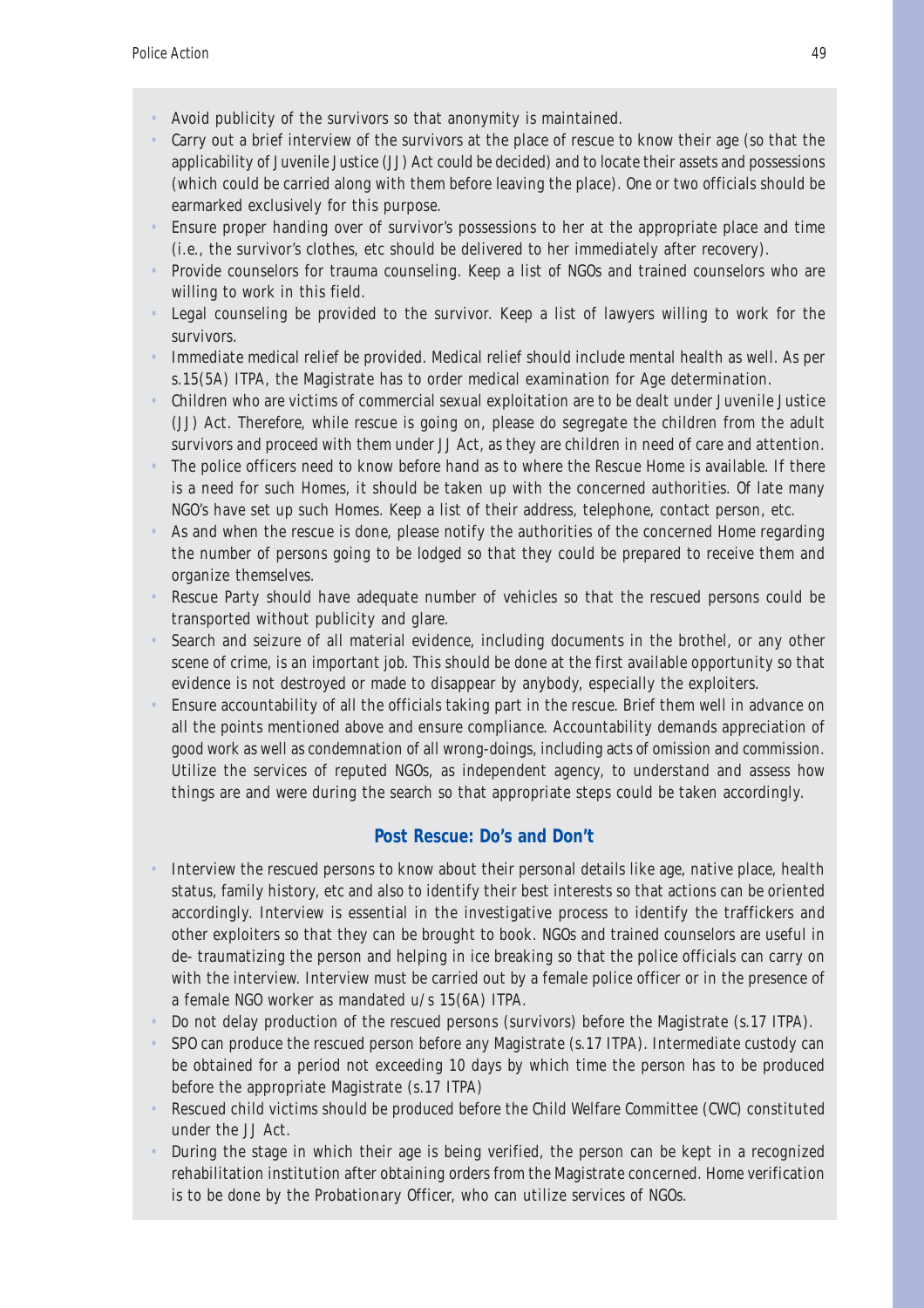- Suitability of the rehabilitation home should be verified before the person is lodged.
- Magistrate may utilize the services of five NGOs (including 3 female NGO workers) for home verification and also consult with them in the process of decision making u/s 17(5) ITPA.
- For trauma counseling of survivors, networking with NGOs is ideal. A list of such volunteers/ NGOs should be maintained at the police station. The Family Counseling Centres (FCC) available at designated police stations in most states also have trained counselors whose services can be utilized. For legal counseling, networking with lawyers/NGOs is advisable. A list of willing lawyers should be maintained at the police station. Contact Bar Council for the same.
- Medical care and attention (including mental health) should be provided immediately after rescue. Also make arrangements for expert care, if required.

*Source*: P.M. Nair, 2007. *Trafficking Women and Children for Commercial Sexual Exploitation: Handbook for Law Enforcement Agencies in India*, UNODC

#### **Some Key Words:**

Accountability, Intelligence Collection, First Information Report (FIR), Investigation, Interview, Interrogation, Charge Sheet, Pre-trial care of victims, Pre-trail action against offenders, Eviction, Rehabilitation etc.

#### **Footnotes**

- 25 Compendium of Instructions by CID Andhra Pradesh, 2007, Hyderabad.
- 26 For details refer to SOP on Investigation of Crimes of Trafficking for Commercial Sexual Exploitation, 2007, UNODC.
- 27 For details refer to SOP on Investigation of Crimes of Trafficking for Commercial Sexual Exploitation and SOP on Investigation of Crimes of Forced Labour, 2008, UNODC.
- 28 Ibid.
- 29 Case Studies adapted from NHRC, 2005, pp. 403-404.
- 30 Suggested audio-visuals include material developed by organizations such as STOP (New Delhi), Sanlaap (Kolkata), Prajwala (Hyderabad), CSR (New Delhi) and Prerna (Mumbai).
- 31 For details on first response in post-rescue, refer to UNODC's Manual on Psychosocial Intervention, 2008.
- 32 For further information on the registration of FIR, please refer to UNODC's SOP on Investigation of Crimes of Trafficking for Commercial Sexual Exploitation, 2007.
- 33 Ibid.
- 34 Ibid.

<sup>35</sup> Refer to UNODC's Manual on Psychosocial Intervention, 2008.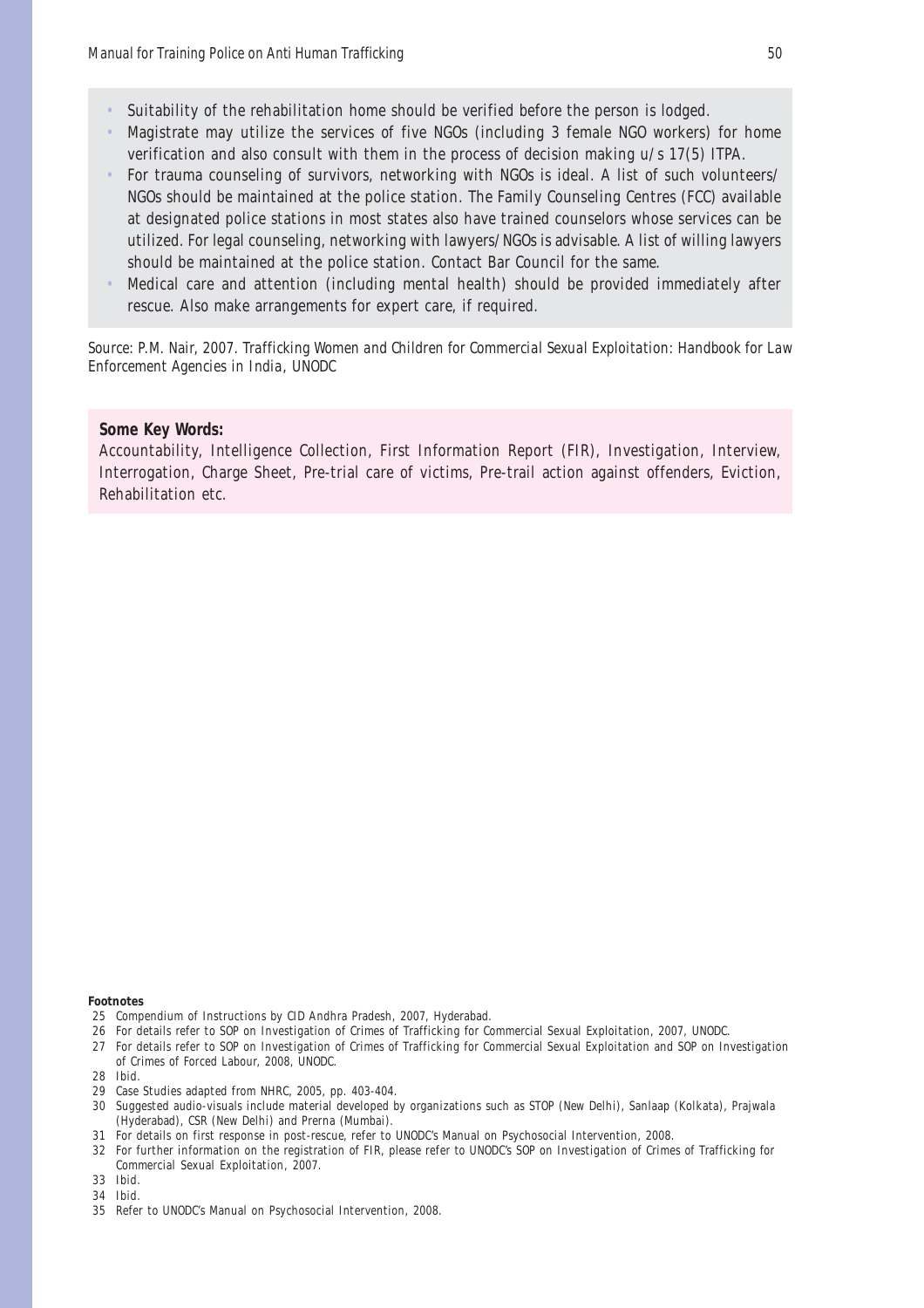#### **MODULE THREE**

# **Facilitating Change**

#### **OBJECTIVE**

The objective of this section is to enable you to help achieve the following among your participants during the training process:

- Facilitate change in outlook, attitude, behaviour and language of participants towards survivors of trafficking.
- Facilitate the need for proper, effective communication as a means to improving their interactions with survivors of human trafficking.
- Understand the impact of 'violence' on the survivor of trafficking.
- Facilitate understanding of gender dimension of trafficking and gender rights issues required in response to the victims.
- Facilitate a clearer understanding on human rights and their relevance to police interface with survivor of human trafficking.

#### **CONTENT**

- Developing helpful attitudes.
- Effective communication with survivors of trafficking.
- Gender sensitivity and survivors of trafficking.
- Nurturing a human rights approach.

#### **STRUCTURE**

- The section has a brief write-up on issues followed by optional exercises.
- Since the previous section dealt with issues regarding procedural and legal clarity, the focus of this section is not merely for you to increase the awareness of your participants, but to also develop greater sensitivity amongst them towards the issue of AHT.
- The section, then, emphasizes the important role your interactions with the participants have in facilitating behavioral change.
- This may not be immediately possible or may not be immediately reflected at the end of your session (or during the defined course of the training) with the participants; however you must raise a lot of issues, even if you are not able to conclude or close all of them.
- This module is therefore designed to enable your participants to question their own assumptions, stereotypes, attitudes and behaviour.

Some of the forms of behaviour, however, should be communicated by you as 'zero tolerance' standards of behaviour i.e. expected behaviour where even mild deviation should not or will not be accepted.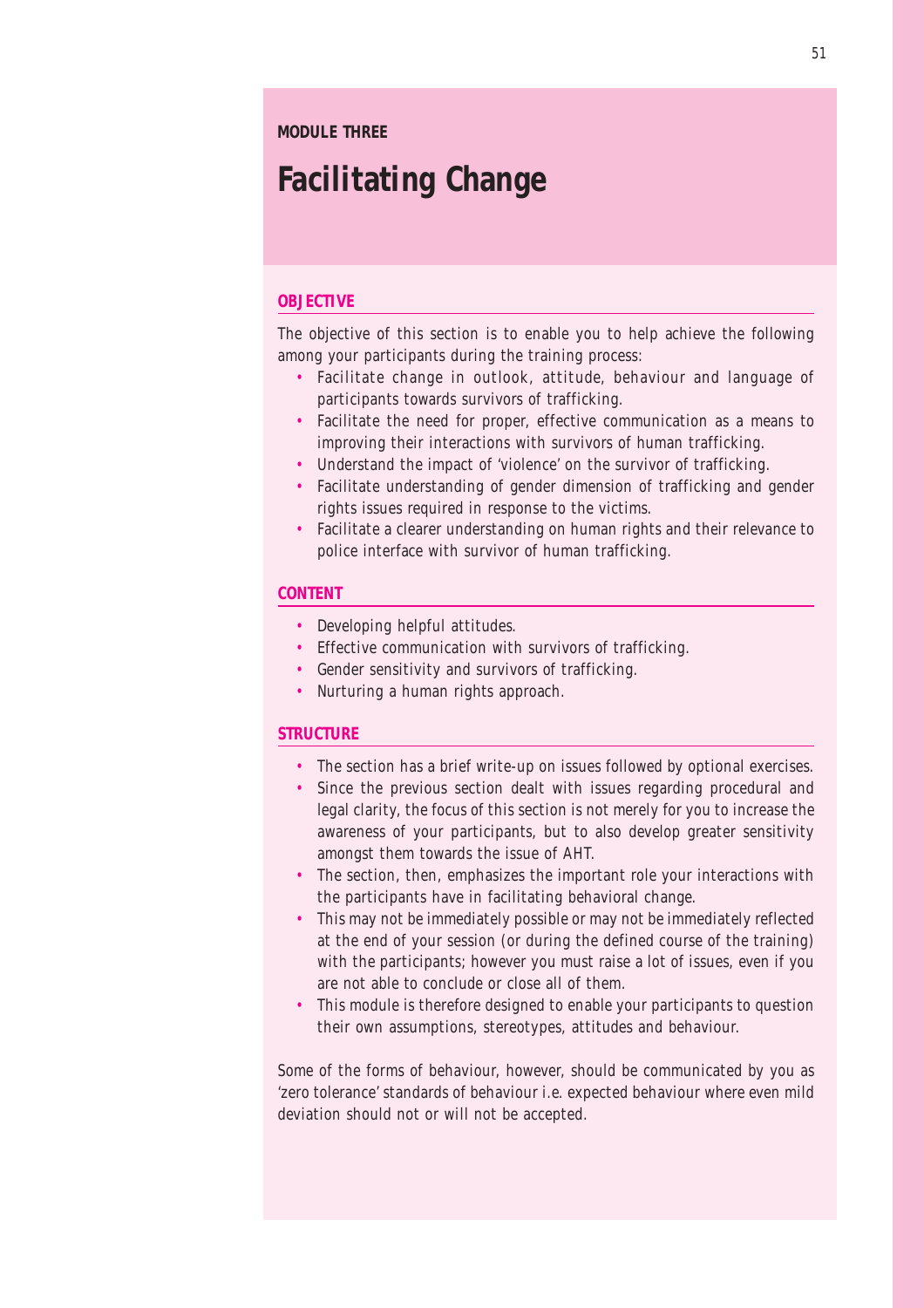#### **Introduction**

Some comments heard during the rescue such as 'these women are so aggressive and they will never change', 'these girls are no longer fit to be part of any decent society and will corrupt other good girls too', etc. reflect the negative social perception against the victims/survivors of trafficking.

Survivors in their state of vulnerability and risk, exhibit a behavioural pattern that can be easily misunderstood by those who do not really understand the pressures faced by the survivor. It is important to keep the following in mind:

- Most trafficked survivors usually have no idea what they are getting themselves into until they have actually been forced into the form of exploitation.
- Once they realize the reality of their predicaments, they may try to resist but are 'broken' to accept their circumstances. As part of their initiation into the new life they may undergo a total change of identity, acquiring new names, family backgrounds and place of origin. Initiation into CSE also marks the beginning of a life marked by ill treatment, oppression and indebtedness.
- Eventually they are caught in a vicious cycle and end up surrendering to the situation. The impact of these multiple trauma on a survivor is unfathomable. The sense of rejection, betrayal and numbness that a survivor goes through is beyond comprehension.
- The combined impact of such a displacement, and total lack of identity is mind numbing. In case of trafficking for CSE, survivors are also forced to learn to get used to drugs and alcohol. Another reality of their existence is their susceptibility to becoming infected with all kinds of sexually transmitted diseases including HIV-AIDS.
- This results in developing defense mechanisms to survive ranging from showing aggressive behaviour to identifying with the offender to even shielding their violators or becoming the 'exploiters' themselves, and in turn, perpetuating the cycle.

Therefore an insensitive comment, behaviour or attitude of a law enforcing personnel and/or a caregiver can add to this cycle of exploitation and victimization and thus it is of utmost importance to be sensitive to the unwillingness of the trafficked person to repose their faith/trust in their rescuer.

The psycho-social impact of trafficking is so deeply felt, that both social stigma and deceit/manipulation of traffickers in particular can lead the survivors to believe that they are in fact responsible for their own misery. The perpetual cycle of betrayal and harm that is inherent to trafficking fosters a deep sense of suspicion and a constant defence mode in the trafficked person and he/she can perceive the process of rescue and post rescue as threatening and traumatic.

The first response to the trafficked person therefore becomes that much more significant<sup>36</sup>. The victim's rights must always be ensured at each stage of the survivor/police interface. Therein lies the importance of the need for bringing about a change in the attitudes and behaviour of police personnel to ensure the survivor finds an effective support system that is worthy of their trust.

In this section it is important to do participatory interactive activities with the participants to help build clarity on dos and don'ts of survivor/police interface. It is important to stress and encourage sensitive behaviour among participants and not merely point out problem areas.

You may want to begin with the following role play to set the stage for interaction.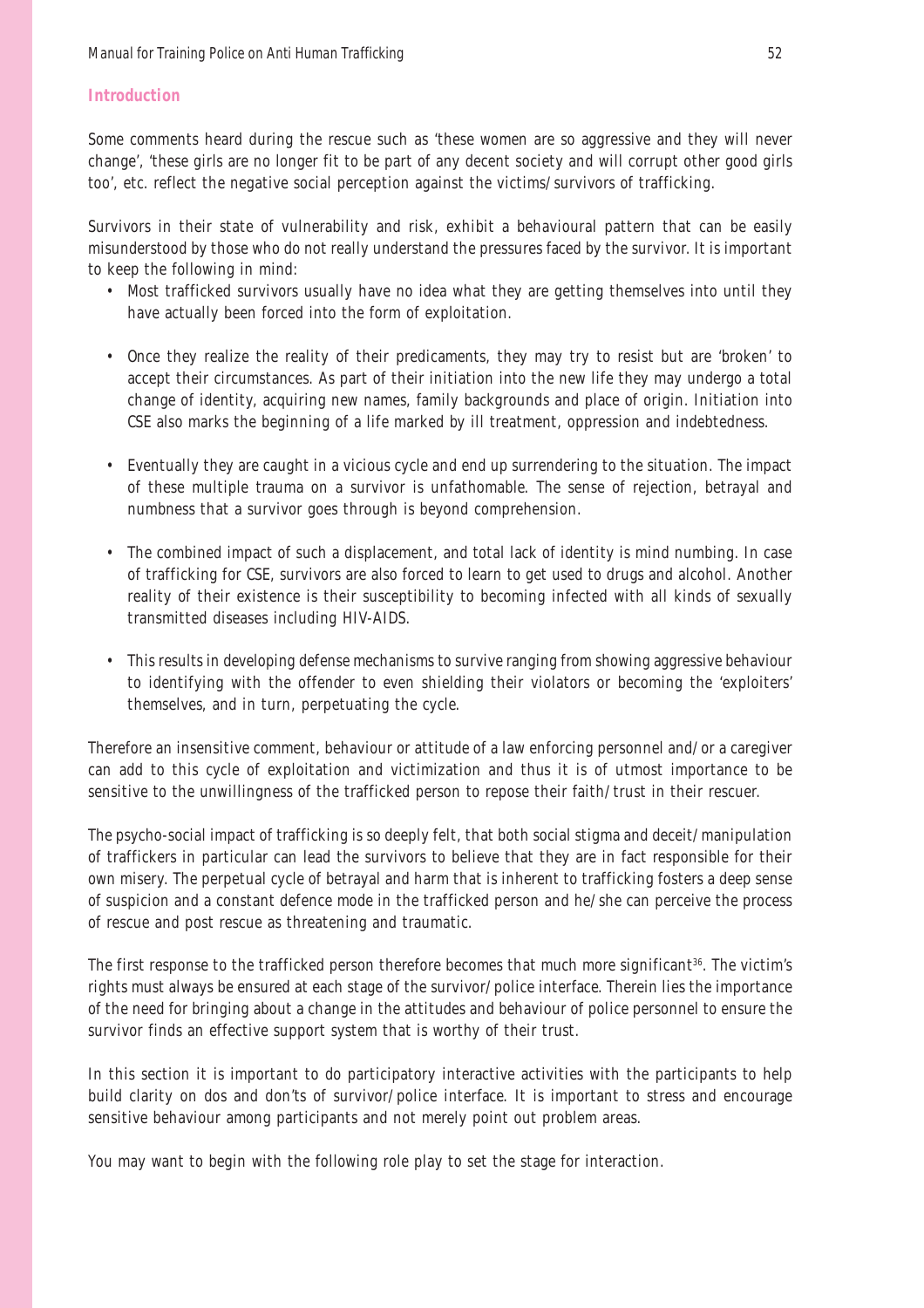#### **EXERCISE**

### **Police Sensitivity to the Survivors of Trafficking**

| <b>Estimated time</b> : 30 mins $\binom{7}{1}$ |                                                                                                |
|------------------------------------------------|------------------------------------------------------------------------------------------------|
|                                                | <b>Material required</b> : Flip chart, markers, sheet detailing the role play                  |
| <b>Methodology</b>                             | : Enactment of role play and interaction with the participants                                 |
|                                                | <b>Expected outcome</b> : At the end of the exercise participants would start to identify some |
|                                                | significant issues in the interaction between themselves (i.e. the police                      |
|                                                | personnel) and the survivor of trafficking                                                     |

### **Activity**

- 1) Select two sets of participants for two separate role plays: one depicts a 'bad' police vs. survivor interaction and the other depicting an alternate 'good' police vs. survivor interaction.
- 2) You may want to select participants beforehand or ask them to volunteer. You can take the help of the organizing agency to identify your potential 'actors'.
- 3) Brief the participants about what they need to do. Describe each character in simple words at the same time stressing clearly on what message you want to come out clearly from each role play.
- 4) Stress that if the contrast between the two role plays comes out sharp and clear, it will be easy for the group to identify issues for discussion.
- 5) Leave the groups to improvise on your suggestions.
- 6) Once the play has been enacted ask participants to share what they observed. Also, ask them to list out the differences between the two scenes.
- 7) Write out the differences in list form on the flip chart for discussion.

#### *Note to the facilitator*

At this stage you can conclude the discussion by highlighting on the following four issues (i.e. helpful attitudes and behaviour; effective communication; gender sensitivity; human rights approach) and connecting them with participants' responses on the previous role play for easy understanding and clarity of the issues.

#### **1. HELPFUL ATTITUDES AND BEHAVIOUR**

Training, as shall be examined in the next and concluding section, is all about bringing a change in one's performance through application and change of/in knowledge, skills and attitude. Stress on the following with your participants and also ask them with which of the previous two police role/ representations would they want to be identified. Give messages of positive reinforcement e.g. that they are all sensitive officers who can use their position and laws to help combat this crime:

- Stress that 'You are an agent of change'. Beginning with transforming one's attitude and mindset will ensure that it also gets translated to a change in behaviour – towards the survivor/witness.
- Such positive changes can be brought about by an understanding of the endangered and vulnerable state of the survivor, being empathetic thereof, and consequently being able to implement an empathetic and sensitive policing protocol/approach.
- Equally important, remind the participants, that 'You, the police are the 'delivery agents' ensuring that justice and basic rights of the survivor are delivered to the survivor. You are the intermediary between the exploiter and the exploited; the police officer should represent the intervention of justice in a situation of injustice and therefore it is of utmost importance that the police personnel obtain and maintain the trust of the exploited person. Due to the circumstances from which they have been rescued, survivor is in a state of anguish and deep mental agony. Having been traumatized for such a long time and been in contact with apathetic persons, it is imminent that the police conduct themselves as a source of 'positive' inspiration to these survivors and provide the care and support that they so urgently need.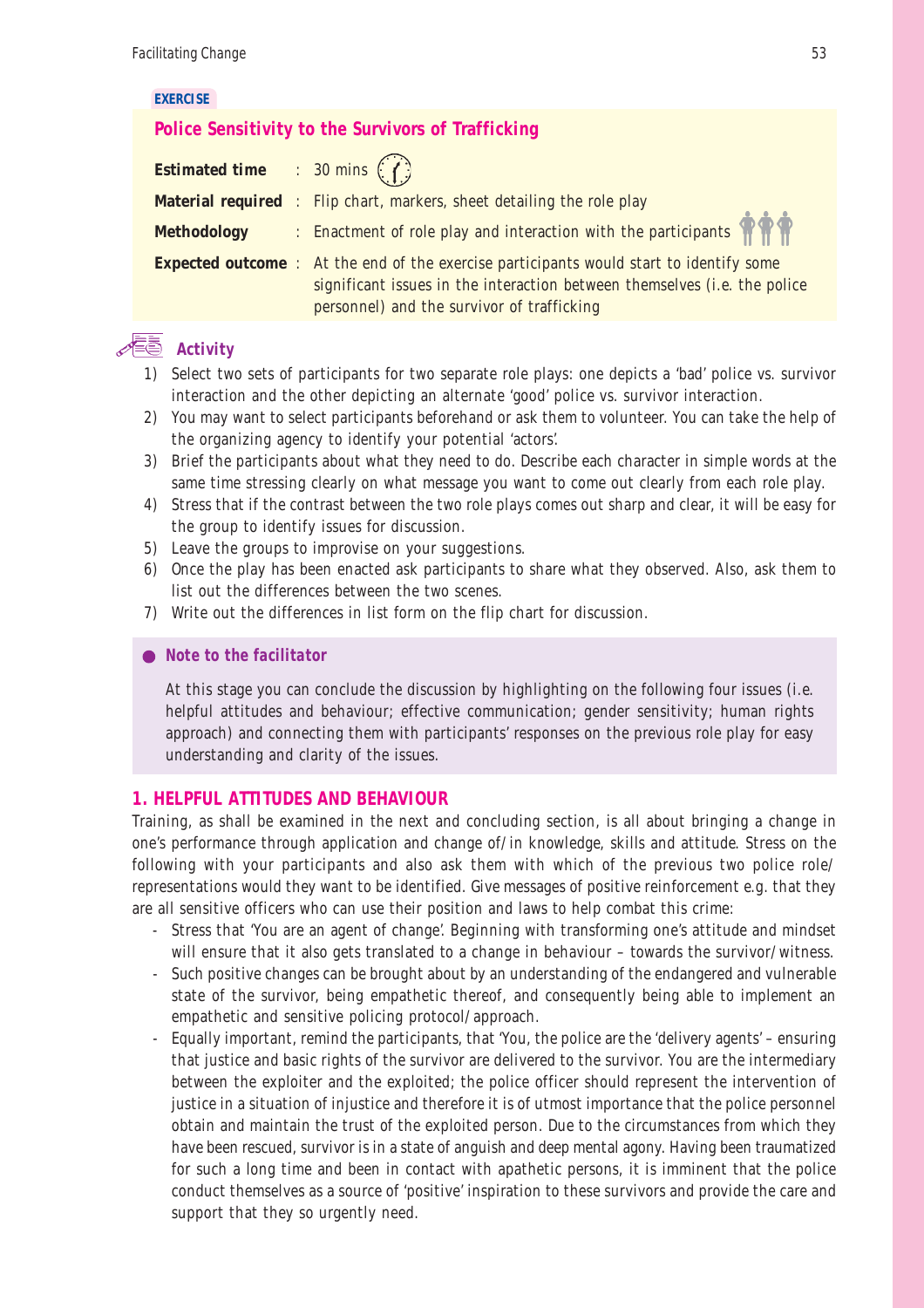Manual for Training Police on Anti Human Trafficking 54 (54) 54

- $-$  A checklist<sup>37</sup> has been provided that suggests ways to ensure this kind of care is heeded.
- As duty bearers, police personnel are the upholders of the rights of the survivors. The following key rights should form the basis of the participants' first response to the survivor of trafficking<sup>38</sup>:
	- 1. The right to be treated with dignity.
	- 2. The right to feel safe and not to be harmed.
	- 3. The right to have information regarding what is going to happen next.
	- 4. The right to have access to resources like food, clothes, shelter.
	- 5. The right not to be retraumatized.
	- 6. The right not to be criminalized.

As a first step to sensitive behaviour, start by underscoring the importance of effective communication with the survivor. This would also flow out of your role play exercise.

#### **2. EFFECTIVE COMMUNICATION**

Police communication, given the nature of their interface, is very crucial and carries great weight in significance to the survivor/and survivor/witness – whether the police personnel is communicating in a 'positive' manner or in a 'negative' manner.

It is a vital tool in breaking the ice with the survivor and ensuring that the survivor cooperates in the process of investigation. In this context, some key principles/aspects need to be kept in mind:

#### **a) Communicating with consideration and empathy**

Police conduct (both procedurally and attitudinally) should be guided by the basic principle that the trafficked person is a 'survivor' and not an offender. The trafficked person seeks your support in delivery of justice and basic rights.

Unlike in the case of role play depicting insensitive victim-police interface the police person should always be empathetic to the needs of the survivor and treating them with respect. Validation of the survivor's fear and anger is of utmost importance.

More so, **effective communication is a two-way process**. Expecting the survivor to be cooperative in the investigation procedures while not offering them due courtesy and consideration will only prove to be counter-productive. Extra attentiveness to the rights of the victims of crime must be sensitively sustained in the first response and throughout the rescue and support process.<sup>39</sup>

Also stress that communication entails not merely speaking but also effective listening too. Instead of just telling your participants the dos and don'ts of their communication with the survivors, you may want to do the following simple, but very effective exercise with your participants to stress on the importance of effective listening.

### **EXERCISE Effective Listening Estimated time** : 20 mins  $($ **Material required** : No materials required **Methodology** : Interactive exercise with pairs **Expected outcome** : 1) At the end of the game, participants learn to listen far better than they normally do. 2) They learn how to set aside their personal agenda, to fully listen to one another, avoiding judgment or the giving of advice. They learn how to grasp subtle elements of interaction, detecting both verbal and nonverbal forms of expression, taking in motions or implied connotations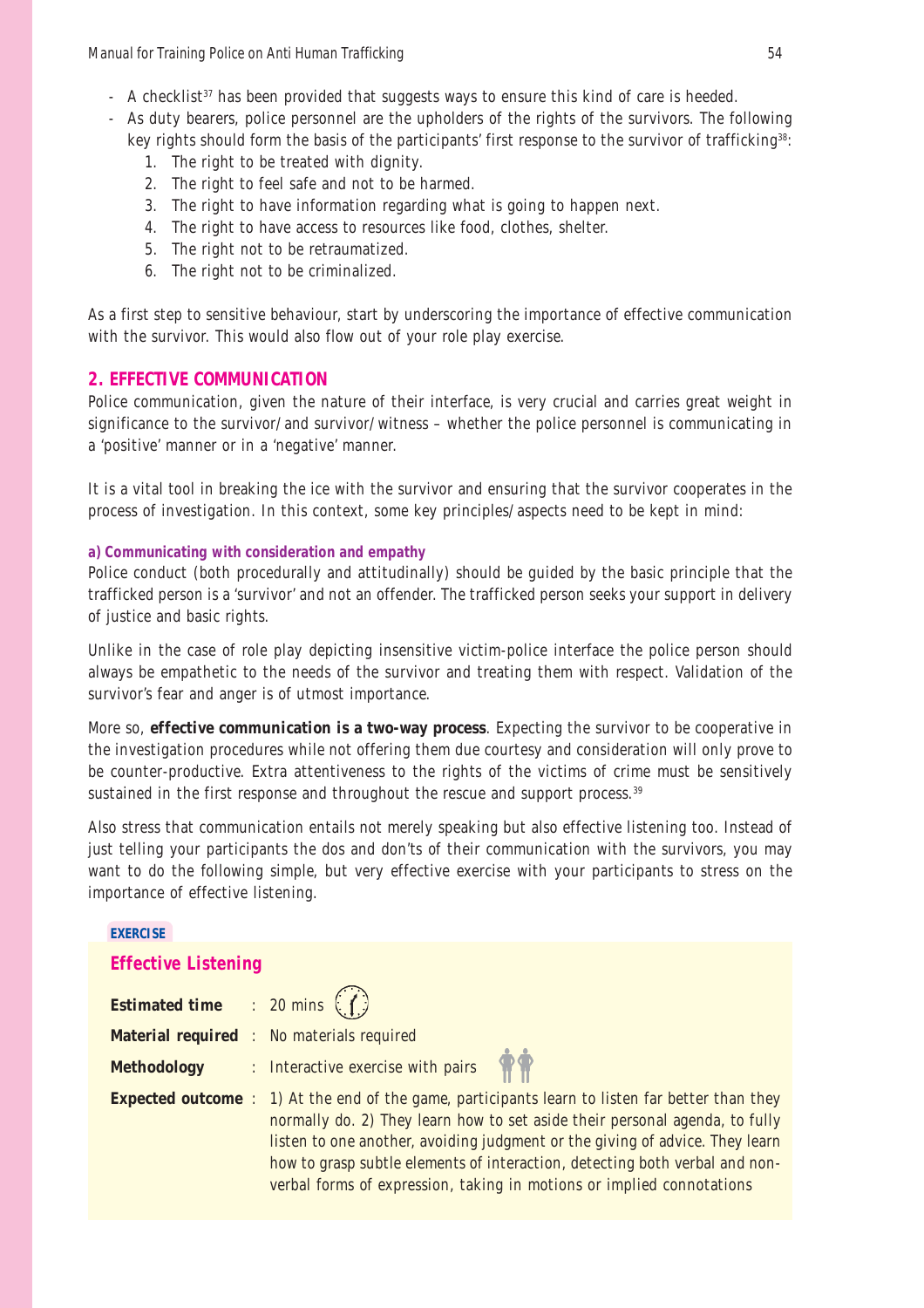

This exercise can be done with any group size.

- 1. Form the people in pairs. Have them sit facing each other, but not touching. Tell the pair, "Decide who is A and who is B. Then, A is to talk about something important to person B for 3 minutes. Person B is to only listen as closely as possible. Then, I will signal for B to start talking to person A for 3 minutes and A will only listen. Do not respond to the speaker or touch them".
- 2. Following this, discuss how it was to listen and how hard or easy it was to suppress your own thoughts or need to respond verbally.
- 3. Then do it again. Add to the instructions: "Now try harder to listen with your whole body to make the listening deeper. Pay attention to your body language and what it says to the listener. Start now and continue speaking about something important for 4 minutes each.
- 4. Again, have individuals talk about how it was to listen more with their whole body and emphasis how it may have been hard to restrain giving any verbal comments or touching the other person.
- 5. Following this, add to the instructions: "This time listen so intently that the speaker feels they are being physically held because your listening is so intense. Let them know that you are fully taking in all their emotions as well as the words and what is not being spoken. Do this for 5 minutes and continue to speak about something important."
- 6. By this time, some pairs may really be into emotional speaking.
- 7. Then discuss what they have learned and what they will take home with them.

#### *Note to the facilitator*

Discuss with the participants the importance of patient listening. Also stress that interaction with the survivors of trafficking entails cultivating sensitive listening skills. Also highlight that communication involves non-verbal interaction too, which must reflect the same sensitivity as the spoken words.

#### **b) Verbal and non-verbal communication**

When it comes to expressing ourselves and understanding one another, articulated words form a very small part of our communication; gestures and nuances actually depict a very large part of what we convey in our conversations/interactions. Facial expressions, hand gestures, body language – these forms of expression give voice to our beliefs and notions that are both inherent and a product of our socialization.

It is important to stress on the following among your participants:

- 1. Your belief in the notions that trafficked persons are a 'bad' influence to the society might lead you to behave in a 'negative' manner with them and assume a 'condescending' position vis-à-vis the survivor.
- 2. Even if you have 'said' all the 'right things', if they are not said in the 'right way', the whole exercise is meaningless.
- 3. You need to appreciate that the survivor have been through a violent and turbulent phase and has been witness to a very dark side of human nature.
- 4. Communicating with these survivors is a critical means to re-establishing their trust in the social and 'normal' behaviour of people around them.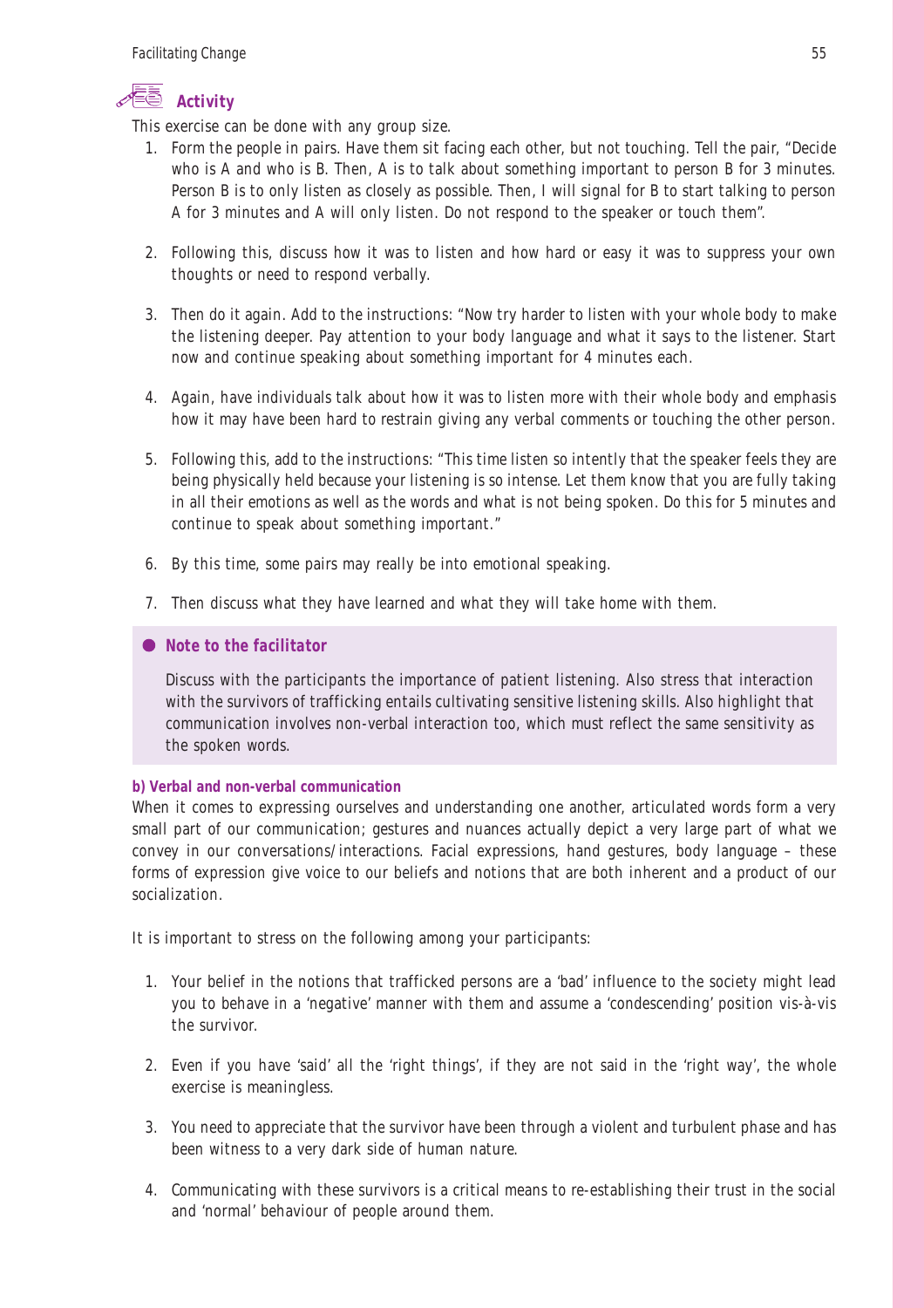- 5. You must ensure that the survivor is not made to feel alienated and threatened. Remember to be a 'friend' but never to trespass their zone of comfort as this may result in a breach of trust.
- 6. You must give due respect to the survivor and your interactions (both verbal and non-verbal) with the survivor during rescue as well as during interrogation must reflect this respect.
- 7. Avoid patronizing attitude towards the victim.
- 8. Some other things to remember are:
	- Ensure that the communication is as interactive as possible. Keep the questions/statements simple and easily comprehendible.
	- Use respectful and sensitive language.
	- An engaging, non-threatening, non-judgmental and democratic stance helps in keeping the survivor comforted.
	- While being responsive, you must not become overly-friendly. You must ensure that the survivor is not made to feel uncomfortable.
	- Listening is a huge virtue in terms of communication.



Engaging, non-threatening stance



Do not become overly-friendly

• Demeaning and degrading gestures and expressions are very inappropriate and will only alienate the survivor. Friendly and open gestures, engaging the survivor in a responsive manner will ensure the support and cooperation of survivors as well as instill confidence in their minds.

#### *Note to the facilitator*

You can share live case studies from the participants to highlight the above points of both good and bad practices. However, do take care that the participants see themselves not as part of the problem but as part of the solution. Also you may want to tell them at this stage that while dealing with victims trafficked for CSE, it is very important to look at our own perceptions and attitudes that influence our decisions and actions. Issues of gender sensitivity are dealt with in the subsequent section.

### **c) Effective listening as a tool for communication**

Over half of all communication is listening.

You must be sensitive to the needs of the survivor in relation to their circumstances and aloofness. They do not want to be considered as a victim or another case number by police personnel, but as a person instead. There must be a space provided for the survivor to be heard and to make sense of their traumatic experience. It is only natural for the survivor to be threatened and not willing to talk to anyone about their traumatic experiences. Encouraging them to do so must be done with extreme care and sensitivity. Listening to their responses – both verbal and non-verbal – comprises a crucial part of this communication.

It will be only normal for the survivor to take some time to break the ice and feel willing to cooperate with the police persons. Understanding this need and letting the survivor take some time is essential. However, it must also be noted that if the survivor is unwilling to cooperate at any stage, s/he may not respond despite the best efforts put forth by the police personnel. It is thus your own judgment as an investigating officer to appreciate the survivor's level of responsiveness.

You may want to do the following activity with your participants.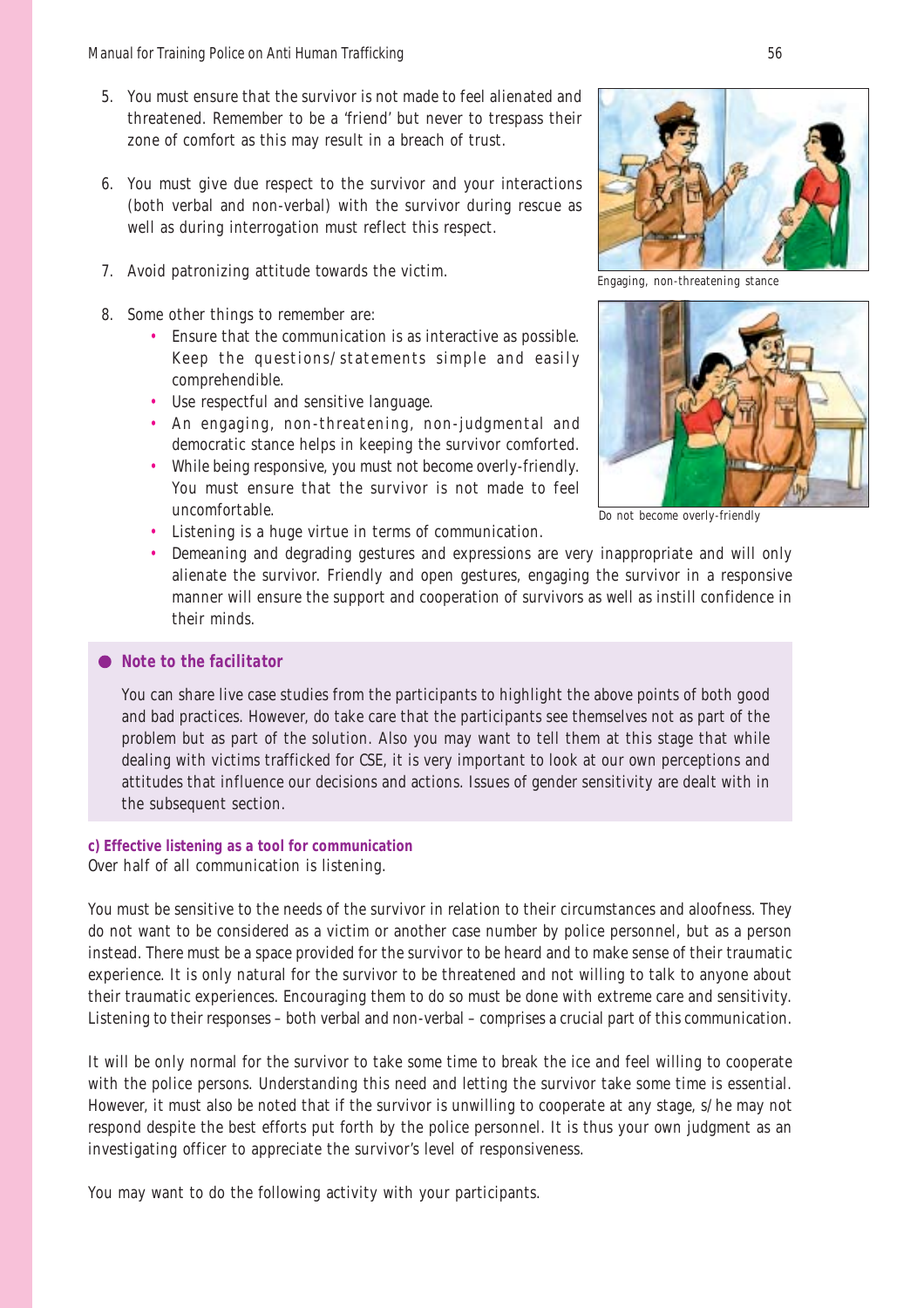#### **ACTIVITY**

#### **Automatic Talking**

| <b>Estimated time</b> : 20 mins $\binom{?}{'}$ |                                                                                                                         |  |
|------------------------------------------------|-------------------------------------------------------------------------------------------------------------------------|--|
|                                                | <b>Material required : No materials required</b>                                                                        |  |
| <b>Methodology</b>                             | : Role play and interactive exercise                                                                                    |  |
|                                                | <b>Expected outcome</b> : By the end of the exercise participants understand how we normally speak<br>without listening |  |

### **Activity**

Automatic talking is how most people talk without really listening to another person. This group dynamics exercise demonstrates no real listening followed by how to really listen<sup>40</sup>.

Tell the group you are going to demonstrate automatic talking because this is how most people talk. Person A speaks. Person B listens just long enough to pick up a word that they know something about, and then they start to think about what they will say related to this word. They do not "hear" what the other person is really saying or perhaps what they are not saying, but implying. This can cycle many times between persons A and B without much real communication taking place. The dialogue goes like this:

Person A: "I'm going to Mumbai and visit my 85 year old mother next week." Person B: "Oh, I was in Mumbai once and it was very hot. I like cool places like Shimla."

A: "I lived in Shimla for 3 years once and it was a nice place to live. But I like living in Kolkata really well where people are very friendly."

B: "I found Kolkata is a friendly place. And I liked it there. But, I think the friendliest people live in Bangalore."

A: "Bangalore is where I went to school. I tried to continue in Bangalore after school, but ended up in Salemabad."

B: "Darjeeling is a place I've always wanted to go, but haven't made it there yet. I have been in Shillong and thought it's similar to Darjeeling."

A: "North east is a great place to visit. I liked Kalimpong the best."

B: "I liked Manali the best and would like to go back there."

A: I found Manali expensive. The place I would like to go back to is Nainital. It is really different.

The group will begin to laugh at some point. You keep it up a little after this starts, then stop and debrief:

"We just took a trip around India but did not do much real communication because Person B missed the real subject that Person A stated. We are going to do the dialogue again and notice the difference."

Person A: "I'm going to Mumbai to visit my 85 year old mother next week." Person B: "It sounds like you may have some concerns about your mother?"

A: "Yes I do. She is really old and has many things wrong with her and she could die anytime. I have some things I want to talk to her about before this happens" (you will notice the group has become really quiet and is intensely listening.)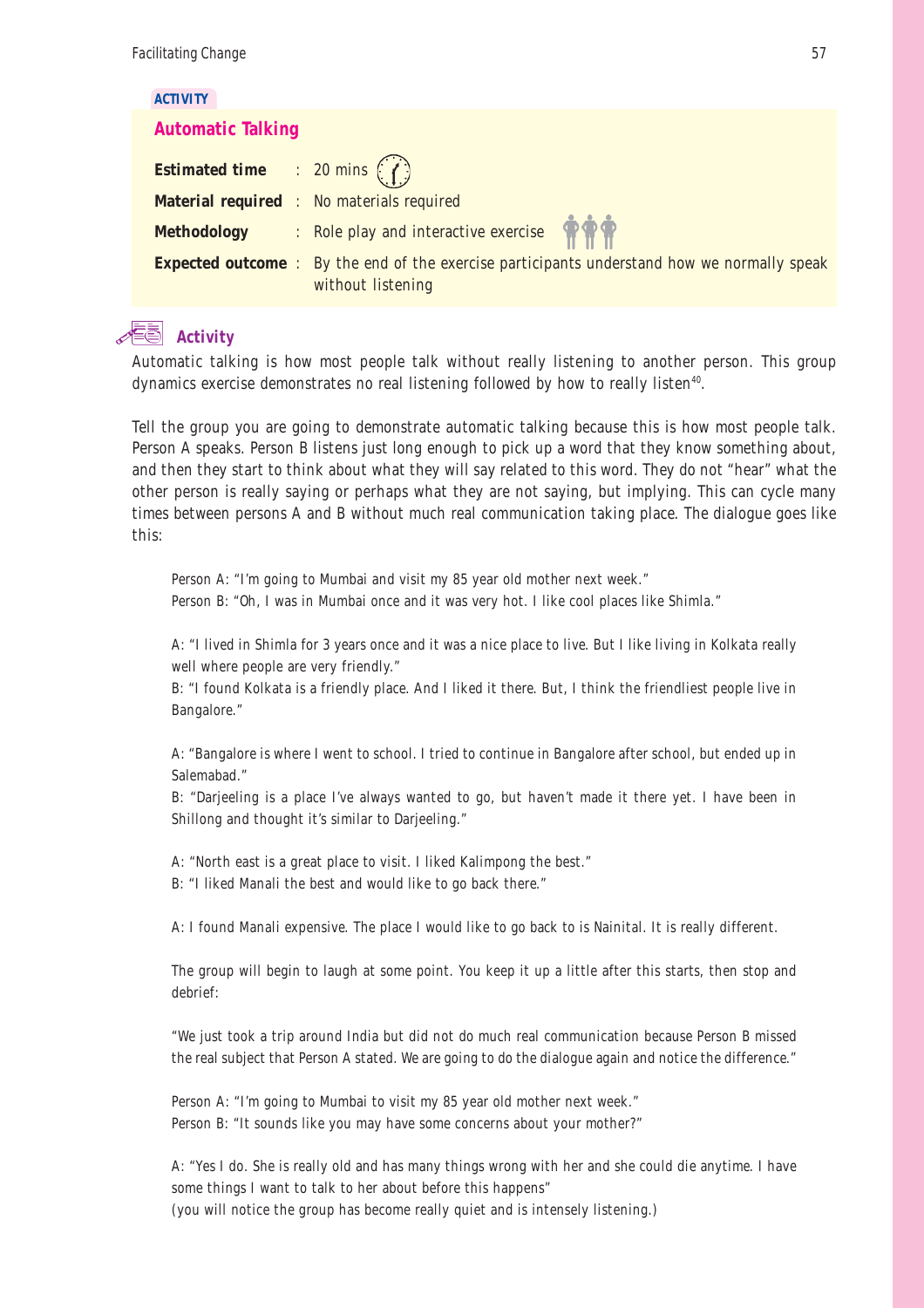B: "This sounds important to you."

A: "Yes it is for a number of reasons. I don't go see her often because it is an 8 hour drive. We really need to talk with one another and I need to help her as much as I can. I know she is very lonely because my father died 14 years ago. I really feel sorry for her living in the Old age home."

A silent pause.......... to just let this hang in the air. Then you see that A is getting teary eyed. A continues to speak..........

A: "I will really miss her after she is gone. She has lived a long and fruitful life. I think her early life when I was born was really hard because my parents had little money. She has told me many stories about how they often had less than 5 rupees to spend. That makes me sad."

Another silent pause..........

A continues to speak and the group is fully engrossed. You know that this is real with person A, so you allow him/her to continue talking until finished. Then you debrief, and that is easy to do because the group will do it for you:

"Did you notice the difference in how B really heard what A was saying?"

People in the group will start to speak and tell you what the difference they observed. You can follow with a few questions like:

"How many of you know you fall into automatic talking?" Get response.

"What can you do to stop the automatic talking?" Get response

#### *Note to the facilitator*

Participants in this exercise get what you are demonstrating and use it to change the way they listen. You can use this in any kind of group. You need a person to help you with it in a dialogue. It needs to be slightly rehearsed, but must be spontaneous for the best results.

At this stage you may want to do the following exercise, again in effective listening to drive the point home among your participants:

| <b>ANOTHER EXERCISE</b>               |                                                                                                                                                                                                                                                                                    |  |  |  |
|---------------------------------------|------------------------------------------------------------------------------------------------------------------------------------------------------------------------------------------------------------------------------------------------------------------------------------|--|--|--|
| <b>Effective Listening</b>            |                                                                                                                                                                                                                                                                                    |  |  |  |
| <b>Estimated time</b> : 10 mins $(f)$ |                                                                                                                                                                                                                                                                                    |  |  |  |
|                                       | <b>Material required</b> : A sheet of paper on which a geometrical figure is drawn                                                                                                                                                                                                 |  |  |  |
| <b>Methodology</b>                    | : Interactive game with the participants $\phi$                                                                                                                                                                                                                                    |  |  |  |
|                                       | <b>Expected outcome</b> : At the end of the game, participants will be exposed to the gaps or<br>discrepancies that exist between 'what is said and what we hear'.<br>Essentially they will look at how stereotypes, perceptions, attitudes,<br>assumptions 'colour' our listening |  |  |  |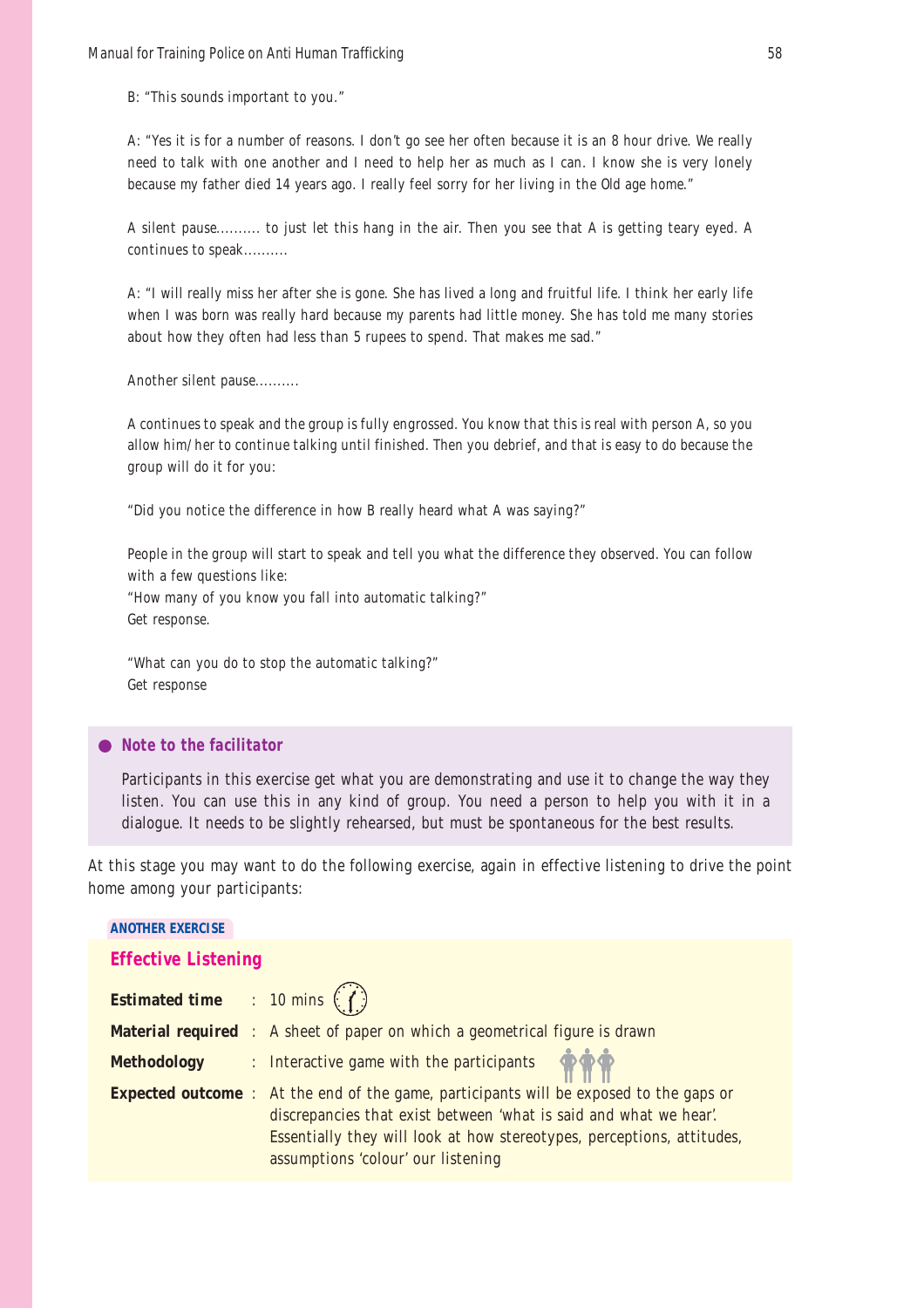

- 1) Ask the participants to be ready with their pens/pencils and a plain piece of paper.
- 2) Tell them that you will be reading out the instructions about drawing the figure that is in your hand.
- 3) All they have to do is to listen carefully and draw according to what they hear.
- 4) You can draw any multi sided figure with straight lines. The figure on the right is done as a sample.
- 5) Now face the participants and read out the instructions like 'draw a straight line. Now draw a line going down from its end. Draw another line to the left from this point. Now take the line up and turn it to the right….about an inch…..etc.
- 6) You can make this exercise more interesting by asking the participants to sit in a circle or an elliptical formation because then there is utter confusion among them about right and left!



7) Now ask each participant to share his/her drawing with the group.

#### *Note to the facilitator*

You will be amazed to see the different designs that you get!

Share with the participants how every one's picture of the spoken words was different largely based on how they interpreted what was being said. Link this with how our own prejudices, stereotypes and attitudes can colour our behaviour in the case of a trafficked victim because we also tend to interpret their experiences in the light of our own perceptions and prejudices. Stress why this should be changed. How they, as a law enforcing person need to make their communication with the victim sensitive.

#### **d) Self control in communication**

It is very important to stress on 'restraint' as not just a desired virtue but also a 'must' when dealing with victims of trafficking, among your participants. Communicate to them that there can be instances where survivors get abusive and extremely violent with you owing to their past experiences and in some cases, drug dependence/withdrawal. You must be patient and exercise absolute self control (by not losing your temper).

You must show total understanding of the situation of the survivor and sensitively approach the investigation procedures. Any urge to retaliate or get abusive must be checked at all times. As the first person that comes in contact with the survivor of trafficking in the post rescue stage, it is extremely important that your self-restraint is exercised since this stage represents the first step towards restoring their sense of security.

You might have noticed some other officers having personal prejudices given the nature of socialization of the investigating officers, leading them to form opinions/have notions about the trafficked persons. In such cases, pre-determined ideas and notions must be shed and discarded before interacting with a survivor of trafficking.

That restraint in communication needs careful cultivating can be illustrated through the following exercise that you may want to do with your participants: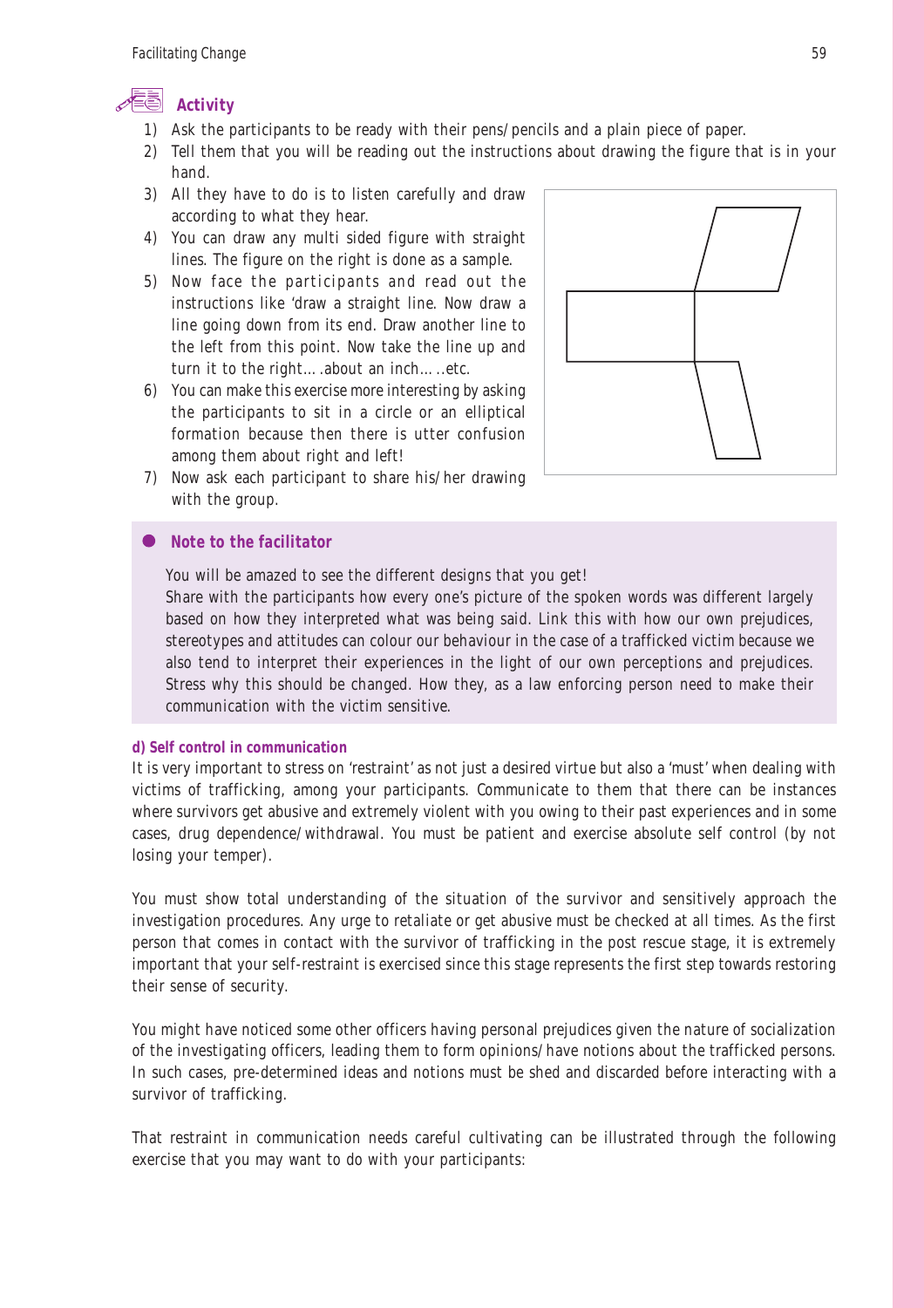#### **EXERCISE**

#### **'Restraint' during Communication**

| <b>Estimated time : 10 mins</b> | (1)                                                                                                                                                       |
|---------------------------------|-----------------------------------------------------------------------------------------------------------------------------------------------------------|
| <b>Materials</b>                | : No materials required                                                                                                                                   |
| <b>Methodology</b>              | <b>TTT</b><br>: A game 'close your eyes'                                                                                                                  |
|                                 | <b>Expected outcome</b> : At the end of the game, participants would be exposed to some simple<br>problems faced in exercising restraint in communication |

# **Activity**

- 1) Ask your participants to close their eyes.
- 2) They have to say A-Z, taking turns to call out the letters in order.
- 3) The only condition being only one person can speak at a time without looking at each other and all of them must have their eyes closed at all times during the game.
- 4) If two people call out a letter simultaneously, the game begins from the start with the letter 'A'.
- 5) Thus e.g. any one person can say 'A' and then another participant says 'B' and then another says 'C' and so on... with their eyes closed during the entire activity.

#### *Note to the facilitator*

Note that invariably when the participants are not able to see who is speaking, two or more people tend to call out the letters simultaneously. Typically people wait for a while for the others to speak and then land up speaking simultaneously! It is also interesting to observe that this time of 'waiting for others to speak' is pregnant with an unusual silence. Discuss with the participants how they felt. How difficult or easy was it for them to 'restrain' themselves from speaking.

#### **e) Use of force while communication**

Highlight the fact to your participants that they are a duty-bearer and not a 'force'. The Police is commonly perceived as a 'force' or a source of power. This notion might take a long time to be clarified, given the differences in perception among people. It is thus natural that some times, you might want to exert this sense of 'power' during the process of investigation of a case of trafficking as well, through the way you communicate with the survivor. This might be expressed either as open threats and abuses or as aggressive posturing and condescending behaviour.

You must absolutely shed this sense of 'force' and 'power' while communicating with the survivor. The survivor has been witness to extreme and most repressive forms of force and sensing the same from you as well can become totally aloof, defensive, and/or uncooperative in the investigation process. Thus, such attitudes must be discarded as they can only prove counter-productive and lead to failure.

#### **f) Establishing a positive relationship through communication**

Emphasize among the participants that they must

- Be courteous and respectful to the survivor,
- Be sensitive to their needs,
- Encourage the survivor to be responsive by maintaining a non-threatening demeanour and ensure that the survivor realizes that the police intentions are to support the survivor's needs throughout and further their rehabilitation and reintegration into the society.<sup>41</sup>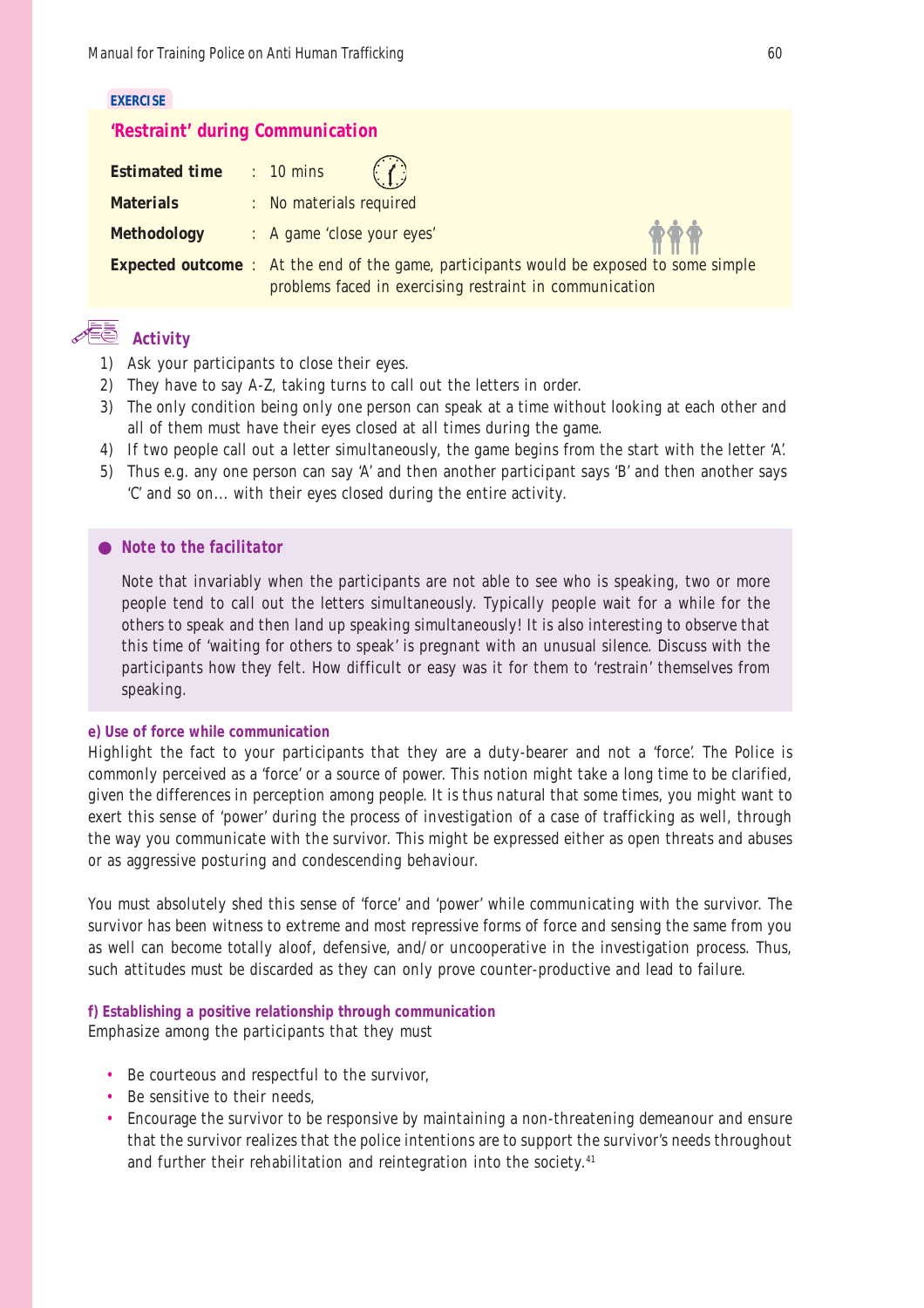At this point it is significant to accentuate among your participants that mostly survivors of CSE are women. In addition to the generic survivor rights that must be ensured, it is of utmost importance to address issues of gender sensitivity among the participants. For a survivor-sensitive response to be built and sustained, it is important that participants are able to understand their responses in the larger social context of discrimination that women face.

### **3. GENDER SENSITIVITY**

The facilitator should discuss the following points with the participants so that they are made aware of the direct relation between gender issues and human trafficking. Since a vast majority of trafficked persons for CSE are women, being aware of the roots and issues of women's discrimination allows us to better understand why they are placed at greater risk of exploitation. Facilitate discussion to come to a clear understanding as to what s/he can do to address these issues instead of pushing the blame on to others and feeling helpless.

- Trafficking as a form of exploitation has its roots in unjust social and patriarchal value systems that have devalued/marginalizing women and overestimated capabilities of men.
- A combination of religious sanction, social practices, traditional values and unequal power equations have also paved the way towards greater discrimination against women.
- The confusion of gender and biological roles, and the consequent categorization of gender roles based on the division of sexes, has greatly defined/limited the activities of men and women.
- The division of labour between men and women in society is based on their biological 'roles' which results in assigning women to 'reproductive' roles (childbirth, child-rearing, household maintenance) and men to 'productive roles' (tasks with economic value, earning money etc.)
- While commonly, men perform income generating tasks, women perform care-giving and nurturing roles.
- Even where women are engaged in productive tasks, i.e. income generating activities, it is largely seen as their secondary task.
- The incidence of female feticide, dowry deaths, domestic violence against women, sexual harassment of women at the workplace, evidence of glass ceiling concept in the workplace, etc. are all manifestations of this discrimination.
- Female foeticide and female infanticide has caused skewed sex ratio in the population. In many such places, marriage bureaus are reportedly indulging in trafficking and sale of women.

#### **EXERCISE**

#### **Power Relation and Gender**

| <b>Estimated time</b> : $30 \text{ mins}$ |                                                                                                                                                                                                           |
|-------------------------------------------|-----------------------------------------------------------------------------------------------------------------------------------------------------------------------------------------------------------|
|                                           | <b>Material required</b> : Some sheets of paper to write on                                                                                                                                               |
|                                           | Methodology : Group exercise                                                                                                                                                                              |
|                                           | <b>Expected outcome</b> : Participants understand the relationship between 'power' and (its<br>implications) on violence. They would have analyzed it vis-à-vis the<br>situation of a trafficked survivor |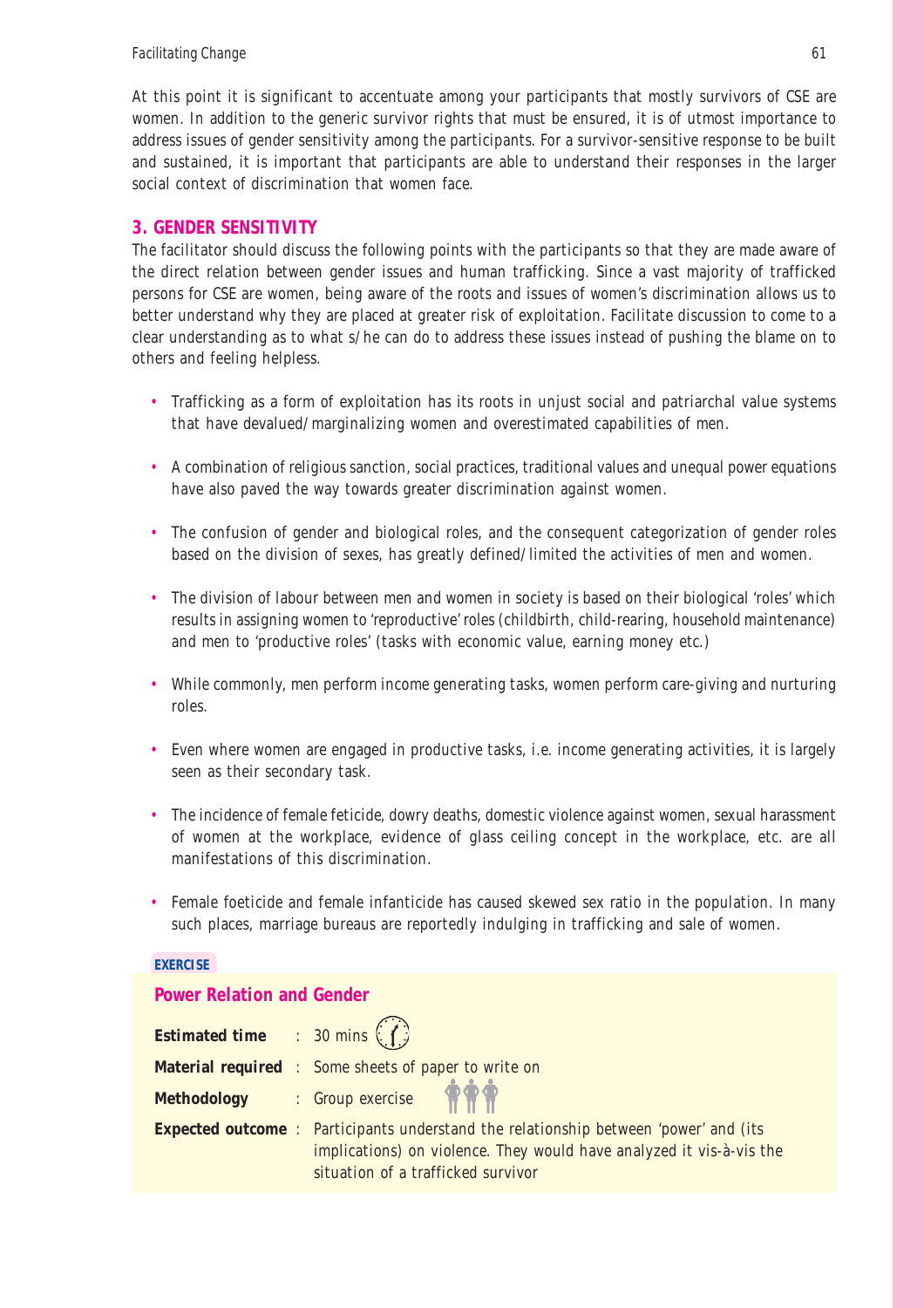### **Activity**

- 1) Divide the participants into three groups.
- 2) Each group is given a particular set of ideas to work on.
- 3) Based on their responses, the facilitator will engage the participants to interpret their findings vis-à-vis being a man and a woman and making at least three pointed observations.

The questions for each group could be as follows:

- (a) The first group will identify at least five objects that denote power. It could be anything such as a stick, a police uniform, etc. based on their understanding.
- (b) The second group will identify at least five positions/situations of feeling powerful such as being extremely well-connected, having total control over decision making, being in a position of authority, etc.
- (c) The third group will identify at least five positions/situations of feeling powerless such as not having proper clothes before appearing for a job interview, etc.

Having identified the above sets of findings, you can invite the participants to re-interpret their findings in the light of the differences as observed if one is a man and a woman. E.g., if the position of decision maker in a family were to be identified with a man or a woman, what would be the resulting outcome?

#### *Note to the facilitator*

Police personnel are also part of the same social system and tend to have a similar socialization and worldview which results in discriminatory behaviour and practices. Understanding gender issues comprises the first step to change such notions. Clarifying biological roles vis-à-vis gendered roles is the first step in this process. This is the first step towards changing long-held stereotypes that have viewed trafficked persons as criminals. After due deliberation and extensive experience, national and international laws have converted their view of trafficked persons from criminal offenders to vulnerable victims in need of protection and support. While the law reflects the reality – that trafficked persons are victims/survivors who have been subject to multiple crimes and are in need of sensitivity and empathy – assumptions and stereotypes that result in the judgment and accusation of trafficked persons are still widely prevalent and in dire need of change.

#### **4. HUMAN RIGHTS APPROACH**

The following short note may be used by the facilitator to emphasize the synonymous nature of human rights and women's/gender rights to the participants.

Women's human rights and dignity as full human beings are preserved within the main legal apparatus of today's international community. The equal rights of men and women are enshrined in the Charter of United Nations', entrenched by the Universal Declaration of Human Rights and further backed in numerous international treaties and declarations. Yet reality depicts a grim truth: these rights are far from being realized – the social, economic and cultural rights of women continue to be neglected and violated worldwide. While issues such as illiteracy, poverty, refugee movements, domestic violence and trafficking for sexual exploitation affect both sexes – women fall victim to these problems in greater numbers than men. Moreover, incidents of female feticide, dowry deaths, genital mutilation, and deprived access to reproductive health care – these cases are uniquely women's experiences and demonstrate that the documented human rights of women are by no means reflected in reality. In light of such devastation, it is safe to say that fighting for women's rights is pivotal to the fight for human rights in general. Ultimately, as legitimately declared by the United Nations' High Commissioner for Human Rights, the promotion and protection of women's rights, "would translate (rights) into a better quality of life for us all."42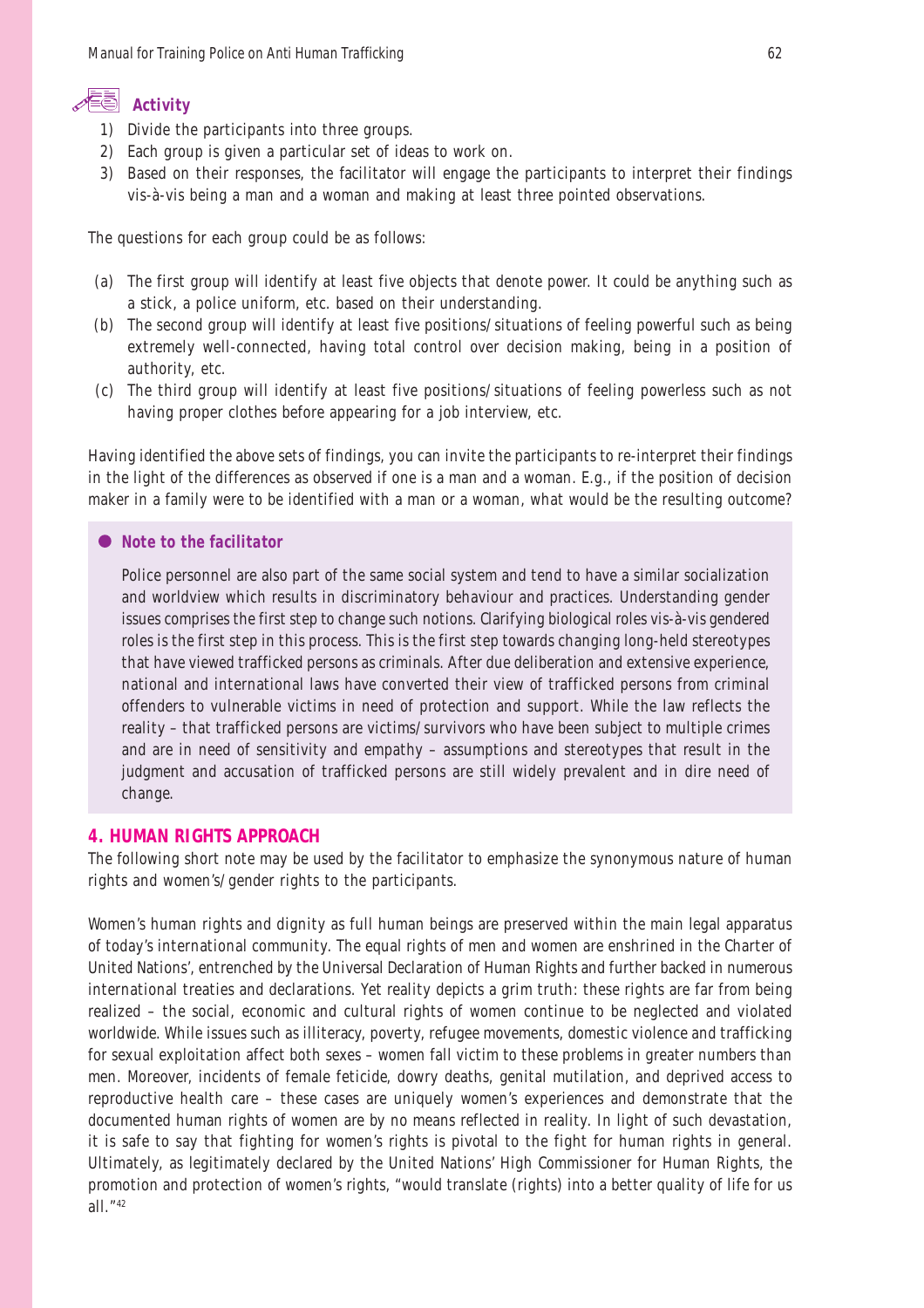The Indian Constitution guarantees the equality of each and every citizen before the law as provided under Articles 14 and 15 without discrimination on the basis of sex. The following articles also provide respite to individuals specifically related to anti-trafficking:

- Article 23 prohibits the trafficking in human beings
- Article 39 directs the state to ensure that children are not abused and forced due to economic necessity to vocations unsuited to their age and strength; that children are given opportunities to develop in a healthy manner and that childhood and youth are protected against exploitation.

Under the **Indian Penal Code**, a trafficked girl/woman has been subjected to a multitude of violations. She has been:

- Displaced from the community, which is tantamount to kidnapping/ abduction (Sections 361, 362, 365, 366 IPC may apply)
- Procured illegally (s. 366 A IPC)
- Sold by somebody (s. 372 IPC)
- Bought by somebody (s. 373 IPC)
- Imported from a foreign country (if she hails from a foreign country, or even from J&K State, and is under 21 years of age (s. 366 B IPC)
- Wrongfully restrained (s. 339 IPC)
- Wrongfully confined (s. 340 IPC)
- Physically tortured/injured (s. 327, 329 IPC)
- Subjected to criminal force (s. 350 IPC)
- Mentally tortured/harassed/assaulted (s. 351 IPC)
- Criminally intimidated (s. 506 IPC)
- Outraged of her modesty (s. 354 IPC)
- Raped/gang raped/repeatedly raped (s. 375 IPC)
- Subjected to perverse sexual exploitation ('unnatural offences') (s. 377 IPC)
- Defamed (s. 499 IPC)
- Subjected to unlawful compulsory labour (s. 374 IPC)
- Survivor of criminal conspiracy (s. 120 B IPC)

This list is only illustrative and not exhaustive. Undoubtedly, in every case, the trafficked person is a survivor of at least one or more of the violations listed above. Oftentimes, in case of CSE the survivors become pregnant. If they are subjected to miscarriage, then the liability of the offenders falls under the Sections 312 to 318 of the IPC. In some cases, the process of exploitation has proven fatal wherein the survivor succumbs to the direct effects of the harm or the consequential problems arising thereof. This means that CSE can also involve the offence of homicide/murder.

#### **EXERCISE**

Gender Equality as a Human Right<sup>43</sup>

| <b>Estimated time</b> : 30 mins $(7)$ |                                                                                   |
|---------------------------------------|-----------------------------------------------------------------------------------|
|                                       | <b>Material required</b> : Sheets of paper for participants to write on           |
|                                       | Methodology : Interactive discussion $\mathring{\P}$ $\mathring{\P}$              |
|                                       | <b>Expected outcome:</b> Participants understand gender equality as a human right |

### **Activity**

Share the following questions with your participants and then follow it up with a discussion.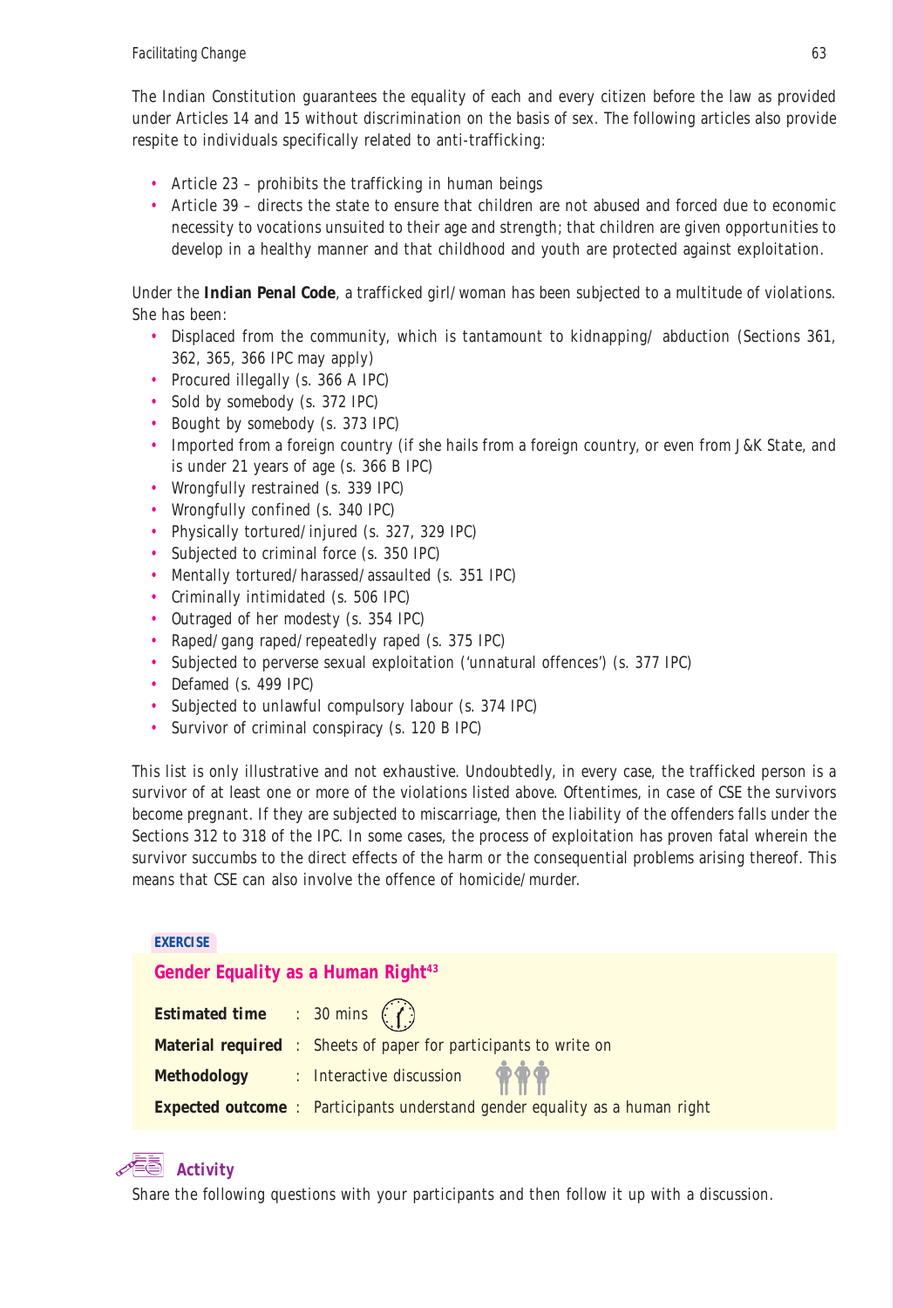- 1. Is gender equality a human right? Must it be respected in all cultures?
- 2. Is gender equality a feature of your own family/circle of friends?
- 3. What gender inequalities can you see in your own family/circle of friends?
- 4. Who decides about what work is done in your own workplace? Who decides about the division of tasks and responsibilities? What work do men do? What work do women do?
- 5. Do you know whether the women and men in police receive equal credit for work of equal value and whether women are considered for all tasks given to men police officers?
- 6. How could you promote gender equality in your workplace?
- 7. What deficiencies do you see overall in your own country with regard to gender equality?
- 8. Who takes part in making decisions when you work with the local people?
- 9. Who, according to you, would be more receptive to discussing gender equality concerns men or women or both? Why do you think so?

#### *Note to the facilitator*

You may request the participants to respond to the questions displayed and follow it with a discussion based on their understanding developed after the session. It must be noted that participants may have strong reactions. It is essential to clarify that sensitivity to gender concerns comes first and foremost when working with victims/survivors of trafficking.

#### **GAME FORMAT**

#### **Feminist Poker44**

| <b>Estimated time</b> : 1 hr $(f)$ |                                                                                                                                               |
|------------------------------------|-----------------------------------------------------------------------------------------------------------------------------------------------|
|                                    | <b>Material required</b> : 40 cards with the statements listed below. There must be a full pack of 40<br>cards for each of the groups playing |
|                                    | Methodology : Interactive group exercise $\mathbf{\hat{\phi}} \mathbf{\hat{\phi}}$                                                            |
|                                    | <b>Expected outcome</b> : 1. To enable police personnel to identify the causes of women's oppression                                          |
|                                    | 2. To enable police personnel to discuss and rank these factors in order of<br>importance                                                     |
|                                    | 3. To establish a consensus amongst the participants about which are the<br>most significant factors affecting women's lives                  |

### **Activity**

**Preparation**: Make three identical packs of 40 cards, each one of the forty with a different statement (see examples in the attached list).

Explain the objectives of this activity, and tell the group that the session involves a card game and will be in two parts. In Part 1, the players are divided into at least three groups, and have to complete the statement: "women are oppressed because..." according to the phrases on the cards that will be dealt to them.

In Part 2, the small groups of players will have to get together to agree on five completed statements from those, which have been selected during the separate games. Players will be scored according to whether their judgments of the cards are accepted by the group or not.

#### **Part 1**

1. Divide the participants into three groups of eight players each. This may be varied according to the size of your group. The groups should sit around tables, or in a circle on the floor, and the facilitator deals out the cards.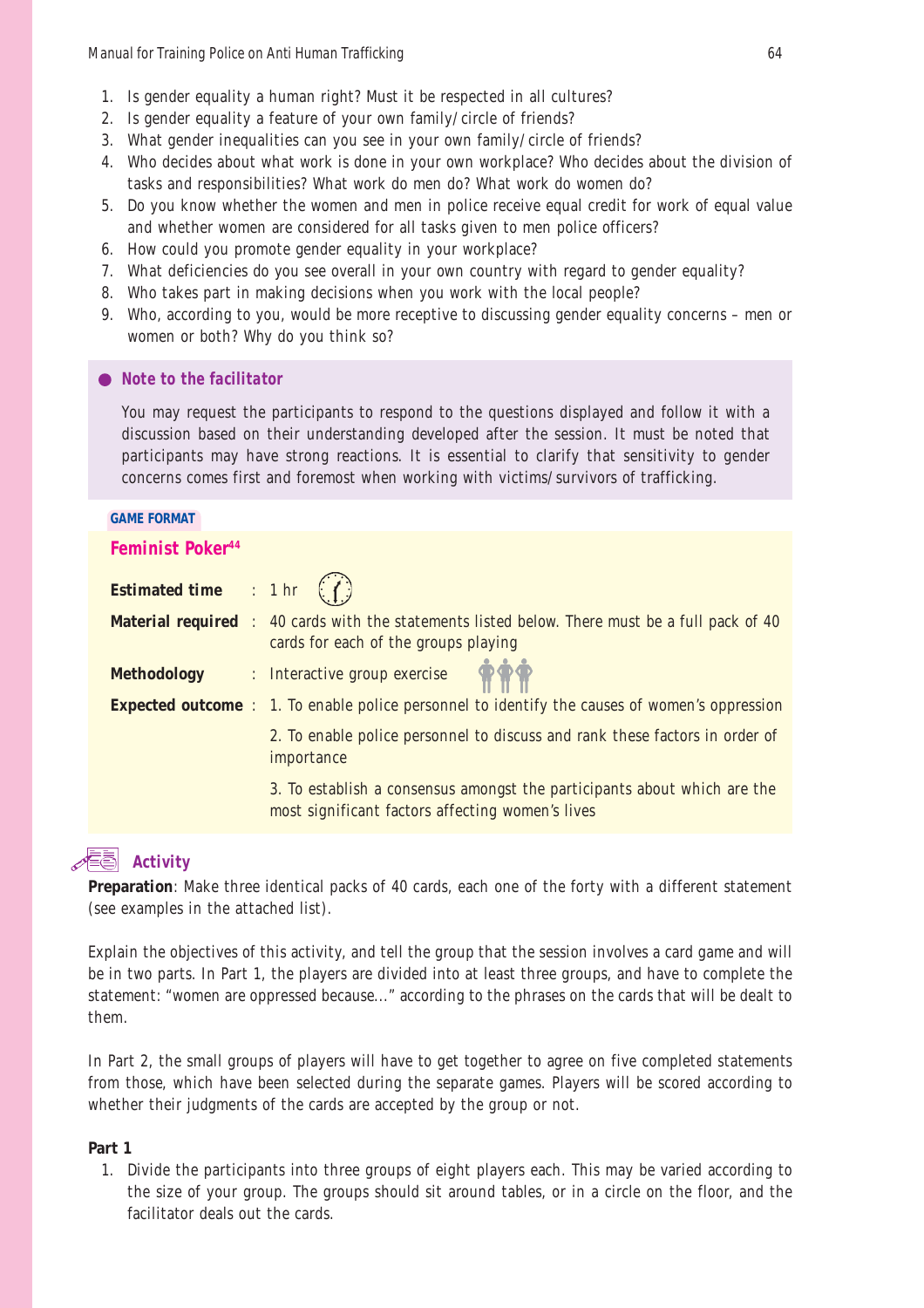- 2. Deal out five cards to each player. Explain that there will be five rounds, in which each player in turn will choose one card from their hand and decide whether it is a strong or weak phrase for finishing the statement about women's oppression. Each new round is started by a different person.
- 3. Once the cards are dealt, the players look at their hands and think about them, and then, in turn, each places one card face down in front of him/her declaring whether their cards are IN or OUT according to whether they are strong or weak completions of the statement.
- 4. Then in the same sequence, all the players who declared OUT turn up their card, and explain or justify their decision.
- 5. The group debates each decision. If the group accepts the player's decision about the card, the player gains one point. If the group rejects the decision, the player loses one point and the card is placed in the centre of the table.
- 6. After all the OUT cards have been discussed and decisions taken, the process is repeated with the cards which players declared IN. If the group agrees with the decision the card is placed in the centre, if they disagree, the player loses a point.
- 7. At the end of the round, one card is chosen from all of those placed in the centre after discussion. This card represents the group's view of the most accurate reason for women's oppression for that round. The player who selected the card gains two points. If a card originally declared OUT is chosen, the player who declared it OUT loses two points and all the others in the round gain a point.
- 8. Repeat the process for each round.

#### **Part 2**

Bring the three groups together. Each group debates and discusses the choice of the five cards they have made. They have to defend their choice, challenge the choices of others, and finally all participants have to come to agreement on five statements about women's oppression. Women are oppressed because:

- They are last to be hired and first to be fired
- They play a secondary role in decision making
- There is no sharing of household work
- They are stereotyped into secondary/subordinate roles
- Their intelligence and capabilities are undervalued
- They are not acknowledged to be breadwinners
- The law is biased against women
- They receive lower wages than men
- They are considered to be the weaker sex
- They must be submissive
- There are limited support services such as day care centres
- They are used to sell consumer products
- Their self worth is undermined
- Their place is in the home
- Men are the hunters and women are the hunted
- Their self-concept is based on men's perceptions
- Their contributions to economic production are not recognized
- Parenting is primarily a woman's concern
- They are treated as second class citizens
- They are treated as sex objects
- They are survivors of sexual harassment
- They are all potential survivors of rape and other forms of violence
- They suffer from a double burden
- There is a double standard in society
- They are economically marginalized
- Men are considered more capable than women



What a thankless job...

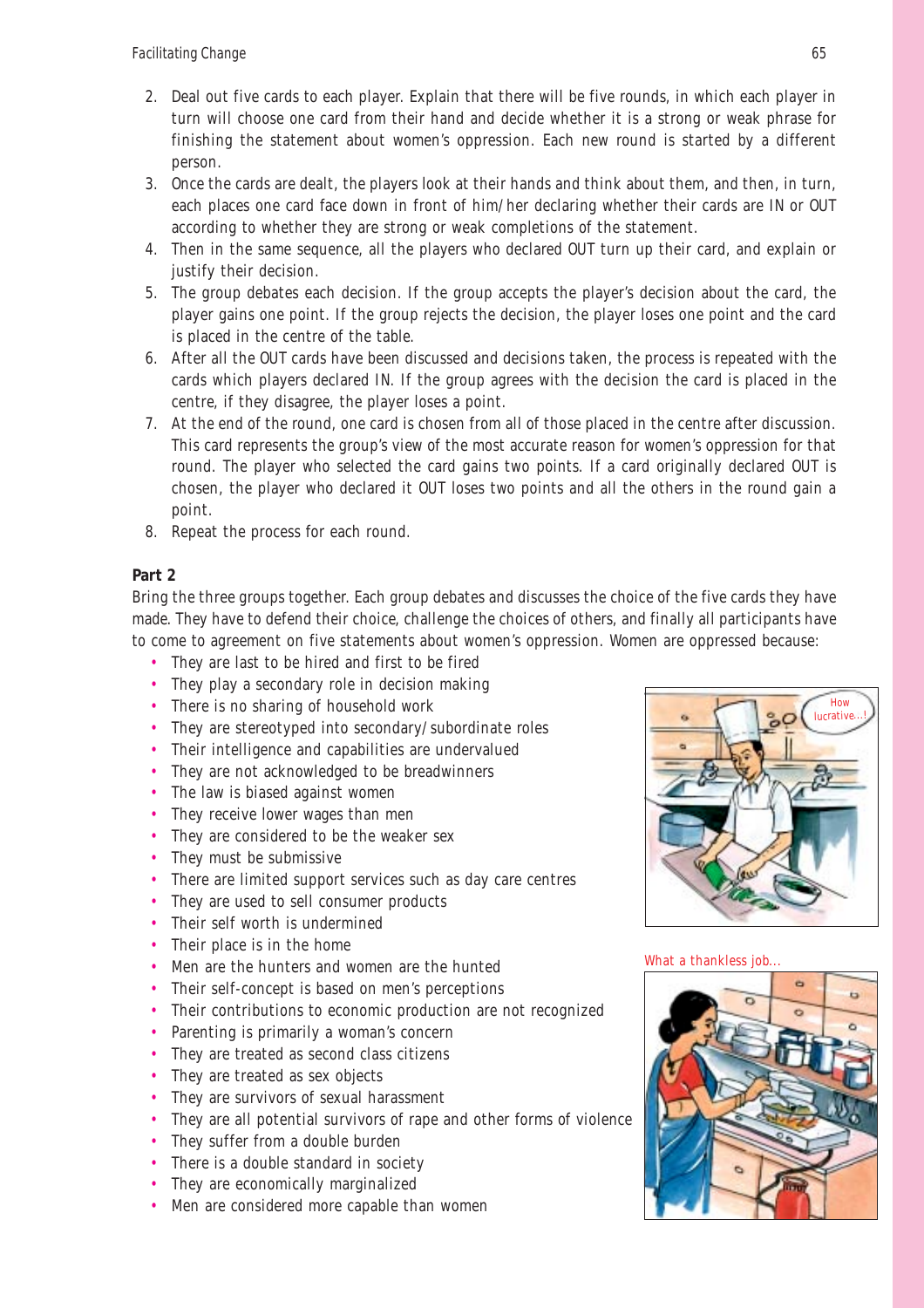- Men have more privileges
- Women are socialized into subordinate roles by societal institutions
- They have less access to opportunities
- They have no control over their own bodies
- They have limited control over their own development
- They are brought up to serve men
- Their work is not valued
- Their primary role is reproduction
- They are forced to give sexual favours to their bosses
- They are discriminated against especially in leadership positions

#### **EXERCISE**

#### **Police Sensitivity to Survivors**

| <b>Estimated time</b> : 25 mins $(f)$   |                                                                                                                                               |
|-----------------------------------------|-----------------------------------------------------------------------------------------------------------------------------------------------|
| <b>Material required : Case studies</b> |                                                                                                                                               |
|                                         | Methodology : Role play $\bigoplus^{\bullet} \bigoplus^{\bullet}$                                                                             |
|                                         | <b>Expected outcome</b> : At the end of the exercise the participants will understand the importance<br>of sensitive and empathetic behaviour |

#### **Activity**

Refer to the five set of cases presented in Module Two (Police Action) in pages 37-38 and have participants read them.

Select/request volunteers from the group to come forward and conduct a role play wherein two situations are enacted – keeping in mind the need for empathetic police behaviour and gender-sensitive attitudinal response.

#### *Note to the facilitator*

The facilitator must ensure that the participants understand the discrepancies in terms of police handling in the mentioned cases before attempting to perform the role play. Having enlisted the discrepancies and the gaps of police response, the participants may enact a simple and step wise handling of any two cases in a sensitive and empathetic manner. The rationale of the exercise is to reinforce the understanding of the police personnel about the survivor's need to be respected and the survivor's perception of police as a 'support system' as opposed to the police as an 'abuser'.

Often interactions and learning during a training program may overwhelm the participants. Post training participants may be over enthusiastic to implement all the learning or they may feel it is too humongous a task to be accomplished. It is, therefore very important to have them identify achievable action points and define a time frame for the same. Don't leave it open-ended. You may do the following closure exercise: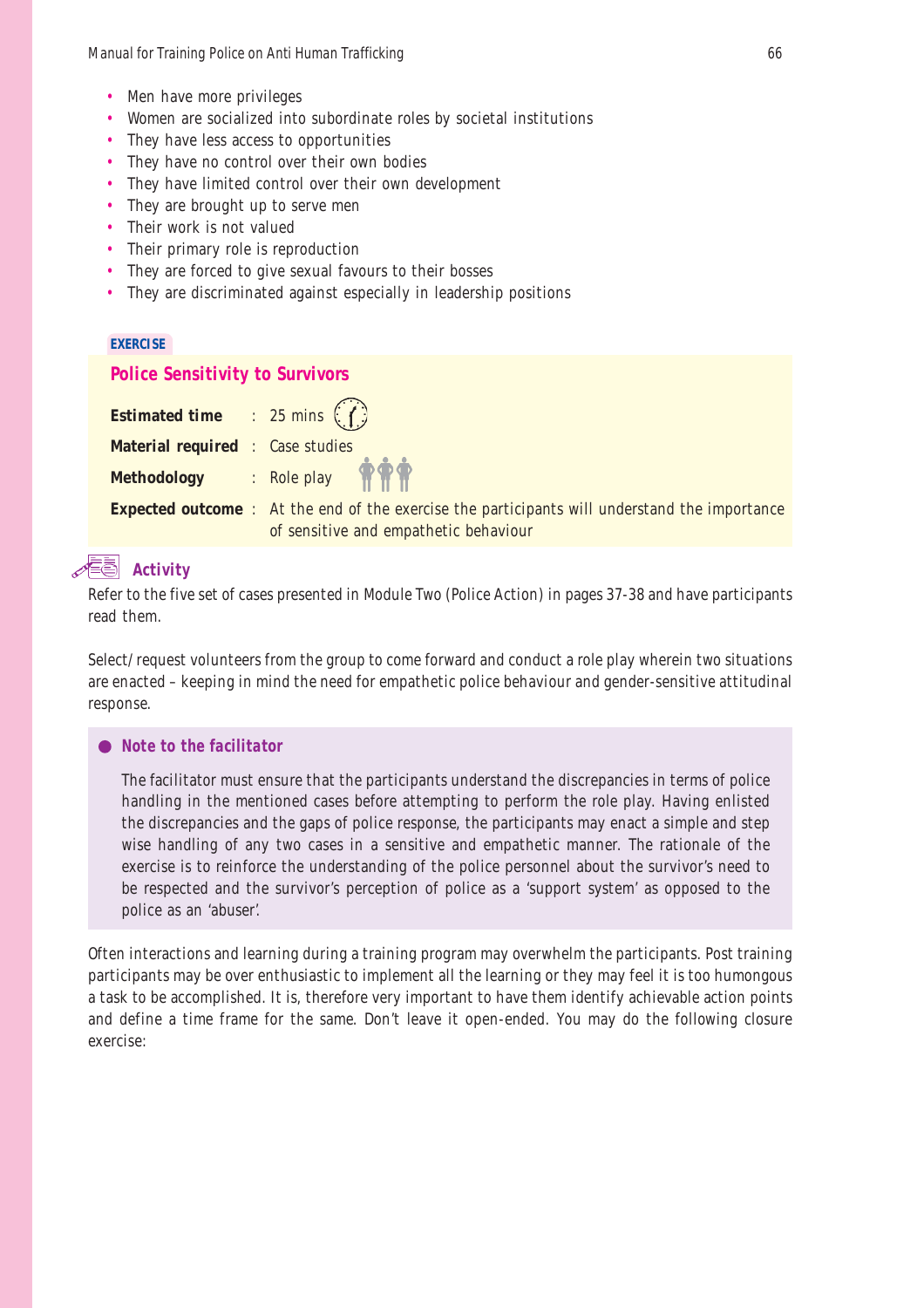| <b>EXERCISE</b>                                |                                                                                   |
|------------------------------------------------|-----------------------------------------------------------------------------------|
| Change                                         |                                                                                   |
| <b>Estimated time</b> : 10 mins $\binom{n}{k}$ |                                                                                   |
|                                                | <b>Material required</b> : sheets on the 'change exercise'                        |
|                                                | Methodology : Individual exercise                                                 |
|                                                | <b>Expected outcome</b> : To internalize the learning from the preceding sessions |

## **Activity**

Participants to be given the questions (it can be displayed on the projector) Facilitator to circulate sheets among the participants for filling in their responses Participants to work on these and submit the answers

Questions to be responded:

- (a) one change participants would bring about in their attitude/stance/position
- (b) one change they would bring about in their approach to dealing with trafficking cases
- (c) their definition of sensitive policing approach to the issue

*Note to the facilitator*

The purpose of this exercise is to ensure that the learning from this section can be absorbed by the participants in the real spirit. They must be able to highlight specific changes they will bring about in their day-to-day functioning and activities that can reflect the changes in their mindset, attitude and behaviour.

#### **Some Key Words**

Communication, Verbal, Non-Verbal, Interactive, Validation, Posture, Responsive vs. Overly-friendly, Listen vs. Talk, Personality, Gender, Gestures, Language, Place of Examining Witness/Survivor, SOP, Survivor's rights.

#### **Footnotes**

- 36 For details, refer to the UNODC Manual on Psychosocial Intervention, 2008.
- 37 Based on inputs largely drawn from Draft Manual on Law Enforcement and Prosecution of Trafficking in Persons Cases, 2005. USAID-Management Systems International-The Asia Foundation, Phillipines.
- 38 UNODC Manual on Psychosocial Intervention, 2008.
- 39 Ibid.
- 40 Adapted and modified from the "Automatic talking, No listening" exercise http://www.community4me.com/ autotalking.html
- 41 For details, refer to the UNODC Manual on Psychosocial Intervention, 2008.
- 42 Women's Rights are Human Rights. Office of the United Nations' High Commissioner of Human Rights (OHCHR). United Nations. <http://www.unhchr.ch/html/menu2/womenpub2000.htm.>
- 43 "12 Questions for Self Examination Gender Training Material." Global Finland. <http://global.finland.fi/gender/ngo/ english/ways.htm>.
- 44 Exercise suitably extracted and modified from The Oxfam Gender Training Manual, Oxfam, UK and Ireland, 1994.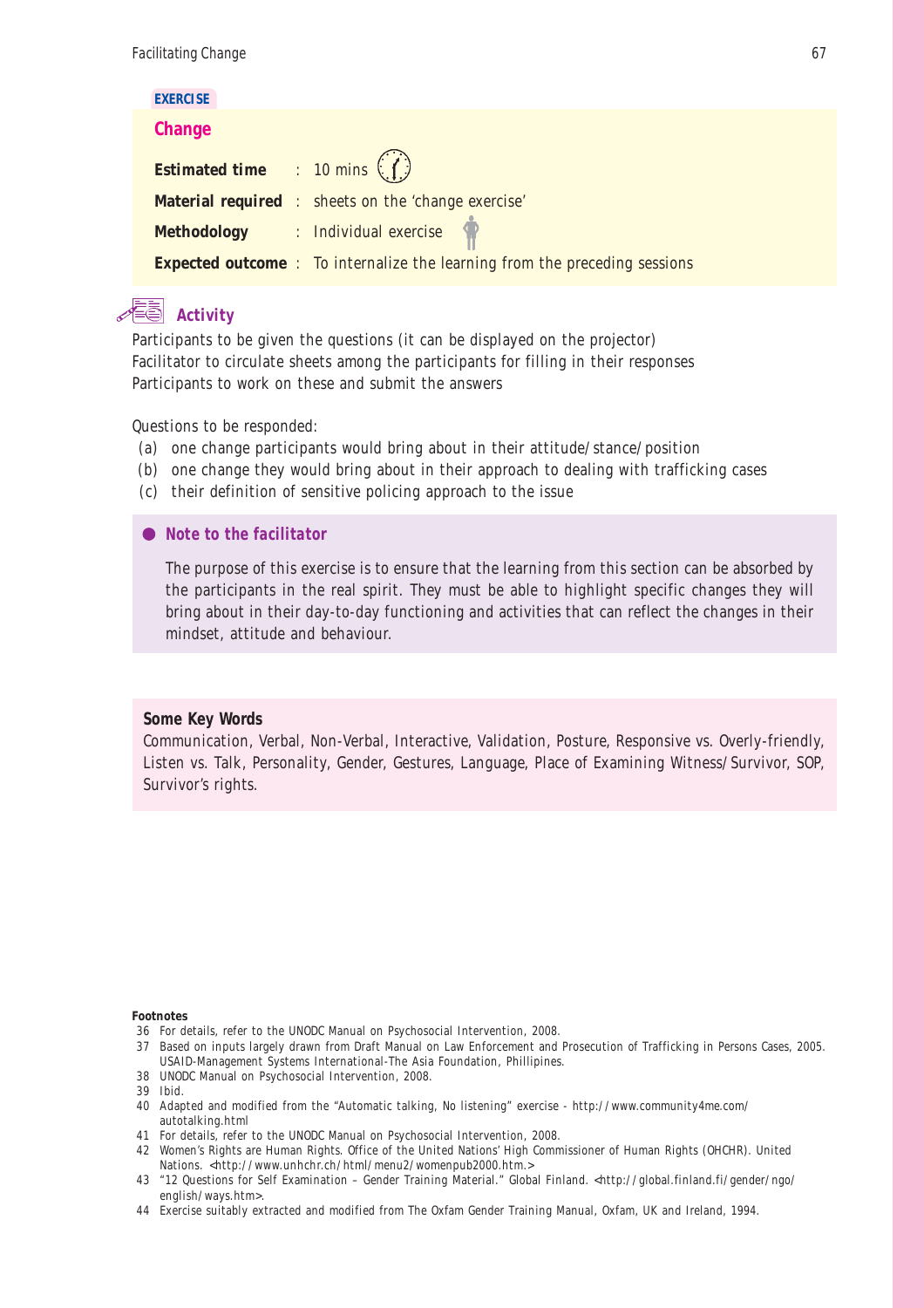#### **MODULE FOUR**

# **Facilitating Skills**

#### **OBJECTIVE**

This module is completely devoted to you the trainer/facilitator. The objective of this section is to enable you to sharpen your own skills as a trainer/facilitator, especially in the context of AHT. As such, this section is applicable throughout the course of pre training, during training and post training preparation and activities. It will build your own skills in the context of:

- Facilitating pre-training preparation process.
- Facilitating the need for proper, effective communication as a means to improving interactions with and amongst the participants.
- Facilitating change in styles of presentation.
- Enabling you to focus on format of content and design of training sessions.
- Enabling you to seek constructive feedback and help your participants draw up a practical and achievable action plan.
- Encouraging use of various aids to build sensitivities so that participants acquire awareness and learning via experience.

#### **CONTENT**

- Trainer/facilitator: an agent of change.
- Pre-training.
- During training.
- Post-training.
- Closing exercises.

#### **STRUCTURE**

- Unlike the previous modules, this module has a slightly different structure.
- In fact it serves a dual purpose

1) It will enable you to sharpen your own skills as a facilitator and 2) it gives you both information and exercises that you can use if your participants are not just practicing police personnel but are prospective trainer/facilitators.

- There is, therefore, more text from which you would benefit combined with a few exercises.
- Again like previous sections you can modify them to suit your group.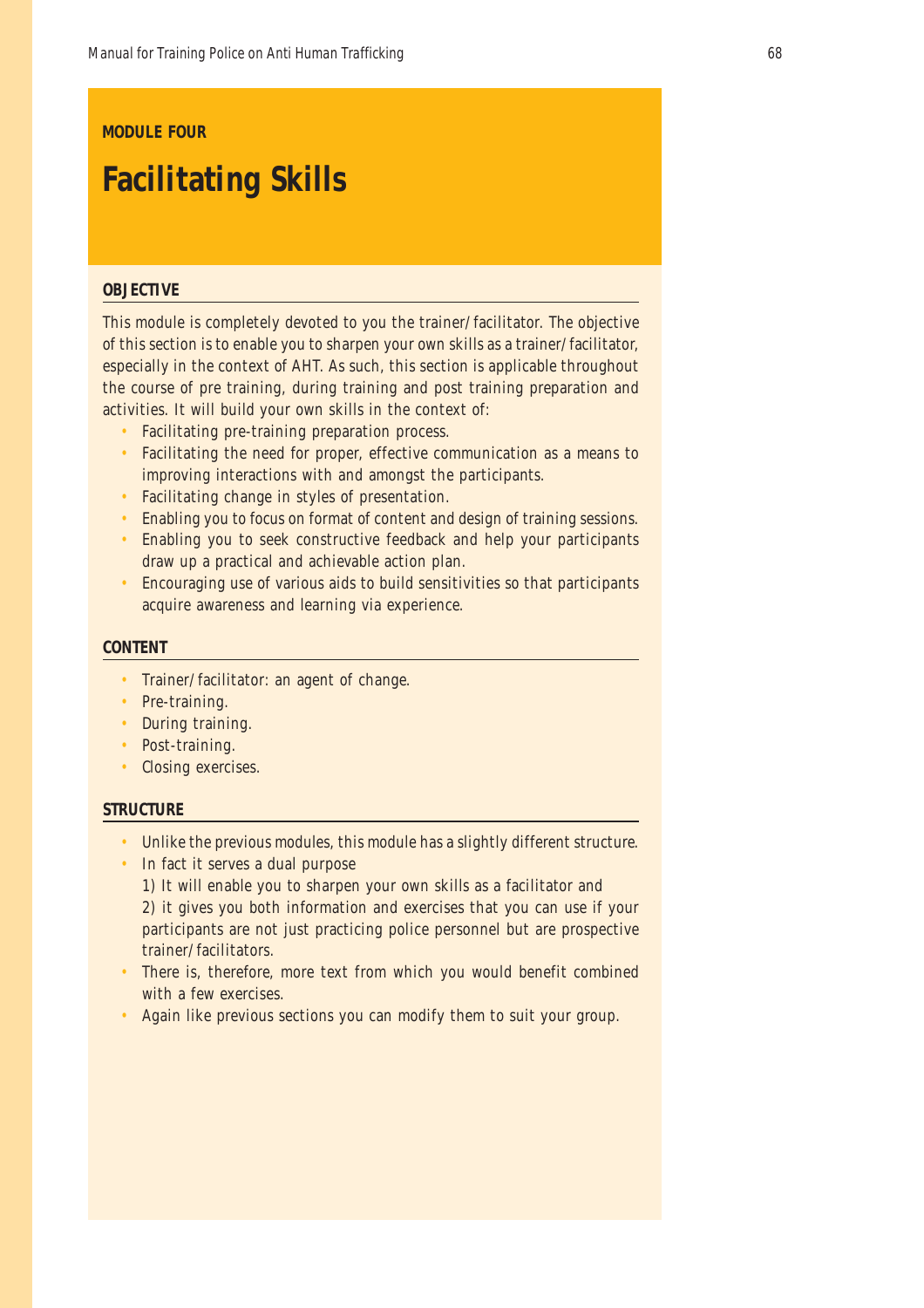This section is completely devoted to you, the trainer/facilitator. Training is all about enhancing performance by bringing about a change in the knowledge, attitudes and skills of the trainees. Module One and Two have covered the knowledge and awareness aspect while Module Three on facilitating change has dealt with attitude – those modules are for you to use with and for your participants. The last and remaining section is entirely and exclusively for you, the facilitator. Eventually, of course, the learning from this too will be passed on to your participants.

### **1. TRAINING AND TRAINER/FACILITATOR AS AGENTS OF CHANGE**

Training is seen as a vehicle of change. The trainer/facilitator is the agent of change. Please see your training as a medium to bring about change especially in the context of AHT. Your interaction with the participants should attempt not only to positively influence the particular individual who is being trained but this change should be contagious, or undergo a 'ripple effect'. In other words attitudes of those who have undergone training should undergo a change so that when they go back to the field, their behavior will have an impact on the behaviour of others. This training on AHT, will thus, act as a catalytic agent.

Moreover because of the nature of the issue of human trafficking, you will have to be very clear as to what are your expectations of the participants when it comes to putting their learning into practice in the context of policing and AHT. Issues of building sensitivity will be accepted and grasped more easily if your participants can see them flowing from you. Howsoever clichéd it may sound, but practicing before preaching is tantamount to an effective facilitation of change. 'Preaching' about gender sensitivity – encouraging participants to show respect and empathy towards the victims/survivors – such suggestions won't have nearly as fruitful outcomes unless you, the facilitator demonstrate them yourself. Thus, the following are some characteristics which you should manifest as a facilitator to ensure that your message gets carried through to your participants.

#### **Characteristics of a Trainer/Facilitator45**

**Empathy** – Your understanding of the issue of trafficking must also be reflected through your interaction with the participants. Your sensitivity to the trafficking issue is most important in setting a precedent before you attempt to train other officers.

**Honesty** – Projecting your quality as an honest person is vital. Your ability to accept any mistakes in the discussions/training content that may be pointed out by the participants is a positive thing.

**Patience** – You must be patient with the trainees. Given the volatility of the issue and the fact that many participants have undergone different levels/degrees of socialization and might have resistance towards accepting new ideas, there may be situations where you may have to soothe tempers and appease all by firm yet polite interventions.

Pace - It is essential that a consistent pace of the training sessions is maintained throughout. The participants must not lose interest nor must they be impatient to jump into the next session.

**Democracy** – While the set-up of the workshop is fairly well-planned and structured, the facilitator should welcome suggestions from the participants and discuss the same, subject to the level of its relevance. You must be seen as a democratic trainer/facilitator who is not going to force his/her understanding on the trainees/participants and willing to accept their views as well.

**Purpose** – You must always clarify the purpose of incorporating any specific exercise/reading to the participants. The purpose of the training on AHT is to enable the participants to understand the issues and concepts related to trafficking and steps they ought to follow while interacting with the victim/ survivor of trafficking.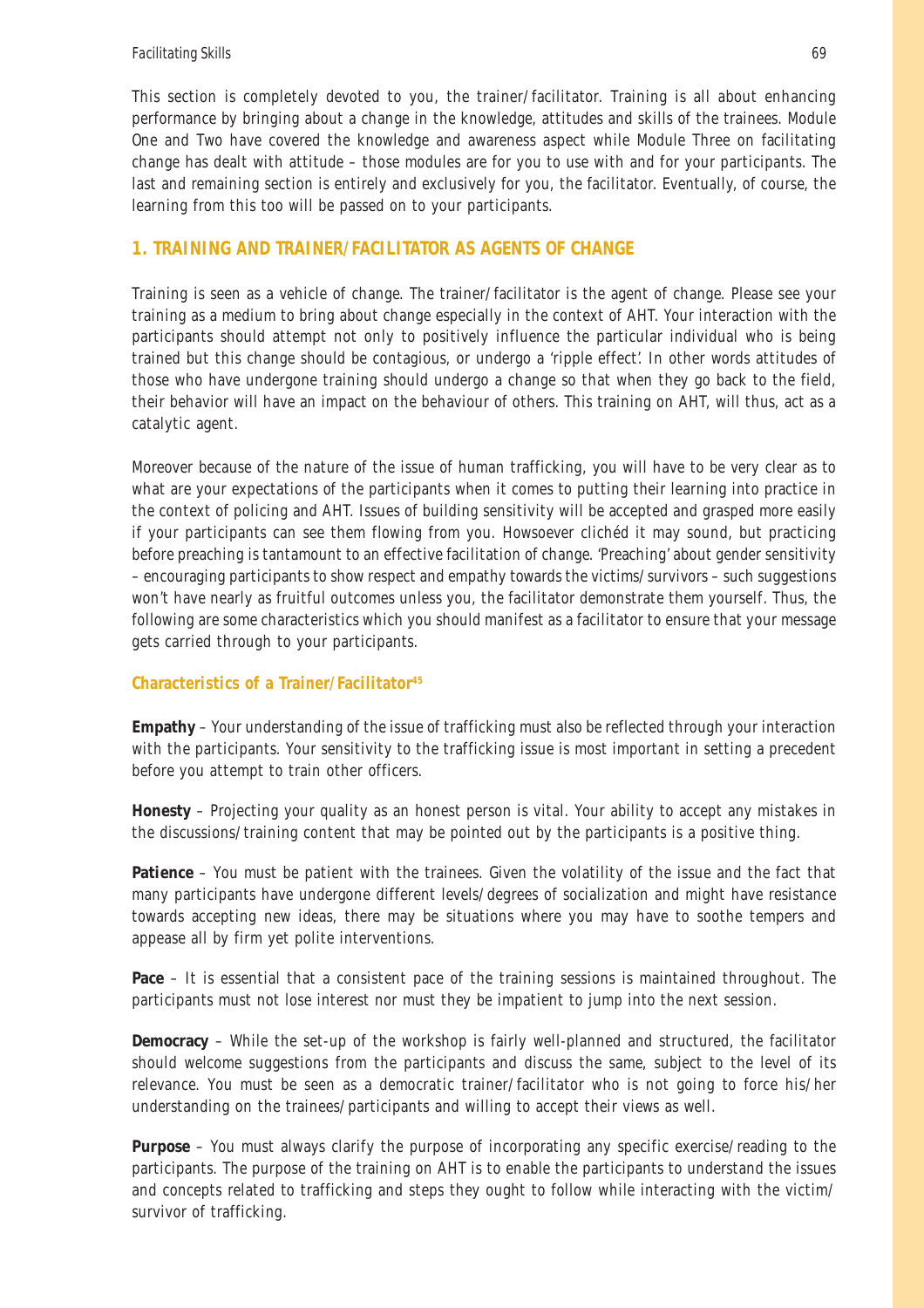**Knowledge of the topic –** In order to convey a clear purpose and objectives of the facilitation, it is important to have and demonstrate confidence in your knowledge of the topic of human trafficking in the facilitation session. Being knowledgeable about human trafficking as well as being aware of the issues surrounding HT should be reflected in an ability to transmit such knowledge by speaking with cohesion and clarity. The self-assurance that you, as the facilitator, display, the more likely you are to engage the participants, and thereby further the learning process.

**Communication skills** – For a facilitator, having command over both verbal and non-verbal communication skills is an important prerequisite. Communication includes both effective speaking as well as listening. Listening is no less important than speaking when it comes to engaging in human interaction and building trust and sensitivity in human relationships. It is especially important as a facilitator that patient listening is practiced with the participants. This quality must also seep into the trainees' interaction with the victim/survivors of trafficking.

**Clarity of expression** – You must always try to present your thoughts in precise and coherent manner otherwise participants may become confused or may lose interest.

As a trainer/facilitator, you can simply begin by organizing and planning for your training on AHT by dividing it into the following three parts for purposes of simplicity and clarity:

1) pre-training 2) during-the-training 3) post-training

#### **2. PRE-TRAINING**

For each of these, separate activities and tasks need to be undertaken. During the pre-training stage you need to be clear about what do you want to communicate on the issue of AHT. It may actually be helpful to work backwards and start from what you want as an outcome at the end of each session. You can then accordingly build your sessions plan.

Finalizing the training resource material or reading material that you wish to share with your participants should also be done in the pre-training stage. The specific learning needs assessment must be undertaken to make the training both focused and meaningful. The following seven steps to plan your training successfully may aid you in the facilitation process:

### **Seven Steps of Planning46**

**WHO** is the course designed for? How many will attend? Consider their levels of experience, likely ages, gender, vocational specialization etc. What is their level of understanding and awareness regarding human trafficking issues. What is their likely level of motivation to partake in AHT training?

**WHY** do these people need training? How is AHT training related to the participants' job responsibilities. Is the timing relevant – are there new techniques, policies, guidelines or particular issues/challenges that have arisen concerning AHT research/HT cases?

**WHAT OUTPUT** is expected from the participants in terms of skill and knowledge gain? What impact do you hope the facilitation session will have on the participants' behaviour? What kind of attitude – by the facilitator, and the participants – is required to imbibe this learning and facilitate this change?

**WHEN** will the training take place? How long will it last? Keep in mind participants' work commitments. Would one block of time be suitable or would a series of separate sessions be better suited to the participants' schedules?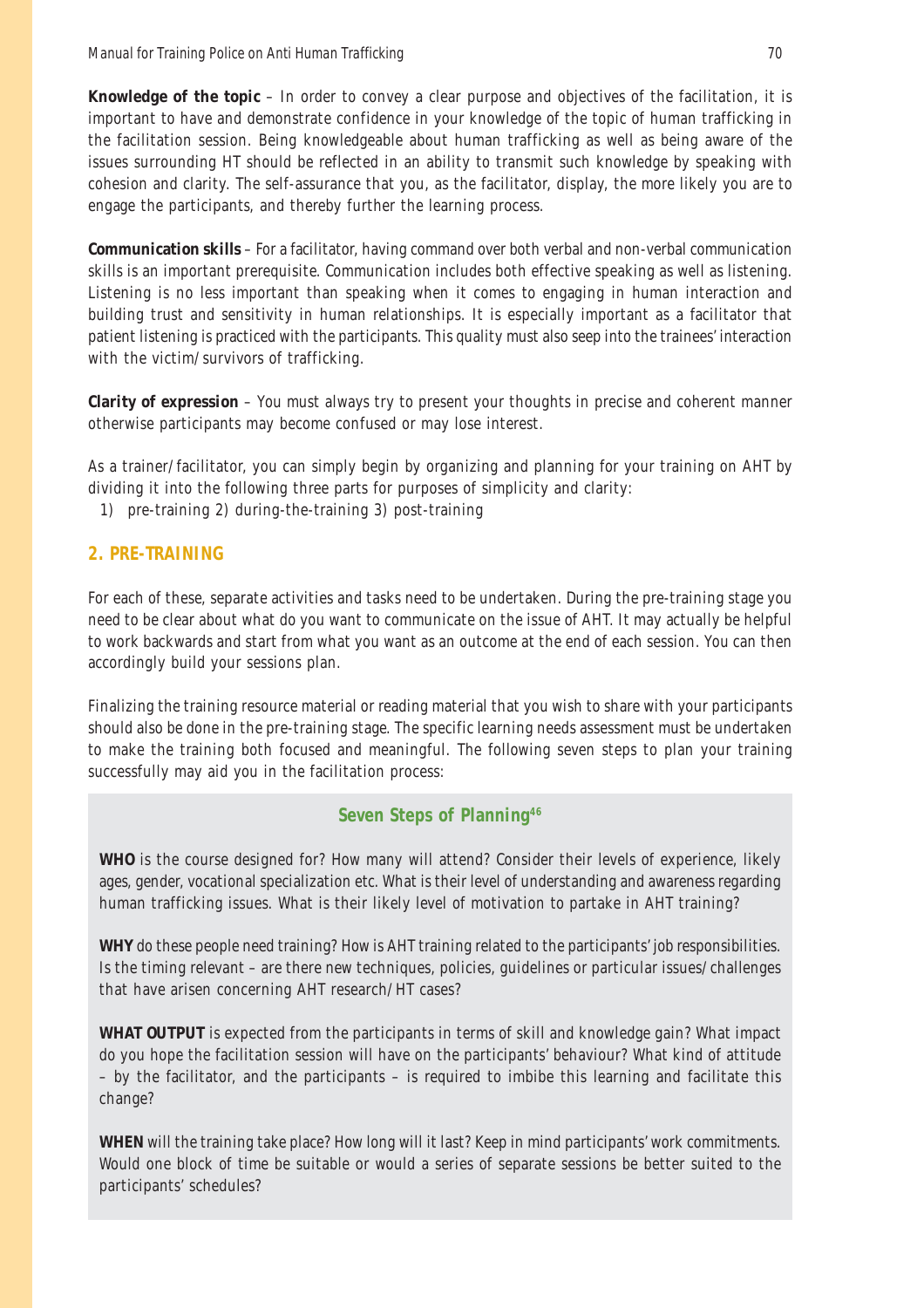**WHERE** will the training take place? Shall the course be conducted at the participants' workplace or will it be held in a residential location? While holding the course away from work may prove to be more costly, a residential venue may provide a less distracting venue in which participants may feel more at ease.

**WHAT** will the course address? Taking into account the above - the participants, institutional needs, time constraints – think of a list of topics/issues to be covered in the course agenda.

**HOW** will the sessions be facilitated? Consider and compare the different training methods and which ones are most appropriate to the course content as well as the participants' needs. Choose the methods which are most likely to convey your message the most effectively and efficiently.

Apart from the above, it is also important to look into some of the Logistical/Practical aspects involved in organizing training on AHT or at least be aware of them.

### **Prepare a Check List:**

- Accommodation: rooms, furniture, sleeping arrangements, child minding( if there are participants with infants or kids)
- Participants: registration, where are they from, where are they staying, basic socio-economic background (job responsibilities, age, sex, etc).
- Preparing Resource Material (course material): this includes law books, court rulings, SOPs, handbooks, posters, films, videos and other tools, e.g. by UNODC, BPRD (Bureau for Police Research and Development) and other training institutions.
- Identifying the Resource Person: For each topic selection is to be based on expertise, capacity for deliveries, impact, positive attitude (to empower the participants) etc.
- Administrative support before the course: booking venue, find out from institutional agency about logistical details of venue such as electrical points, inviting participants, making travel arrangements, sending out information etc.
- Administrative support during the course: accounts, photocopying, stationary
- Administrative support after the course: producing a course report
- Entertainment & recreation
- First aid
- Food & drink
- Travel expenses
- Networking with the stakeholders inviting VIPs for inauguration, valediction etc.
- Per diems for participants
- Telecommunications, Computing, Audio recording etc.
- Media Coverage, Video/photography, documentation devices and personnel
- Transport

A generic planning for the training is necessarily followed by a more specific one, which includes the step-by-step of Session Planning.

### **Planning a Training Session**

Pre-planning (To be done well before the session)

- Identify the topic of HT to be covered from the course outline.
- Identify and state the objectives of the session i.e. increased awareness of the issue/surrounding issues of HT, heightened gender-sensitivity and human rights approach in cases of AHT, and in particular in interactions with Victims of Commercial Sexual Exploitation (VOSCE), and finally skill enhancement in the SOP in the context of policing and AHT.
- Assess the levels of the participants' existing knowledge and experience, as well as identifying the common misconceptions, misunderstandings amongst them, if possible.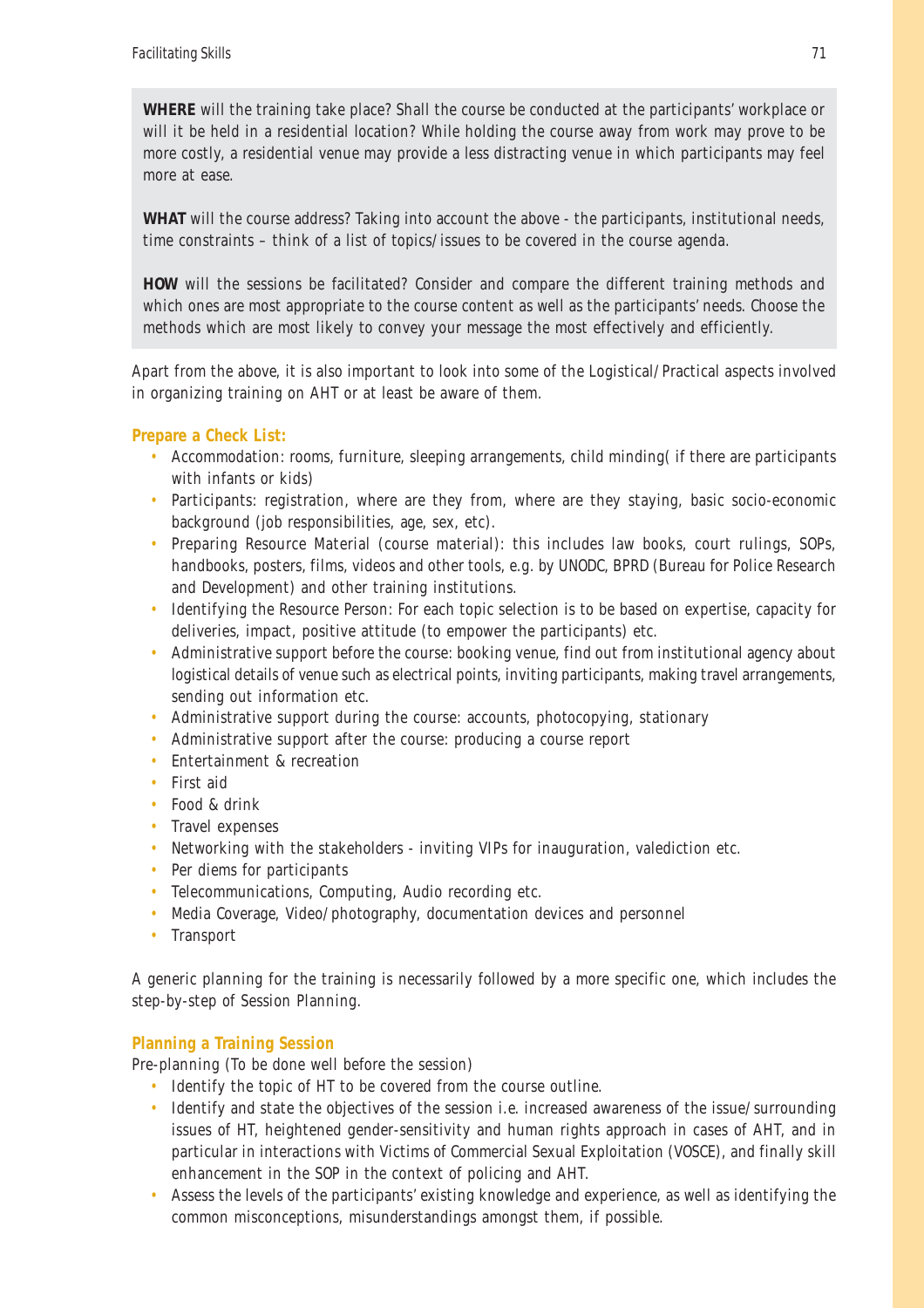- Decide on how you will check on/measure the effectiveness of learning as the session progresses and at its end.
- Choose the teaching and learning methods to be used and the resources you will need, according to their suitability to the topic of HT.
- Prepare some session notes in a form you can refer to later.
- Work out timings for the session.
- Prepare the facilitation aids and handouts you will need.

### **Choosing Learning Methods**

### **The following is a brief on the differences between trainer/facilitator-centric and learner-centric methods:**

Characteristics of trainer/facilitator centered and learner-centered methods

**Facilitator-centered** methods have the following characteristics:

- Knowledge based based on the expert knowledge of the trainer/facilitator: not drawing on the knowledge and experience of the learner.
- Positioning the trainer/facilitator as "expert" whose task is to impart their knowledge.
- Curriculum designed by the trainer/facilitator the trainer/facilitator defines the learners' needs and plans teaching content accordingly.
- One way transmission of knowledge the underlying assumption is that learners are "empty vessels" waiting to be filled with the trainer/facilitators' knowledge.
- Making use of didactic teaching methods for example, lectures.
- Focusing on individual education.
- Aiming to produce a standard outcome every learner acquires the same body of knowledge.

### **Learner-centered** methods have the following characteristics:

- Experience based: Start with the individual experiences and knowledge of the learners. Focus on learners developing abilities and skills to diagnose and solve their own problems.
- Facilitator as facilitator: Their task is to help learners to draw on and think through their own knowledge and experiences and to provide information to help them develop their understanding.
- Negotiated curriculum between trainer/facilitator and learner.
- Two-way interaction: The underlying assumption is that learners already have a stock of knowledge and experience, and they incorporate new learning into this framework.
- Variety of methods which involve learners: Enabling them to learn from each other as well as from the facilitator e.g. discussion, role play, problem solving.
- Emphasis on collective education: Builds knowledge base and confidence base.

The outcome of the above differs for each learner and would depend on their needs.

### **What Determines Choice of Methods?**

- Practical factors
	- Number of participants- What equipment is available
- Characteristics of the learners
	- Their expectations, fears, hopes- What might be acceptable/unacceptable to them
- The facilitator
	- What is your experience as facilitator and/or learner (resume)- What is easier, more comfortable for you
- The Topic
	- The most fitting way of teaching the topic
	- What is most conducive to learning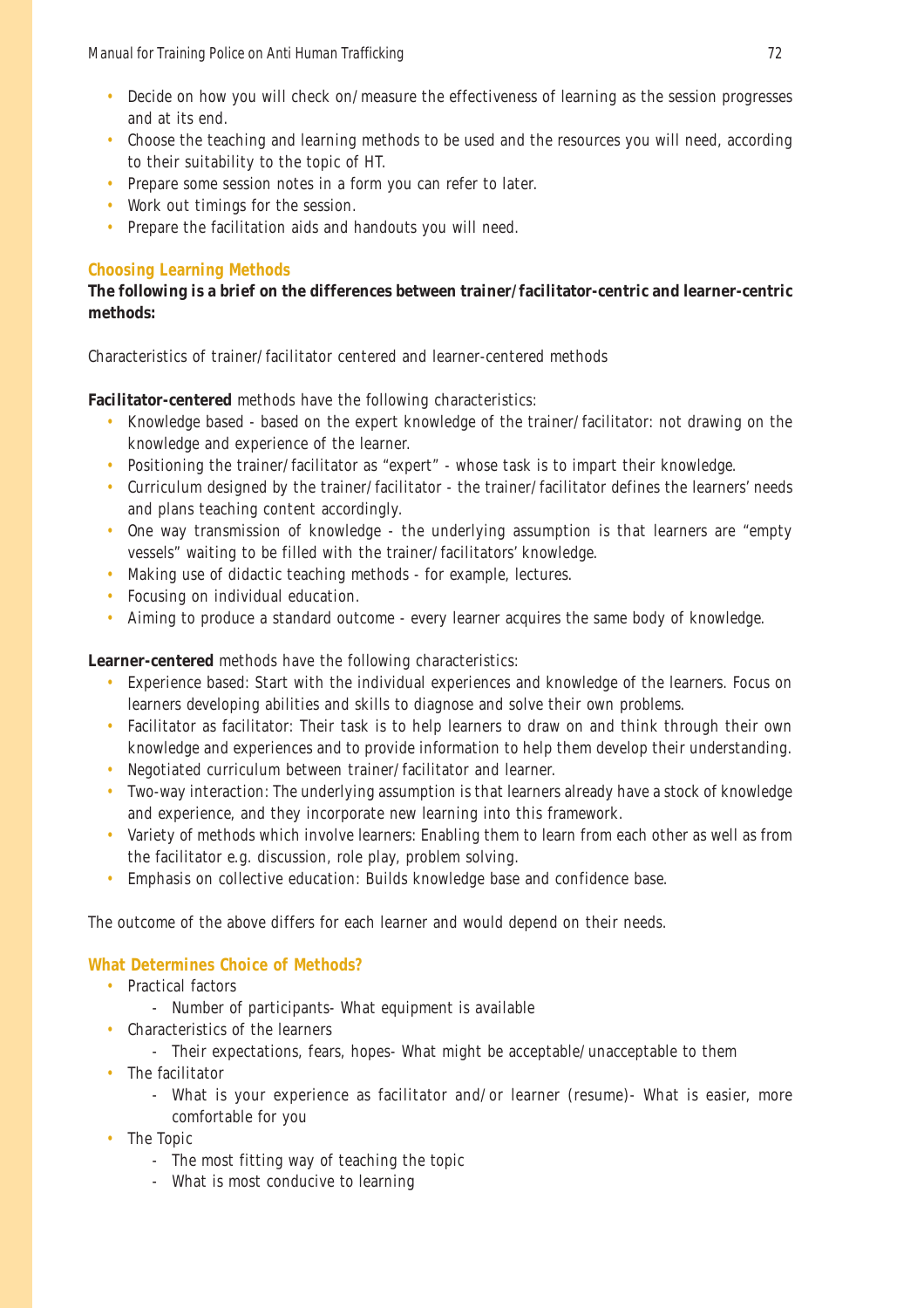

Interactive Facilitation Disruptive Environment

**3. DURING THE TRAINING**

- Start promptly. Give a welcome to late comers as well.
- Refer to previous experience or to a previous session in the course.
- Explain the objectives of the session and what you hope, you and they will achieve.
- Find out what they already know.
- Organize your material in a clear sequence and describe the structure before you begin.
- Maintain interest by introducing a variety of activities and thereby avoiding repetition and monotony.
- Create opportunities for people to use their knowledge and practice their skills relevant in their field, and encourage the sharing thereof.
- Reinforce what they have learned.
- Relate this level to the following proposed session.
- Check their level of understanding of new knowledge/skills.

**It is important for you to understand the difference between aims and objectives so that focused interventions can be made. Whereas the aim of your training program may be to promote understanding of issues of trafficking, it may have different objectives for different sessions.**

**Definition of aims and objectives**

• **AIM** - Broad Statement of Intent/of what you want to achieve

Verbs often used in statement of aims:

- To promote understanding…,
- to strengthen…,
- to encourage…,
- to facilitate….
- e.g. To strengthen skills in planning, conducting and evaluating AHT training courses
	- **OBJECTIVES**  Specific intentions of the training, related to learning specific knowledge, skills and attitudes

Verbs often used in statements of objectives:

To list…, to identify…, to demonstrate…, to use…, to describe…, to compare….

e.g. to identify and practice training methods appropriate to training on AHT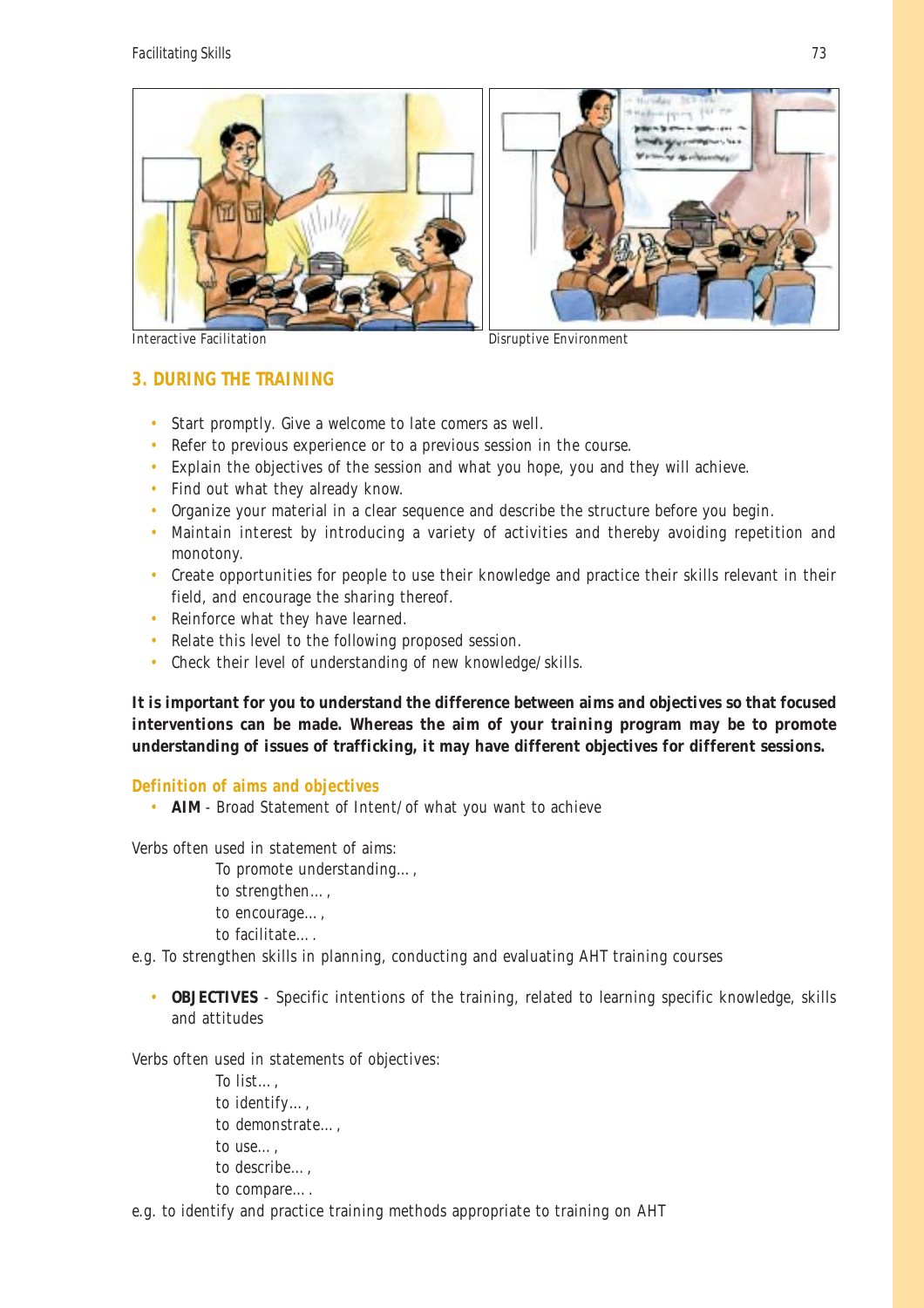**Deciding on the content of the sessions is the most significant part of the planning for training. Following sources of information can be used to finalize the inputs of a specific training session:**

- Learning needs analysis findings
- Review and evaluation reports relating to AHT issues in the context of the organization and its work
- Sex disaggregated data relating to the organization and its work
- AHT research relevant to the participants' area of work
- International, national, sectoral and/or organizational AHT policies relevant to the organization's work
- Planning/policy documents produced by the organization and/or by course participants
- Evaluation reports of past training courses
- Others

The participants will be practicing police personnel who are all adults. It will therefore be helpful to keep the following in mind while designing the sessions and also during the actual training sessions.

### **Principles of Adult Learning**

Please bear in mind that adults have different responses to training as compared to children. Adult learners may show the following characteristics:

- Adult learners enter into a learning situation with anxiety and fear that they will make fools of themselves; they are more likely to be inhibited and hesitant to act or speak, whereas with children it is usually vice versa.
- They believe that learning new skills/adopting new attitudes are for children and that they are already mature/developed.
- Adults have pre-determined ideas and may present extreme resistance to change as they are more 'set in their ways'.
- Adult learners need an environment free of ridicule and an atmosphere of mutual and constructive criticism.

When seen in the context of training on anti-human trafficking, you must remember that participants might exhibit:

- Anxiety and fear at being judged for not being aware about the issue of human trafficking You must assuage this fear by highlighting the serious nature of the issue and how relevant the role of the police becomes. So, this will act as a catalyst in bringing about a sense of urgency to learn new things and apply the same.
- A notion of feeling too old/mature to be learning anything new, even if it is about a current issue like trafficking – remind them that learning is a life-long process which does not stop at a certain age, or with a certain maturity.
- Resistance to change their mindsets The mindset that trafficking and prostitution are one and the same aspect is a prevalent but misguided view. Since many of the participants will have 'learned' that through mainstream/patriarchal society/socialization, it is your duty, as the facilitator, to undo such learning. You must be able to persuade them through relevant illustrations how damaging such resistance can prove for a victim/survivor who considers the police officer as her/ his sole source of support. As such, it is crucial to police interventions that the belief that prostitution and trafficking are synonymous is 'unlearned'. You must impress upon the participant that they are to represent the delivery of justice to the victim/survivors of trafficking.
- Feelings of inferiority and disdain that hold back their learning You must be able to convey your points in a most non-threatening, non-demeaning manner, with no element of ridicule or superiority towards the participants.
- Resistance to 'Outsiders' For example, participants may show some resistance, hesitation, or even opposition towards other participants who are not police. An NGO trainer in a police training college, for instance, may be regarded and treated as an 'outsider'.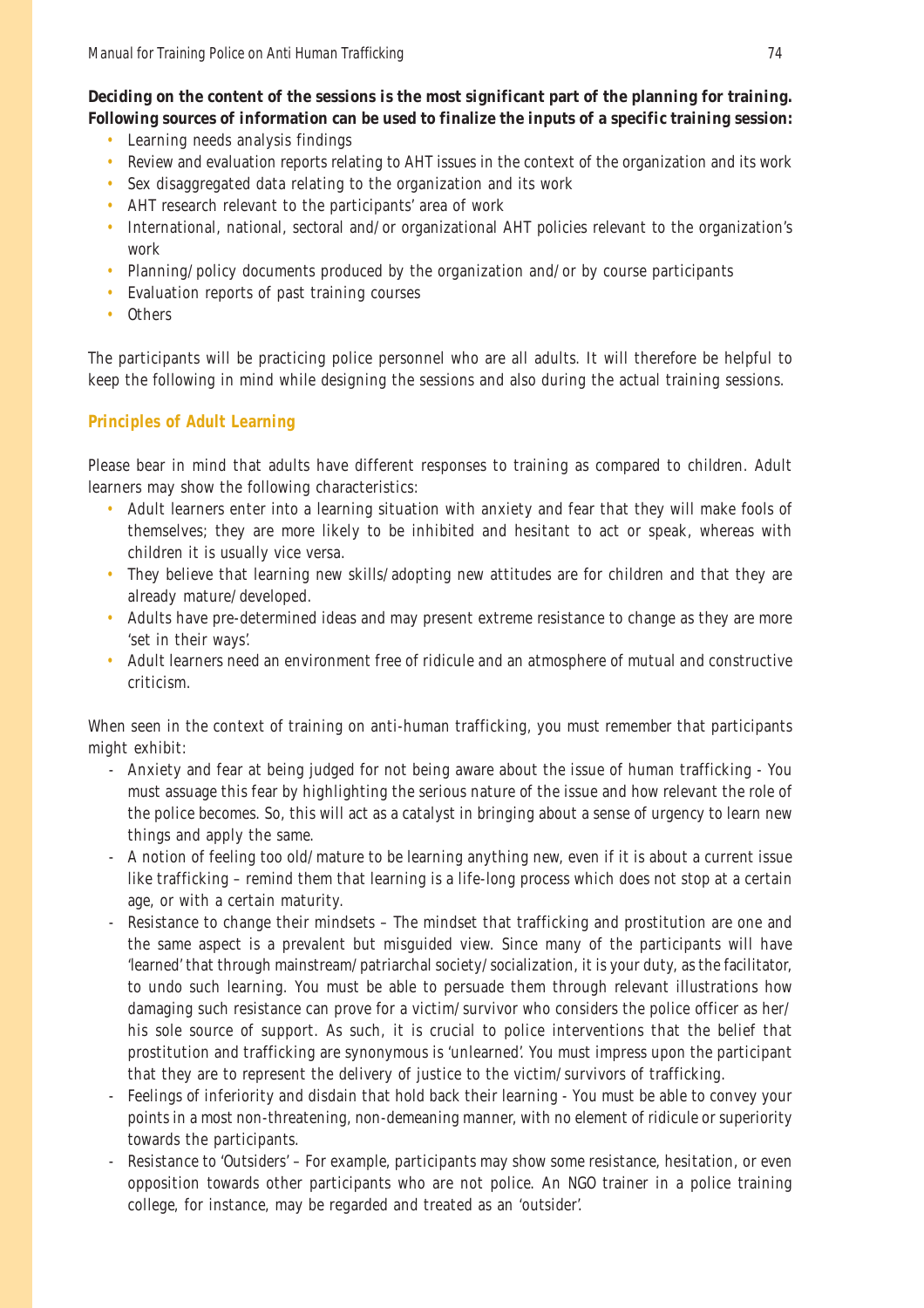It is significant to assess the Learning Needs of your prospective participants to actually know what is it that you need to address and communicate through your training. The following has been designed both as an exercise that you can do with participants who are trainer/facilitators themselves and/or use the information to build you own skills.

### **Important issues in assessing learning skills**

### **Motivation**

- Brainstorm Why might people come to your training course on AHT (think of the training task course initially). Any other factors that motivate people? Note down the responses.
- Divide suggested motivations into:
	- 1. EXTERNAL factors (payment, per diem, friends going, told to attend etc.)
	- 2. INTERNAL factors (desire to learn)
- Brainstorm on how trainer/facilitator might boost participants' motivation to learn? What might cause their motivation to decrease? Some likely conclusions:
	- 1. Motivation based on external factors doesn't last long people are there in body but not in mind.
	- 2. Motivation must come from within. The learner must WANT to partake in the learning the facilitator can help them want to by identifying and meeting their needs and by providing a positive learning experience.
- Why should we assess the learning needs of participants? You may want to link this to the section on motivation and characteristics of adult learners:
	- Adults have pre-existing skills, knowledge and experience, to which they will be relating the training.
	- Expertise does not necessarily all lie with the trainer/facilitator.
	- Motivation partly depends on trainer/facilitators meeting the learner' needs and fulfilling their expectations.
	- As course trainer/facilitator, have you/how have you assessed learning needs in the past?
	- As course participants, how have their learning needs been assessed?
- List different methods e.g. pre-course questionnaire; telephone/email survey; initial session of the training course and use the most appropriate one for your training.

Also of importance is the issue of how much flexibility can be built into the course:

- How much are you willing to tailor your course to the learning needs of particular groups?
- How much opportunity is there to incorporate participants experience in the course (e.g. in group exercises, discussions, presentations etc)?

Following is a suggestive pre-course questionnaire that you may want to use to assess learning needs of your participants:

### Samples of learning needs analysis<sup>47</sup>

Pre-course Survey: Training of Trainer/facilitators on AHT

- 1. Name: Station:
	-

- 2. Designation
- 3. Have you ever attended any training or courses on AHT. If so, which one?
- 4. Have you attended any courses on training skills for AHT. Which one(s)?
- 5. Have you run training or workshops on AHT or on other issues (If so, which issues?)
- 6. Are you planning to run training/workshops on AHT? (If so, when? For whom?)
- 7. What do you hope to get out of this training on AHT?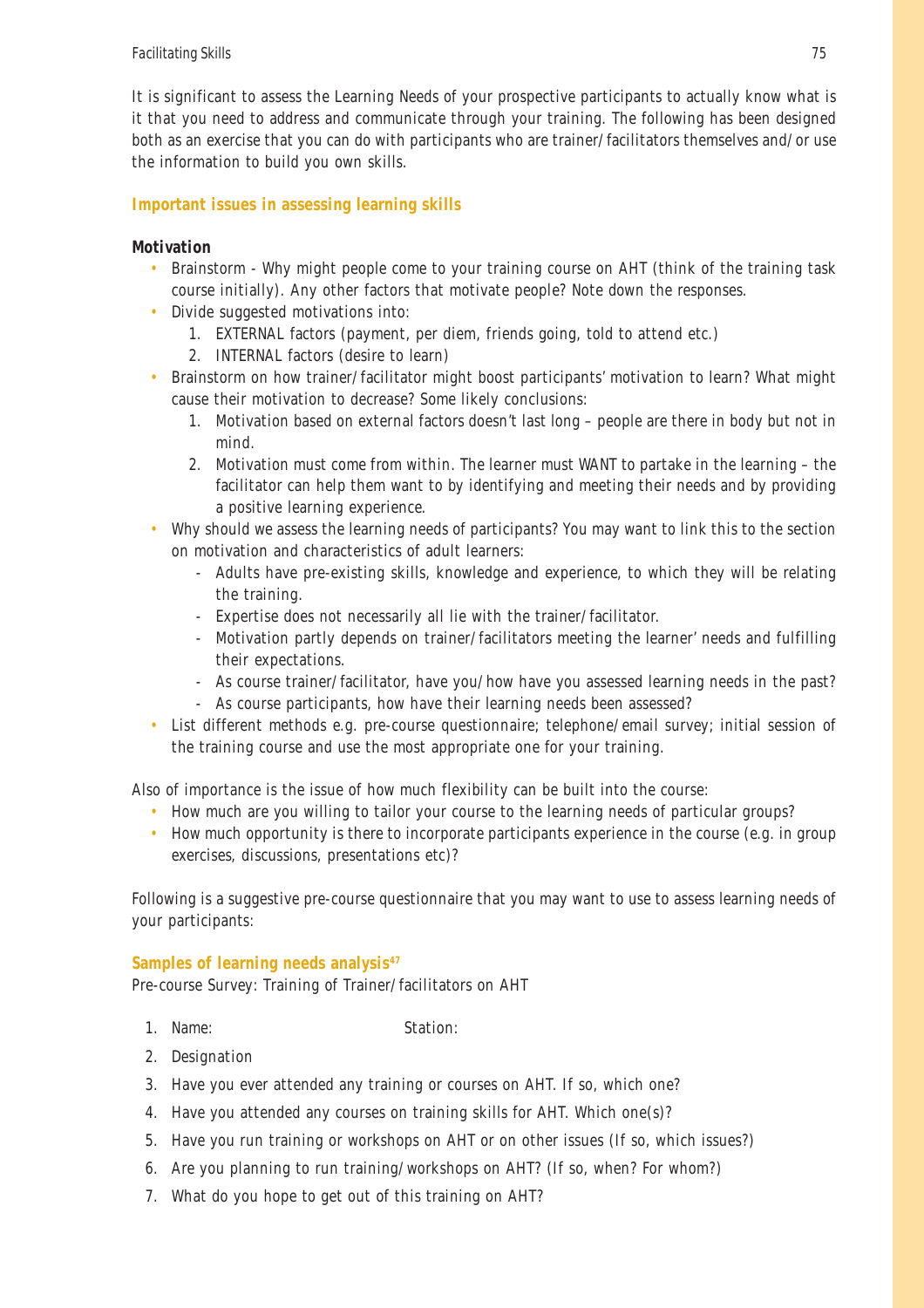- 8. In brief, what do you consider the main issues concerning AHT as they relate to your work?
- 9. What are the main issues concerning facilitation that you would like addressed in the workshop?
- 10. Do you have any special needs that may call for particular requirements within the workshop, e.g. Diet, childcare, wheelchair facilities, etc.?

Once you have assessed participants' needs, you will need to share them at the beginning of your training. You can do the following:

- 1) Before the workshop starts, prepare a flip chart listing answers to pre-course questionnaire on hopes and issues.
- 2) Put up flip charts. Explain that the organizers have tried to design the training program around these issues (5 min).
- 3) People can then get into groups (4 or 5 in a group). They discuss their expectations of the workshop and put them on flip chart paper under three headings:
	- Hopes
	- **Fears**
	- Contributions (how can I help myself and others get the most out of the workshop?) (20 mins)
- 4) Flip chart papers are put on the wall. Groups report back first all group hopes, then fears, lastly contributions. As each group reports back, new points are added from the discussion (20 mins).
- 5) Input from trainer/facilitator on which expectations will and will not be met (10 mins).
- 6) Put up program and go through it also giving explanations on practical details like meal times, sessions etc.

Training on AHT needs to address issues in a sensitive manner. As a trainer therefore you should handle resistance and emotions in a tolerant way. You can do the following to help you be prepared on the same.

- List out some of the particular difficulties associated with training on AHT, in particular aggressive or emotional responses.
- List identified strategies to handle/anticipate emotional reactions, through choice of content and methods, as well as through facilitation skills.
- Examine different approaches to awareness training on AHT, emphasizing personal, political and professional aspects, and identify the uses and limitations of each.

### **Training Techniques**

You may want to use the following training techniques during the training. However please remember to match your technique with the issue at hand. Thus e.g. it might be easy to use a lecture method if you are sharing factual information such as law-related matters, but if you want to focus on issues of sensitivity/behavior change etc then may be a role play might prove to be more effective. This is essentially because the visual presentation makes it easy for the participants to not only connect with what is being communicated but also to absorb and imbibe for subsequent behavior change.

Also do a mix of techniques so that the monotony of the interaction is broken and you are able to maintain the interest of the group.

Commonly used training techniques include:

- 
- 4. Demonstration 5. Simulation 6. Brainstorming
	-
- 
- 
- 
- 
- 
- 
- 1. Lecture 2. Role play 3. Case study method
	-
- 7. Buzz group 8. Panel discussion 9. Group discussion
- 10. Quiz sessions 11. Games 12. Workshops
- 13. Seminars 14. Syndicates 15. Field trip/tours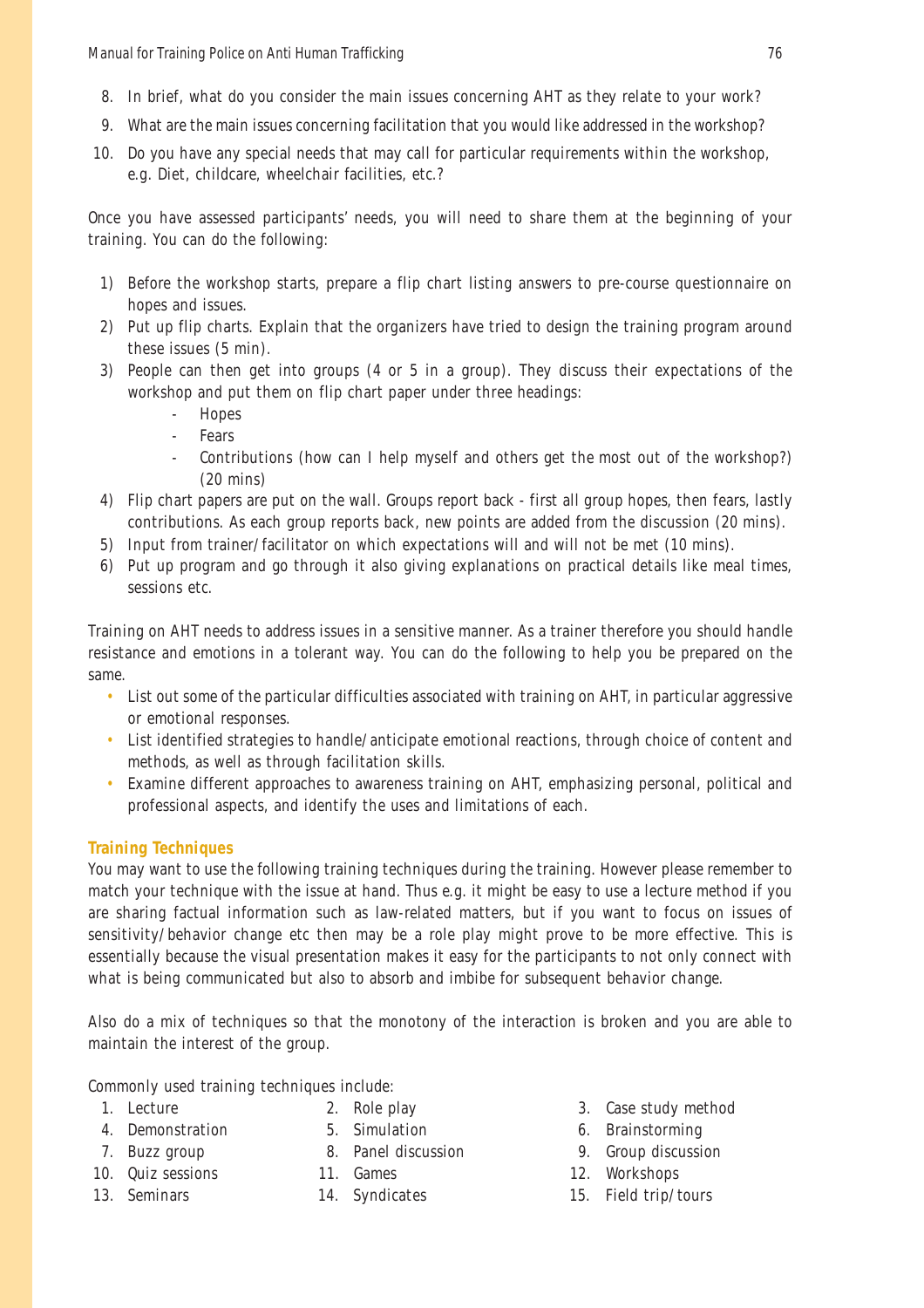Some of these are detailed below for your use:

#### • **Buzz groups**

Participants discuss ideas/experiences in pairs or in groups of three for a few minutes, sitting where they are in the larger group or plenary discussion. This is good for getting discussions going and enabling participants to explore ideas before speaking in the larger group. Buzz groups can be helpful when addressing the magnitude of issues such as trafficking, because it is more likely that a broader scope of elements and dimensions will be addressed when there are multiple persons contemplating the topic.

#### **• Case study**

A case study outlines a realistic situation which participants can use to turn theory into practice. It enables group members to apply new information, insights and ideas to a realistic situation relevant to their work. Case studies are useful to identify the steps in police action and also to recognize inappropriate police conduct, particularly in cases of CSE where gender sensitivity may have been neglected.

#### **• Debate**

Formal talks by two teams each trying to disprove the others' claims and to re-affirm their own view. The exchange of ideas and opinions involved in the nature of debate interactions is particularly useful in cases where there are two sides to one issue (such as myths and facts, or 'male' and 'female' gender roles etc.).

#### **• Demonstrations**

A demonstration is usually used to teach a skill. The facilitator shows the group the whole skill in addition to breaking it down into its component parts. Ideally the skill will then be practiced by the participants. The facilitator could assign each of the participants, for example, to demonstrate the steps of conducting an FIR, or have them exhibit the MO's collected during Intelligence Collection.

#### **• Diaries**

Participants keep a personal diary in relation to a specific theme or problem. Writing about their experiences will help develop self-awareness, and will enable them to relate the course to the rest of their lives and provide evidence of personal behaviour that may prove beneficial to analysis. For instance, after each exercise or upon the introduction of new subject matter, the facilitator could ask the participants to write down what they learned (or 'unlearned') and how it will help them in the future.

#### **• Discussion**

A discussion involves an exchange of ideas on a subject. A discussion can be structured by the trainer/facilitator or can be a free group discussion. There is often no right or wrong answer or single solution to the problem being discussed. Discussions in groups or pairs can prove to be insightful when reviewing information compiled in form of lists, charts, statistics because participants can compare and contrast their findings, conclusions and questions that result from the data.

#### **• Games**

Games can resolve problems/conflict, can create a group identity, help to build trust within a group and may help develop sensitivity to the problems of others. Four types of games are commonly used: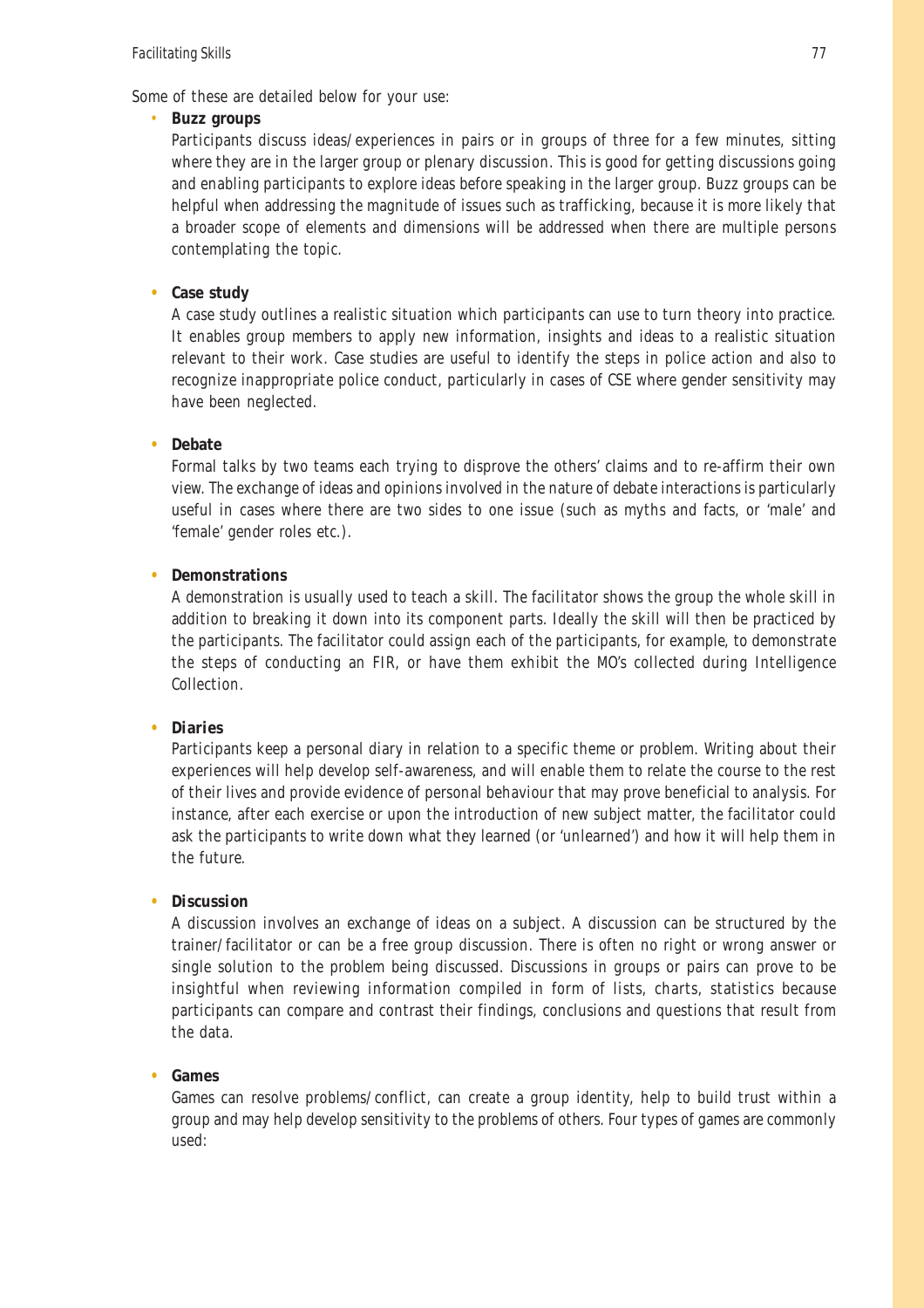**Icebreakers**: A game used at the beginning of a session to enable group members to relax and mingle, to create trust within the group and to simply have fun. Due to the serious nature of the issue on which the facilitation session focuses (HT), ice breakers can be useful to build relations of trust and familiarize participants with one another (See 'Trust me' and 'Sorts' Icebreakers on pages 10-11, Module 1).

**Knowledge games**: which give information to the players. **Energizers or tension diffusers**: games that can be played when the energy of the group is flagging or to diffuse tension. **Trust or social development games**: these help to create a safe atmosphere in the group.

#### • **Group work**

Small groups carry out specific tasks or activities. These encourage people to share experience and knowledge, encourage participation and develop a co-operative approach to working. Group work is good as a follow-up to case studies since many of the participants with policing background will most likely be reminded of similar experiences and you can encourage a type of 'compare and contrast' group discussion in which group members can offer tips, advice etc. to one another based on their experience.

#### • **Lecture/talk**

A presentation of a subject by the facilitator. It does not involve facilitator participation. While in most cases, the facilitation is most effective when it actively involves and engages the participants, a one-way lecture can be used in situations where you, the facilitator are giving a brief introduction on a new topic/issue and you need the participants to focus their attention on your words.

#### • **Panel**

A discussion among a few qualified people seated at a table in front of the audience. Panel discussions are especially relevant if there is a guest speaker who has experience, authority or expertise in a particular area such as a survivor of trafficking, an NGO worker etc.

#### • **Polarized views**

Views about an issue are polarized i.e. phrased to reflect extremely different views. Group members can work in pairs, with each individual acting as if they fully adopted one of the points of view for the exercise, despite their own views. Each person writes down all the arguments they can think of which support their position, without discussing it with their partner. The partners then start arguing their case. The trainer/facilitator lists the points in favour of each view by asking each pair in turn to contribute one point, until all points have been collected.

#### • **Projects**

Projects can be undertaken by individuals or by a group and involve making a detailed study of a subject for presentation in a written or verbal form. This gives initiative to the participants and is good for "discovery learning" which tends to enhance motivation. Projects are very helpful in instances where the topics are very dense and complex such as the different forms of trafficking addressed in Module One – here a project could aid to summarize the key points and thereby simplify otherwise complicated subject matter.

#### • **Question and answer**

Question and answer sessions involve the trainer/facilitator asking questions for the facilitators to answer or vice versa. A Q&A quiz is useful at the end of modules to refresh and test the participants' knowledge and also to prompt their level of attentiveness.

#### • **Questionnaires**

A list of questions relevant to a topic. Can measure knowledge, attitudes or behaviour.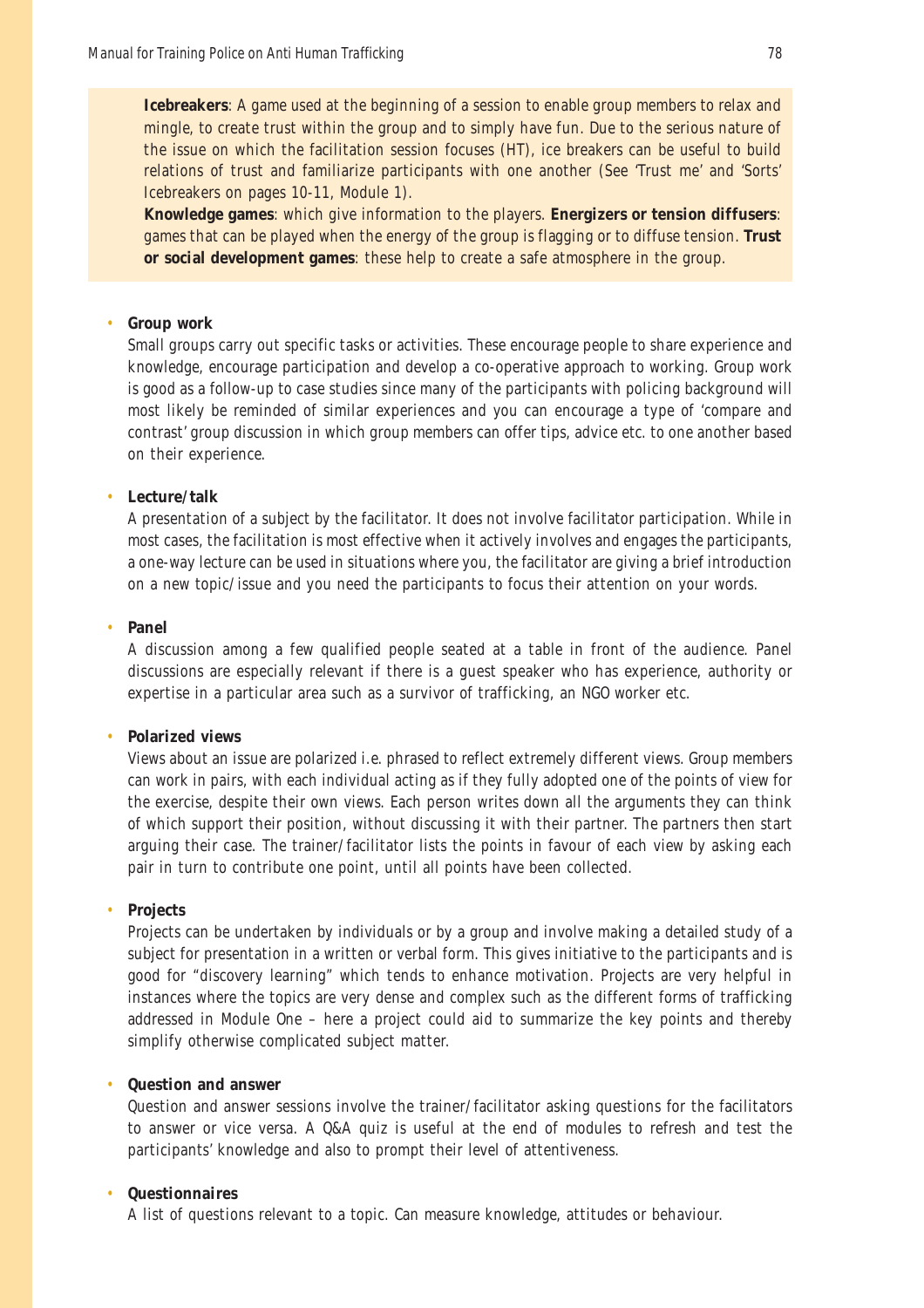### • **Road maps**

A road map is a technique used to look back over someone's life in a non-threatening way. The person draws a line on a piece of paper and marks on it events in their life which may have affected their behaviour in some way. This activity helps the participants to see 'the big picture' how different factors in their life (family, education, job, religion, society, culture etc.) play a role in shaping their perspective, influencing their opinions and influencing their behaviour.

### • **Role plays**

The acting out of a real situation. A situation or problem is outlined. Group members are assigned parts and asked to act out the situation. Role play can help group members to find a solution to a problem. It may help them to understand others' viewpoints and may produce changes in attitudes or behaviour.

- A police-survivor interface can be depicted where participants are divided into pairs and assigned roles as police officer (PO) and the victim/survivor of commercial sexual exploitation (VOCSE) whereby they enact the interaction, using scenes from case studies, their own experiences, or imagined scenarios.
- Mock-trial: Have the participants improvise a prosecution between the police personnel/ interrogator and the trafficker/interrogated<sup>47</sup>.

### • **Rounds/circles**

The group leader asks a question. Each group member in order round the circle gives his or her answer. Everyone else listens quietly; no-one criticizes or comments on what is said. Group members can opt to pass. Rounds/circles is appropriate to use in the light of sensitive matters such as gender issues because this method provides a laid-back, non-judgmental setting where participants can feel safe and comfortable to express their feelings, thoughts and opinions.

### • **Visits**

Participants, either as individuals or in groups, can visit an outside venue, relevant to a particular part of the course. Actual visits can include, but are not limited to, the SOC, an NGO, a brothel, a place of rehabilitation etc. Visits can involve finding information, interviewing people, attending an event, observing a process etc.

- **Victim speak**: A highly recommended visit is one in which a victim/survivor of trafficking comes to the venue of the facilitation session, and speaks to the participants. With such a visit, the following should be kept in mind so as to ensure that the speaker's privacy and dignity is respected, and to make sure they feel at ease:
- Build awareness on the impacts of trafficking on the trafficked person<sup>48</sup>.
- Have the speaker sit behind a screen so that his/her identity is kept anonymous
- If they allow for a question period, then make sure to stress the importance of avoiding questions that may retraumatize the survivor $49$ .

### **Role of Visuals50**

Human trafficking is one of the most heinous and gruesome crimes today. It is important for the facilitator during training that an empathetic connect is made with the issue and the participants. Visual aids are an essential feature of effective communication. As it is rightly said, a picture is worth a thousand words. The impact of visual images/aids expands the text clarity greatly and illustrates in a simple, easy to understand way. Thus if a picture of a trafficked person or a case study or a cinema based on human trafficking is shown to the participants, they will have better and clear understanding of the issue. However, the confidentiality of the victim/survivor must be maintained and informaion including photograph etc. must be taken after an informed consent from the victim/survivor of human trafficking.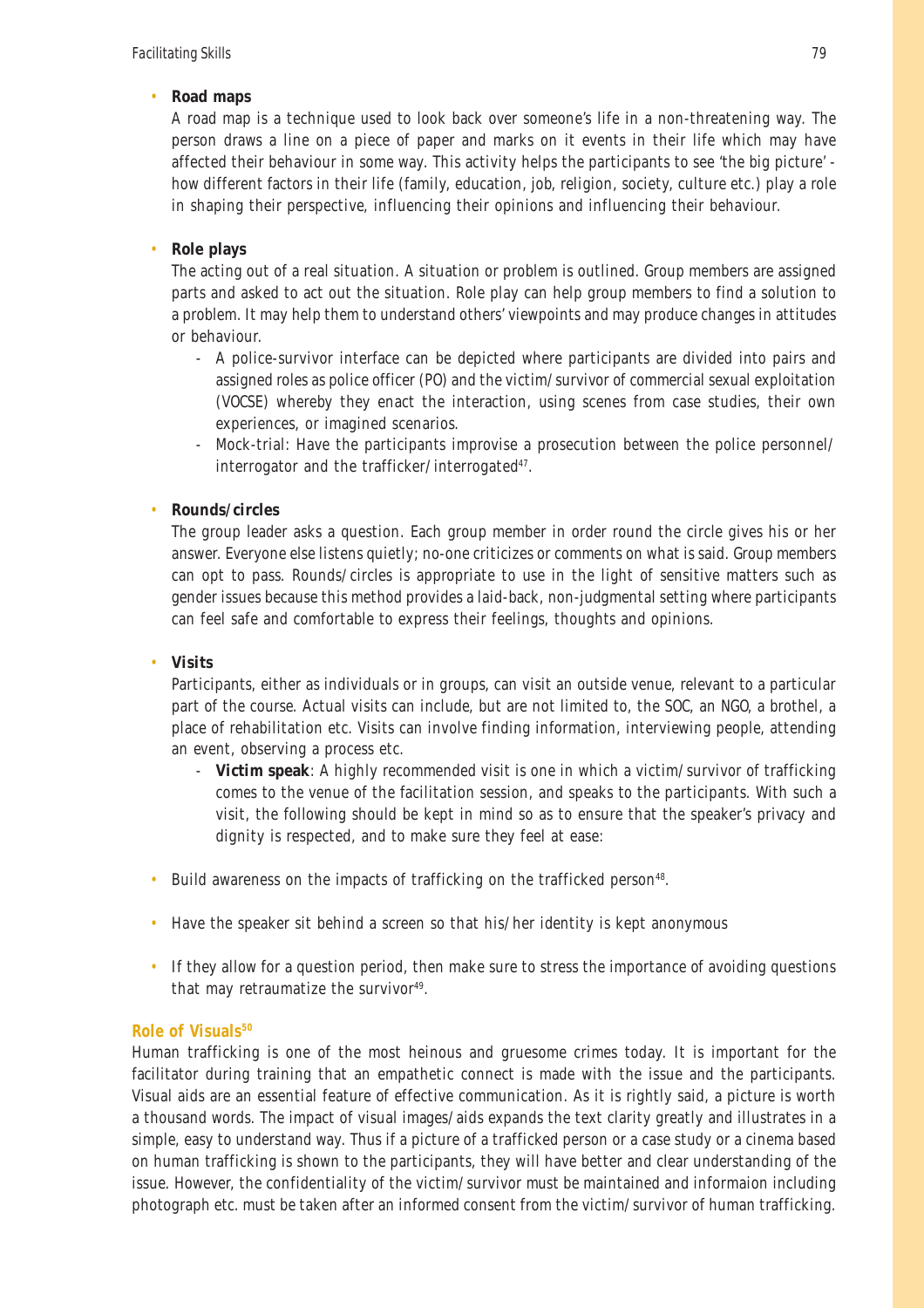Learning through visual representation is effective in the following ways:

- An appeal to a variety of senses
- A focus of attention
- A change of pace
- A simplified explanation to help understanding
- A more vivid and lasting impression
- A consolidating of learning
- Reference material for later use
- Help in relating or transferring learning to the real situation

### **4. POST TRAINING**

### **Training Evaluation51**

Evaluation of training on anti-human trafficking is a systematic attempt to obtain necessary information regarding the training program during planning, implementation and concluding phases. You can use both pre-course evaluation and post-course evaluation.

### **Purpose of Evaluation**

- To find out the extent to which the objectives of the course have been achieved
- To examine if the course contents are relevant and fulfilling the objectives
- To assess the efficacy of the training methods and improve the same
- To evaluate general atmosphere in the class, field placement, other physical arrangements, duration of training etc.
- To study the extent of participation by the trainees

### **Limitations**

- Suitable for small size groups
- If repeated at short intervals, the process may become mechanical
- Needs a competent facilitator to reinforce team ideas

### **Areas of evaluation**

- Contents
- Methodology
- Performance indicators
- Facilities
- Group relations
- Resource persons
- Others

### **Feedback analysis**

- It is very essential to evaluate the training program to bring about improvements to make the training on anti-human trafficking more effective.
- This may be based on the comments and suggestions given by the participants.
- A training program is continuously evaluated by participants and trainer/facilitators alike.
- Through the feedback, one can modify and adapt the training program to the local context.

### **Follow-up**

It is very significant to facilitate the drawing up of a clear follow-up plan with the participants. This would enable the learning to be used post training and will eventually help in bringing about behavior change. Both knowledge and skill building of the police in case of HT would be effective if proper followup of the participants has been planned.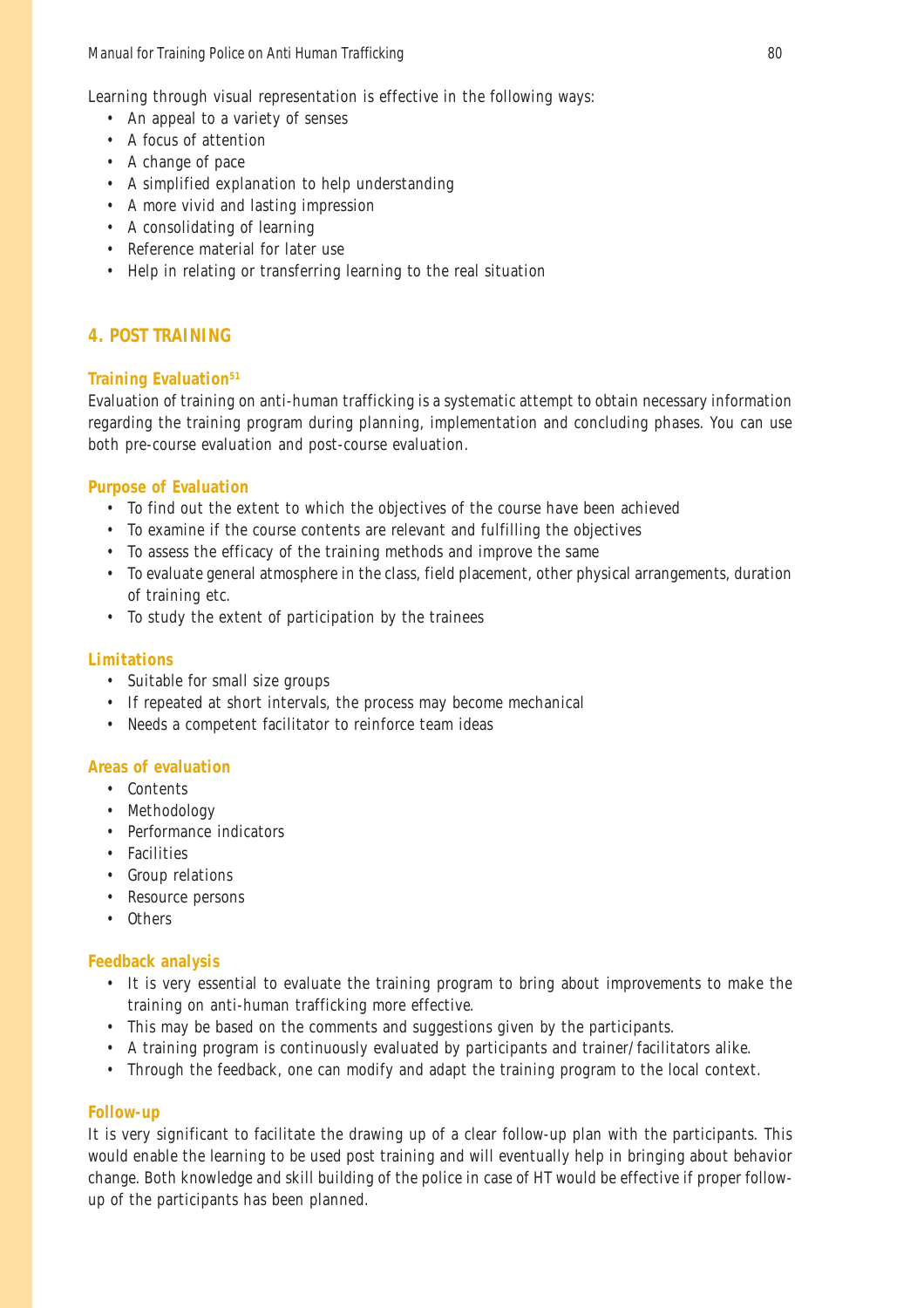- Action Plans and follow up for implementation and evaluation.
- Establish a communication link/network between learners who are now returned to the field and on going training events.
- Trainer/facilitators should adopt an "evaluation state of mind" always observing and thinking how things can be improved.
- Trainer/facilitators should use at least two specific structured evaluation techniques.
- Trainer/facilitators should talk about the course with other trainer/facilitators, facilitators and former facilitators.

### **5. CLOSING EXERCISES**

Before closing the session, it would be appropriate if closing exercises are conducted with the purpose of giving participants a sense of accomplishment. You can choose to do the following or build some of your own.

#### **EXERCISE**

### **Drawing Conclusions52**

| <b>Estimated time</b> |              | $: 15 \text{ mins}$                                                                                                                                      |
|-----------------------|--------------|----------------------------------------------------------------------------------------------------------------------------------------------------------|
| Material required     |              | : Pieces of paper, pen                                                                                                                                   |
| Methodology           |              | : Individual exercise                                                                                                                                    |
| Expected outcome      |              | : The facilitator summarizes the training workshop and participants leave<br>the workshop with a feeling of accomplishment and self-confidence           |
| Activity              |              | Ask the participants to write down on small pieces of paper the most<br>important and relevant information they received during the training<br>workshop |
|                       | $\mathbf{2}$ | Also ask them what new knowledge and ideas have enriched their<br>understanding/influenced their opinions regarding human trafficking?                   |
|                       | 3            | Participants can then volunteer to share their thoughts                                                                                                  |
|                       |              |                                                                                                                                                          |

### *Note to the facilitator*

Thank all the participants for their cooperation and participation in the training workshop. Wish them success in their work in combating human trafficking and ask them to fill out the training evaluation forms.

#### **EXERCISE**

### **Tree of Success<sup>53</sup>**

| Estimated time : 15 mins $\binom{7}{1}$ |                                                                                                                                               |
|-----------------------------------------|-----------------------------------------------------------------------------------------------------------------------------------------------|
| Material required                       | : Flip Charts, piece of papers, marker pens, picture of success tree drawn on<br>flip chart, glue or scotch tape                              |
| Methodology                             | : Individual exercise and group sharing                                                                                                       |
|                                         | Expected outcome : Planting a tree of success figuratively would help participants in their<br>resolve to renew their efforts in combating HT |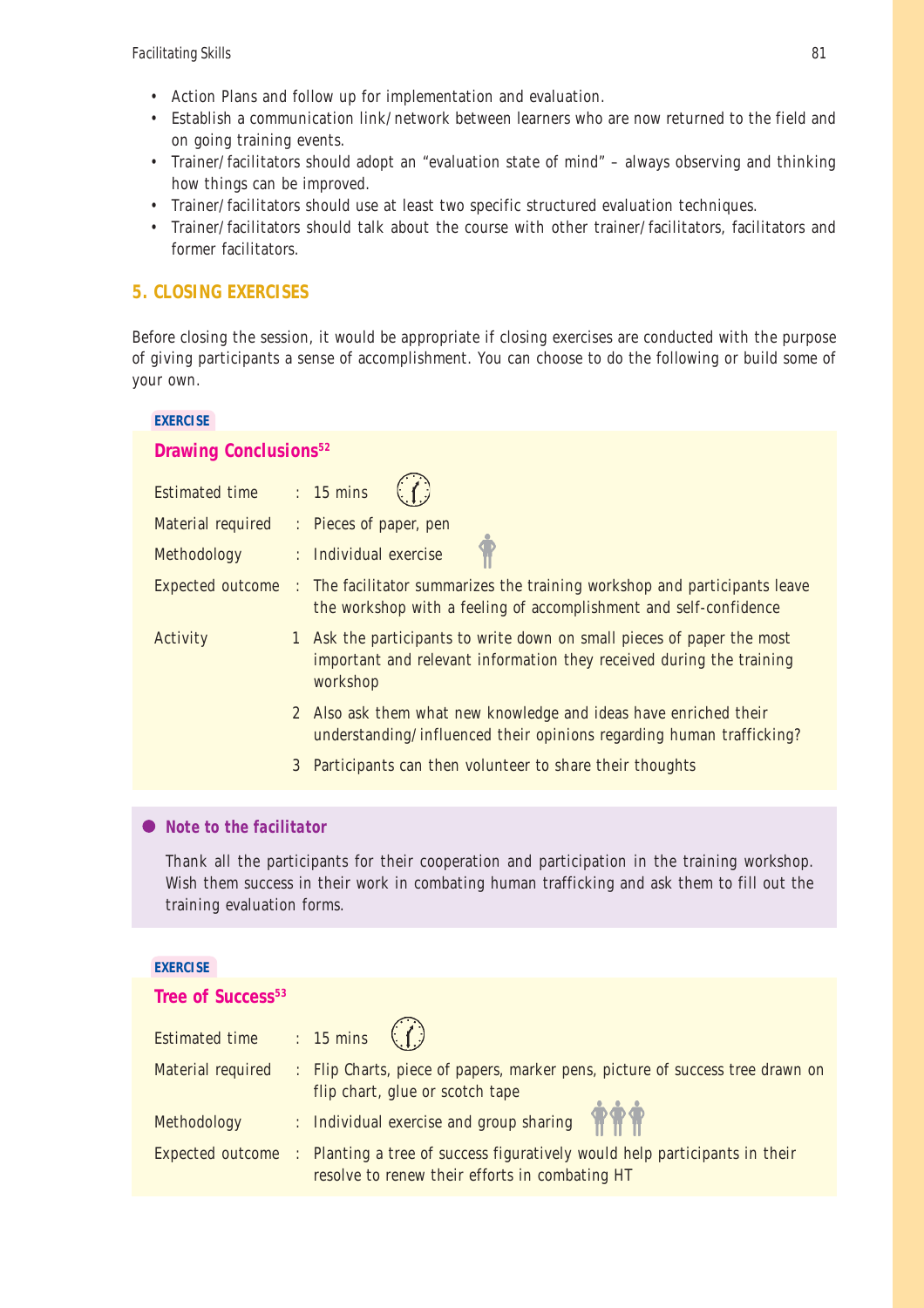# **Activity**

1. Tell the participants that during the training workshop, an attempt has been made to build a strategy for addressing the problem of trafficking in the country.

2. So now all of them should "plant a tree" of success by writing their wishes on the pieces of paper.

3. Ask the participants what they would like to wish each other to achieve success in working on the prevention of trafficking.

4. Allow participants 7-9 minutes to write their answers on small pieces of paper.

5. Participants then post their answers on the drawing of the "success tree" and the facilitator reads the answers out loud.

#### *Note to the facilitator*

The "Success tree" should be drawn in advance on a flipchart. Small pieces should be cut out of coloured paper in the shape of leaves/flowers/fruits. To attach these "leaves/flowers/fruits" to the "tree" provide participants with glue or scotch tape.

Thank all the participants for their cooperation and participation in the training workshop, wish them success in their work in combating human trafficking and ask them to fill out the training evaluation form.

#### **Some Key Words**

Adult learning, Pre-training, Post-training, Evaluation, Feedback, Planning, Communication Skills, Empathy, Agent of Change, Agent of Delivery, Honesty, Logistical aspect, Trainer/Facilitator-centric, Learner centric, Learning-need analysis, Training techniques.

#### **Footnotes**

- 45 Kozoll, Charles F. Training & Development Journal 29 (1975).
- 46 "Training Tools." Siyanda Mainstreaming Gender Equality. Siyanda. Aug.-Sept. 2007 <http://www.siyanda.org/docs\_gem/ index\_implementation/t\_tools11htm>
- 47 Refer to UNODC's SOP on Prosecution, 2008.
- 48 See "Survivors' Negative Thoughts" from the UNODC's Manual on Psychosocial Intervention, 2008 and where psychosocial impact of trafficking on trafficked person is discussed in previous modules.
- 49 Ibid.
- 50 http://www.siyanda.org/docs\_gem/index\_implementation/t\_tools13a.htm
- 51 http://www.siyanda.org/docs\_gem/index\_implementation/t\_tools13c.htm#Seven
- 52 Adapted from, Prevention of Domestic Violence and Trafficking in Human Beings, Training Manual, Winrock International, Kyiv, Ukraine, 2001, vailable at http://www.winrock.org/GENERAL/Publications/Dos\_manual.pdf
- 53 Ibid.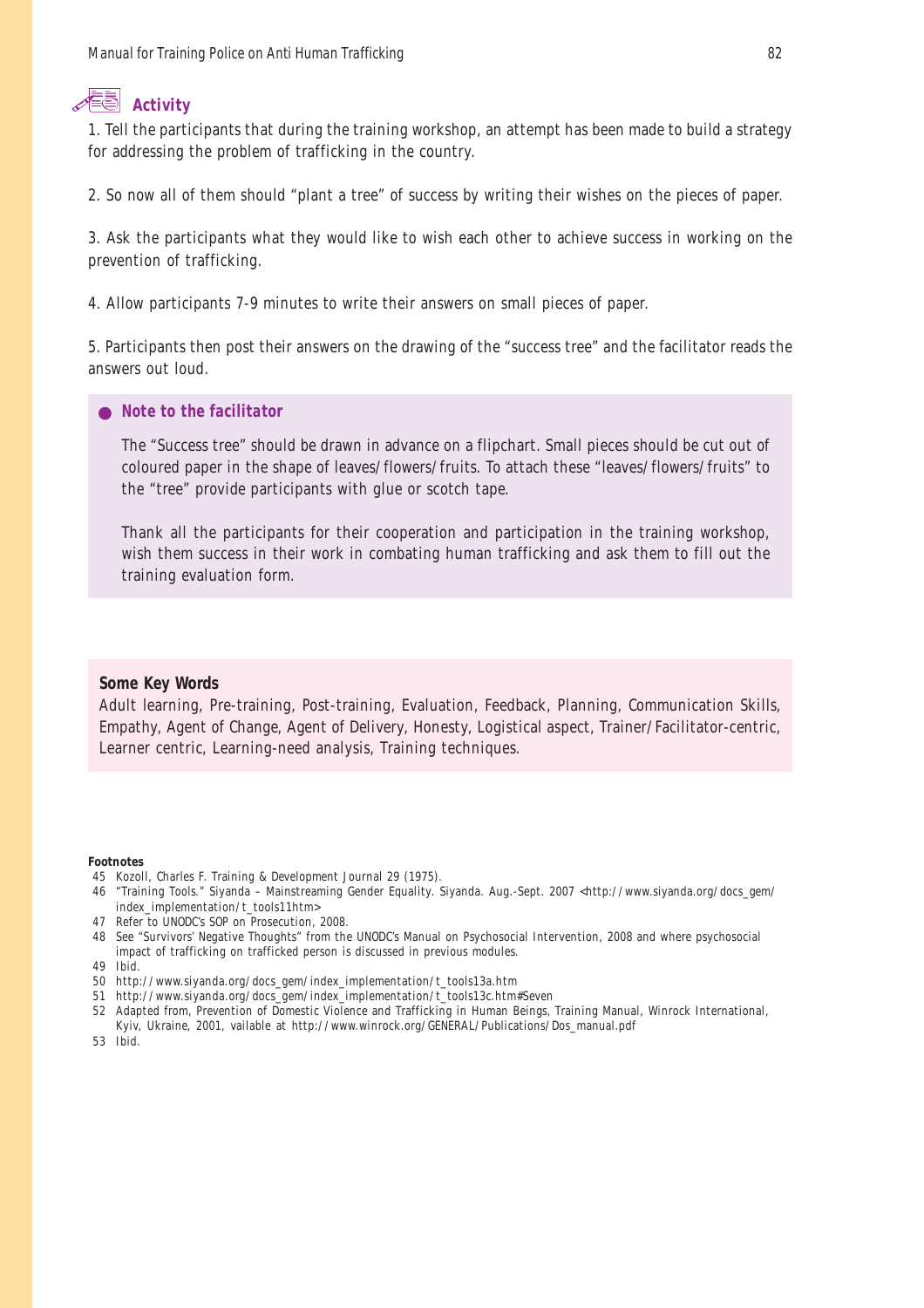# **ACRONYM GLOSSARY**

| <b>AHT</b>      | Anti Human Trafficking                                           |
|-----------------|------------------------------------------------------------------|
| <b>CRC</b>      | Convention on the Rights of the Child, 1989                      |
| Cr.PC           | <b>Criminal Procedure Code</b>                                   |
| <b>CSE</b>      | <b>Commercial Sexual Exploitation</b>                            |
| <b>CSR</b>      | <b>Centre for Social Research</b>                                |
| <b>CTPO</b>     | Central (Anti) Trafficking Police Officer                        |
| <b>CWC</b>      | Child Welfare Committee                                          |
| <b>CMA</b>      | <b>Course Material Appreciation</b>                              |
| <b>DCP</b>      | Deputy Commissioner of Police                                    |
| DM              | District Magistrate                                              |
| <b>FCC</b>      | <b>Family Counselling Centres</b>                                |
| <b>FIR</b>      | <b>First Information Report</b>                                  |
| <b>GAATW</b>    | Global Alliance Against Traffic in Women                         |
| <b>HIV AIDS</b> | Human Immunodeficiency Virus/ Acquired Immunodeficiency Syndrome |
| HT              | Human Trafficking                                                |
| IL <sub>0</sub> | <b>International Labour Organization</b>                         |
| I <sub>0</sub>  | <b>Investigating Officer</b>                                     |
| <b>IPC</b>      | Indian Penal Code, 1860                                          |
| <b>ISS</b>      | Institute of Social Sciences (New Delhi)                         |
| <b>ITPA</b>     | Immoral Traffic (Prevention) Act, 1956                           |
| JJ              | Juvenile Justice (Care and Protection of Children Act 2000)      |
| <b>JM</b>       | Judicial Magistrate                                              |
| MM              | Metropolitan Magistrate                                          |
| M <sub>0</sub>  | Material Objects                                                 |
| NGO             | Non- Governmental Organization                                   |
| P <sub>0</sub>  | Police Officer                                                   |
| <b>SDM</b>      | Sub-Divisional Magistrate                                        |
| S <sub>OP</sub> | <b>Standard Operating Procedure</b>                              |
| S <sub>OC</sub> | Scene of Crime                                                   |
| <b>SP</b>       | Superintendent of Police                                         |
| SP <sub>0</sub> | <b>Special Protection Officer</b>                                |
| <b>STD</b>      | <b>Sexually Transmitted Disease</b>                              |
| <b>UNODC</b>    | United Nations Office on Drug and Crime                          |
| <b>VOCSE</b>    | Victim of Commercial Sexual Exploitation                         |
| <b>WPO</b>      | <b>Woman Police Officer</b>                                      |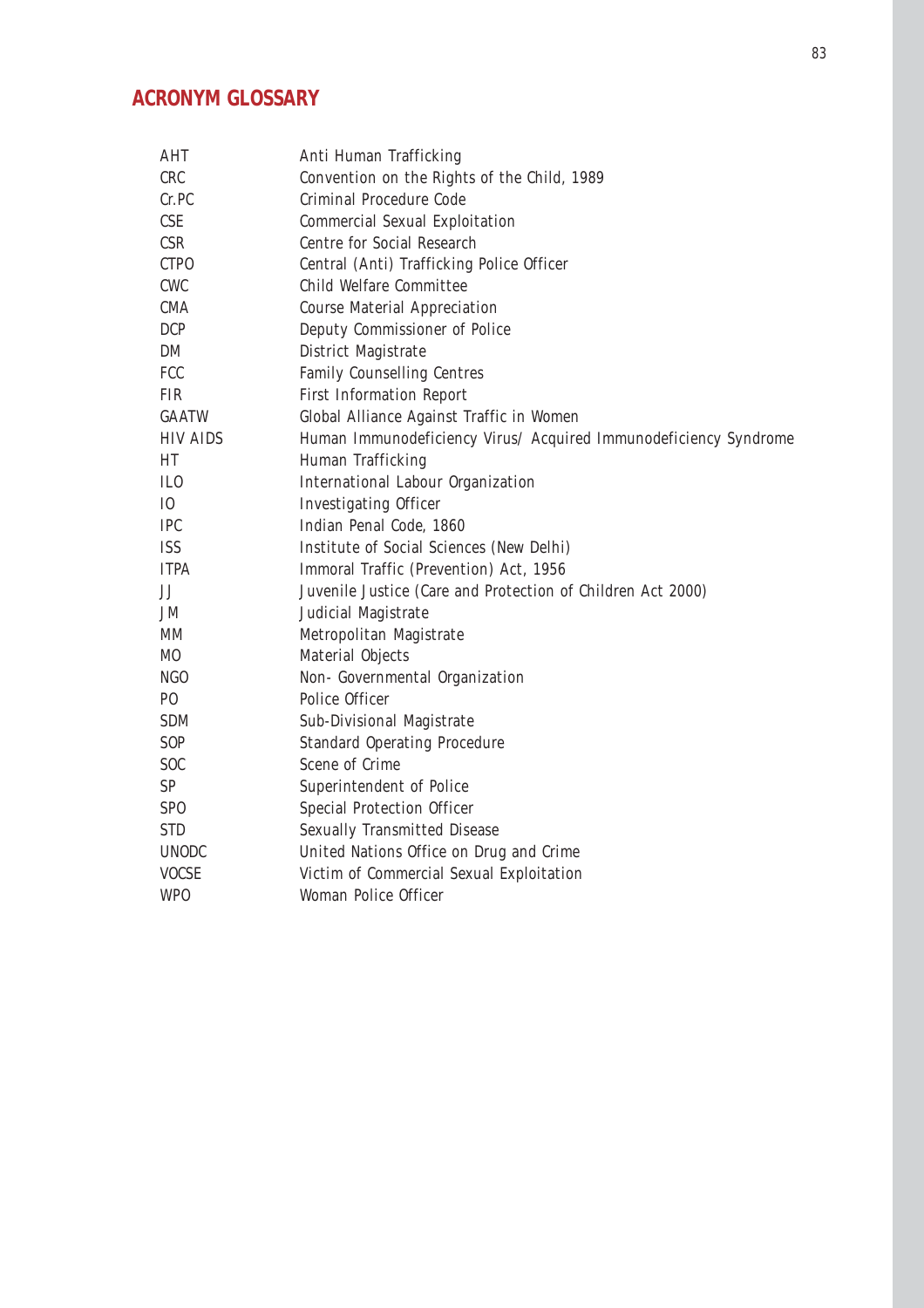| Session                  | Topic                                                                                                                                     | Objective                                                                                                                                                                                                                                                                                                                                | Methodology                                                                                                                                             | Time                                                 |  |  |
|--------------------------|-------------------------------------------------------------------------------------------------------------------------------------------|------------------------------------------------------------------------------------------------------------------------------------------------------------------------------------------------------------------------------------------------------------------------------------------------------------------------------------------|---------------------------------------------------------------------------------------------------------------------------------------------------------|------------------------------------------------------|--|--|
|                          | Welcome & Introduction<br>to the Training                                                                                                 | To make participants<br>comfortable and to share<br>with them the curriculum and<br>objectives of the training                                                                                                                                                                                                                           | Presentation &<br>Ice breaking<br>exercises                                                                                                             | $9.30 - 10.00$ am<br>30 mins                         |  |  |
| $\mathbf{1}$             | <b>Human Trafficking</b><br>Definition and processes<br>involved in Human<br>Trafficking<br><b>Elements of Human</b><br>Trafficking       | To build clarity on the<br>concept of Human<br>Trafficking                                                                                                                                                                                                                                                                               | Ice breaker exercises,<br>Participatory<br>discussion,<br>Case study                                                                                    | $10.00 - 11.15$ am<br>$1 \text{ hr} 15 \text{ mins}$ |  |  |
|                          |                                                                                                                                           | Tea break (11.15-11.30 am)                                                                                                                                                                                                                                                                                                               |                                                                                                                                                         |                                                      |  |  |
| $\boldsymbol{2}$         | <b>Human Trafficking:</b><br>a gendered perspective<br>Understanding HT from<br>a gendered perspective<br>and Human Rights<br>perspective | To understand the specific<br>ways in which women's<br>experiences in trafficking<br>are different from men and to<br>make participants aware<br>of how trafficked person's<br>human rights are violated<br>through HT                                                                                                                   | Presentation,<br>Participatory<br>discussion                                                                                                            | 11.30-12.15 pm<br>45 mins                            |  |  |
| 3                        | Law and its practise                                                                                                                      | To understand basic strength<br>of law and procedures on<br>identifying victims and<br>offenders and taking<br>appropriate steps<br>To understand the strength of<br>law and steps to use it for<br>combating HT<br>To understand steps in<br>prevention                                                                                 | Discussion on law and<br>its practise<br>Case Study<br><b>Group Discussion</b>                                                                          | $12.15 - 1.00$ pm<br>45 mins                         |  |  |
|                          |                                                                                                                                           | Lunch break (1.00-2.00 pm)                                                                                                                                                                                                                                                                                                               |                                                                                                                                                         |                                                      |  |  |
|                          | Energisers                                                                                                                                |                                                                                                                                                                                                                                                                                                                                          |                                                                                                                                                         | $2.00 - 2.15$ pm                                     |  |  |
| 4                        | <b>Combating HT</b><br><b>Pre-rescue</b>                                                                                                  | Planning and operationalizing<br>rescue                                                                                                                                                                                                                                                                                                  | Group exercises,<br>presentation of visual<br>and discussion                                                                                            | $2.15 - 3.15$ pm<br>1 <sub>hr</sub>                  |  |  |
|                          | <b>During rescue</b><br>Post-rescue care &<br>attention                                                                                   | To understand the steps in the<br>post-rescue scenario<br>To understand interview<br>techniques & dynamics of<br>interaction. To reinforce<br>participants knowledge of and<br>skills in investigating HT cases                                                                                                                          | thereon Quiz, Check list<br>Individual exercises<br>Recording of<br>statements $u/s$ 161 &<br>164 Cr.PC., Statement<br>of Best practices,<br>Case study |                                                      |  |  |
| Tea break (3.15-3.30 pm) |                                                                                                                                           |                                                                                                                                                                                                                                                                                                                                          |                                                                                                                                                         |                                                      |  |  |
| $5\phantom{.0}$          | <b>Preventing HT</b>                                                                                                                      | To understand the role of<br>police in prevention of HT<br>To identify the scope/methods<br>of prevention in the source,<br>transit & destination areas<br>To understand the role of<br>'demand' in HT<br>To identify methods of<br>preventing re-trafficking<br>Role of different stakeholders<br>in ensuring prevention in<br>HT cases | Group & individual<br>exercises<br>Case Study<br><b>Group Discussion</b>                                                                                | 3.30-4.30 pm<br>1 <sub>hr</sub>                      |  |  |
|                          | Wrapping up with a<br>closing exercise                                                                                                    | Concluding the session                                                                                                                                                                                                                                                                                                                   |                                                                                                                                                         | $4.30 - 5.00$ pm                                     |  |  |

# **SUGGESTIVE ONE DAY ORIENTATION**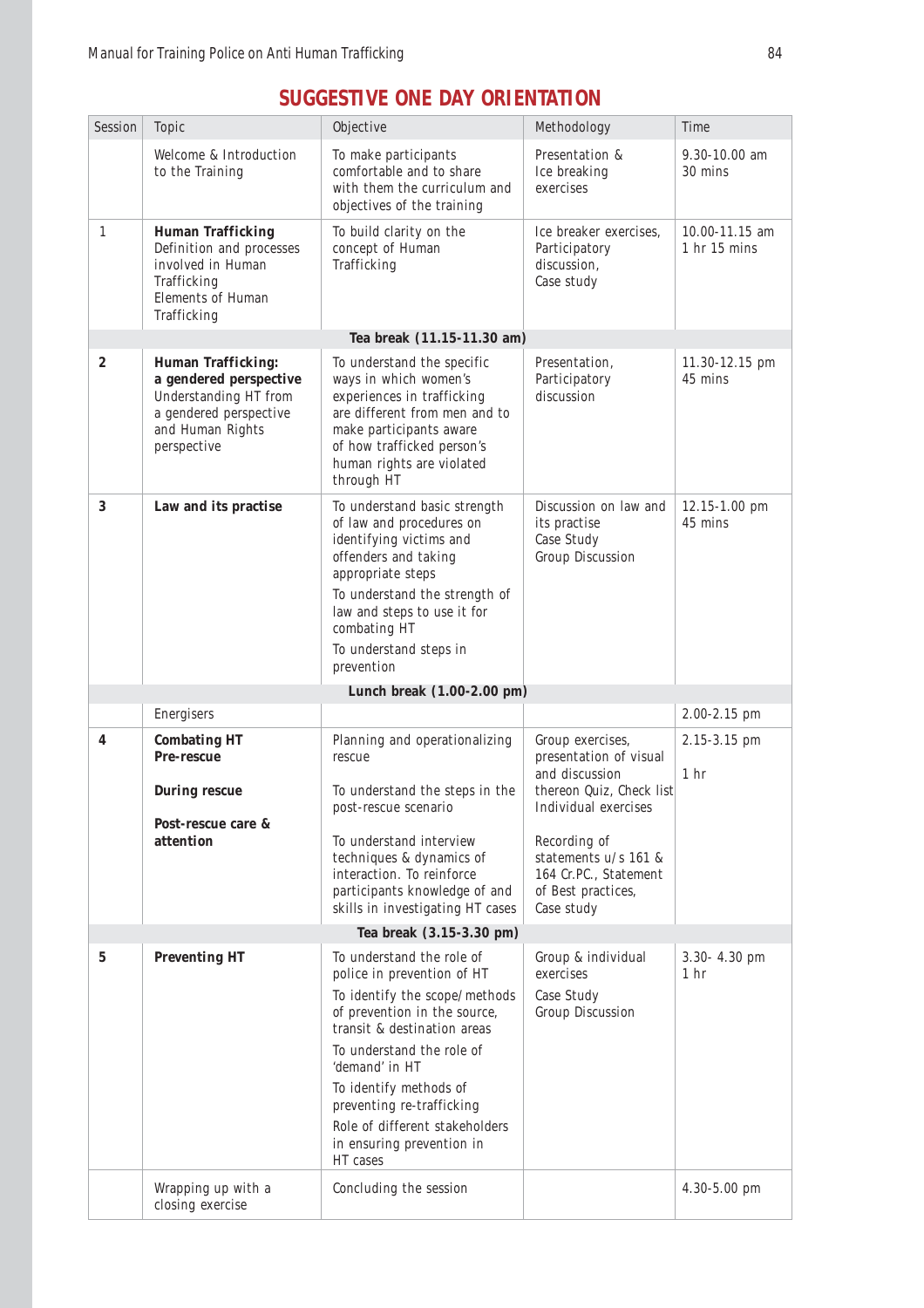# **SUGGESTIVE THREE DAYS TRAINING SCHEDULE**

| <b>DAY I</b>               |                                                                                                                                                                     |                                                                                                                                                                                                                                                                                                |                                                                             |                                                |  |  |
|----------------------------|---------------------------------------------------------------------------------------------------------------------------------------------------------------------|------------------------------------------------------------------------------------------------------------------------------------------------------------------------------------------------------------------------------------------------------------------------------------------------|-----------------------------------------------------------------------------|------------------------------------------------|--|--|
| Session                    | Topic                                                                                                                                                               | Objective                                                                                                                                                                                                                                                                                      | Methodology                                                                 | Time                                           |  |  |
|                            | Welcome & Introduction                                                                                                                                              | Participants get to know<br>each other                                                                                                                                                                                                                                                         | <b>Ice-breaking Exercises</b>                                               | $9.30 - 10.00$ am<br>30 mins                   |  |  |
| 1                          | <b>Introductory Session</b><br>Introduction to the<br>Training<br>Anxiety/apprehension<br>regarding the training<br><b>Course Material</b><br>Appreciation          | To share overall curriculum<br>and duration of the AHT<br>training programme<br>To dispel misconceptions<br>and understand anxiety/<br>apprehension of the<br>participants, if any.<br>To ensure that participants<br>benefit from reading resource<br>material through responsive<br>learning | Presentation<br>Team building<br>exercises<br>Individual exercises,<br>Quiz | 10.00-10.45 am<br>45 mins                      |  |  |
| $\boldsymbol{2}$           | <b>Human Trafficking</b><br>Definition and processes<br>involved in Human<br>Trafficking                                                                            | To build clarity on the concept<br>of Human Trafficking                                                                                                                                                                                                                                        | Ice breaker exercises,<br>Participatory<br>discussion                       | $10.45 - 11.15$ am<br>30 mins                  |  |  |
|                            |                                                                                                                                                                     | Tea Break (11.15-11.30 am)                                                                                                                                                                                                                                                                     |                                                                             |                                                |  |  |
|                            | Human trafficking contd                                                                                                                                             |                                                                                                                                                                                                                                                                                                |                                                                             | 11.30-12.30 pm                                 |  |  |
|                            | Various elements of<br>Human Trafficking                                                                                                                            | To build understanding on<br>trafficking in persons in<br><b>UN</b> Protocol                                                                                                                                                                                                                   | Individual or group<br>exercises, Case study                                | 1 <sub>hr</sub>                                |  |  |
|                            | Trafficking, Migration and<br>Smuggling etc                                                                                                                         | To know the difference<br>between Trafficking, Migration<br>and Smuggling etc.                                                                                                                                                                                                                 | Participatory<br>discussion                                                 |                                                |  |  |
|                            | Definition of a Trafficker/<br>offender and Victim of<br>Human trafficking                                                                                          | To make participants aware of<br>multiple offenders involved in<br>HT and victim/survivor of HT                                                                                                                                                                                                | Participatory<br>discussion<br>individual exercises                         |                                                |  |  |
| 3                          | <b>Human Trafficking:</b><br>a gendered perspective<br>Understanding HT from a<br>gendered perspective                                                              | To understand the specific<br>ways in which women's<br>experiences in trafficking are<br>different from men                                                                                                                                                                                    | Presentation,<br>Participatory<br>discussion                                | 12.30-1.00 pm<br>30 mins                       |  |  |
| Lunch break (1.00-2.00 pm) |                                                                                                                                                                     |                                                                                                                                                                                                                                                                                                |                                                                             |                                                |  |  |
|                            | Energisers<br><b>Human Trafficking:</b><br>a gendered perspective<br>contd<br>Myths and facts about<br>victims/survivors<br>Myths and facts about<br>Buyers/clients | To dispel stereotypes/<br>assumptions about the victim<br>and offenders                                                                                                                                                                                                                        | Individual exercises                                                        | $2.00 - 2.15$ pm<br>$2.15 - 2.45$ pm<br>30mins |  |  |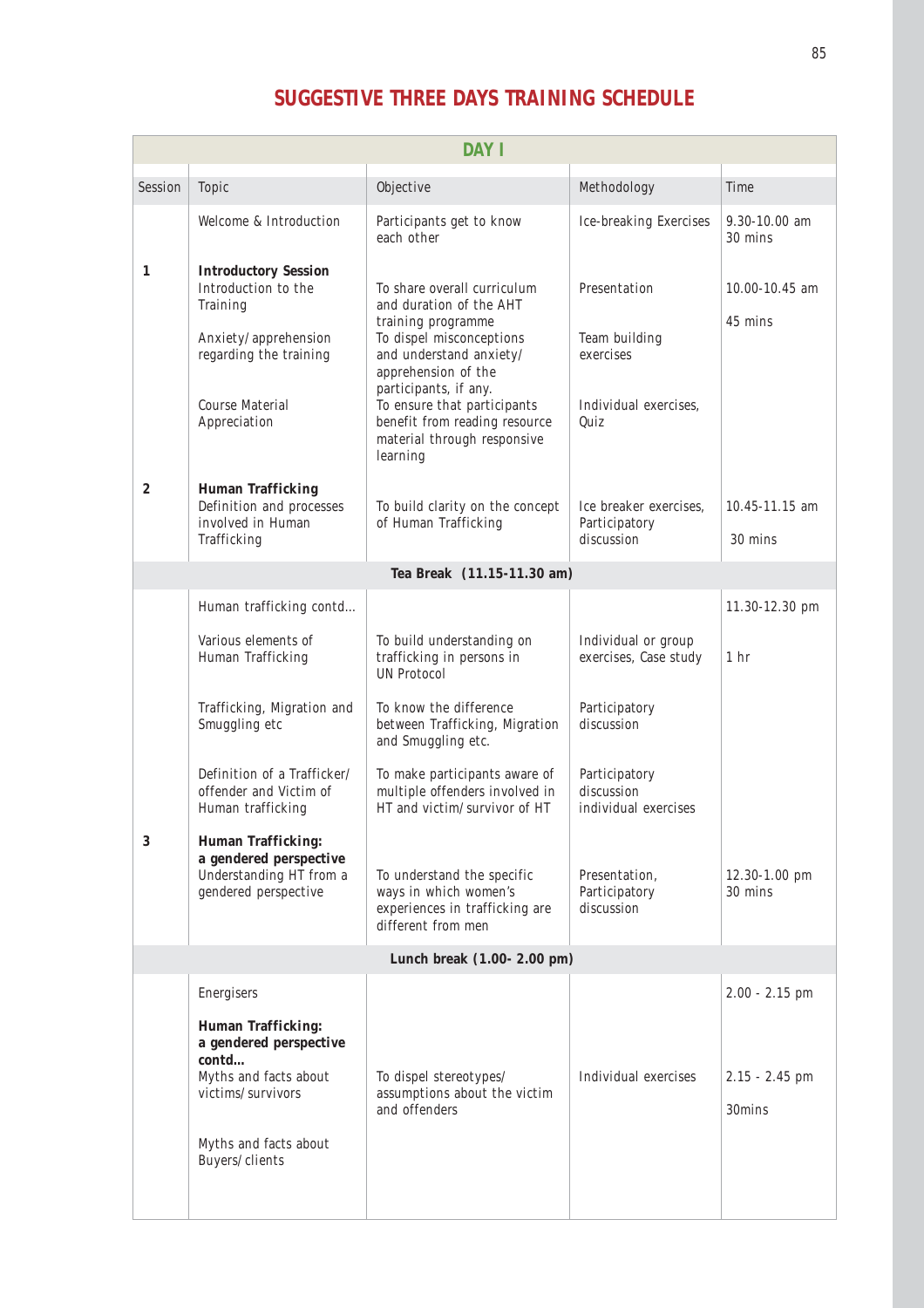| 4 | <b>HT</b> and Human Rights<br><i><u><b>Issues</b></u></i><br>Understanding HT from a<br>Human Rights perspective | To make participants aware how<br>trafficked person's human<br>rights are violated through HT                 | Case study methods,<br>hand outs of<br>provisions of Indian<br>constitution regarding<br>basic human rights                                           | $2.45 - 3.15$ pm<br>30 mins         |
|---|------------------------------------------------------------------------------------------------------------------|---------------------------------------------------------------------------------------------------------------|-------------------------------------------------------------------------------------------------------------------------------------------------------|-------------------------------------|
|   |                                                                                                                  | Tea break (3.15 pm-3.30 pm)                                                                                   |                                                                                                                                                       |                                     |
| 5 | Preventing and combating<br><b>Human Traficking</b>                                                              | To understand the role of<br>Police in prevention of HT<br>To identify the scope/method                       | Group exercises,<br>Case study                                                                                                                        | $3.30 - 4.30$ pm<br>1 <sub>hr</sub> |
|   |                                                                                                                  | of prevention in the source,<br>transit and destination areas                                                 |                                                                                                                                                       |                                     |
|   |                                                                                                                  | To understand the role of<br>'demand' in HT                                                                   |                                                                                                                                                       |                                     |
|   |                                                                                                                  | To identify methods of<br>preventing retrafficking                                                            |                                                                                                                                                       |                                     |
|   |                                                                                                                  | Role of different stakeholders<br>in ensuring prevention                                                      |                                                                                                                                                       |                                     |
|   | Wrapping up with a<br>closing exercise                                                                           | To conclude the day's<br>session                                                                              |                                                                                                                                                       | $4.30 - 5.00$ pm                    |
|   |                                                                                                                  | <b>DAY II</b>                                                                                                 |                                                                                                                                                       |                                     |
|   | Recap of day 1 and<br>Overview of the day's<br>schedule                                                          | Recap of previous day                                                                                         |                                                                                                                                                       | $9.30 - 9.45$ am<br>15 mins         |
| 1 | <b>Strategies to combat HT</b><br>Police Action in HT                                                            | To discuss the legal procedures<br>& their application with regard<br>to the investigation of<br>crimes of HT | Participatory<br>discussion and<br>group exercises                                                                                                    | $9.45 - 10.30$ am<br>45 mins        |
|   | Importance of SOPs                                                                                               | To build clarity on significance<br>of the SOP in AHT                                                         | Participatory<br>discussion, distribution<br>of Handouts e.g. on<br>SOPs on<br>investigation of crimes<br>of trafficking for CSE<br>and Forced labour | $10.30 - 11.15$ am<br>45 mins       |
|   |                                                                                                                  | Tea break (11.15 am-11.30 am)                                                                                 |                                                                                                                                                       |                                     |
| 2 | <b>Police Action in</b><br><b>Pre-Rescue and</b><br>during-rescue period<br>Police Action in Pre-Rescue          | To share the importance of                                                                                    | Group Exercises,                                                                                                                                      | 11.30-12.15 pm                      |
|   | period                                                                                                           | planning for rescue period                                                                                    | Case Study Method                                                                                                                                     | 45 mins                             |
|   | Police Action during-<br>rescue period                                                                           | To identify procedural action<br>in AHT during Rescue period                                                  | Group exercises,<br>presentation of visual<br>and discussion thereon                                                                                  | 12.15-1.00 pm<br>45 mins            |
|   |                                                                                                                  | Lunch break (1.00pm-2.00 pm)                                                                                  |                                                                                                                                                       |                                     |
| 3 | Energisers                                                                                                       |                                                                                                               |                                                                                                                                                       | $2.00 - 2.15$ pm                    |
|   |                                                                                                                  |                                                                                                               |                                                                                                                                                       |                                     |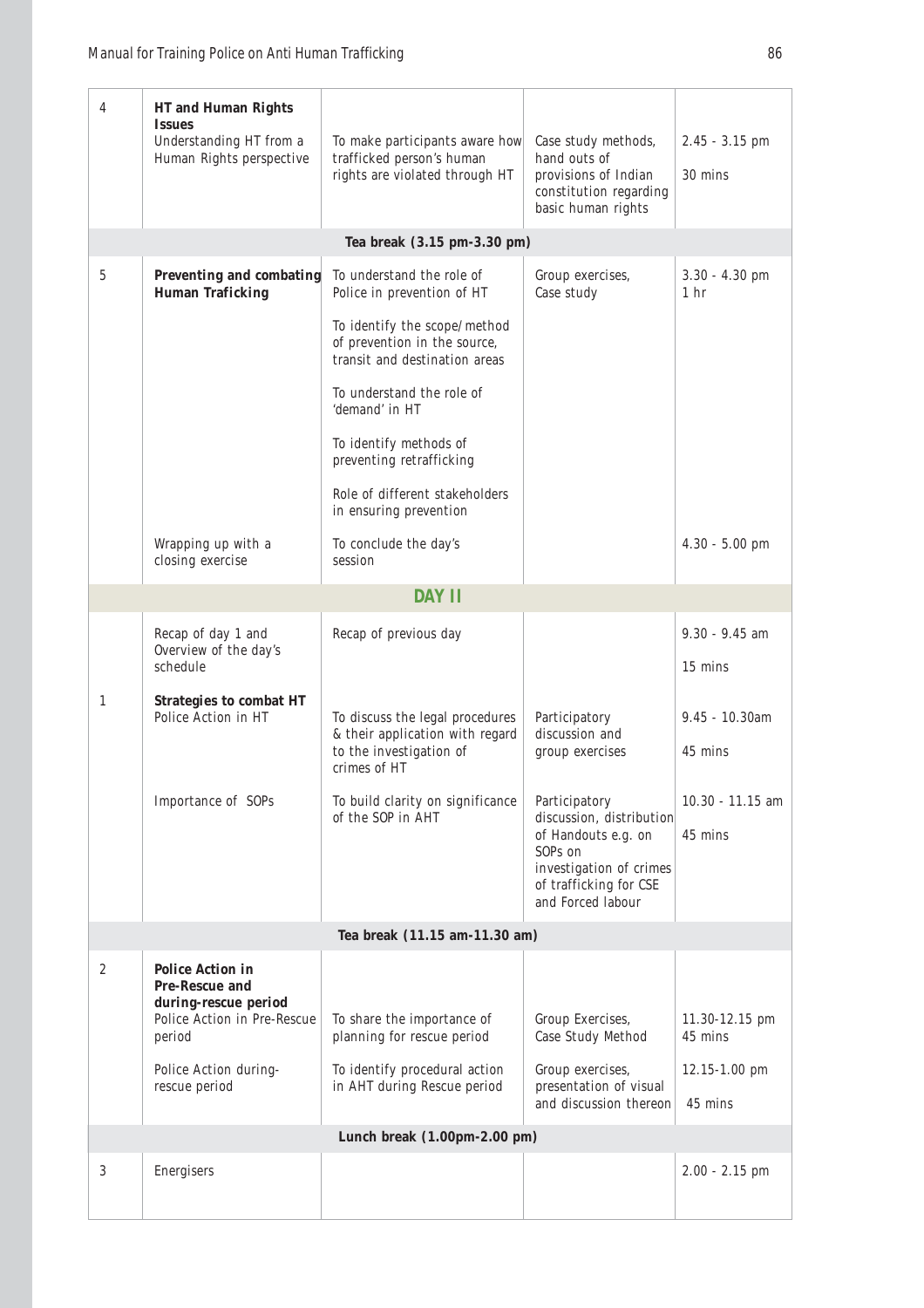|                  | <b>Strategies of Police</b><br><b>Action in Post-Rescue</b><br><b>Period</b> | To understand that the<br>response of police personnel to<br>the victim has far reaching<br>consequences               | Presentation of Visual,<br>or presentation of<br>dialogues                                               | $2.15 - 3.15$ pm<br>1 <sub>hr</sub>   |  |  |  |  |
|------------------|------------------------------------------------------------------------------|------------------------------------------------------------------------------------------------------------------------|----------------------------------------------------------------------------------------------------------|---------------------------------------|--|--|--|--|
|                  | e.g. FIR as the process of<br>justice delivery<br>Investigation              | To understand steps to be<br>followed for registering an FIR<br>To understand the investigative<br>process Post-Rescue | Quiz, Check list<br>Quiz, Individual<br>exercises                                                        |                                       |  |  |  |  |
|                  |                                                                              | Tea break (3.15 pm-3.30 pm)                                                                                            |                                                                                                          |                                       |  |  |  |  |
| $\overline{4}$   | <b>Interaction with the</b><br>survivor and witnesses                        | To understand interviewing<br>techniques, evidence collection<br>etc.                                                  | Recording of<br>statements u/s 161<br>& 164 Cr.PC.,<br><b>Statement of Best</b><br>practices, Case study | 3.30-4.30 pm<br>1 <sub>hr</sub>       |  |  |  |  |
|                  | Interrogation of the<br>accused                                              | To reinforce participants'<br>knowledge of interrogation in<br>HT cases                                                | Dos and Don'ts<br>Check list, Quiz                                                                       |                                       |  |  |  |  |
|                  | Wrapping up with<br>closing exercise                                         | Concluding the day's session                                                                                           |                                                                                                          | $4.30 - 5.00$ pm                      |  |  |  |  |
|                  |                                                                              | <b>DAY III</b>                                                                                                         |                                                                                                          |                                       |  |  |  |  |
|                  | Recap of previous day &<br>Overview of the day's<br>schedule                 |                                                                                                                        | Informative<br>discussion                                                                                | $9.30 - 9.45$ am<br>15 mins           |  |  |  |  |
| 1                | <b>Facilitator as an Agent</b><br>of Change                                  | To enable participants to see<br>training as a medium of change                                                        | Interactive discussion<br>and group exercises                                                            | $9.45 - 10.15$ am<br>30 mins          |  |  |  |  |
|                  | Developing helpful<br>attitudes                                              | To develop sensitivity and<br>empathy among participants<br>towards victims of HT                                      | Sharing of suggestive<br>ways through<br>psychosocial<br>intervention                                    | $10.15 - 11.15$ am<br>1 <sub>hr</sub> |  |  |  |  |
|                  |                                                                              | Tea break (11.15 am-11.30 am)                                                                                          |                                                                                                          |                                       |  |  |  |  |
| $\boldsymbol{2}$ | <b>Effective Communication</b><br>skills                                     | To understand the importance<br>of positive communication<br>skills with survivor                                      | Interactive exercises,<br>Case study,<br>Role Play                                                       | 11.30-1.00 pm<br>$1.30$ mins          |  |  |  |  |
|                  | Lunch break $(1.00 \text{ pm-}2.00 \text{ pm})$                              |                                                                                                                        |                                                                                                          |                                       |  |  |  |  |
|                  | Energisers                                                                   |                                                                                                                        |                                                                                                          | $2.00 - 2.15$ pm                      |  |  |  |  |
| 3                | <b>Planning Training Session</b><br>and choosing learning<br>methods         | To help participants analyze<br>planning steps in training<br>session                                                  | Interactive exercises,<br>group and individual<br>exercises                                              | $2.15 - 3.15$ pm<br>1 <sub>hr</sub>   |  |  |  |  |
|                  | Tea break (3.15pm-3.30 pm)                                                   |                                                                                                                        |                                                                                                          |                                       |  |  |  |  |
| 4                | <b>Training techniques and</b><br><b>Evaluation</b>                          | To enable participants to<br>understand training techniques<br>and Training Evaluation                                 | Hand outs,<br>participatory<br>discussion                                                                | $3.30 - 4.30$ pm                      |  |  |  |  |
|                  | Wrapping up                                                                  | Concluding and summing up<br>the three day session,<br>feedback                                                        | Closing exercises                                                                                        | $4.30 - 5.00$ pm                      |  |  |  |  |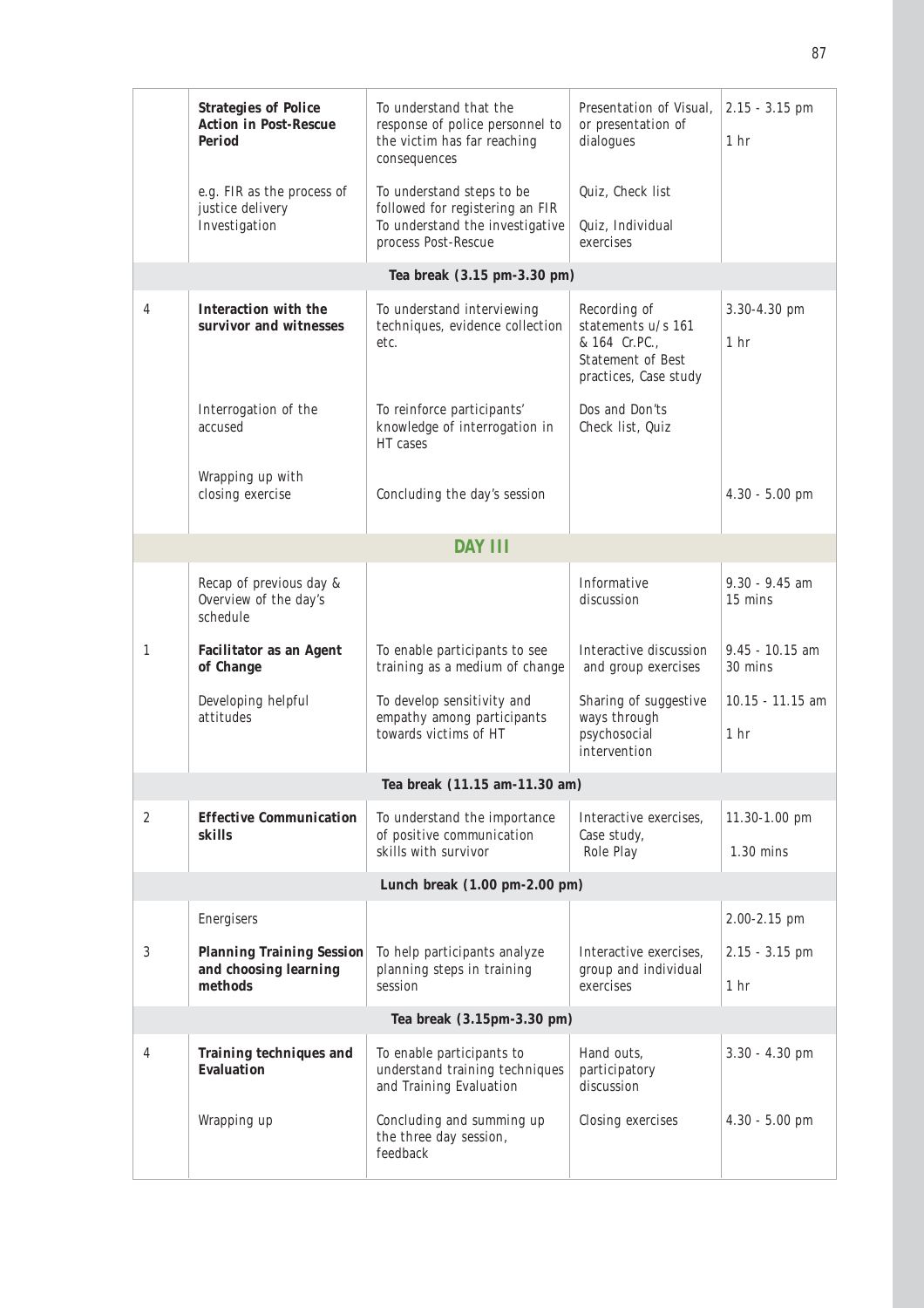## **RESOURCES**

- 1. Protocol on Inter State Rescue & Post Rescue Activities Relating to Persons Trafficked for Commercial Sexual Exploitation
- 2. Compendium on Best Practices on Anti Human Trafficking (AHT) by Law Enforcement Officers
- 3. SOP on Investigating Crimes of Trafficking for Commercial Sexual Exploitation
- 4. Synergy in Action Protocol on the Structure and Function of Integrated Anti Human Trafficking Unit (IAHTU)
- 5. Resource Book on Legal Framework on Anti Human Trafficking
- 6. Journey to Justice Manual on Psychosocial Intervention
- 7. Training Manual (Police)
- 8. SOP on Investigating Crimes of Trafficking for Forced Labour
- 9. Compendium on Best Practices on Anti Human Trafficking by NGOs
- 10. Manual on Victim Care and Protocol
- 11. SOP on Prosecution of Crimes of Trafficking
- 12. Manual on Prevention of Trafficking
- 13. Smart Card on Anti Human Trafficking a pocket size leaflet clarifying the concepts on trafficking, so as to act as a ready reckoner
- 14. UNODC Toolkit on Trafficking
- 15. Posters on Anti Human Trafficking, as tools for sustained awareness generation and empowerment of all stake holders
- 16. Film 'One Life, No Price'
- 17. Film 'Synergy in Action'

## **Web Sites**

- 1. www.unodc.org/india
- 2. www.mha.nic.in
- 3. www.wcd.nic.in
- 4. www.bprd.nic.in
- 5. www.csrindia.org